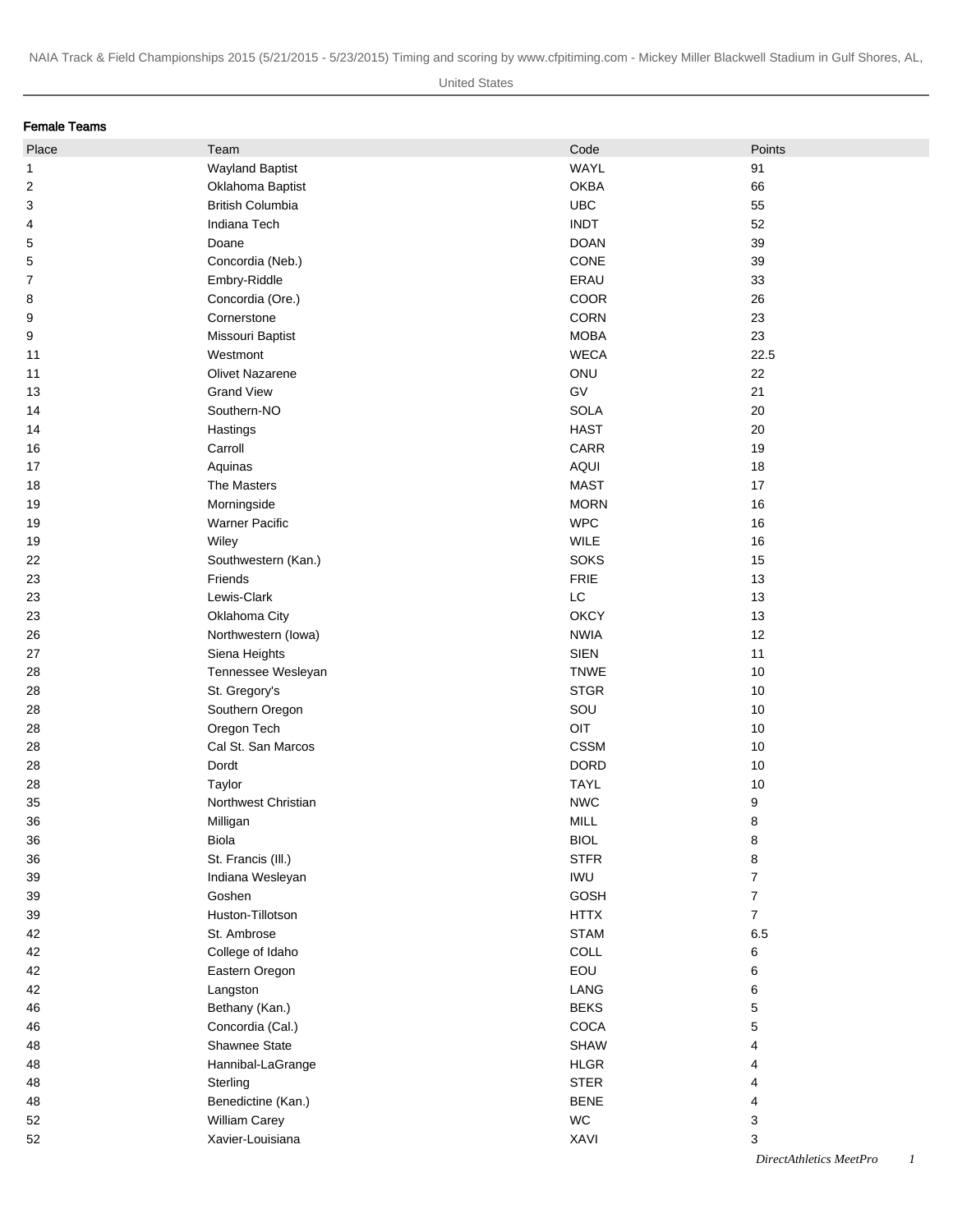United States

| Place | Team                 | Code        | Points |
|-------|----------------------|-------------|--------|
| 52    | Bethel (Ind.)        | <b>BEIN</b> | 3      |
| 52    | Lindsey Wilson       | LW          | 3      |
| 52    | Baker                | <b>BAKE</b> | 3      |
| 52    | USC-Beaufort         | <b>USCB</b> | 3      |
| 52    | <b>SCAD Savannah</b> | <b>SCAD</b> | 3      |
| 59    | Jamestown            | JAME        | 2      |
| 60    | Marymount (Ca.)      | <b>MARY</b> |        |
| 60    | Northwood (Fla.)     | <b>NOWD</b> |        |
| 60    | Clarke               | <b>CLIA</b> |        |
| 60    | Brenau               | <b>BREN</b> |        |
| 60    | Tabor                | <b>TABO</b> |        |

Male Teams

| Place        | Team                     | Code        | Points                                                 |
|--------------|--------------------------|-------------|--------------------------------------------------------|
| $\mathbf{1}$ | Concordia (Neb.)         | CONE        | 59                                                     |
| 2            | <b>Wayland Baptist</b>   | WAYL        | 55                                                     |
| 2            | Indiana Tech             | <b>INDT</b> | 55                                                     |
| 4            | Oklahoma Baptist         | <b>OKBA</b> | 53                                                     |
| 5            | Siena Heights            | <b>SIEN</b> | 35                                                     |
| 6            | Olivet Nazarene          | ONU         | 34                                                     |
| 7            | <b>British Columbia</b>  | <b>UBC</b>  | 32                                                     |
| 7            | Doane                    | <b>DOAN</b> | 32                                                     |
| 9            | Eastern Oregon           | EOU         | 31                                                     |
| 10           | Concordia (Ore.)         | COOR        | 29                                                     |
| 11           | Oklahoma City            | <b>OKCY</b> | 27                                                     |
| 12           | Southern Oregon          | SOU         | 26                                                     |
| 13           | <b>Briar Cliff</b>       | <b>BRIA</b> | 25                                                     |
| 14           | <b>William Carey</b>     | <b>WC</b>   | 24                                                     |
| 15           | Wiley                    | WILE        | 22                                                     |
| 16           | Cumberlands              | <b>CUKY</b> | 20                                                     |
| 16           | Embry-Riddle             | ERAU        | 20                                                     |
| 18           | Carroll                  | <b>CARR</b> | 19                                                     |
| 19           | St. Francis (III.)       | <b>STFR</b> | 16                                                     |
| 20           | Park U.                  | <b>PARK</b> | 15                                                     |
| 21           | Milligan                 | MILL        | 14                                                     |
| 21           | Indiana Wesleyan         | <b>IWU</b>  | 14                                                     |
| 23           | Tennessee Wesleyan       | <b>TNWE</b> | 13                                                     |
| 23           | Cornerstone              | <b>CORN</b> | 13                                                     |
| 23           | St. Ambrose              | <b>STAM</b> | 13                                                     |
| 26           | Marian (Ind.)            | <b>MARI</b> | 12                                                     |
| 27           | Bethany (Kan.)           | <b>BEKS</b> | 11                                                     |
| 27           | Northwestern (lowa)      | <b>NWIA</b> | 11                                                     |
| 29           | <b>Central Methodist</b> | CEMO        | 10                                                     |
| 29           | Friends                  | <b>FRIE</b> | 10                                                     |
| 31           | Cal St. San Marcos       | <b>CSSM</b> | 9                                                      |
| 32           | Evergreen St.            | EVER        | 8                                                      |
| 32           | Northwood (Fla.)         | <b>NOWD</b> | 8                                                      |
| 32           | <b>Grand View</b>        | GV          | 8                                                      |
| 32           | Clarke                   | <b>CLIA</b> | 8                                                      |
| 32           | Southern-NO              | <b>SOLA</b> | 8                                                      |
| 32           | Tabor                    | <b>TABO</b> | 8                                                      |
| 38           | Bethel (Ind.)            | <b>BEIN</b> | $\overline{7}$                                         |
| 38           | Westmont                 | <b>WECA</b> | $\boldsymbol{7}$                                       |
| 40           | St. Mary (Kan.)          | <b>SMKS</b> | 6                                                      |
|              |                          |             | $1.4.11 \tcdot 1.1.11 \tcdot 1.1.11$<br>$\mathbf{r}$ . |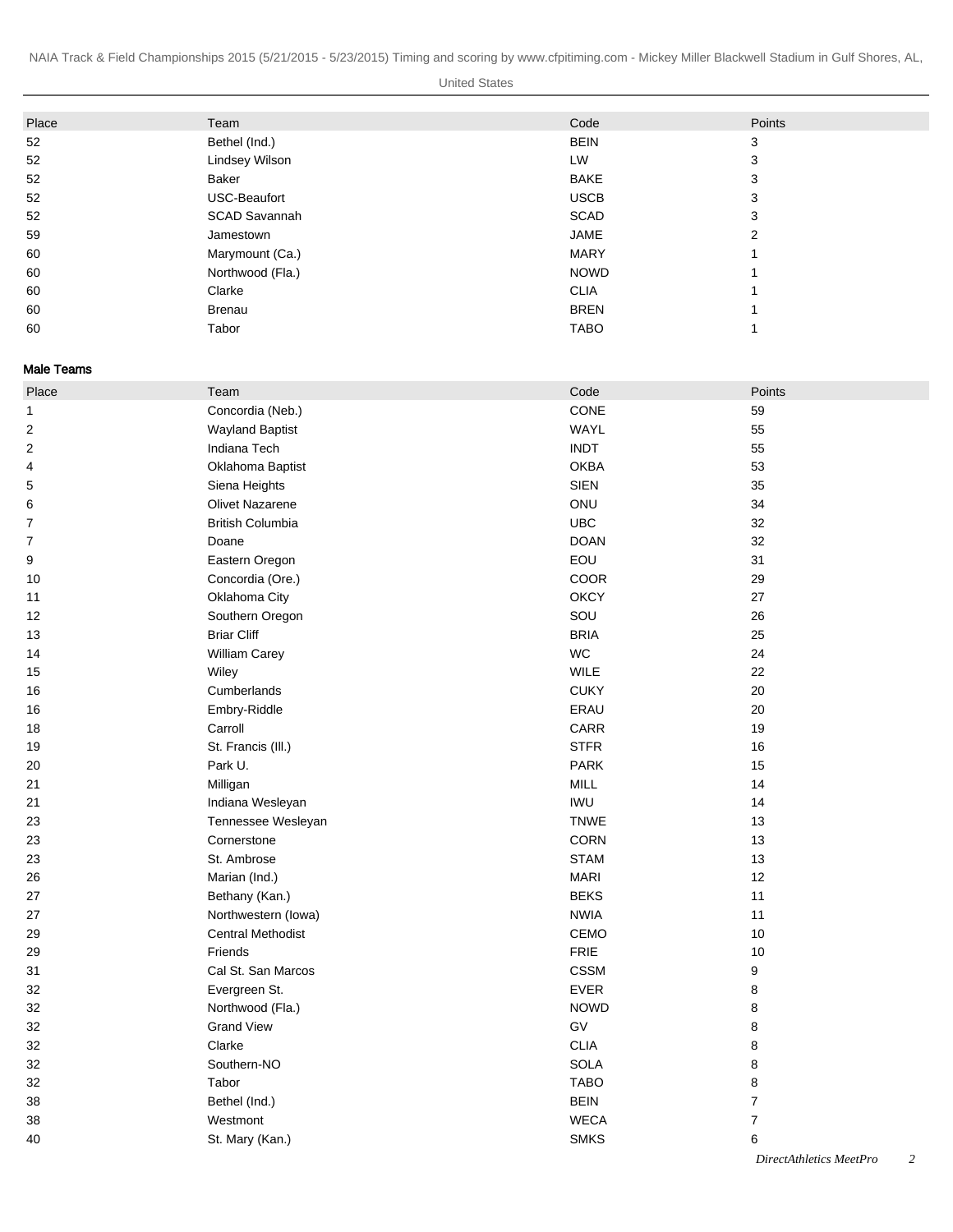United States

| Place              |                           |                               | Team                                                                          |                       |     |    | Code                              |           | Points                   |                |  |
|--------------------|---------------------------|-------------------------------|-------------------------------------------------------------------------------|-----------------------|-----|----|-----------------------------------|-----------|--------------------------|----------------|--|
| 40                 |                           |                               | Viterbo                                                                       |                       |     |    | <b>VITE</b>                       |           | 6                        |                |  |
| 40                 |                           |                               | <b>William Penn</b>                                                           |                       |     |    | <b>WP</b>                         |           | 6                        |                |  |
| 40                 |                           |                               | Culver-Stockton                                                               |                       |     |    | <b>CULV</b>                       |           | 6                        |                |  |
| 40                 |                           |                               | Benedictine (Kan.)                                                            |                       |     |    | <b>BENE</b>                       |           | 6                        |                |  |
| 40                 |                           |                               | Missouri Baptist                                                              |                       |     |    | <b>MOBA</b>                       |           | 6                        |                |  |
| 40                 |                           |                               | Taylor                                                                        |                       |     |    | <b>TAYL</b>                       |           | 6                        |                |  |
| 40                 |                           |                               | Davenport                                                                     |                       |     |    | <b>DAVE</b>                       |           | 6                        |                |  |
| 48                 |                           |                               | Oregon Tech                                                                   |                       |     |    | OIT                               |           | 5                        |                |  |
| 48                 |                           |                               | Calumet-St. Joseph                                                            |                       |     |    | CSJ                               |           | 5                        |                |  |
| 48                 |                           |                               | Texas Wesleyan                                                                |                       |     |    | <b>TXWE</b>                       |           | 5                        |                |  |
| 48                 |                           |                               | Allen                                                                         |                       |     |    | <b>ALLE</b>                       |           | 5                        |                |  |
| 48                 |                           |                               | Vanguard                                                                      |                       |     |    | <b>VANG</b>                       |           | 5                        |                |  |
| 53                 |                           |                               | Graceland                                                                     |                       |     |    | <b>GRAC</b>                       |           | 4                        |                |  |
| 53                 |                           |                               | Concordia (Cal.)                                                              |                       |     |    | <b>COCA</b>                       |           | 4                        |                |  |
| 53                 |                           |                               | Voorhees                                                                      |                       |     |    | <b>VOOR</b>                       |           | 4                        |                |  |
| 56                 |                           |                               | Shawnee State                                                                 |                       |     |    | <b>SHAW</b>                       |           | 3                        |                |  |
| 56                 |                           |                               | Southwestern (Kan.)                                                           |                       |     |    | <b>SOKS</b>                       |           | 3                        |                |  |
| 56                 |                           |                               | Dickinson St.                                                                 |                       |     |    | <b>DSU</b>                        |           | 3                        |                |  |
| 59                 |                           |                               | Bacone                                                                        |                       |     |    | <b>BACO</b>                       |           | 2                        |                |  |
| 59                 |                           |                               | McPherson                                                                     |                       |     |    | <b>MCPH</b>                       |           | 2                        |                |  |
| 59                 |                           |                               | Lindenwood-Belleville                                                         |                       |     |    | <b>LIND</b>                       |           | 2                        |                |  |
| 59                 |                           |                               | Langston<br>Lewis-Clark                                                       |                       |     |    | LANG<br>2<br>LC<br>$\overline{2}$ |           |                          |                |  |
| 59<br>64           |                           |                               | Concordia (Mich.)                                                             |                       |     |    | <b>COMI</b><br>1                  |           |                          |                |  |
| 64                 |                           |                               | Ashford                                                                       |                       |     |    | <b>ASHF</b><br>1                  |           |                          |                |  |
| 64                 |                           |                               | College of Idaho                                                              |                       |     |    | COLL<br>1                         |           |                          |                |  |
| 64                 |                           |                               | Florida Memorial                                                              |                       |     |    | <b>FMU</b>                        |           |                          | 1              |  |
| 64                 |                           |                               | <b>Lindsey Wilson</b>                                                         |                       |     |    | LW                                |           | 1                        |                |  |
|                    |                           |                               |                                                                               |                       |     |    |                                   |           |                          |                |  |
|                    |                           |                               | <b>NAIA Track &amp; Field Championships 2015</b>                              |                       |     | 10 | Ramirez, Enrique                  | JR        | Cal St. San Marcos       | 2:42:00.9<br>0 |  |
|                    |                           |                               | 5/21/2015 - 5/23/2015                                                         |                       |     | 11 | Hunt, Zach                        | SO        | Vanguard                 | 2:45:40.6      |  |
|                    |                           |                               | Timing and scoring by www.cfpitiming.com - Mickey Miller                      |                       |     | 12 | Blum, Reno                        | JR        | Oklahoma City            | 0<br>2:47:13.0 |  |
|                    |                           |                               | <b>Blackwell Stadium in Gulf Shores, AL, United States</b>                    |                       |     |    |                                   |           |                          | $\Omega$       |  |
|                    |                           |                               |                                                                               |                       |     | 13 | Richardson, Josh                  | FR        | Mount Vernon<br>Nazarene | 2:49:21.7<br>0 |  |
|                    | Men's Marathon            |                               | NAIA Championship: Nathan Martin Spring Arbor 2:19:18.70 4/25/2013 Marion, IN |                       |     | 14 | Erickson, Daniel                  | <b>SR</b> | Westmont                 | 2:49:34.0<br>U |  |
|                    |                           |                               |                                                                               |                       |     | 15 | Paulk, Dylan                      | <b>SR</b> | Southern Oregon          | 2:49:55.3      |  |
| PL<br>$\mathbf{1}$ | Athlete<br>Bahreini, Arya | Yr.<br>$\mathsf{J}\mathsf{R}$ | Team<br>Oklahoma City                                                         | Final<br>2:24:13.7 10 | Pts | 16 | Smith, Matthew                    | <b>SO</b> | SCAD Savannah            | 0<br>2:50:31.1 |  |
| 2                  | Ellis, Brandon            | JR                            | Milligan                                                                      | 2:35:00.8 8           |     | 17 | Mendez, Jeo                       | <b>SR</b> | Ottawa                   | 0<br>2:51:18.6 |  |
| 3                  | Ballou, Brooks            | <b>SR</b>                     | St. Mary (Kan.)                                                               | 0<br>2:36:03.0 6      |     |    |                                   | <b>FR</b> | St. Mary (Kan.)          | ŋ<br>2:52:54.9 |  |
|                    |                           |                               |                                                                               |                       |     | 18 | Graham, John C                    |           |                          | 0              |  |
| 4                  | Ybarra, Daniel            | SR                            | Cal St. San Marcos                                                            | 2:36:23.8 5           |     | 19 | Guerrero, Andres                  | JR        | St. Mary (Kan.)          | 2:55:04.7      |  |
| 5                  | Mabe, Travis              | <b>SR</b>                     | Cornerstone                                                                   | 2:37:31.0 4<br>0      |     | 20 | Edmiston, Louis                   | JR        | Kansas Wesleyan          | 2:55:44.2<br>0 |  |
| 6                  | Stewart, Joe              | <b>SR</b>                     | Shawnee State                                                                 | 2:38:15.6 3           |     | 21 | Carlson, Cole                     | <b>SR</b> | Ottawa                   | 2:56:48.7<br>0 |  |
| $\overline{7}$     | Meneses, Eddie            | <b>JR</b>                     | Dickinson St.                                                                 | 2:38:59.4 2           |     | 22 | Brown, Russell                    | <b>JR</b> | St. Mary (Kan.)          | 2:57:19.1<br>0 |  |
| 8                  | Cowen, Andrew             | <b>SR</b>                     | Olivet Nazarene                                                               | 2:39:27.9 1<br>0      |     | 23 | Smith-Sutton, Dylan               | JR        | Oklahoma City            | 2:58:58.0<br>0 |  |

 $2:39:57.5$ 

9 Dordick, Jacob SR Embry-Riddle

 $3:01:47.7$ 

24 Widener, Zachary JR Oklahoma Baptist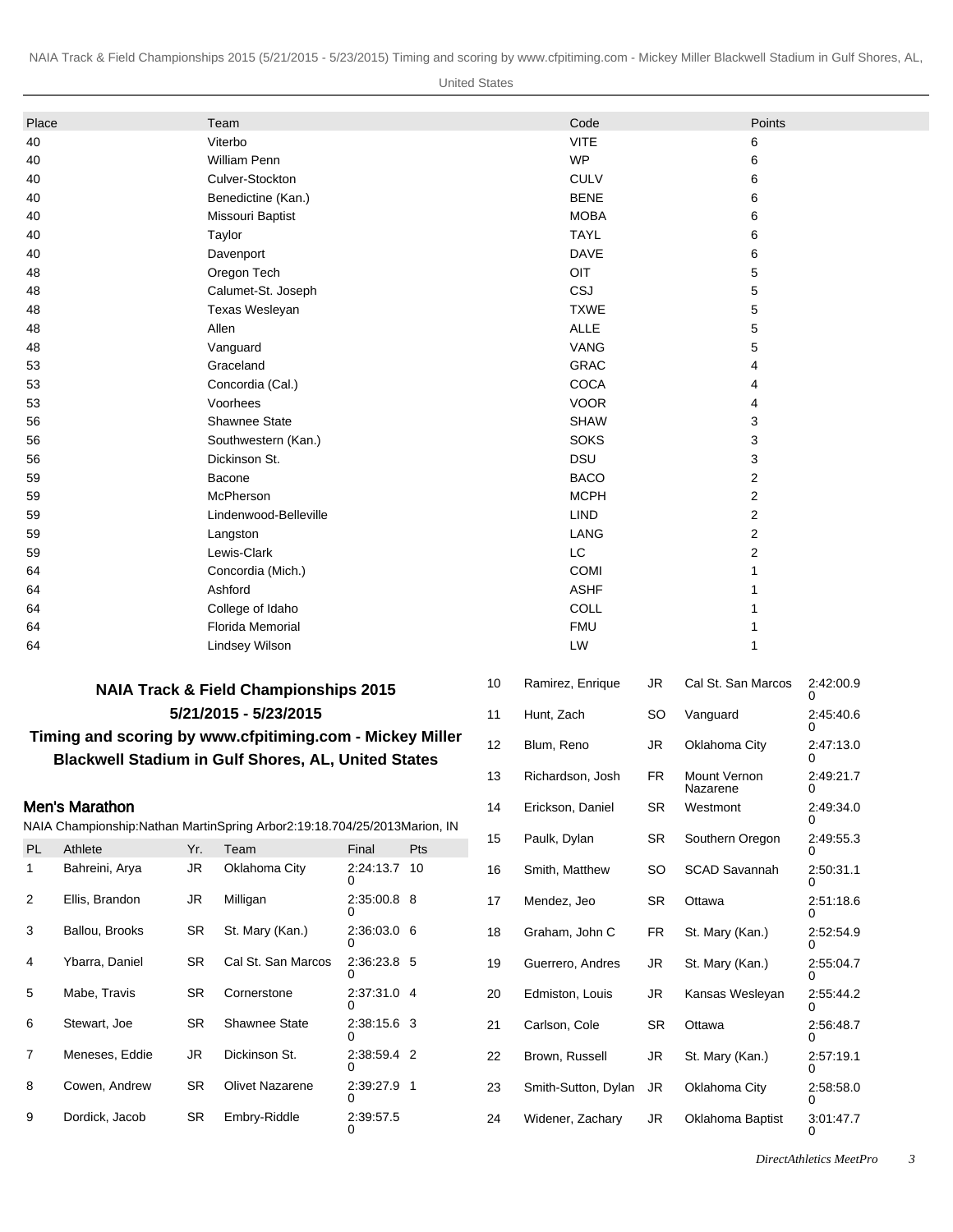| 25 | Nathanson, Jacob   | JR. | Cumberlands          | 3:03:07.1      |
|----|--------------------|-----|----------------------|----------------|
| 26 | Lopez, Hector      | SR  | Calumet-St. Joseph   | 3:03:58.8      |
| 27 | Doppler, Connor    | JR  | Jamestown            | 3:08:25.8      |
| 28 | O'Neill, Nic       | SO  | USC-Beaufort         | 3:15:35.8      |
| 29 | Joshua, Monson     | SR  | <b>Mount Marty</b>   | 3:16:01.5      |
| 30 | Haverdink. Noah    | SR. | Spring Arbor         | 3.20.34.3<br>O |
| 31 | Vecchio, Anthony   | JR  | USC-Beaufort         | 3.25.07.0<br>0 |
|    | Krieg, Emanuel     | SO  | <b>SCAD Savannah</b> | DNS            |
|    | Cheruiyot, Phillip | SO  | Missouri Valley      | DNF            |
|    | Bates, Chris       | JR  | Arizona Christian    | DNF            |
|    |                    |     |                      |                |

### Men's 100 Meters Final

### Wind: +3.7

World: Usain Bolt JAM 9.58 7/16/2009 Berlin, GER

American: Tyson Gay adidas 9.69 8/20/2009 Shanghai, CHN

Collegiate: Ngoni Makusha Florida State 9.89 5/10/2011 Des Moines, IA

NAIA Championship: Davidson Ezinwa Azusa Pacafic, CA 10.05 1992Abbotsford, BC, Canada

| PL | Athlete                     | Yr. | Team                   | Final | <b>Pts</b> |
|----|-----------------------------|-----|------------------------|-------|------------|
| 1  | Handsborough,<br>Kabroderan | JR. | <b>Wayland Baptist</b> | 10.21 | 10         |
| 2  | Scruggs, Justin             | JR. | <b>Wayland Baptist</b> | 10.31 | 8          |
| 3  | Edwards III, Harris         | JR. | Indiana Tech           | 10.33 | 6          |
| 4  | Williams, Wendall           | JR. | Cumberlands            | 10.36 | 5          |
| 5  | Hubbard, Avery              | SO  | Tennessee<br>Wesleyan  | 10.37 | 4          |
| 6  | Edward, Mateo               | JR  | William Carey          | 10.46 | 3          |
| 7  | Broaden, John               | JR. | Indiana Tech           | 10.60 | 2          |
| 8  | Grant, Tommy                | SO  | Bethel (Ind.)          | 18.34 | 1          |

### Men's 100 Meters Prelim

World: Usain Bolt JAM 9.58 7/16/2009 Berlin, GER

American: Tyson Gay adidas 9.69 8/20/2009 Shanghai, CHN

Collegiate: Ngoni Makusha Florida State 9.89 5/10/2011 Des Moines, IA

NAIA Championship: Davidson Ezinwa Azusa Pacafic, CA 10.05 1992Abbotsford, BC, Canada

| PL | Athlete                     | Yr.       | Team                   | Prelim | Heat(HP Note<br>L) |        |
|----|-----------------------------|-----------|------------------------|--------|--------------------|--------|
| 1  | Handsborough,<br>Kabroderan | JR        | <b>Wayland Baptist</b> | 10.31Q | 4(1)               |        |
| 2  | Williams, Wendall           | JR        | Cumberlands            | 10.35Q | 3(1)               |        |
| 3  | Edward, Mateo               | JR.       | William Carey          | 10.37g | 3(2)               | 10.363 |
| 4  | Edwards III.<br>Harris      | JR.       | Indiana Tech           | 10.37Q | 1(1)               | 10.366 |
| 5  | Hubbard, Avery              | SO        | Tennessee<br>Wesleyan  | 10.38g | 4(2)               |        |
| 6  | Scruggs, Justin             | JR.       | <b>Wayland Baptist</b> | 10.40g | 1(2)               |        |
| 7  | Grant, Tommy                | <b>SO</b> | Bethel (Ind.)          | 10.47g | 4(3)               |        |
| 8  | Broaden, John               | JR.       | Indiana Tech           | 10.48Q | 2(1)               |        |
| 9  | Romer, Leslie               | <b>SO</b> | Taylor                 | 10.52  | 3(3)               |        |
| 10 | Miller, Breyan              | <b>SR</b> | Dickinson St.          | 10.54  | 1(3)               |        |

| 11 | Bartlett, Blake        | SO        | Oklahoma Baptist      | 10.55 | 2(2) |        |
|----|------------------------|-----------|-----------------------|-------|------|--------|
| 12 | Boomsma, Seth          | JR        | Dakota State          | 10.56 | 4(4) |        |
| 13 | Ralph, Quinn-Lee       | SO        | Wiley                 | 10.59 | 2(3) | 10.584 |
| 14 | Vidal, Chadwayne       | FR.       | Southern-NO           | 10.59 | 1(4) | 10.589 |
| 15 | McGloster,<br>Marquis  | SR.       | William Carey         | 10.66 | 4(5) |        |
| 16 | Gipson, Edra           | SO        | Tennessee<br>Wesleyan | 10.67 | 1(5) |        |
| 17 | Carmichael, T.J.       | JR        | Oklahoma Baptist      | 10.68 | 3(4) | 10.675 |
| 18 | Franklin, Caleb        | SR.       | Midland               | 10.68 | 1(6) | 10.678 |
| 19 | Jones, Ricollis        | JR        | Langston              | 10.71 | 4(6) |        |
| 20 | Barnett, Andre         | SR.       | Bacone                | 10.83 | 4(7) |        |
| 21 | Dos Santos,<br>Gabriel | JR        | William Woods         | 10.88 | 2(4) |        |
| 22 | Perry, Anthony         | SR.       | Ottawa                | 10.92 | 2(5) |        |
| 23 | Sepulveda,<br>Ezequiel | FR.       | Central Christian     | 11.02 | 1(7) |        |
| 24 | Robnett, Sean          | SO        | Hastings              | 11.03 | 3(5) |        |
| 25 | White, Keonte          | SR.       | Grand View            | 11.04 | 2(6) |        |
| 26 | Moses III, Joseph      | <b>FR</b> | Xavier-Louisiana      | 11.05 | 2(7) |        |
| 27 | Taylor, Fred           | SR        | Cumberlands           | 11.78 | 3(6) |        |
|    |                        |           |                       |       |      |        |

# Men's 100 Meters Prelim Heat 1 of 4

#### Wind: +3.1

| PL | Athlete             | Yr.       | Team                   | Prelim | <b>Note</b> |
|----|---------------------|-----------|------------------------|--------|-------------|
| 1  | Edwards III, Harris | JR        | Indiana Tech           | 10.37Q | 10.366      |
| 2  | Scruggs, Justin     | JR        | <b>Wayland Baptist</b> | 10.40q |             |
| 3  | Miller, Breyan      | <b>SR</b> | Dickinson St.          | 10.54  |             |
| 4  | Vidal, Chadwayne    | FR.       | Southern-NO            | 10.59  | 10.589      |
| 5  | Gipson, Edra        | SO        | Tennessee<br>Wesleyan  | 10.67  |             |
| 6  | Franklin, Caleb     | <b>SR</b> | Midland                | 10.68  | 10.678      |
| 7  | Sepulveda, Ezequiel | FR.       | Central Christian      | 11.02  |             |

#### Men's 100 Meters Prelim Heat 2 of 4

#### Wind: +1.1

| PL             | Athlete             | Yr. | Team              | Prelim | <b>Note</b> |
|----------------|---------------------|-----|-------------------|--------|-------------|
| $\mathbf{1}$   | Broaden, John       | JR  | Indiana Tech      | 10.48Q |             |
| 2              | Bartlett, Blake     | SO. | Oklahoma Baptist  | 10.55  |             |
| 3              | Ralph, Quinn-Lee    | SO. | Wiley             | 10.59  | 10.584      |
| $\overline{4}$ | Dos Santos, Gabriel | JR  | William Woods     | 10.88  |             |
| 5              | Perry, Anthony      | SR  | Ottawa            | 10.92  |             |
| 6              | White, Keonte       | SR. | <b>Grand View</b> | 11.04  |             |
| 7              | Moses III, Joseph   | FR  | Xavier-Louisiana  | 11.05  |             |

# Men's 100 Meters Prelim Heat 3 of 4 Wind: +2.5

| PL             | Athlete           | Yr. | Team                 | Prelim | <b>Note</b> |
|----------------|-------------------|-----|----------------------|--------|-------------|
| 1              | Williams, Wendall | JR  | Cumberlands          | 10.35Q |             |
| 2              | Edward, Mateo     | JR  | <b>William Carey</b> | 10.37g | 10.363      |
| 3              | Romer, Leslie     | SO. | Taylor               | 10.52  |             |
| $\overline{4}$ | Carmichael, T.J.  | JR  | Oklahoma Baptist     | 10.68  | 10.675      |
| 5              | Robnett, Sean     | SO  | Hastings             | 11.03  |             |
| 6              | Taylor, Fred      | SR  | Cumberlands          | 11.78  |             |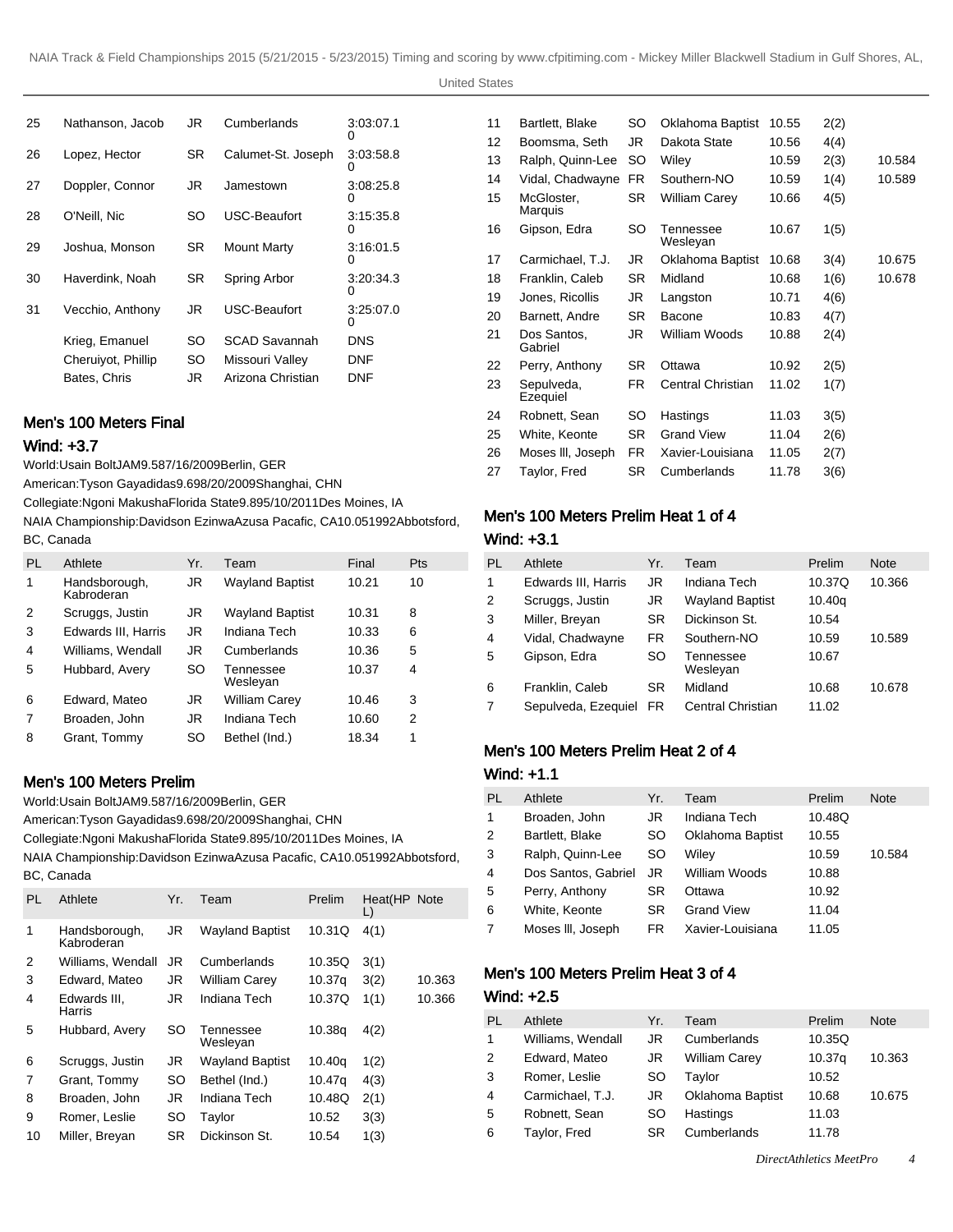United States

# Men's 100 Meters Prelim Heat 4 of 4

### Wind: +2.3

| PL | Athlete                     | Yr.       | Team                   | Prelim |
|----|-----------------------------|-----------|------------------------|--------|
| 1  | Handsborough,<br>Kabroderan | JR        | <b>Wayland Baptist</b> | 10.31Q |
| 2  | Hubbard, Avery              | SO.       | Tennessee Wesleyan     | 10.38g |
| 3  | Grant, Tommy                | <b>SO</b> | Bethel (Ind.)          | 10.47g |
| 4  | Boomsma, Seth               | JR        | Dakota State           | 10.56  |
| 5  | McGloster, Marquis          | <b>SR</b> | <b>William Carey</b>   | 10.66  |
| 6  | Jones, Ricollis             | JR        | Langston               | 10.71  |
| 7  | Barnett, Andre              | SR        | Bacone                 | 10.83  |

# Men's 200 Meters Final

#### Wind: +2.6

World: Usain Bolt JAM 19.19 7/20/2009 Berlin, GER

American: Michael Johnson Nike 19.32 7/1/1996 Atlanta, GA

Collegiate: Walter Dix Florida State 19.69 4/25/2007 Gainesville, FL

|  | NAIA Championship: Innocent Egbunike Azusa Pacific, CA 20.57 1985Hillsdale, MI |  |  |
|--|--------------------------------------------------------------------------------|--|--|
|  |                                                                                |  |  |

| PL             | Athlete                     | Yr. | Team                   | Final | Pts |
|----------------|-----------------------------|-----|------------------------|-------|-----|
| 1              | Edwards III, Harris         | JR. | Indiana Tech           | 20.71 | 10  |
| 2              | Telesford, Dan-Neil         | JR  | Wiley                  | 20.93 | 8   |
| 3              | Handsborough,<br>Kabroderan | JR  | <b>Wayland Baptist</b> | 21.02 | 6   |
| $\overline{4}$ | Williams, Wendall           | JR  | Cumberlands            | 21.08 | 5   |
| 5              | Gordon, Zach                | SO  | Olivet Nazarene        | 21.15 | 4   |
| 6              | Edward, Mateo               | JR  | William Carey          | 21.26 | 3   |
| 7              | Broaden, John               | JR  | Indiana Tech           | 21.36 | 2   |
| 8              | Hubbard, Avery              | SO  | Tennessee<br>Wesleyan  | 21.71 | 1   |

### Men's 200 Meters Prelim

World: Usain Bolt JAM 19.19 7/20/2009 Berlin, GER

American: Michael Johnson Nike 19.32 7/1/1996 Atlanta, GA

Collegiate: Walter Dix Florida State 19.69 4/25/2007 Gainesville, FL

NAIA Championship: Innocent Egbunike Azusa Pacific, CA 20.57 1985Hillsdale, MI

| PL. | Athlete                     | Yr. | Team                  | Prelim | Heat(HP Note<br>L) |
|-----|-----------------------------|-----|-----------------------|--------|--------------------|
| 1   | Edwards III,<br>Harris      | JR. | Indiana Tech          | 20.86Q | 4(1)               |
| 2   | Broaden, John               | JR  | Indiana Tech          | 21.03Q | 2(1)               |
| 3   | Williams, Wendall           | JR. | Cumberlands           | 21.08g | 2(2)               |
| 4   | Handsborough,<br>Kabroderan | JR  | Wayland Baptist       | 21.10Q | 1(1)               |
| 5   | Gordon, Zach                | SO  | Olivet Nazarene       | 21.18g | 1(2)               |
| 6   | Telesford, Dan-<br>Neil     | JR. | Wiley                 | 21.18Q | 3(1)               |
| 7   | Edward, Mateo               | JR  | William Carey         | 21.20q | 1(3)               |
| 8   | Hubbard, Avery              | SO  | Tennessee<br>Wesleyan | 21.24q | 3(2)               |
| 9   | Ralph, Quinn-Lee            | SO  | Wiley                 | 21.25  | 4(2)               |
| 10  | Bartlett, Blake             | SO  | Oklahoma Baptist      | 21.42  | 1(4)               |
| 11  | Ohioze, Michael             | SO. | St. Ambrose           | 21.44  | 3(3)               |
| 12  | Miller, Breyan              | SR  | Dickinson St.         | 21.46  | 3(4)               |
| 13  | Draper, Jerodrick           | JR. | William Carey         | 21.47  | 3(5)               |
|     |                             |     |                       |        |                    |

| 14 | Scruggs, Justin      | JR        | <b>Wayland Baptist</b> | 21.50      | 2(3) |        |
|----|----------------------|-----------|------------------------|------------|------|--------|
| 15 | Hargrove, Wayne      | SO        | Huston-Tillotson       | 21.61      | 4(3) |        |
| 16 | Sanders, Devon       | FR.       | <b>Wayland Baptist</b> | 21.81      | 2(4) |        |
| 17 | Faison, James        | FR.       | Mobile                 | 21.83      | 4(4) | 21.824 |
| 18 | Lewis, Nicholas      | JR        | <b>Wayland Baptist</b> | 21.83      | 2(5) | 21.829 |
| 19 | Akinyosove, Sogo     | SO.       | Marian (Ind.)          | 21.86      | 1(5) |        |
| 20 | Vidal, Chadwayne     | FR.       | Southern-NO            | 21.91      | 3(6) |        |
| 21 | Robnett, Sean        | SO        | Hastings               | 21.95      | 4(5) |        |
| 22 | Caffee. Xavier       | FR.       | Dordt                  | 22.01      | 3(7) |        |
| 23 | Breaux, Justin       | JR        | Bacone                 | 22.03      | 2(6) |        |
| 24 | White, Keonte        | <b>SR</b> | <b>Grand View</b>      | 22.18      | 1(6) |        |
| 25 | Gipson,<br>Demytreus | SO        | Campbellsville         | 22.32      | 1(7) |        |
|    | Moses III, Joseph    | <b>FR</b> | Xavier-Louisiana       | <b>DNS</b> | 4    |        |
|    | Iron Shell. Robert   | SO        | <b>Briar Cliff</b>     | DNS        | 4    |        |
|    |                      |           |                        |            |      |        |

## Men's 200 Meters Prelim Heat 1 of 4

### Wind: -0.1

| PL | Athlete                     | Yr.       | Team                   | Prelim |
|----|-----------------------------|-----------|------------------------|--------|
| 1  | Handsborough,<br>Kabroderan | JR.       | <b>Wayland Baptist</b> | 21.10Q |
| 2  | Gordon, Zach                | SO        | Olivet Nazarene        | 21.18g |
| 3  | Edward, Mateo               | JR.       | <b>William Carey</b>   | 21.20q |
| 4  | Bartlett, Blake             | SO        | Oklahoma Baptist       | 21.42  |
| 5  | Akinyosove, Sogo            | SO        | Marian (Ind.)          | 21.86  |
| 6  | White, Keonte               | <b>SR</b> | <b>Grand View</b>      | 22.18  |
| 7  | Gipson, Demytreus           | SO        | Campbellsville         | 22.32  |

### Men's 200 Meters Prelim Heat 2 of 4

#### Wind: +0.2

| PL | Athlete           | Yr. | Team                   | Prelim | <b>Note</b> |
|----|-------------------|-----|------------------------|--------|-------------|
| 1  | Broaden, John     | JR  | Indiana Tech           | 21.03Q |             |
| 2  | Williams, Wendall | JR  | Cumberlands            | 21.08g |             |
| 3  | Scruggs, Justin   | JR  | <b>Wayland Baptist</b> | 21.50  |             |
| 4  | Sanders, Devon    | FR. | <b>Wayland Baptist</b> | 21.81  |             |
| 5  | Lewis, Nicholas   | JR  | <b>Wayland Baptist</b> | 21.83  | 21.829      |
| 6  | Breaux, Justin    | JR  | Bacone                 | 22.03  |             |

### Men's 200 Meters Prelim Heat 3 of 4

#### Wind: +2.0

| PL | Athlete             | Yr.       | Team                 | Prelim |
|----|---------------------|-----------|----------------------|--------|
| 1  | Telesford, Dan-Neil | JR        | Wilev                | 21.18Q |
| 2  | Hubbard, Avery      | SO.       | Tennessee Wesleyan   | 21.24g |
| 3  | Ohioze, Michael     | SO        | St. Ambrose          | 21.44  |
| 4  | Miller, Breyan      | <b>SR</b> | Dickinson St.        | 21.46  |
| 5  | Draper, Jerodrick   | JR        | <b>William Carey</b> | 21.47  |
| 6  | Vidal, Chadwayne    | FR.       | Southern-NO          | 21.91  |
|    | Caffee, Xavier      | FR        | Dordt                | 22.01  |

# Men's 200 Meters Prelim Heat 4 of 4

### Wind: +1.6

| PL Athlete | Yr. Team | Prelim Note |  |
|------------|----------|-------------|--|
|            |          |             |  |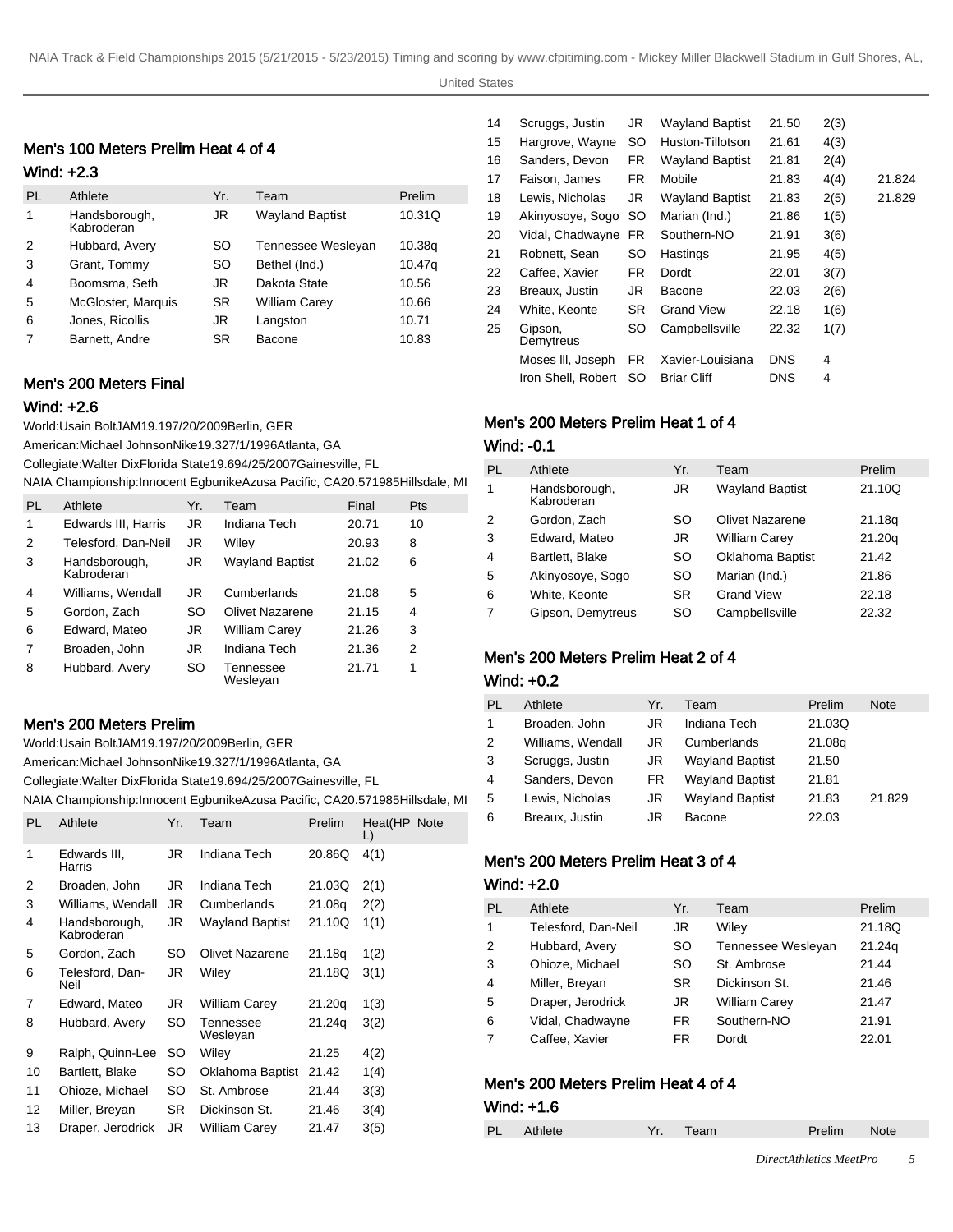| 1 | Edwards III, Harris | JR | Indiana Tech       | 20.86Q     |        |
|---|---------------------|----|--------------------|------------|--------|
| 2 | Ralph, Quinn-Lee    | SO | Wilev              | 21.25      |        |
| 3 | Hargrove, Wayne     | SO | Huston-Tillotson   | 21.61      |        |
| 4 | Faison, James       | FR | Mobile             | 21.83      | 21.824 |
| 5 | Robnett, Sean       | SO | Hastings           | 21.95      |        |
|   | Moses III, Joseph   | FR | Xavier-Louisiana   | <b>DNS</b> |        |
|   | Iron Shell, Robert  | SO | <b>Briar Cliff</b> | <b>DNS</b> |        |
|   |                     |    |                    |            |        |

#### Men's 400 Meters Final

World: Michael Johnson USA 43.18 7/26/1999 Seville, ESP

American: Michael Johnson Nike 43.18 7/26/1999 Seville, SPA

Collegiate: Quincy Watts So. California 44.00 5/6/1992 Austin, TX

NAIA Championship: Devon Morris Wayland Baptist, TX 45.07 1986Russellville, AR

| PL | Athlete            | Yr.       | Team                   | Final | Pts |
|----|--------------------|-----------|------------------------|-------|-----|
| 1  | Hinton, Travis     | <b>SR</b> | Oklahoma Baptist       | 47.36 | 10  |
| 2  | Thermidor, Edens   | SO        | Northwood (Fla.)       | 47.54 | 8   |
| 3  | Iron Shell, Robert | SO        | <b>Briar Cliff</b>     | 48.02 | 6   |
| 4  | Pierre, Kelson     | FR        | <b>Wayland Baptist</b> | 48.27 | 5   |
| 5  | Hester, John       | <b>SO</b> | Indiana Tech           | 48.44 | 4   |
| 6  | Smith, Brian       | <b>FR</b> | Southern-NO            | 48.56 | 3   |
| 7  | Moore, Tyler       | JR        | Westmont               | 49.23 | 2   |
| 8  | Cowan, Augustus    | SR        | <b>Briar Cliff</b>     | 49.74 | 1   |

#### Men's 400 Meters Prelim

World: Michael Johnson USA 43.18 7/26/1999 Seville, ESP

American: Michael Johnson Nike 43.18 7/26/1999 Seville, SPA

Collegiate: Quincy Watts So. California 44.00 5/6/1992 Austin, TX

NAIA Championship: Devon Morris Wayland Baptist, TX 45.07 1986Russellville, AR

| <b>PL</b> | Athlete                 | Yr.       | Team                   | Prelim | Heat(HP Note<br>L) |        |
|-----------|-------------------------|-----------|------------------------|--------|--------------------|--------|
| 1         | Hinton, Travis          | SR.       | Oklahoma Baptist       | 47.30Q | 2(1)               |        |
| 2         | Iron Shell, Robert      | SO        | <b>Briar Cliff</b>     | 47.49Q | 1(1)               |        |
| 3         | Cowan, Augustus         | <b>SR</b> | <b>Briar Cliff</b>     | 48.14Q | 1(2)               |        |
| 4         | Thermidor, Edens        | SO.       | Northwood (Fla.)       | 48.15Q | 3(1)               |        |
| 5         | Hester, John            | SO.       | Indiana Tech           | 48.20Q | 3(2)               |        |
| 6         | Smith, Brian            | FR.       | Southern-NO            | 48.23q | 1(3)               |        |
| 7         | Pierre, Kelson          | FR.       | <b>Wayland Baptist</b> | 48.24g | 1(4)               |        |
| 8         | Moore, Tyler            | JR        | Westmont               | 48.37Q | 2(2)               |        |
| 9         | Reynolds, Andrew        | <b>FR</b> | <b>Wayland Baptist</b> | 48.48  | 2(3)               |        |
| 10        | Lorenzen, Kyle          | FR.       | <b>Briar Cliff</b>     | 48.63  | 3(3)               |        |
| 11        | Swanson, Nathan         | <b>SR</b> | Corban                 | 48.69  | 3(4)               |        |
| 12        | Eckels, Josiah          | <b>SO</b> | Dordt                  | 48.77  | 1(5)               | 48.763 |
| 13        | Cook. Rhett             | JR        | William Woods          | 48.77  | 2(4)               | 48.768 |
| 14        | Trofimchik,<br>Michael  | SO        | Corban                 | 48.78  | 1(6)               |        |
| 15        | Muller, CJ              | SO        | Concordia (Neb.)       | 48.87  | 3(5)               |        |
| 16        | Simpson, De'Vion        | SO        | <b>Wayland Baptist</b> | 48.95  | 3(6)               |        |
| 17        | Telesford, Dan-<br>Neil | JR        | Wiley                  | 48.96  | 2(5)               |        |
| 18        | Nickol, Kyle            | FR.       | Carroll                | 49.02  | 2(6)               |        |
| 19        | Powell, Quinton         | FR.       | St. Gregory's          | 49.10  | 2(7)               |        |
| 20        | Wright, Matthew         | JR        | Langston               | 49.36  | 1(7)               |        |
| 21        | Watts, CJ               | JR        | William Penn           | 49.56  | 3(7)               |        |
|           |                         |           |                        |        |                    |        |

|           | Zink, Nick                          | <b>SR</b> | William Woods          | DQ | 1      | Rule<br>5.5.2B |
|-----------|-------------------------------------|-----------|------------------------|----|--------|----------------|
|           | Men's 400 Meters Prelim Heat 1 of 3 |           |                        |    |        |                |
| <b>PL</b> | Athlete                             | Yr.       | Team                   |    | Prelim | <b>Note</b>    |
| 1         | Iron Shell, Robert                  | <b>SO</b> | <b>Briar Cliff</b>     |    | 47.49Q |                |
| 2         | Cowan, Augustus                     | <b>SR</b> | <b>Briar Cliff</b>     |    | 48.14Q |                |
| 3         | Smith, Brian                        | FR.       | Southern-NO            |    | 48.23q |                |
| 4         | Pierre, Kelson                      | FR.       | <b>Wayland Baptist</b> |    | 48.24g |                |
| 5         | Eckels, Josiah                      | <b>SO</b> | Dordt                  |    | 48.77  | 48.763         |
| 6         | Trofimchik, Michael                 | <b>SO</b> | Corban                 |    | 48.78  |                |
| 7         | Wright, Matthew                     | JR        | Langston               |    | 49.36  |                |
|           | Zink, Nick                          | <b>SR</b> | William Woods          |    | DQ     | Rule<br>5.5.2B |

### Men's 400 Meters Prelim Heat 2 of 3

| PL | Athlete             | Yr.       | Team                   | Prelim | <b>Note</b> |
|----|---------------------|-----------|------------------------|--------|-------------|
| 1  | Hinton, Travis      | SR        | Oklahoma Baptist       | 47.30Q |             |
| 2  | Moore, Tyler        | JR        | Westmont               | 48.37Q |             |
| 3  | Reynolds, Andrew    | <b>FR</b> | <b>Wayland Baptist</b> | 48.48  |             |
| 4  | Cook, Rhett         | JR        | William Woods          | 48.77  | 48.768      |
| 5  | Telesford, Dan-Neil | JR        | Wiley                  | 48.96  |             |
| 6  | Nickol, Kyle        | FR.       | Carroll                | 49.02  |             |
| 7  | Powell, Quinton     | FR        | St. Gregory's          | 49.10  |             |

# Men's 400 Meters Prelim Heat 3 of 3

| PL | Athlete          | Yr.       | Team                   | Prelim |
|----|------------------|-----------|------------------------|--------|
| 1  | Thermidor, Edens | SO        | Northwood (Fla.)       | 48.15Q |
| 2  | Hester, John     | SO        | Indiana Tech           | 48.20Q |
| 3  | Lorenzen, Kyle   | FR.       | <b>Briar Cliff</b>     | 48.63  |
| 4  | Swanson, Nathan  | <b>SR</b> | Corban                 | 48.69  |
| 5  | Muller, CJ       | SO        | Concordia (Neb.)       | 48.87  |
| 6  | Simpson, De'Vion | SO        | <b>Wayland Baptist</b> | 48.95  |
| 7  | Watts, CJ        | JR        | <b>William Penn</b>    | 49.56  |

#### Men's 800 Meters Final

World: David Rudisha KEN 1:40.91 7/9/2012 London, GBR American: Johnny Gray Santa Monica TC 1:42.60 7/28/1985 Koblenz, GER Collegiate: Julius Achon George Mason 1:44.55 4/4/1996 Fairfax, VA NAIA Championship: Kenneth Koech McKendree, IL 1:46.10 1999Palm Bch Gardens, FL

| PL | Athlete               | Yr.       | Team                   | Final   | <b>Pts</b> | <b>Note</b>  |
|----|-----------------------|-----------|------------------------|---------|------------|--------------|
| 1  | Shepperson, Clay      | <b>SR</b> | Oklahoma Baptist       | 1:50.70 | 10         |              |
| 2  | Daugherty,<br>Garrett | <b>SR</b> | Tabor                  | 1:51.25 | 8          |              |
| 3  | Boyd-Helm, Zach       | SR.       | Southern Oregon        | 1:51.62 | 6          |              |
| 4  | Anderson, Kyle        | JR.       | Northwestern<br>(lowa) | 1:52.25 | 5          |              |
| 5  | Blackwell, Robert     | JR        | Concordia (Cal.)       | 1:52.60 | 4          |              |
| 6  | Saunders, Alex        | SO.       | Southern-NO            | 1:52.64 | 3          | 1:52.63<br>2 |
| 7  | Collins, Austin       | SR.       | Concordia (Ore.)       | 1:52.64 | - 2        | 1:52.63<br>8 |
| 8  | Washington,<br>Justin | SO        | Cal St. San<br>Marcos  | 1:53.34 | -1         |              |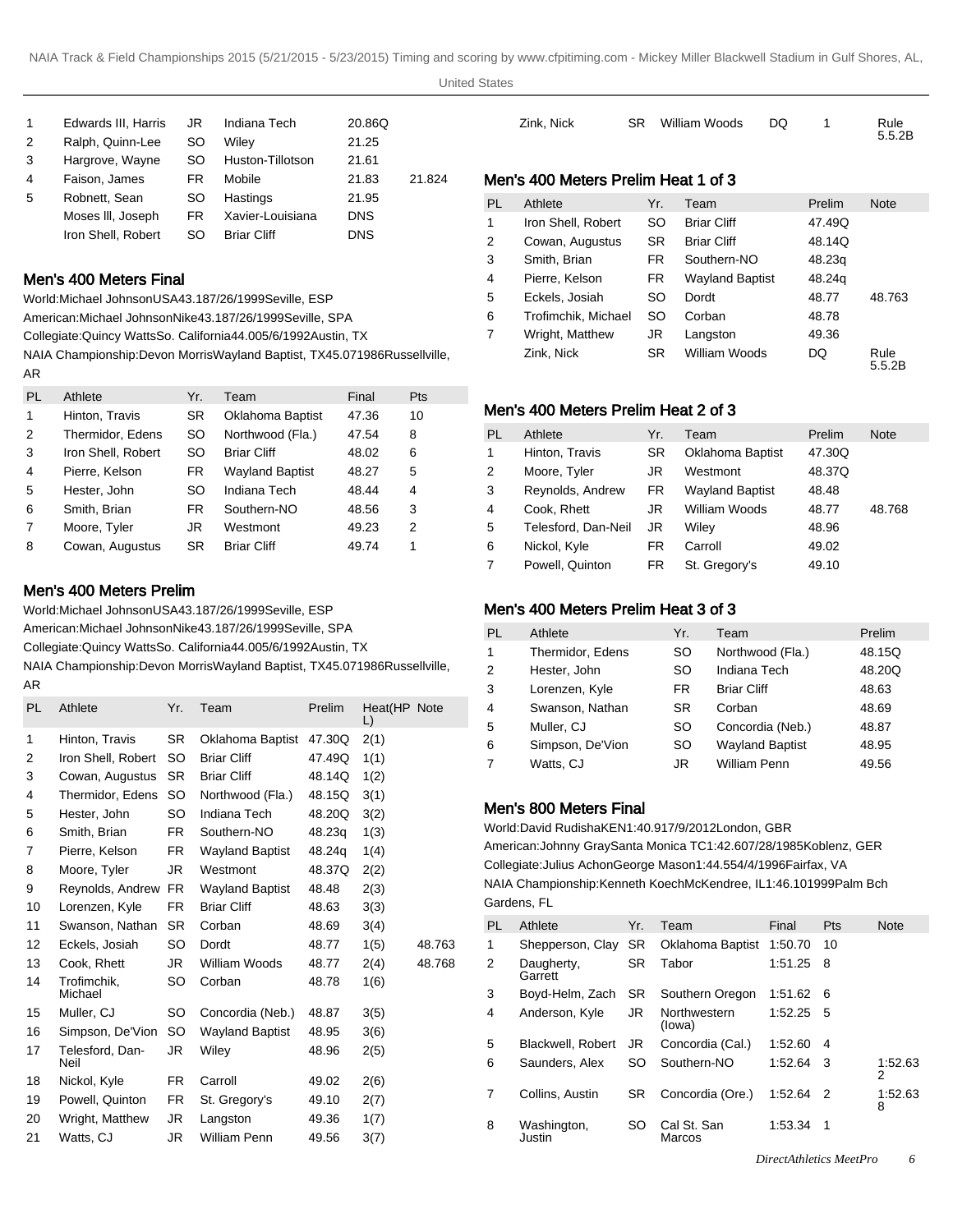#### Men's 800 Meters Prelim

World: David Rudisha KEN 1:40.91 7/9/2012 London, GBR American: Johnny Gray Santa Monica TC 1:42.60 7/28/1985 Koblenz, GER Collegiate: Julius Achon George Mason 1:44.55 4/4/1996 Fairfax, VA NAIA Championship: Kenneth Koech McKendree, IL 1:46.10 1999Palm Bch Gardens, FL

| JD | Athlete                   | Yr.       | Team                       | Prelim       | Heat(H<br>PL) | <b>Note</b>                                                                                                                            |
|----|---------------------------|-----------|----------------------------|--------------|---------------|----------------------------------------------------------------------------------------------------------------------------------------|
|    | Boyd-Helm,<br><b>Zach</b> | <b>SR</b> | Southern<br>Oregon         | 1:51.93<br>Q | 1(1)          |                                                                                                                                        |
|    | Daugherty,<br>Garrett     | SR.       | Tabor                      | Q            |               |                                                                                                                                        |
|    | Saunders, Alex            | SO.       | Southern-NO                | Q            | 3(2)          |                                                                                                                                        |
|    | Shepperson,<br>Clay       | SR.       | Oklahoma<br><b>Baptist</b> | Q            |               |                                                                                                                                        |
| 5  | Washington,<br>Justin     | SO.       | Cal St. San<br>Marcos      | Q            |               | 1:52.39<br>3                                                                                                                           |
| 6  | Collins, Austin           | SR.       | Concordia (Ore.)           | 1:52.40<br>q | 1(3)          | 1:52.39<br>9                                                                                                                           |
|    | Blackwell,<br>Robert      | JR        | Concordia (Cal.)           | Q            |               |                                                                                                                                        |
|    | Anderson, Kyle            | JR        | Northwestern<br>(lowa)     | q            |               |                                                                                                                                        |
|    | Jarron, Lukas             | SO.       | <b>British Columbia</b>    |              | 2(3)          |                                                                                                                                        |
|    | Rhodes,<br>Demetrius      | JR        | Concordia (Ore.)           |              | 1(4)          |                                                                                                                                        |
|    | Wint, Oraine              | JR        | Texas Wesleyan             |              | 3(4)          |                                                                                                                                        |
|    | Muessig,<br>Dominic       | SO        | Siena Heights              | 1:53.31      | 2(4)          |                                                                                                                                        |
|    | Swink, Hunter             | JR        | Oklahoma City              | 1:53.55      | 3(5)          |                                                                                                                                        |
|    | Runyan, Luke              | <b>FR</b> | Indiana Tech               | 1.54.08      | 2(5)          |                                                                                                                                        |
|    | Marrow, Devon             | SO        | Indiana Tech               | 1:54.68      | 2(6)          |                                                                                                                                        |
|    | Peace, Aaron              | JR        | Evangel                    | 1:55.87      | 1(5)          |                                                                                                                                        |
|    | Roelle, Hans              | SR.       | Eastern Oregon             | 1:57.20      | 3(6)          |                                                                                                                                        |
|    | Moeller, Mark             | JR.       | Dakota State               | <b>DNF</b>   | 1             |                                                                                                                                        |
|    |                           |           |                            |              |               | $1:52.16$ 3(1)<br>1:52.31<br>$1:52.36$ 2(1)<br>$1:52.40$ $1(2)$<br>$1:52.44$ $2(2)$<br>$1:52.47$ 3(3)<br>1.52.49<br>1:52.72<br>1:53.01 |

### Men's 800 Meters Prelim Heat 1 of 3

| PL             | JD | Athlete              | Yr. | Team                                             | Prelim       | <b>Note</b> |
|----------------|----|----------------------|-----|--------------------------------------------------|--------------|-------------|
| 1              |    | Boyd-Helm, Zach      | SR. | Southern Oregon                                  | 1:51.93<br>Q |             |
|                | 5  |                      |     | Washington, Justin SO Cal St. San Marcos 1:52.40 |              | 1:52.393    |
| 3              | 6  | Collins, Austin      | SR. | Concordia (Ore.)                                 | 1:52.40g     | 1:52.399    |
| $\overline{4}$ |    | Rhodes, Demetrius JR |     | Concordia (Ore.)                                 | 1:52.72      |             |
| 5              |    | Peace, Aaron         | JR  | Evangel                                          | 1:55.87      |             |
|                |    | Moeller, Mark        | JR  | Dakota State                                     | <b>DNF</b>   |             |

### Men's 800 Meters Prelim Heat 2 of 3

| PL            | Athlete           | Yr.       | Team                    | Prelim   |
|---------------|-------------------|-----------|-------------------------|----------|
| 1             | Shepperson, Clay  | <b>SR</b> | <b>Oklahoma Baptist</b> | 1:52.36Q |
| $\mathcal{P}$ | Blackwell, Robert | JR        | Concordia (Cal.)        | 1:52.44Q |
| 3             | Jarron, Lukas     | SO        | <b>British Columbia</b> | 1:52.49  |
| 4             | Muessig, Dominic  | SO        | Siena Heights           | 1:53.31  |
| 5             | Runyan, Luke      | FR.       | Indiana Tech            | 1:54.08  |
| 6             | Marrow, Devon     | SO        | Indiana Tech            | 1:54.68  |

# Men's 800 Meters Prelim Heat 3 of 3

| Athlete            | Yr.       | Team                  | Prelim   |
|--------------------|-----------|-----------------------|----------|
| Daugherty, Garrett | <b>SR</b> | Tabor                 | 1:52.16Q |
| Saunders, Alex     | SO        | Southern-NO           | 1:52.31Q |
| Anderson, Kyle     | JR        | Northwestern (lowa)   | 1:52.47q |
| Wint, Oraine       | JR        | <b>Texas Wesleyan</b> | 1:53.01  |
| Swink, Hunter      | JR        | Oklahoma City         | 1:53.55  |
| Roelle, Hans       | SR        | Eastern Oregon        | 1:57.20  |
|                    |           |                       |          |

#### Men's 1500 Meters Final

World: Hicham El Guerrouj MAR 3:26.00 6/14/1998 Rome, ITA American: Bernard Lagat Nike 3:29.30 7/28/2005 Rieti, ITA Collegiate: Sydney Maree Villanova 3:35.30 5/6/1981 Baton Rouge, LA NAIA Championship: Silas Kisorio Oklahoma Christian 3:41.39 2012Marion, IN

| <b>PL</b> | Athlete                       | Yr. | Team                    | Final   | <b>Pts</b> |
|-----------|-------------------------------|-----|-------------------------|---------|------------|
| 1         | Clowes, Matthew               | SR. | Concordia (Ore.)        | 4:00.11 | 10         |
| 2         | Wahpepah-Harris,<br>Mackenzie | FR  | Oklahoma City           | 4:00.47 | 8          |
| 3         | Williams, Jack                | SR. | <b>British Columbia</b> | 4:00.72 | 6          |
| 4         | Wint, Oraine                  | JR  | <b>Texas Wesleyan</b>   | 4:00.79 | 5          |
| 5         | Thor, David                   | FR  | Carroll                 | 4:00.80 | 4          |
| 6         | Pocha, Lyle                   | JR  | Carroll                 | 4:01.43 | 3          |
| 7         | Brewer, Christian             | SR. | Milligan                | 4:01.55 | 2          |
| 8         | Larson, Cody                  | JR  | Lewis-Clark             | 4:01.72 | 1          |
| 9         | Liston, Brad                  | SR. | Shawnee State           | 4:02.48 |            |
| 10        | Kipkemei, Jeremiah            | SO. | Wiley                   | 4:03.09 |            |
| 11        | Williamson, John-<br>Paul     | JR  | Lindsey Wilson          | 4:04.02 |            |
| 12        | Prettyman, Brad               | SR  | Concordia (Ore.)        | 4:08.13 |            |

### Men's 1500 Meters Prelim

World: Hicham El Guerrouj MAR 3:26.00 6/14/1998 Rome, ITA American: Bernard Lagat Nike 3:29.30 7/28/2005 Rieti, ITA Collegiate: Sydney Maree Villanova 3:35.30 5/6/1981 Baton Rouge, LA NAIA Championship: Silas Kisorio Oklahoma Christian 3:41.39 2012Marion, IN

| <b>PL</b> | Athlete                       | Yr. | Team                    | Prelim   | Heat(HPL |
|-----------|-------------------------------|-----|-------------------------|----------|----------|
| 1         | Clowes, Matthew               | SR. | Concordia (Ore.)        | 3.52.63Q | 2(1)     |
| 2         | Prettyman, Brad               | SR. | Concordia (Ore.)        | 3:52.66Q | 2(2)     |
| 3         | Pocha, Lyle                   | JR. | Carroll                 | 3:52.72Q | 2(3)     |
| 4         | Brewer, Christian             | SR. | Milligan                | 3:52.92q | 2(4)     |
| 5         | Wahpepah-Harris,<br>Mackenzie | FR. | Oklahoma City           | 3:55.72Q | 3(1)     |
| 6         | Williams, Jack                | SR. | <b>British Columbia</b> | 3.55.74Q | 3(2)     |
| 7         | Liston, Brad                  | SR. | <b>Shawnee State</b>    | 3.55.88Q | 3(3)     |
| 8         | Larson, Cody                  | JR. | Lewis-Clark             | 3:56.10q | 3(4)     |
| 9         | Williamson, John-<br>Paul     | JR. | Lindsey Wilson          | 3:56.52q | 3(5)     |
| 10        | Wint, Oraine                  | JR  | Texas Wesleyan          | 3:56.74Q | 1(1)     |
| 11        | Kipkemei, Jeremiah            | SO  | Wiley                   | 3:56.81Q | 1(2)     |
| 12        | Thor, David                   | FR. | Carroll                 | 3:56.93Q | 1(3)     |
| 13        | Wardwell, Kyle                | JR  | Oklahoma City           | 3:57.84  | 1(4)     |
| 14        | Hernandez, Alec               | SR. | Embry-Riddle            | 3:57.95  | 2(5)     |
| 15        | Jorgensen, Kevin              | SR. | Southern Oregon         | 3:58.17  | 1(5)     |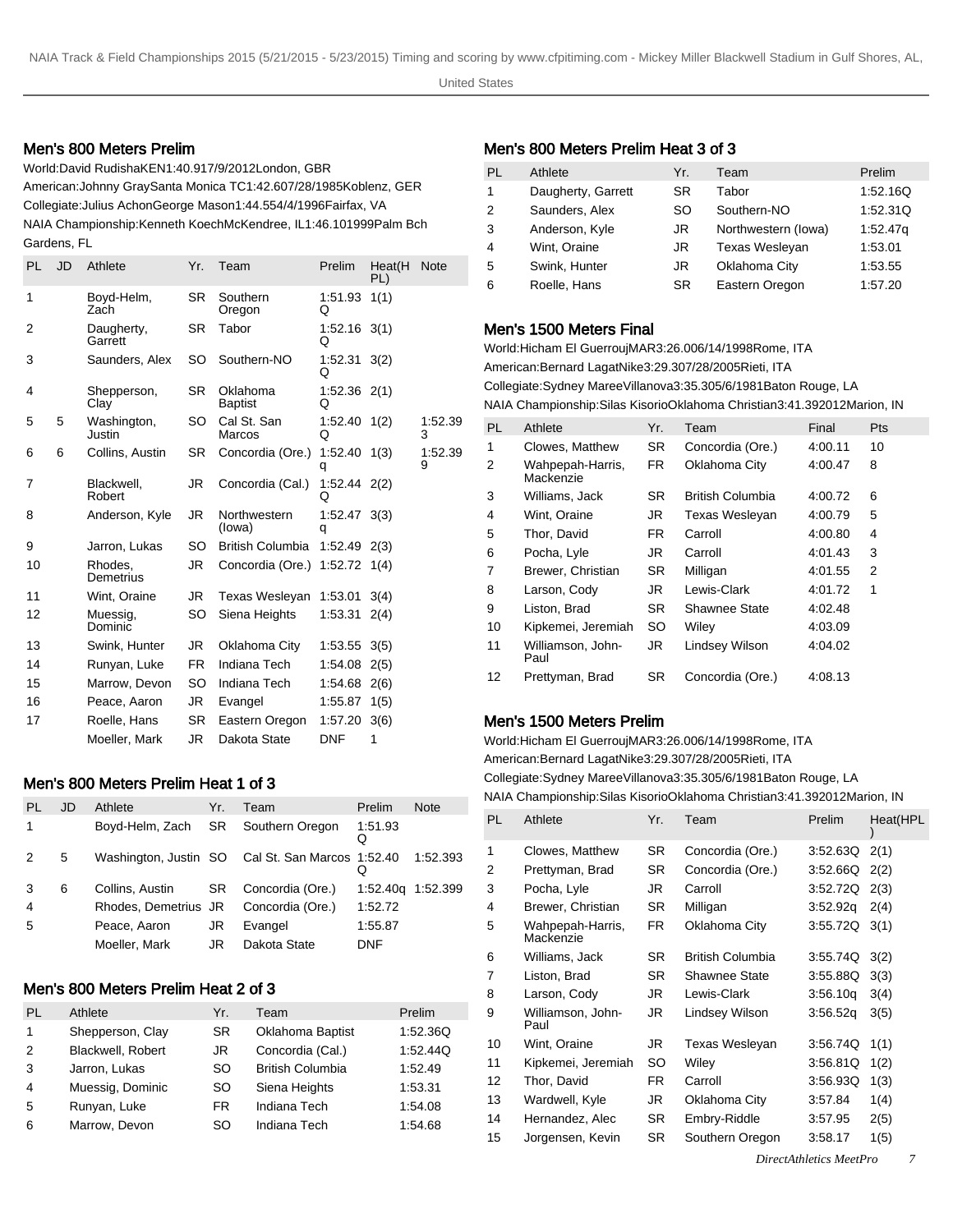| 16 | Whitehead, Chad           | SO        | Tennessee<br>Wesleyan | 3:58.44 | 1(6)  |
|----|---------------------------|-----------|-----------------------|---------|-------|
| 17 | Groh, Jeff                | FR.       | British Columbia      | 3:58.47 | 1(7)  |
| 18 | Ferguson, Jonathan        | JR        | Northwest U.          | 3:58.54 | 3(6)  |
| 19 | Hyatt, Chance             | FR.       | Carroll               | 4:00.98 | 2(6)  |
| 20 | Falland, Louis            | SR.       | Cornerstone           | 4:02.31 | 3(7)  |
| 21 | Broadhurst, Steven        | SR.       | Lewis-Clark           | 4:03.03 | 1(8)  |
| 22 | Drake, Caleb              | FR.       | Olivet Nazarene       | 4:03.10 | 2(7)  |
| 23 | Whittaker, Josh           | SR.       | St. Mary (Kan.)       | 4:03.20 | 1(9)  |
| 24 | Tafelsky, Taylor          | SO        | Milligan              | 4:05.60 | 3(8)  |
| 25 | Kramer, Evan              | JR        | Westmont              | 4:06.22 | 2(8)  |
| 26 | Hartman, Joel             | SO        | Bethel (Ind.)         | 4:06.89 | 1(10) |
| 27 | Kimaiyo, Antony           | SO        | Texas Wesleyan        | 4:07.06 | 2(9)  |
| 28 | Vercoe-Curtis.<br>Michael | JR        | Oklahoma City         | 4.08.33 | 2(10) |
| 29 | Mikesell, Skyler          | FR.       | The Masters           | 4:08.55 | 2(11) |
| 30 | Welp, Jay                 | <b>SR</b> | Morningside           | 4:15.45 | 3(9)  |
| 31 | Webb. Dakotah             | SO        | Oregon Tech           | 4:34.83 | 3(10) |
|    |                           |           |                       |         |       |

# Men's 1500 Meters Prelim Heat 1 of 3

| PL | Athlete            | Yr.       | Team                    | Prelim   |
|----|--------------------|-----------|-------------------------|----------|
| 1  | Wint, Oraine       | JR.       | <b>Texas Wesleyan</b>   | 3:56.74Q |
| 2  | Kipkemei, Jeremiah | SO        | Wiley                   | 3:56.81Q |
| 3  | Thor, David        | FR.       | Carroll                 | 3:56.93Q |
| 4  | Wardwell, Kyle     | JR.       | Oklahoma City           | 3:57.84  |
| 5  | Jorgensen, Kevin   | <b>SR</b> | Southern Oregon         | 3:58.17  |
| 6  | Whitehead, Chad    | <b>SO</b> | Tennessee Wesleyan      | 3:58.44  |
| 7  | Groh, Jeff         | FR.       | <b>British Columbia</b> | 3:58.47  |
| 8  | Broadhurst, Steven | <b>SR</b> | Lewis-Clark             | 4:03.03  |
| 9  | Whittaker, Josh    | <b>SR</b> | St. Mary (Kan.)         | 4:03.20  |
| 10 | Hartman, Joel      | SO        | Bethel (Ind.)           | 4:06.89  |

# Men's 1500 Meters Prelim Heat 2 of 3

| PL             | Athlete                | Yr.       | Team                   | Prelim   |
|----------------|------------------------|-----------|------------------------|----------|
| 1              | Clowes, Matthew        | SR.       | Concordia (Ore.)       | 3:52.63Q |
| $\overline{2}$ | Prettyman, Brad        | <b>SR</b> | Concordia (Ore.)       | 3:52.66Q |
| 3              | Pocha, Lyle            | JR.       | Carroll                | 3:52.72Q |
| 4              | Brewer, Christian      | <b>SR</b> | Milligan               | 3.52.92q |
| 5              | Hernandez, Alec        | <b>SR</b> | Embry-Riddle           | 3:57.95  |
| 6              | Hyatt, Chance          | FR.       | Carroll                | 4:00.98  |
| 7              | Drake, Caleb           | FR.       | <b>Olivet Nazarene</b> | 4:03.10  |
| 8              | Kramer, Evan           | JR.       | Westmont               | 4:06.22  |
| 9              | Kimaiyo, Antony        | SO        | <b>Texas Wesleyan</b>  | 4:07.06  |
| 10             | Vercoe-Curtis, Michael | JR.       | Oklahoma City          | 4:08.33  |
| 11             | Mikesell, Skyler       | FR.       | The Masters            | 4:08.55  |

# Men's 1500 Meters Prelim Heat 3 of 3

| PL          | Athlete                       | Yr. | Team                    | Prelim   |
|-------------|-------------------------------|-----|-------------------------|----------|
| $\mathbf 1$ | Wahpepah-Harris,<br>Mackenzie | FR. | Oklahoma City           | 3:55.72Q |
| 2           | Williams, Jack                | SR  | <b>British Columbia</b> | 3:55.74Q |
| 3           | Liston, Brad                  | SR. | <b>Shawnee State</b>    | 3:55.88Q |
| 4           | Larson, Cody                  | JR  | Lewis-Clark             | 3.56.10q |
| 5           | Williamson, John-Paul         | JR  | Lindsey Wilson          | 3:56.52q |

| 6  | Ferguson, Jonathan | JR  | Northwest U. | 3:58.54 |
|----|--------------------|-----|--------------|---------|
| 7  | Falland, Louis     | SR  | Cornerstone  | 4:02.31 |
| 8  | Tafelsky, Taylor   | SO. | Milligan     | 4:05.60 |
| 9  | Welp, Jay          | SR  | Morningside  | 4:15.45 |
| 10 | Webb, Dakotah      | SO. | Oregon Tech  | 4:34.83 |

# Men's 5000 Meters

World: Kenenisa Bekele ETH 12:37.35 4/31/2004 Hengelo, BEL American: Bernard Lagat Nike 12:53.60 6/22/2011 Fontvieille, Monaco Collegiate: Henry Rono Washington Sate 13:08.4h 3/8/1978 Berkeley, CA NAIA Championship: Julius Randich Lubbock Christian, TX 13:41.81 1993Abbotsford, BC, Canada

| <b>PL</b> | Athlete                       | Yr.       | Team                  | Final      | Pts            |
|-----------|-------------------------------|-----------|-----------------------|------------|----------------|
| 1         | Alexander, Dylan              | JR.       | Southern Oregon       | 14:45.74   | 10             |
| 2         | Kipchumba, Geoffrey           | <b>FR</b> | <b>William Carey</b>  | 14:46.18   | 8              |
| 3         | Mountford, David              | SO        | Oklahoma City         | 14:55.62   | 6              |
| 4         | Flores, DJ                    | <b>SR</b> | Eastern Oregon        | 15:02.49   | 5              |
| 5         | Mullen, Joseph                | <b>SR</b> | Tennessee<br>Wesleyan | 15:02.52   | 4              |
| 6         | Updike, Isaac                 | <b>SR</b> | Eastern Oregon        | 15:08.93   | 3              |
| 7         | Hall, Matt                    | <b>SO</b> | Taylor                | 15:10.69   | $\overline{2}$ |
| 8         | Hampton, Max                  | JR        | College of Idaho      | 15:11.91   | 1              |
| 9         | Aldaba, Daniel                | <b>FR</b> | Midland               | 15:13.36   |                |
| 10        | Alex, Ntagawa                 | <b>SO</b> | Belhaven              | 15:14.45   |                |
| 11        | Wardwell, Kyle                | JR        | Oklahoma City         | 15:16.01   |                |
| 12        | Ghelfi, Eric                  | <b>SR</b> | Southern Oregon       | 15:19.74   |                |
| 13        | Ing. Steven                   | JR        | Cal St. San Marcos    | 15:21.53   |                |
| 14        | Blaylock, Brian               | <b>FR</b> | St. Francis (III.)    | 15:23.49   |                |
| 15        | Schireman, Ray                | <b>FR</b> | Southern Oregon       | 15:29.47   |                |
| 16        | Runia, Max                    | JR        | Southern Oregon       | 15:30.00   |                |
| 17        | Garcia, Francisco             | <b>SR</b> | Marymount (Ca.)       | 15:33.24   |                |
| 18        | Santillo, Joey                | <b>SO</b> | St. Francis (III.)    | 15:34.92   |                |
| 19        | Crevelt, Dylan                | JR        | Lewis-Clark           | 15:38.63   |                |
| 20        | Knudsen, Cam                  | SO        | St. Francis (III.)    | 15:39.20   |                |
| 21        | Reinking, Jacob               | SO        | Indiana Wesleyan      | 15:39.80   |                |
| 22        | Horchler, Kevin               | JR.       | Biola                 | 15:44.76   |                |
| 23        | Corcoran, Brian               | <b>SR</b> | St. Xavier            | 15:50.39   |                |
| 24        | Beal, Sam                     | <b>SO</b> | Cumberlands           | 16:06.68   |                |
| 25        | Sherfey, Joshua               | SO        | The Masters           | 16:21.85   |                |
| 26        | Orona, Andrew                 | <b>FR</b> | <b>The Masters</b>    | 16:43.56   |                |
|           | Atkin, Sam                    | JR.       | Lewis-Clark           | DNF        |                |
|           | Ryan, Nolan                   | FR        | Lewis-Clark           | DNF        |                |
|           | Wahpepah-Harris,<br>Mackenzie | FR.       | Oklahoma City         | <b>DNF</b> |                |

#### Men's 10000 Meters

World: Kenenisa Bekele Ethiopia 26:17.53 7/26/2005 Brussels, BEL American: Galen Rupp Nike 26:44.36 4/30/2014 Eugene, OR NAIA Championship: Julius Randich Lubbock Christian, TX 28:16.95 1993Abbotsford, BC, Canada

| PL. | Athlete                              | Yr. | Team                   | Final       | Pts |
|-----|--------------------------------------|-----|------------------------|-------------|-----|
| 1   | Kipchumba, Geoffrey FR William Carey |     |                        | 30:20.17 10 |     |
| 2   | Flores, DJ                           |     | SR Eastern Oregon      | 30:35.03 8  |     |
| 3   | Keter, Benard                        | SO. | <b>Wayland Baptist</b> | 30.52.95 6  |     |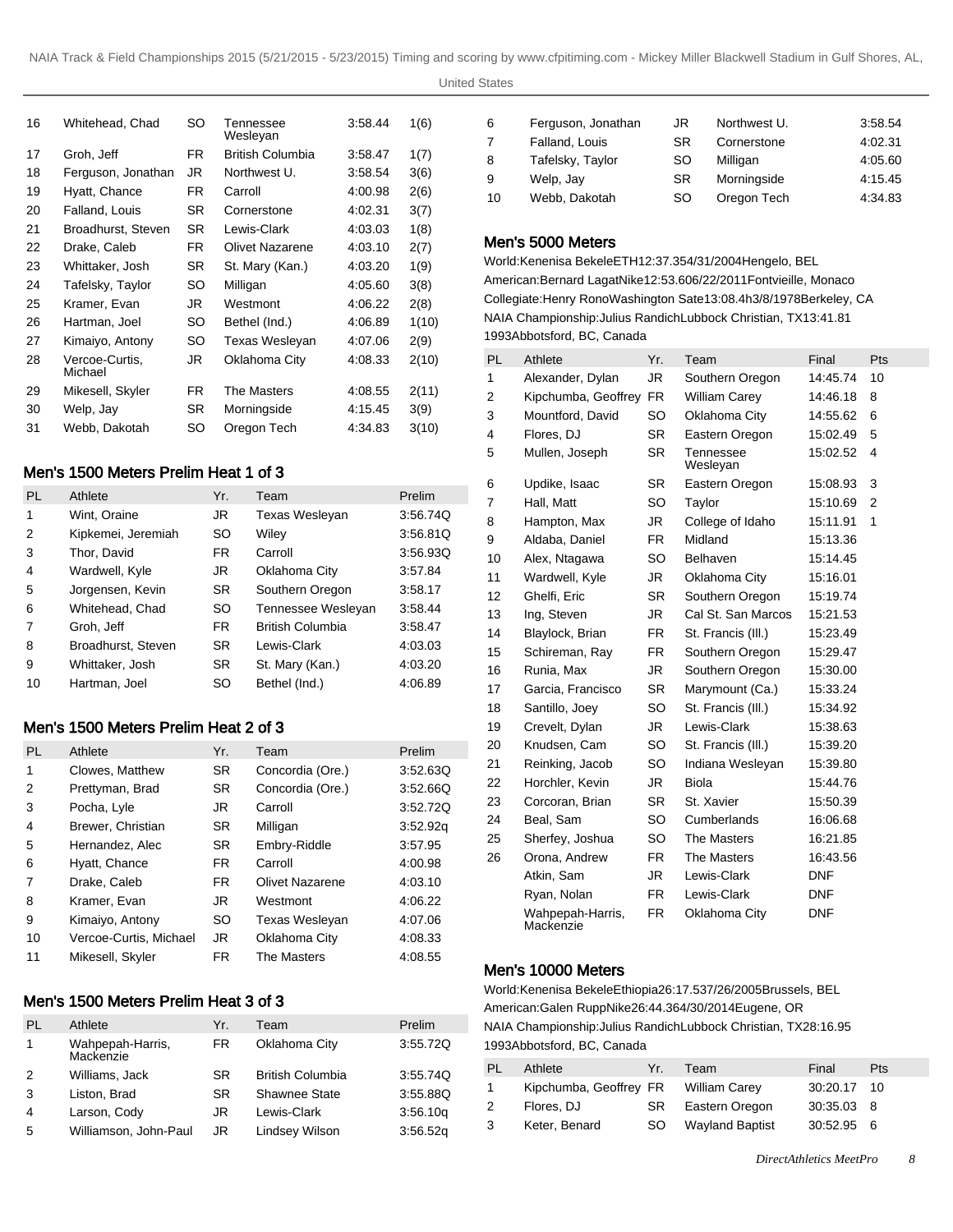United States

| 4  | Mabe, Travis        | SR. | Cornerstone           | 30:57.95   | 5 |
|----|---------------------|-----|-----------------------|------------|---|
| 5  | Mullen, Joseph      | SR. | Tennessee<br>Wesleyan | 30:58.39   | 4 |
| 6  | Mountford, David    | SO  | Oklahoma City         | 31:03.67   | 3 |
| 7  | Ghelfi, Eric        | SR. | Southern Oregon       | 31:22.63   | 2 |
| 8  | Bellinotti, Neno    | JR. | Indiana Wesleyan      | 31:26.74   | 1 |
| 9  | Smith, Ryan         | SO  | Goshen                | 32:07.99   |   |
| 10 | Bowman, Roderick    | SO  | Tennessee<br>Wesleyan | 32:20.27   |   |
| 11 | Cliff, Will         | SR. | British Columbia      | 32:38.72   |   |
| 12 | Krieg, Emanuel      | SO  | <b>SCAD Savannah</b>  | 32:58.95   |   |
| 13 | Hernandez, Abel     | SO  | St. Xavier            | 33:36.43   |   |
| 14 | Hooton, Jesse       | SO. | British Columbia      | 33:43.99   |   |
| 15 | Cape, Brennan       | SO  | Columbia (Mo.)        | 34:48.07   |   |
| 16 | Hobbs, Marcus       | JR. | Indiana Tech          | 34:56.00   |   |
|    | Renteria, Cristobal | JR. | Columbia (Mo.)        | <b>DNF</b> |   |

# Men's 110m Hurdle Final

#### Wind: +1.6

World: Aries Merritt USA 12.80 8/7/2012 Brussels, BEL American: Aries Merritt Reebok 12.80 8/7/2012 Brussels, BEL

Collegiate: Renaldo Nehemiah Maryland 13.00 4/6/1979 Westwood, CA NAIA Championship: Dominique DeGrammont Azusa Pacific, AZ 13.74 2003Olathe, KS

| PL | Athlete                   | Yr.       | Team             | Final | Pts | <b>Note</b> |
|----|---------------------------|-----------|------------------|-------|-----|-------------|
| 1  | Moore, Logan              | SR.       | Siena Heights    | 14.31 | 10  | 14.304      |
| 2  | Singleton,<br>Demetriyone | <b>SR</b> | Clarke           | 14.31 | 8   | 14.310      |
| 3  | McCord,<br>Theodore       | <b>SR</b> | Park U.          | 14.44 | 6   |             |
| 4  | Combs, Kenneth            | JR        | Oklahoma Baptist | 14.47 | 5   |             |
| 5  | Wilchcombe.<br>Brandan    | SO        | Tavlor           | 14.49 | 4   |             |
| 6  | Smith, Jake               | SR        | Indiana Wesleyan | 14.54 | 3   |             |
| 7  | Boyd, Frederick           | FR.       | Siena Heights    | 14.62 | 2   |             |
| 8  | Chorro, Jose              | SO        | Dickinson St.    | 14.63 | 1   |             |

# Men's 110m Hurdle Prelim

World: Aries Merritt USA 12.80 8/7/2012 Brussels, BEL American: Aries Merritt Reebok 12.80 8/7/2012 Brussels, BEL Collegiate: Renaldo Nehemiah Maryland 13.00 4/6/1979 Westwood, CA NAIA Championship: Dominique DeGrammont Azusa Pacific, AZ 13.74 2003Olathe, KS

| PI. | Athlete                       | Yr. | Team             | Prelim | Heat(HP Note<br>L) |        |
|-----|-------------------------------|-----|------------------|--------|--------------------|--------|
| 1   | Combs, Kenneth                | JR  | Oklahoma Baptist | 14.32Q | 1(1)               |        |
| 2   | Smith, Jake                   | SR  | Indiana Wesleyan | 14.33Q | 2(1)               |        |
| 3   | Wilchcombe.<br><b>Brandan</b> | SO  | Taylor           | 14.46Q | 3(1)               |        |
| 4   | McCord.<br>Theodore           | SR. | Park U.          | 14.49Q | 4(1)               | 14.481 |
| 5   | Moore, Logan                  | SR  | Siena Heights    | 14.49g | 2(2)               | 14.487 |
| 6   | Boyd, Frederick               | FR. | Siena Heights    | 14.52g | 2(3)               |        |
| 7   | Singleton,<br>Demetriyone     | SR  | Clarke           | 14.53a | 3(2)               |        |
| 8   | Chorro, Jose                  | SO  | Dickinson St.    | 14.55a | 1(2)               |        |

| 9  | Hawkins, Chaz               | FR.       | Tennessee<br>Wesleyan            | 14.60      | 4(2) |               |
|----|-----------------------------|-----------|----------------------------------|------------|------|---------------|
| 10 | Woods, Deshawn              | SO        | Indiana Tech                     | 14.71      | 1(3) |               |
| 11 | Rose, Robert                | SR.       | Indiana Tech                     | 14.72      | 4(3) | 14.717        |
| 12 | Gourdine.<br><b>Brandon</b> | JR        | <b>USC-Beaufort</b>              | 14.72      | 2(4) | 14.718        |
| 13 | Herring, Christian          | SO        | Lindenwood-<br><b>Belleville</b> | 14.80      | 4(4) |               |
| 14 | Watkins, Anthony            | SO        | St. Gregory's                    | 14.83      | 3(3) | 14.821        |
| 15 | Kosnich, Nate               | SO        | Rio Grande                       | 14.83      | 1(4) | 14.828        |
| 16 | McClintic, Cassius          | JR.       | Doane                            | 14.99      | 1(5) |               |
| 17 | Randles, P.J.               | <b>SR</b> | Campbellsville                   | 15.00      | 3(4) | 14.994        |
| 18 | Miller, Tyravian            | FR.       | <b>William Carey</b>             | 15.00      | 4(5) | 14.996        |
| 19 | Kinlaw. Devante             | FR.       | Allen                            | 15.02      | 1(6) |               |
| 20 | Hickman, DJ                 | FR.       | Rio Grande                       | 15.06      | 2(5) |               |
| 21 | Brooks, Tirrell             | JR        | Graceland                        | 15.23      | 2(6) |               |
| 22 | Johnson, Dante              | FR.       | Lindsey Wilson                   | 15.28      | 4(6) |               |
| 23 | <b>Britton, Garett</b>      | FR.       | Southwestern<br>(Kan.)           | 15.39      | 3(5) |               |
| 24 | Hodge, Matt                 | FR.       | Rio Grande                       | 15.56      | 4(7) |               |
| 25 | Embry, Clayton              | SO        | Campbellsville                   | 15.62      | 3(6) |               |
| 26 | Xavier, Alex                | SR.       | Xavier-Louisiana                 | 17.78      | 2(7) |               |
|    | Strickland, Markell         | SO.       | Missouri Valley                  | FS.        | 1    |               |
|    | Robke, Tyson                | SO        | <b>Baker</b>                     | DQ         | 2    | Rule<br>5.6.a |
|    | Shingles, Nickola           | <b>SR</b> | <b>Central Methodist</b>         | <b>DNS</b> | 3    |               |

# Men's 110m Hurdle Prelim Heat 1 of 4

# Wind: +2.5

| PL | Athlete             | Yr. | Team                    | Prelim | Note   |
|----|---------------------|-----|-------------------------|--------|--------|
| 1  | Combs, Kenneth      | JR  | <b>Oklahoma Baptist</b> | 14.32Q |        |
| 2  | Chorro, Jose        | SO  | Dickinson St.           | 14.55g |        |
| 3  | Woods, Deshawn      | SO  | Indiana Tech            | 14.71  |        |
| 4  | Kosnich, Nate       | SO  | Rio Grande              | 14.83  | 14.828 |
| 5  | McClintic, Cassius  | JR  | Doane                   | 14.99  |        |
| 6  | Kinlaw, Devante     | FR  | Allen                   | 15.02  |        |
|    | Strickland, Markell | SO  | Missouri Valley         | FS     |        |

# Men's 110m Hurdle Prelim Heat 2 of 4

#### Wind: +1.4

| <b>PL</b>      | Athlete           | Yr.       | Team             | Prelim | <b>Note</b>   |
|----------------|-------------------|-----------|------------------|--------|---------------|
| 1              | Smith, Jake       | SR.       | Indiana Wesleyan | 14.33Q |               |
| 2              | Moore, Logan      | SR        | Siena Heights    | 14.49q | 14.487        |
| 3              | Boyd, Frederick   | <b>FR</b> | Siena Heights    | 14.52g |               |
| $\overline{4}$ | Gourdine, Brandon | JR.       | USC-Beaufort     | 14.72  | 14.718        |
| 5              | Hickman, DJ       | FR.       | Rio Grande       | 15.06  |               |
| 6              | Brooks, Tirrell   | JR.       | Graceland        | 15.23  |               |
| 7              | Xavier, Alex      | <b>SR</b> | Xavier-Louisiana | 17.78  |               |
|                | Robke, Tyson      | SO        | Baker            | DQ     | Rule<br>5.6.a |

# Men's 110m Hurdle Prelim Heat 3 of 4

#### Wind: -0.4

| <b>PL</b> | Athlete | . Team | Prelim | Note |
|-----------|---------|--------|--------|------|
|           |         |        |        |      |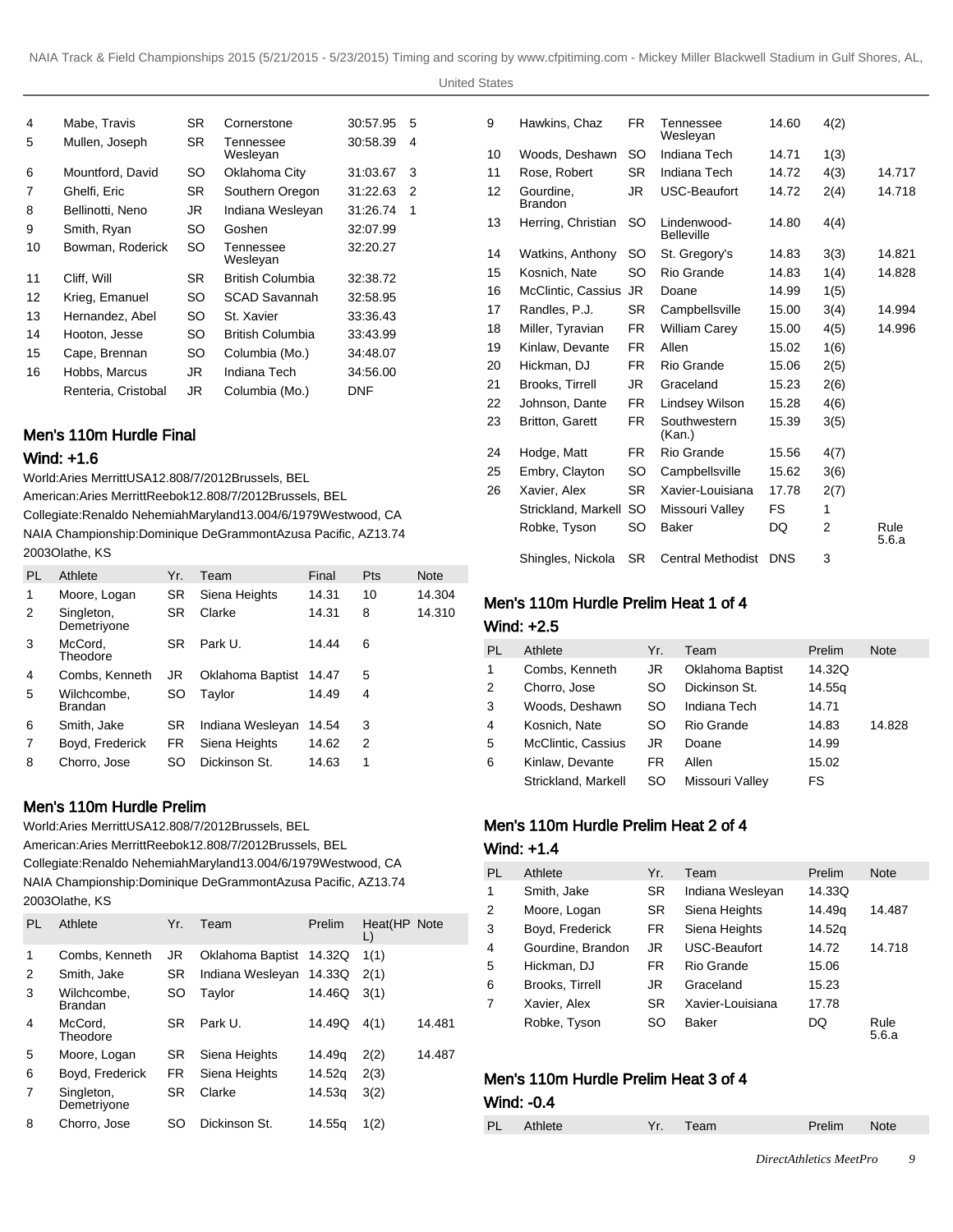United States

| 1 | Wilchcombe,<br><b>Brandan</b> | SO  | Taylor                   | 14.46Q     |        |
|---|-------------------------------|-----|--------------------------|------------|--------|
| 2 | Singleton,<br>Demetriyone     | SR  | Clarke                   | 14.53g     |        |
| 3 | Watkins, Anthony              | SO. | St. Gregory's            | 14.83      | 14.821 |
| 4 | Randles, P.J.                 | SR  | Campbellsville           | 15.00      | 14.994 |
| 5 | <b>Britton, Garett</b>        | FR  | Southwestern (Kan.)      | 15.39      |        |
| 6 | Embry, Clayton                | SO  | Campbellsville           | 15.62      |        |
|   | Shingles, Nickola             | SR  | <b>Central Methodist</b> | <b>DNS</b> |        |

# Men's 110m Hurdle Prelim Heat 4 of 4

# Wind: -0.2

| PL             | Athlete            | Yr.       | Team                             | Prelim | <b>Note</b> |
|----------------|--------------------|-----------|----------------------------------|--------|-------------|
| 1              | McCord, Theodore   | SR.       | Park U.                          | 14.49Q | 14.481      |
| 2              | Hawkins, Chaz      | <b>FR</b> | Tennessee<br>Wesleyan            | 14.60  |             |
| 3              | Rose, Robert       | SR        | Indiana Tech                     | 14.72  | 14.717      |
| 4              | Herring, Christian | SO        | Lindenwood-<br><b>Belleville</b> | 14.80  |             |
| 5              | Miller, Tyravian   | FR        | William Carey                    | 15.00  | 14.996      |
| 6              | Johnson, Dante     | <b>FR</b> | Lindsey Wilson                   | 15.28  |             |
| $\overline{7}$ | Hodge, Matt        | <b>FR</b> | Rio Grande                       | 15.56  |             |

# Men's 400m Hurdle Final

World: Kevin Young USA 46.78 7/6/1992 Barcelona, ESP American: Kevin Young Foot Locker AC 46.78 7/6/1992 Barcelona, ESP Collegiate: Kerron Clement Florida 47.56 5/11/2005 Sacramento, CA NAIA Championship: Pat Brown Oklahoma Baptist 49.51 2005Louisville, KY

| PL             | Athlete          | Yr.       | Team             | Final | Pts |
|----------------|------------------|-----------|------------------|-------|-----|
| 1              | Woods, Deshawn   | SO        | Indiana Tech     | 51.92 | 10  |
| 2              | Delaney, Stephen | SO        | Carroll          | 52.09 | 8   |
| 3              | Rose, Robert     | <b>SR</b> | Indiana Tech     | 52.87 | 6   |
| $\overline{4}$ | Kinlaw, Devante  | FR        | Allen            | 52.91 | 5   |
| 5              | McCord, Theodore | SR.       | Park U.          | 53.28 | 4   |
| 6              | Seifert, Peter   | FR        | Concordia (Ore.) | 53.47 | 3   |
| 7              | Thomas, Chad     | JR        | Southern-NO      | 53.80 | 2   |
| 8              | Johnson, Dante   | FR        | Lindsey Wilson   | 54.83 | 1   |

### Men's 400m Hurdle Prelim

World: Kevin Young USA 46.78 7/6/1992 Barcelona, ESP American: Kevin Young Foot Locker AC 46.78 7/6/1992 Barcelona, ESP Collegiate: Kerron Clement Florida 47.56 5/11/2005 Sacramento, CA NAIA Championship: Pat Brown Oklahoma Baptist 49.51 2005Louisville, KY

| <b>PL</b> | Athlete             | Yr.       | Team             | Prelim | Heat(HP Note<br>L) |        |
|-----------|---------------------|-----------|------------------|--------|--------------------|--------|
| 1         | Woods, Deshawn SO   |           | Indiana Tech     | 51.40Q | 1(1)               |        |
| 2         | Delaney, Stephen    | SO.       | Carroll          | 51.94Q | 3(1)               |        |
| 3         | Seifert, Peter      | FR.       | Concordia (Ore.) | 52.51q | 1(2)               |        |
| 4         | Rose, Robert        | SR.       | Indiana Tech     | 52.72Q | 4(1)               |        |
| 5         | McCord,<br>Theodore | <b>SR</b> | Park U.          | 52.77g | 4(2)               |        |
| 6         | Kinlaw, Devante     | FR.       | Allen            | 53.03g | 3(2)               |        |
| 7         | Thomas, Chad        | JR        | Southern-NO      | 53.07g | 3(3)               |        |
| 8         | Ruth, D'Quan        | SR.       | Indiana Tech     | 53.43  | 1(3)               |        |
| 9         | Moore, Logan        | SR        | Siena Heights    | 53.54  | 4(3)               | 53.534 |

| 10 | Howard, Marcus         | JR        | Arizona Christian        | 53.54      | 3(4) | 53.535 |
|----|------------------------|-----------|--------------------------|------------|------|--------|
| 11 | Johnson, Dante         | FR        | Lindsey Wilson           | 53.75Q     | 2(1) |        |
| 12 | Wilson, Alex           | SO        | Oklahoma Baptist         | 53.83      | 2(2) |        |
| 13 | Wallace, Will          | JR        | Benedictine<br>(Kan.)    | 54.34      | 3(5) |        |
| 14 | Raecke, Kyle           | JR        | Oregon Tech              | 54.38      | 2(3) |        |
| 15 | Baker, Malcolm         | SR        | Oklahoma Baptist         | 54.40      | 4(4) |        |
| 16 | Cave, Paul             | SR.       | Clarke                   | 54.48      | 4(5) |        |
| 17 | Reeher, Jordan         | SR        | Concordia (Ore.)         | 54.67      | 2(4) |        |
| 18 | Pleasant.<br>Taiheem   | SR        | Concordia (Neb.)         | 54.74      | 2(5) |        |
| 19 | Bandong, Jason         | JR        | Cal St. San<br>Marcos    | 54.93      | 3(6) |        |
| 20 | Lawson, Anthony        | JR        | Graceland                | 55.07      | 1(4) |        |
| 21 | Stanford, Jordan       | FR        | Davenport                | 55.08      | 3(7) |        |
| 22 | Warren, Jim            | JR.       | St. Ambrose              | 55.41      | 1(5) |        |
| 23 | Combs, Kenneth         | JR.       | Oklahoma Baptist         | 55.94      | 4(6) |        |
| 24 | Murphy, Cameron        | FR.       | Lindsey Wilson           | 56.51      | 4(7) |        |
| 25 | Moore, Damon           | <b>SR</b> | Cal St. San<br>Marcos    | 57.87      | 2(6) |        |
| 26 | <b>Britton, Garett</b> | FR.       | Southwestern<br>(Kan.)   | 58.43      | 2(7) |        |
|    | Shingles, Nickola      | <b>SR</b> | <b>Central Methodist</b> | <b>DNS</b> | 1    |        |
|    |                        |           |                          |            |      |        |

# Men's 400m Hurdle Prelim Heat 1 of 4

| PL           | Athlete           | Yr.       | Team                     | Prelim     |
|--------------|-------------------|-----------|--------------------------|------------|
| $\mathbf{1}$ | Woods, Deshawn    | SO.       | Indiana Tech             | 51.40Q     |
| 2            | Seifert, Peter    | FR.       | Concordia (Ore.)         | 52.51q     |
| 3            | Ruth, D'Quan      | <b>SR</b> | Indiana Tech             | 53.43      |
| 4            | Lawson, Anthony   | JR        | Graceland                | 55.07      |
| 5            | Warren, Jim       | JR        | St. Ambrose              | 55.41      |
|              | Shingles, Nickola | <b>SR</b> | <b>Central Methodist</b> | <b>DNS</b> |

### Men's 400m Hurdle Prelim Heat 2 of 4

| PL             | Athlete                | Yr.       | Team                | Prelim |
|----------------|------------------------|-----------|---------------------|--------|
| 1              | Johnson, Dante         | <b>FR</b> | Lindsey Wilson      | 53.75Q |
| $\mathfrak{p}$ | Wilson, Alex           | SO.       | Oklahoma Baptist    | 53.83  |
| 3              | Raecke, Kyle           | JR        | Oregon Tech         | 54.38  |
| $\overline{4}$ | Reeher, Jordan         | <b>SR</b> | Concordia (Ore.)    | 54.67  |
| -5             | Pleasant, Taiheem      | SR.       | Concordia (Neb.)    | 54.74  |
| 6              | Moore, Damon           | <b>SR</b> | Cal St. San Marcos  | 57.87  |
| 7              | <b>Britton, Garett</b> | FR.       | Southwestern (Kan.) | 58.43  |

#### Men's 400m Hurdle Prelim Heat 3 of 4

| PL | Athlete          | Yr. | Team               | Prelim | Note   |
|----|------------------|-----|--------------------|--------|--------|
| 1  | Delaney, Stephen | SO  | Carroll            | 51.94Q |        |
| 2  | Kinlaw, Devante  | FR. | Allen              | 53.03q |        |
| 3  | Thomas, Chad     | JR  | Southern-NO        | 53.07g |        |
| 4  | Howard, Marcus   | JR  | Arizona Christian  | 53.54  | 53.535 |
| 5  | Wallace, Will    | JR  | Benedictine (Kan.) | 54.34  |        |
| 6  | Bandong, Jason   | JR  | Cal St. San Marcos | 54.93  |        |
| 7  | Stanford, Jordan | FR  | Davenport          | 55.08  |        |

## Men's 400m Hurdle Prelim Heat 4 of 4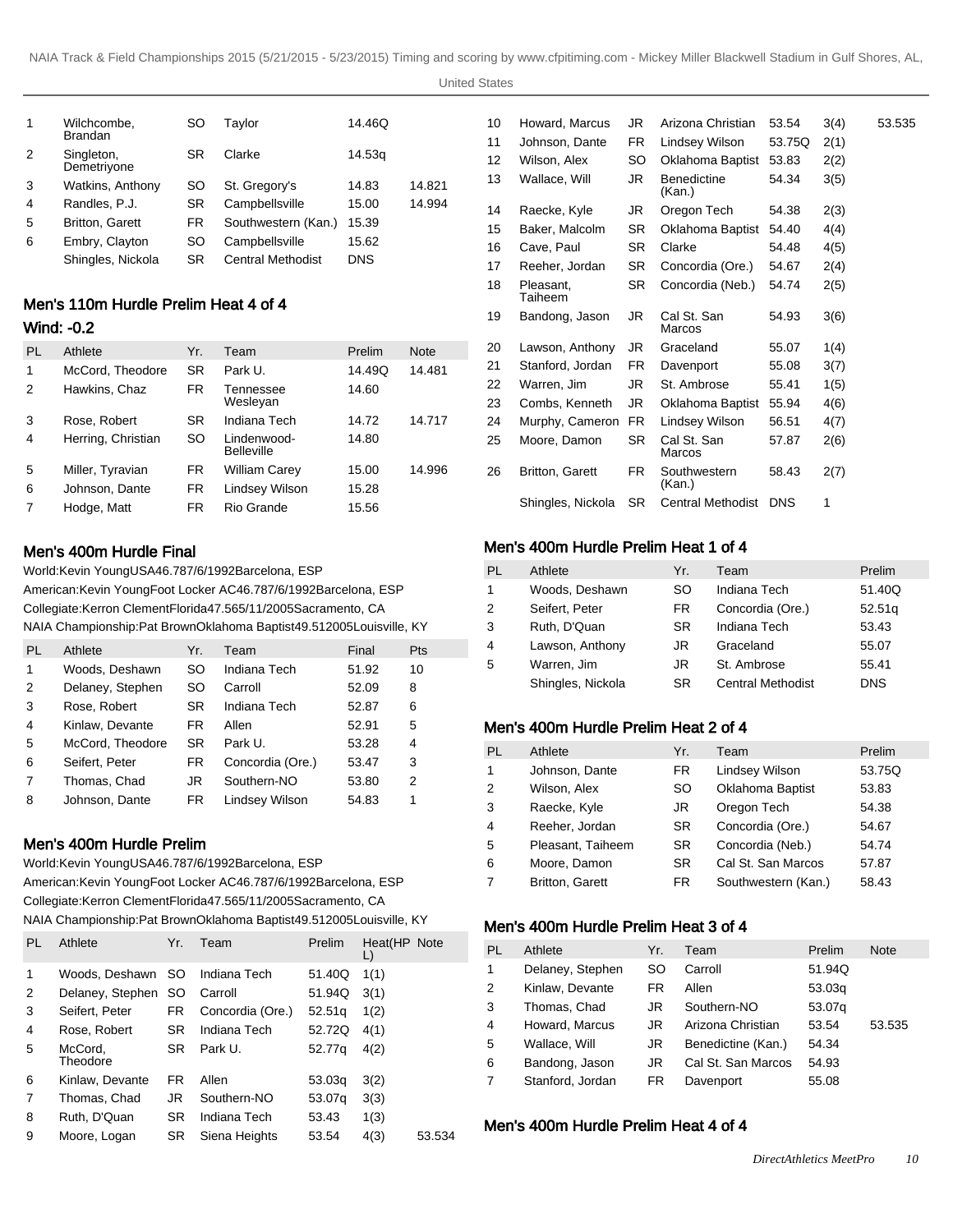#### United States

| <b>PL</b> | Athlete          | Yr.       | Team                  | Prelim | <b>Note</b> |
|-----------|------------------|-----------|-----------------------|--------|-------------|
| 1         | Rose, Robert     | <b>SR</b> | Indiana Tech          | 52.72Q |             |
| 2         | McCord, Theodore | <b>SR</b> | Park U.               | 52.77g |             |
| 3         | Moore, Logan     | SR        | Siena Heights         | 53.54  | 53.534      |
| 4         | Baker, Malcolm   | SR        | Oklahoma Baptist      | 54.40  |             |
| 5         | Cave, Paul       | SR        | Clarke                | 54.48  |             |
| 6         | Combs, Kenneth   | JR        | Oklahoma Baptist      | 55.94  |             |
| 7         | Murphy, Cameron  | <b>FR</b> | <b>Lindsey Wilson</b> | 56.51  |             |

# Men's 3000m Steeple

World: Saïf Shaheen QAT 7:53.63 8/3/2004 Brussels, BEL American: Evan Jager Oregon TC 8:04.71 7/5/2014 Brussels, BEL Collegiate: Henry Rono Washington State 8:05.4h 4/13/1978 Seattle, WA NAIA Championship: David Cheromei Virginia Int 8:40.03

| PL. | Athlete            | Yr. | Team                    | Final    | Pts |
|-----|--------------------|-----|-------------------------|----------|-----|
| 1   | Keter, Benard      | SO  | <b>Wayland Baptist</b>  | 8:42.94  | 10  |
| 2   | Updike, Isaac      | SR. | Eastern Oregon          | 8:47.00  | 8   |
| 3   | Kent, Justin       | SR. | British Columbia        | 8:59.14  | 6   |
| 4   | Espinoza, Josh     | SR. | Vanguard                | 9:04.65  | 5   |
| 5   | Updike, Lucas      | SR. | Eastern Oregon          | 9:06.64  | 4   |
| 6   | Bett, Vincent      | SR. | Embry-Riddle            | 9:16.74  | 3   |
| 7   | Maize, Ryan        | JR  | Cal St. San Marcos      | 9:19.42  | 2   |
| 8   | Randall, Hayden    | SR. | Lewis-Clark             | 9:19.72  | 1   |
| 9   | Sciarra, Michael   | SO. | The Masters             | 9:44.59  |     |
| 10  | Brown, Aesop       | SO  | <b>SCAD Savannah</b>    | 9:44.86  |     |
| 11  | Gay, John          | FR  | British Columbia        | 9:47.72  |     |
| 12  | Osladil, Steven    | JR  | Indiana Wesleyan        | 10:01.27 |     |
| 13  | Zoltek, Brenden    | JR  | Indiana Tech            | 10:14.61 |     |
| 14  | Bourgeois, Michael | SR. | <b>British Columbia</b> | 10:26.20 |     |
| 15  | Berz, Brandon      | SO  | <b>Biola</b>            | 10:41.97 |     |

# Men's 5000m Walk

NAIA Championship: Al Heppner Wisconsin- Parkside 20:07.38 2011Marion, IN

| <b>PL</b> | Athlete               | Yr.  | Team                                            | Final        | <b>Pts</b> | <b>Note</b>          |
|-----------|-----------------------|------|-------------------------------------------------|--------------|------------|----------------------|
| 1         | Thorne, Ben           | SO.  | <b>British Columbia</b>                         | 21:37.5<br>O | 10         |                      |
| 2         | Peters, Anthony       | FR 1 | St. Ambrose                                     | 21:52.3<br>6 | -8         |                      |
| 3         | Chavez, Alejandro SR  |      | Missouri Baptist                                | 22:51.3<br>1 | - 6        |                      |
| 4         |                       |      | Hutcherson, Doug SO Central Methodist 25:10.4 5 | 9            |            |                      |
| 5         | Dunn, Brent           | FR.  | Cornerstone                                     | 28:00.5      | -4         |                      |
|           | Brickson, Mitchell SR |      | Goshen                                          | <b>DNS</b>   |            |                      |
|           | Wood. Austin          | JR   | Westmont                                        | DQ           |            | Walking<br>violation |

# Men's 4 x 100m Relay Final

World: Carter, Frater, Blake, Bolt JAM 36.84 7/11/2012 London, GBR

American: Demps, Patton, Kimmons, Gatlin USA national team 37.38 7/10/2012 London, GBR

Collegiate: Howard, Holloway, Williams, Spencer T.C.U. 38.04 5/5/1998 Amherst, NY

NAIA Championship: Walker, Rodgers, Johnson, Triggs Lindenwood, MO 39.40

|    | 2005Louisville, KY         |   |       |     |                |                  |                  |                 |  |
|----|----------------------------|---|-------|-----|----------------|------------------|------------------|-----------------|--|
| PL | Team                       |   | Final | Pts | Athlete<br>1   | Athlete<br>2     | Athlete<br>3     | Athlete<br>4    |  |
| 1  | Wayland<br><b>Baptist</b>  | A | 40.25 | 10  | Lewis          | Handsbor<br>ough | Scruggs          | Sanders         |  |
| 2  | Oklahoma<br><b>Baptist</b> | A | 40.39 | 8   | Carmicha<br>el | Combs            | <b>Blalock</b>   | <b>Bartlett</b> |  |
| 3  | Wiley                      | Α | 40.59 | 6   | Ralph          | Telesford        | Mark             | Maloney         |  |
| 4  | Indiana Tech               | Α | 40.68 | 5   | Fuller         | Edwards<br>Ш     | Souvanna<br>sing | <b>Broaden</b>  |  |
| 5  | Marian (Ind.)              | A | 41.07 | 4   | Purham         | Clark            | Gardner          | Akinyosoy<br>e  |  |
| 6  | Olivet<br>Nazarene         | A | 41.28 | 3   | Zidek          | Gordon           | Hutchison        | Carl            |  |
| 7  | Bacone                     | A | 42.18 | 2   | <b>Barnett</b> | Cooper           | <b>Breaux</b>    | McGill          |  |
| 8  | Bethel (Ind.)              | A | 42.54 | 1   | Evans          | Sowders          | Baumgart<br>ner  | Grant           |  |

# Men's 4 x 100m Relay Prelim

World: Carter, Frater, Blake, Bolt JAM 36.84 7/11/2012 London, GBR American: Demps, Patton, Kimmons, Gatlin USA national team 37.38 7/10/2012 London, GBR

Collegiate: Howard, Holloway, Williams, Spencer T.C.U. 38.04 5/5/1998 Amherst, NY

NAIA Championship: Walker, Rodgers, Johnson, Triggs Lindenwood, MO 39.40 2005Louisville, KY

| PL | Team                       |   | Prelim     | Heat(<br>HP) | Athlet<br>e 1  | Athlet<br>e <sub>2</sub> | Athlet<br>e 3               | Athlet<br>e 4   | <b>Note</b> |
|----|----------------------------|---|------------|--------------|----------------|--------------------------|-----------------------------|-----------------|-------------|
| 1  | Wayland<br><b>Baptist</b>  | A | 40.04<br>O | 2(1)         | Lewis          | Handsbo<br>rough         | Scruggs                     | Sanders         |             |
| 2  | Oklahoma<br><b>Baptist</b> | A | 40.16<br>Q | 1(1)         | Carmich<br>ael | Combs                    | <b>Blalock</b>              | <b>Bartlett</b> |             |
| 3  | Indiana Tech               | A | 40.26<br>Q | 3(1)         | Fuller         | Edwards<br>Ш             | Souvann<br>asing            | <b>Broaden</b>  |             |
| 4  | Marian (Ind.)              | A | 40.41<br>O | 1(2)         | Purham         | Clark                    | Gardner                     | Akinyoso<br>ye  |             |
| 5  | Bethel (Ind.)              | A | 40.53q     | 1(3)         | Evans          | Sowders                  | Baumgar<br>tner             | Grant           |             |
| 6  | Wiley                      | A | 40.55<br>Q | 2(2)         | Ralph          | Telesfor<br>d            | Mark                        | Maloney         |             |
| 7  | Olivet<br>Nazarene         | A | 40.77<br>Q | 3(2)         | Zidek          | Gordon                   | Hutchiso<br>n               | Carl            |             |
| 8  | Bacone                     | A | 40.84g     | 3(3)         | <b>Barnett</b> | Cooper                   | <b>Breaux</b>               | McGill          |             |
| 9  | St. Ambrose                | A | 41.06      | 2(3)         | Mosher         | Ohioze                   | Frazier                     | Warren          |             |
| 10 | <b>Briar Cliff</b>         | A | 41.08      | 3(4)         | Muncy          | Wallace                  | Iron<br>Shell               | Cowan           |             |
| 11 | Carroll                    | A | 41.10      | 1(4)         | <b>Ustick</b>  | Delaney                  | Nickol                      | Cutler          |             |
| 12 | Corban                     | A | 41.11      | 1(5)         | Johnson        | Ybarra                   | Martin                      | Trofimchi<br>k  |             |
| 13 | Aquinas                    | A | 41.21      | 2(4)         | Tran           | Bordeau<br>x             | Eggenbe<br>rger             | Freeman         | 41.205      |
| 14 | Huston-<br>Tillotson       | A | 41.21      | 3(5)         | <b>Brown</b>   | Hargrove                 | <b>Richmon Petties</b><br>d |                 | 41.210      |
| 15 | Tennessee<br>Wesleyan      | A | 41.37      | 2(5)         | Harris         | Dodd                     | Morgens<br>tern             | Hubbard         |             |
| 16 | Dickinson St.              | A | 41.44      | 1(6)         | Chorro         | Clarke                   | Kerr                        | Miller          |             |
| 17 | Concordia<br>(Ore.)        | A | 41.53      | 1(7)         | Felix          | Seifert                  | Reeher                      | Phillips        |             |
| 18 | Northwood<br>(Fla.)        | Α | 41.56      | 3(6)         | Sommer<br>s    | Hollimon                 | Pleban                      | Calloway        |             |
| 19 | Indiana<br>Wesleyan        | Α | 41.68      | 2(6)         | Smith          | Sleigh                   | Stratton                    | Dias            |             |
| 20 | Embry-<br>Riddle           | Α | 41.70      | 2(7)         | Prasad         | Dunbar                   | Carew                       | Marts           |             |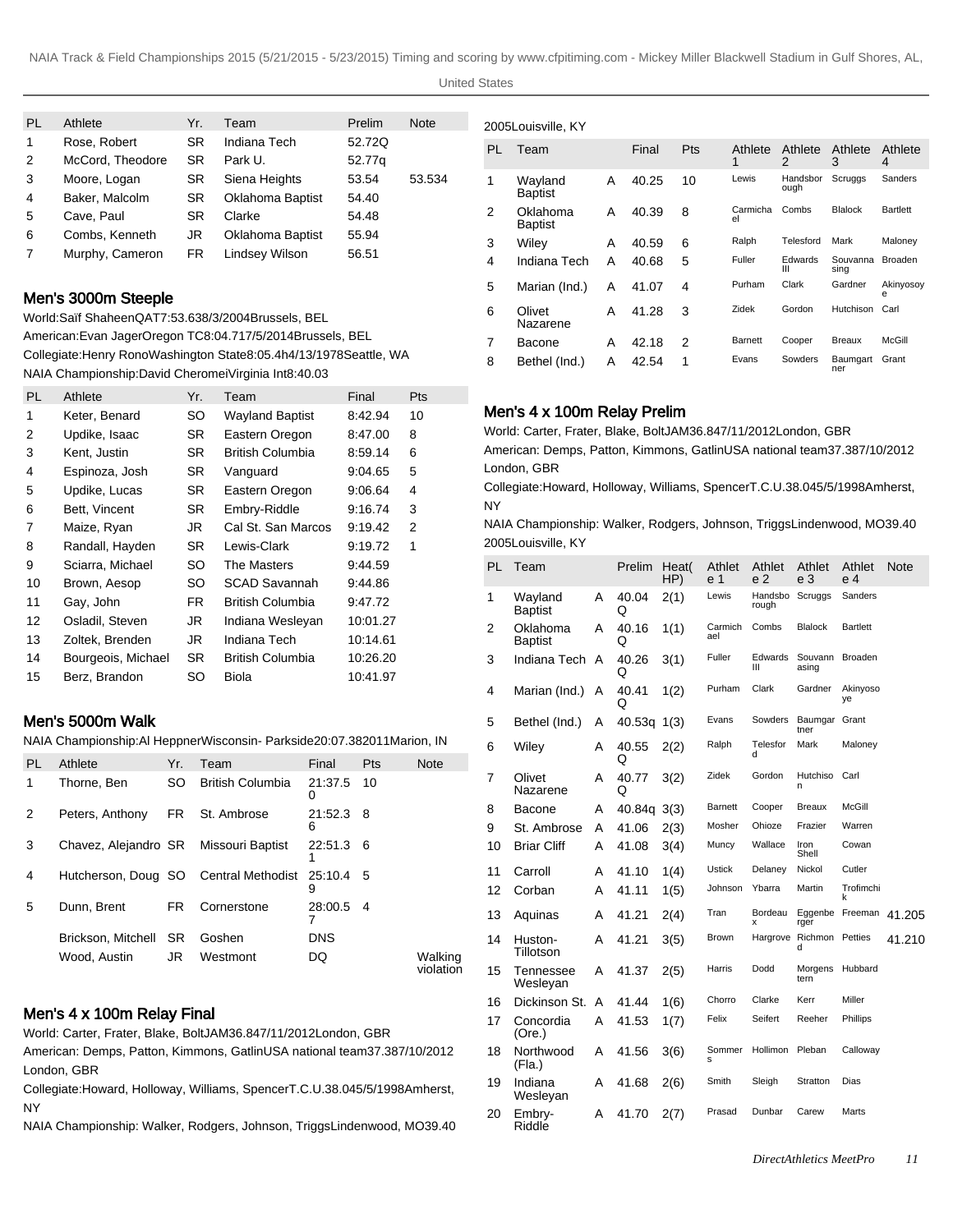| 21 | Northwestern A 42.06<br>(lowa) |   |            | 3(7) | Strofaci | Strand  | Van<br>Roekel | Te Brink       |
|----|--------------------------------|---|------------|------|----------|---------|---------------|----------------|
| 22 | Calumet-St. A 42.45<br>Joseph  |   |            | 2(8) | Wallace  | Curtis  | Murrav        | <b>Dickson</b> |
| 23 | Hastings                       | A | 42.88      | 3(8) | Duncan   | Robnett | Lewis         | Ali            |
|    | William<br>Carev               | А | <b>DNF</b> |      | Smith    | Edward  | McGlost<br>er | Boone          |

# Men's 4 x 100m Relay Prelim Heat 1 of 3

| PL | Team                       |   | Prelim |               | Athlete 1 Athlete 2 Athlete 3 Athlete 4 |                 |                 |
|----|----------------------------|---|--------|---------------|-----------------------------------------|-----------------|-----------------|
| 1  | Oklahoma<br><b>Baptist</b> | Α | 40.16Q | Carmichael    | Combs                                   | <b>Blalock</b>  | <b>Bartlett</b> |
| 2  | Marian (Ind.)              | Α | 40.41Q | Purham        | Clark                                   | Gardner         | Akinyosoye      |
| 3  | Bethel (Ind.)              | Α | 40.53g | Evans         | Sowders                                 | Baumgartn<br>er | Grant           |
| 4  | Carroll                    | А | 41.10  | <b>Ustick</b> | Delaney                                 | Nickol          | Cutler          |
| 5  | Corban                     | Α | 41.11  | Johnson       | Ybarra                                  | Martin          | Trofimchik      |
| 6  | Dickinson St.              | A | 41.44  | Chorro        | Clarke                                  | Kerr            | Miller          |
| 7  | Concordia (Ore.)           | A | 41.53  | Felix         | Seifert                                 | Reeher          | <b>Phillips</b> |
|    | William Carev              | A | DNF    | Smith         | Edward                                  | McGloster       | Boone           |

### Men's 4 x 100m Relay Prelim Heat 2 of 3

| PL | Team                      |   | Prelim | Athlete<br>1 | Athlete<br>2     | Athlete<br>3    | Athlete<br>4 | <b>Note</b> |
|----|---------------------------|---|--------|--------------|------------------|-----------------|--------------|-------------|
| 1  | Wayland<br><b>Baptist</b> | A | 40.04Q | Lewis        | Handsbor<br>ough | Scruggs         | Sanders      |             |
| 2  | Wiley                     | A | 40.55Q | Ralph        | Telesford        | Mark            | Maloney      |             |
| 3  | St. Ambrose               | A | 41.06  | Mosher       | Ohioze           | Frazier         | Warren       |             |
| 4  | Aquinas                   | Α | 41.21  | Tran         | Bordeaux         | Eggenber<br>ger | Freeman      | 41.205      |
| 5  | Tennessee<br>Wesleyan     | А | 41.37  | Harris       | Dodd             | Morgenst<br>ern | Hubbard      |             |
| 6  | Indiana<br>Wesleyan       | Α | 41.68  | Smith        | Sleigh           | Stratton        | Dias         |             |
| 7  | Embry-Riddle              | Α | 41.70  | Prasad       | Dunbar           | Carew           | Marts        |             |
| 8  | Calumet-St.<br>Joseph     | Α | 42.45  | Wallace      | Curtis           | Murray          | Dickson      |             |

### Men's 4 x 100m Relay Prelim Heat 3 of 3

| PL | Team                   |   | Prelim | Athlete<br>1   | Athlete<br>2    | Athlete<br>3            | Athlete<br>4   | <b>Note</b> |
|----|------------------------|---|--------|----------------|-----------------|-------------------------|----------------|-------------|
| 1  | Indiana Tech           | A | 40.26Q | Fuller         | Edwards<br>Ш    | Souvanna<br>sing        | <b>Broaden</b> |             |
| 2  | Olivet<br>Nazarene     | A | 40.77Q | Zidek          | Gordon          | Hutchison Carl          |                |             |
| 3  | Bacone                 | A | 40.84g | <b>Barnett</b> | Cooper          | <b>Breaux</b>           | McGill         |             |
| 4  | <b>Briar Cliff</b>     | A | 41.08  | Muncy          | Wallace         | Iron Shell              | Cowan          |             |
| 5  | Huston-<br>Tillotson   | А | 41.21  | <b>Brown</b>   | Hargrove        | <b>Richmond Petties</b> |                | 41.210      |
| 6  | Northwood<br>(Fla.)    | А | 41.56  | Sommers        | <b>Hollimon</b> | Pleban                  | Calloway       |             |
| 7  | Northwestern<br>(lowa) | A | 42.06  | Strofaci       | Strand          | Van<br>Roekel           | Te Brink       |             |
| 8  | Hastings               | A | 42.88  | Duncan         | Robnett         | Lewis                   | Ali            |             |

# Men's 4 x 400m Relay Final

World: Watts, Valmon, Reynolds, Johnson USA 2:54.29 7/22/1993 Stuttgart, GER American: Watts, Valmon, Reynolds, Johnson USA national team 2:54.29 7/22/1993 Stuttgart, GER

Collegiate: Dardar, Willie, Brazell, Carter LSU 2:59.59 5/11/2005 Sacramento, CA NAIA Championship: eSloan, Sanders, Dixon, White Mississippi Valley State 3:05.40 1981Houston, TX

| PL | Team                       |   | Final       | Pts | Athlete<br>1    | Athlete<br>2    | Athlete<br>3    | Athlete<br>4   |
|----|----------------------------|---|-------------|-----|-----------------|-----------------|-----------------|----------------|
| 1  | Oklahoma<br><b>Baptist</b> | A | 3:07.74     | 10  | Allen           | Hinton          | <b>Bartlett</b> | Sheppers<br>on |
| 2  | Wiley                      | A | 3:12.45     | -8  | Woods           | Ralph           | Malonev         | Telesford      |
| 3  | <b>Briar Cliff</b>         | А | 3:12.52     | - 6 | Muncy           | Lorenzen        | Iron Shell      | Cowan          |
| 4  | St. Ambrose                | A | $3:12.55$ 5 |     | Ohioze          | Torres          | Gieseman<br>n   | Warren         |
| 5  | Marian (Ind.)              | A | $3.14.27$ 4 |     | Sneiderwi<br>ne | Clark           | Purham          | Taylor         |
| 6  | Concordia<br>(Neb.)        | Α | $3.15.77$ 3 |     | Pleasant        | Van<br>Gaalen   | Chapa           | Muller         |
| 7  | St. Francis (III.) A       |   | $3:16.62$ 2 |     | Solorio         | Giovannel<br>Ιi | Principato      | Hopkins        |
| 8  | Indiana Tech               | A | 3:31.69     | 1   | Ruth            | Rose            | Woods           | Hester         |

#### Men's 4 x 400m Relay Prelim

World: Watts, Valmon, Reynolds, Johnson USA 2:54.29 7/22/1993 Stuttgart, GER American: Watts, Valmon, Reynolds, Johnson USA national team 2:54.29 7/22/1993 Stuttgart, GER

Collegiate: Dardar, Willie, Brazell, Carter LSU 2:59.59 5/11/2005 Sacramento, CA NAIA Championship: eSloan, Sanders, Dixon, White Mississippi Valley State 3:05.40 1981Houston, TX

| PL | Team                       |   | Prelim                | Heat(H<br>P) | Athlete<br>1 | Athlete<br>$\mathfrak{p}$ | Athlete<br>3         | Athlete<br>4          |
|----|----------------------------|---|-----------------------|--------------|--------------|---------------------------|----------------------|-----------------------|
| 1  | Indiana Tech               | A | 3:10.93<br>Q          | 1(1)         | Ruth         | Rose                      | Woods                | Hester                |
| 2  | Oklahoma<br><b>Baptist</b> | A | $3:12.05$ 2(1)<br>Q   |              | Allen        | Hinton                    | Baker                | <b>Sheppers</b><br>on |
| 3  | <b>Briar Cliff</b>         | A | $3:12.32$ $3(1)$<br>Q |              | Muncy        | Gerdes                    | <b>Iron Shell</b>    | Cowan                 |
| 4  | St. Ambrose                | A | $3:12.40$ $3(2)$<br>Q |              | Ohioze       | Torres                    | Gieseman Warren<br>n |                       |
| 5  | Concordia<br>(Neb.)        | A | $3:13.18$ 2(2)<br>Q   |              | Pleasant     | Van<br>Gaalen             | Chapa                | Muller                |
| 6  | Wiley                      | A | $3:13.26$ $2(3)$<br>q |              | Woods        | Ralph                     | Telesford            | Maloney               |
| 7  | Marian (Ind.)              | A | $3:14.33$ $1(2)$<br>Q |              | Purham       | Taylor                    | Clark                | Akinyosoy<br>e        |
| 8  | St. Francis (III.) A       |   | 3:14.37<br>q          | 1(3)         | Solorio      | Giovannel Principato      |                      | Hopkins               |
| 9  | Siena Heights              | A | $3:14.43$ 2(4)        |              | Haines       | Anderson                  | Muessig              | Moore                 |
| 10 | Embry-Riddle               | A | 3:14.50               | 2(5)         | Marts        | Dunbar                    | Fuller               | Dori                  |
| 11 | Corban                     | А | 3:14.76               | 3(3)         | Amaitsa      | Swanson                   | Johnson              | Trofimchik            |
| 12 | Southern-NO                | A | 3:15.41               | 2(6)         | Saunders     | Smith                     | Powell               | Thomas                |
| 13 | Hastings                   | A | 3:15.89               | 1(4)         | Lewis        | Robnett                   | Bailey               | Giudice               |
| 14 | Aquinas                    | A | 3:16.67               | 1(5)         | Condet       | Slomski                   | Williams             | Bordeaux              |
| 15 | Wayland<br><b>Baptist</b>  | A | 3.16.97               | 3(4)         | Reynolds     | Pierre                    | Gonzalez             | Simpson               |
| 16 | Carroll                    | A | 3:19.57               | 3(5)         | Cutler       | Delaney                   | Roche                | Nickol                |
| 17 | <b>Baker</b>               | Α | 3:19.79               | 3(6)         | Randall      | Berndt                    | Parker               | Warren                |

#### Men's 4 x 400m Relay Prelim Heat 1 of 3

| PL Team                            |  |      |       | Prelim Athlete 1 Athlete 2 Athlete 3 Athlete 4 |
|------------------------------------|--|------|-------|------------------------------------------------|
| <b>Indiana Tech A 3:10.93</b> Ruth |  | Rose | Woods | Hester                                         |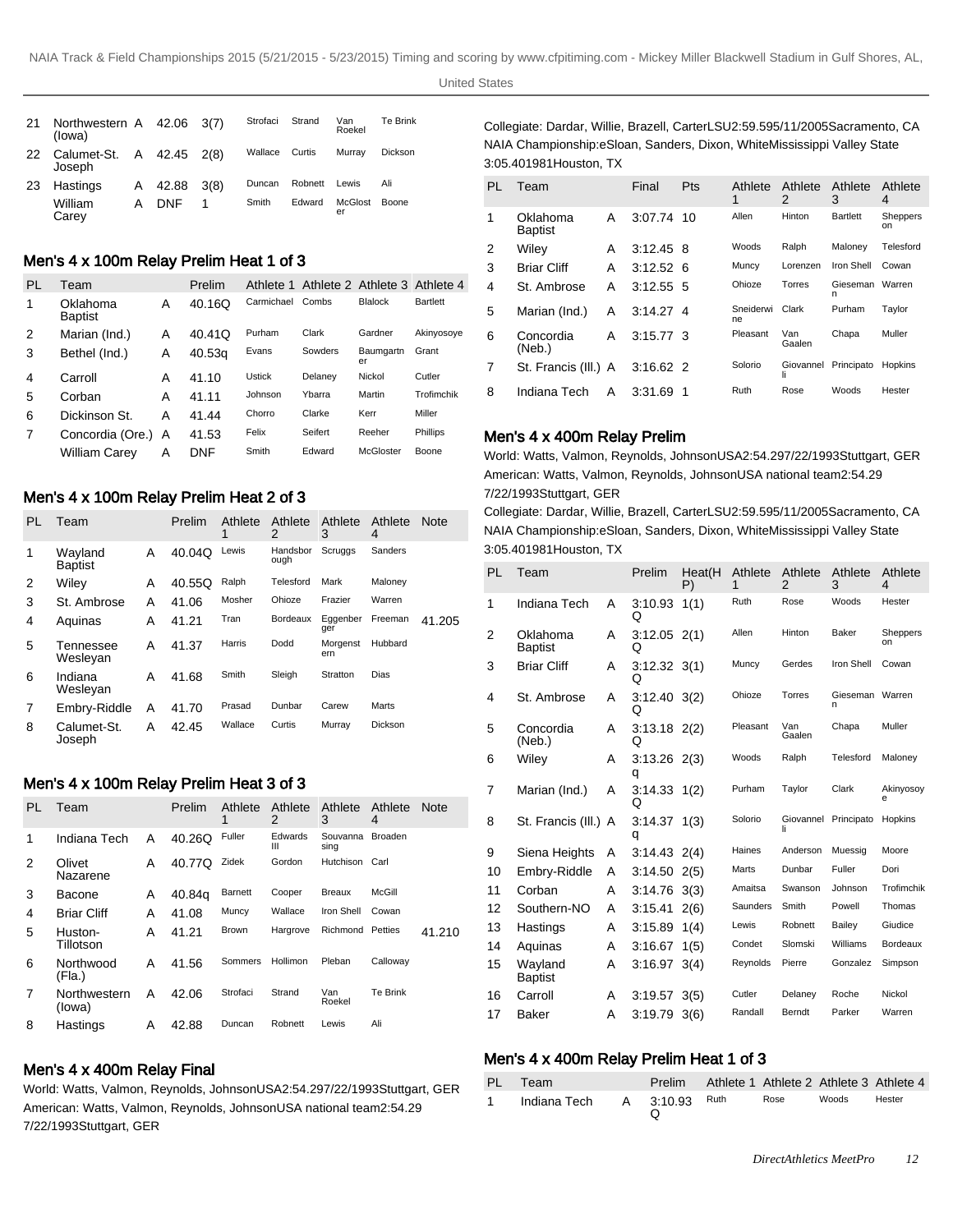```
United States
```

|   | Marian (Ind.)        | A | 3:14.33          | Purham | Tavlor      | Clark      | Akinyosoye |
|---|----------------------|---|------------------|--------|-------------|------------|------------|
| 3 | St. Francis (III.) A |   | 3:14.37a Solorio |        | Giovannelli | Principato | Hopkins    |
| 4 | Hastings             | А | 3:15.89          | Lewis  | Robnett     | Bailev     | Giudice    |
| 5 | Aguinas              | А | 3:16.67          | Condet | Slomski     | Williams   | Bordeaux   |

# Men's 4 x 400m Relay Prelim Heat 2 of 3

| PL | Team                       |   | Prelim       | Athlete 1 | Athlete 2 Athlete 3 Athlete 4 |           |                |
|----|----------------------------|---|--------------|-----------|-------------------------------|-----------|----------------|
| 1  | Oklahoma<br><b>Baptist</b> | Α | 3:12.05<br>Q | Allen     | Hinton                        | Baker     | Shepperso<br>n |
| 2  | Concordia (Neb.) A         |   | 3:13.18<br>Q | Pleasant  | Van Gaalen Chapa              |           | Muller         |
| 3  | Wiley                      | Α | 3:13.26q     | Woods     | Ralph                         | Telesford | Maloney        |
| 4  | Siena Heights              | Α | 3:14.43      | Haines    | Anderson                      | Muessia   | Moore          |
| 5  | Embry-Riddle               | А | 3:14.50      | Marts     | Dunbar                        | Fuller    | Dori           |
| 6  | Southern-NO                | А | 3:15.41      | Saunders  | Smith                         | Powell    | Thomas         |

# Men's 4 x 400m Relay Prelim Heat 3 of 3

| PL | Team               |              | Prelim       |          | Athlete 1 Athlete 2 Athlete 3 Athlete 4 |            |            |
|----|--------------------|--------------|--------------|----------|-----------------------------------------|------------|------------|
|    | <b>Briar Cliff</b> | Α            | 3:12.32<br>Ő | Muncy    | Gerdes                                  | Iron Shell | Cowan      |
| 2  | St. Ambrose        | Α            | 3:12.40<br>Ő | Ohioze   | Torres                                  | Giesemann  | Warren     |
| 3  | Corban             | Α            | 3.14.76      | Amaitsa  | Swanson                                 | Johnson    | Trofimchik |
| 4  | Wayland Baptist    | $\mathsf{A}$ | 3:16.97      | Reynolds | Pierre                                  | Gonzalez   | Simpson    |
| 5  | Carroll            | Α            | 3:19.57      | Cutler   | Delaney                                 | Roche      | Nickol     |
| 6  | Baker              | Α            | 3:19.79      | Randall  | Berndt                                  | Parker     | Warren     |

#### Men's 4 x 800m Relay

NAIA Championship: Reid, Franz, Lindsey, Shaw Azusa Pacific, CA 7:26.13 2004Louisville, KY

| PL | Team                         |   | Final         | Pts | Heat(<br>HP) | Athlet<br>e 1      | Athlet<br>e <sub>2</sub> | Athlet<br>e <sub>3</sub> | Athlet<br>e 4  |
|----|------------------------------|---|---------------|-----|--------------|--------------------|--------------------------|--------------------------|----------------|
| 1  | Oklahoma<br><b>Baptist</b>   | A | 7:26.2<br>8   | 10  | 2(1)         | Allen              | Smith                    | Akil                     | Shepper<br>son |
| 2  | <b>British</b><br>Columbia   | A | 7:27.6<br>7   | 8   | 2(2)         | Williams           | Jarron                   | Groh                     | Kent           |
| 3  | Concordia<br>(Ore.)          | A | 7:27.7<br>5   | 6   | 2(3)         | Collins            | Rhodes                   | Prettyma Clowes<br>n     |                |
| 4  | Embrv-<br>Riddle             | A | 7:34.2<br>7   | 5   | 2(4)         | Hernand<br>ez      | Kraus                    | Mays                     | Fell           |
| 5  | Marian (Ind.)                | A | 7:37.4<br>2   | 4   | 2(5)         | Martin             | <b>Briggs</b>            | Hendrick Taylor<br>s     |                |
| 6  | Northwestern A<br>(lowa)     |   | 7:38.6<br>8   | - 3 | 2(6)         | Giddings           | Hovland                  | Johnson                  | Anderso<br>n   |
| 7  | <b>Briar Cliff</b>           | A | 7:38.8 2<br>7 |     | 2(7)         | Jackson            | Thelen                   | Schleis                  | Lorenze<br>n   |
| 8  | Cal St. San<br>Marcos        | A | 7:39.0<br>2   | 1   | 2(8)         | Meferia            | Gronotte                 | Vasquez                  | Washing<br>ton |
| 9  | Morningside                  | A | 7:40.0<br>0   |     | 2(9)         | Koithan            | Welp                     | Willey                   | Green          |
| 10 | Wayland<br><b>Baptist</b>    | A | 7:40.1<br>9   |     | 1(1)         | Woodber Dunn<br>ry |                          | Gonzale<br>z             | Simpson        |
| 11 | <b>Benedictine</b><br>(Kan.) | A | 7:40.9<br>6   |     | 1(2)         | <b>Buhler</b>      | Danner                   | Danner                   | Bartush        |
| 12 | Aquinas                      | A | 7:41.1<br>0   |     | 1(3)         | Willet             | Gunneso Sousley<br>n     |                          | Cichon         |
| 13 | St. Francis<br>(III.)        | A | 7:41.5<br>2   |     | 1(4)         | <b>Bahret</b>      | Principat Sanchez<br>o   |                          | Tobias         |

| 14 | Indiana<br>Wesleyan     | A | 7:43.9      | 2(10) | McKnigh               | Dekker         | Keaffabe  | Neideck               |
|----|-------------------------|---|-------------|-------|-----------------------|----------------|-----------|-----------------------|
| 15 | Shawnee<br>State        | Α | 7:44.0      | 1(5)  | Dyer                  | Conn           | McAfee    | Liston                |
| 16 | Dordt                   | A | 7:47.7<br>6 | 2(11) | McNama<br>ra          | Vander<br>Kooi | Kelly     | Kischer               |
| 17 | Lewis-Clark             | A | 7:50.9<br>5 | 1(6)  | <b>Barrett</b>        | Smith          | Davis     | <b>Broadhur</b><br>st |
| 18 | St. Mary<br>(Kan.)      | A | 7:52.4      | 1(7)  | Cantu                 | Tyll           | Colglazie | Whittake              |
| 19 | Southwester<br>n (Kan.) | A | 7:54.7      | 1(8)  | Parker                | Anders         | Loving    | Gregg                 |
| 20 | Southern<br>Oregon      | A | 7:54.8<br>8 | 1(9)  | Williams              | Hall           | Paulk     | Fanelli               |
| 21 | Bethel (Ind.)           | A | 8:00.2<br>2 | 1(10) | Herbert               | Hartman        | Mann      | Annis                 |
| 22 | Taylor                  | A | 8:12.0<br>4 | 1(11) | Van<br><b>Niekerk</b> | Reed           | Rodman    | Shelton               |
| 23 | Friends                 | A | 8:13.0<br>4 | 2(12) | Mathur                | Moore          | Jarvis    | Nooney                |

# Men's 4 x 800m Relay Heat 1 of 2

| PL | Team                         |   | Final   | Pts | Athlete<br>1   | Athlete<br>2 | Athlete<br>3 | Athlete<br>4     |
|----|------------------------------|---|---------|-----|----------------|--------------|--------------|------------------|
| 1  | Wayland<br>Baptist           | A | 7:40.19 |     | Woodberr<br>у  | Dunn         | Gonzalez     | Simpson          |
| 2  | <b>Benedictine</b><br>(Kan.) | A | 7:40.96 |     | <b>Buhler</b>  | Danner       | Danner       | Bartush          |
| 3  | Aquinas                      | A | 7:41.10 |     | Willet         | Gunneson     | Sousley      | Cichon           |
| 4  | St. Francis (III.) A         |   | 7:41.52 |     | Bahret         | Principato   | Sanchez      | Tobias           |
| 5  | Shawnee<br>State             | A | 7:44.01 |     | Dyer           | Conn         | McAfee       | Liston           |
| 6  | Lewis-Clark                  | A | 7:50.95 |     | Barrett        | Smith        | Davis        | <b>Broadhurs</b> |
| 7  | St. Mary (Kan.) A            |   | 7:52.41 |     | Cantu          | Tyll         | Colglazier   | Whittaker        |
| 8  | Southwestern<br>(Kan.)       | A | 7:54.77 |     | Parker         | Anders       | Loving       | Gregg            |
| 9  | Southern<br>Oregon           | A | 7:54.88 |     | Williams       | Hall         | Paulk        | Fanelli          |
| 10 | Bethel (Ind.)                | A | 8:00.22 |     | Herbert        | Hartman      | Mann         | Annis            |
| 11 | Taylor                       | A | 8:12.04 |     | Van<br>Niekerk | Reed         | Rodman       | Shelton          |

# Men's 4 x 800m Relay Heat 2 of 2

| PL | Team                       |   | Final     | Pts | Athlete<br>1  | Athlete<br>2  | Athlete<br>3 | Athlete<br>4   |
|----|----------------------------|---|-----------|-----|---------------|---------------|--------------|----------------|
| 1  | Oklahoma<br><b>Baptist</b> | A | 7:26.28   | -10 | Allen         | Smith         | Akil         | Sheppers<br>on |
| 2  | <b>British</b><br>Columbia | A | 7:27.67 8 |     | Williams      | Jarron        | Groh         | Kent           |
| 3  | Concordia<br>(Ore.)        | A | 7:27.75 6 |     | Collins       | Rhodes        | Prettyman    | Clowes         |
| 4  | Embry-Riddle               | A | 7:34.27 5 |     | Hernande<br>z | Kraus         | Mays         | Fell           |
| 5  | Marian (Ind.)              | A | 7:37.42 4 |     | Martin        | <b>Briggs</b> | Hendricks    | Taylor         |
| 6  | Northwestern<br>(lowa)     | Α | 7:38.68 3 |     | Giddings      | Hovland       | Johnson      | Anderson       |
| 7  | <b>Briar Cliff</b>         | A | 7:38.87 2 |     | Jackson       | Thelen        | Schleis      | Lorenzen       |
| 8  | Cal St. San<br>Marcos      | A | 7:39.02 1 |     | Meferia       | Gronotte      | Vasquez      | Washingt<br>on |
| 9  | Morningside                | A | 7:40.00   |     | Koithan       | Welp          | Willey       | Green          |
| 10 | Indiana<br>Wesleyan        | A | 7:43.91   |     | McKnight      | Dekker        | Keaffaber    | Neideck        |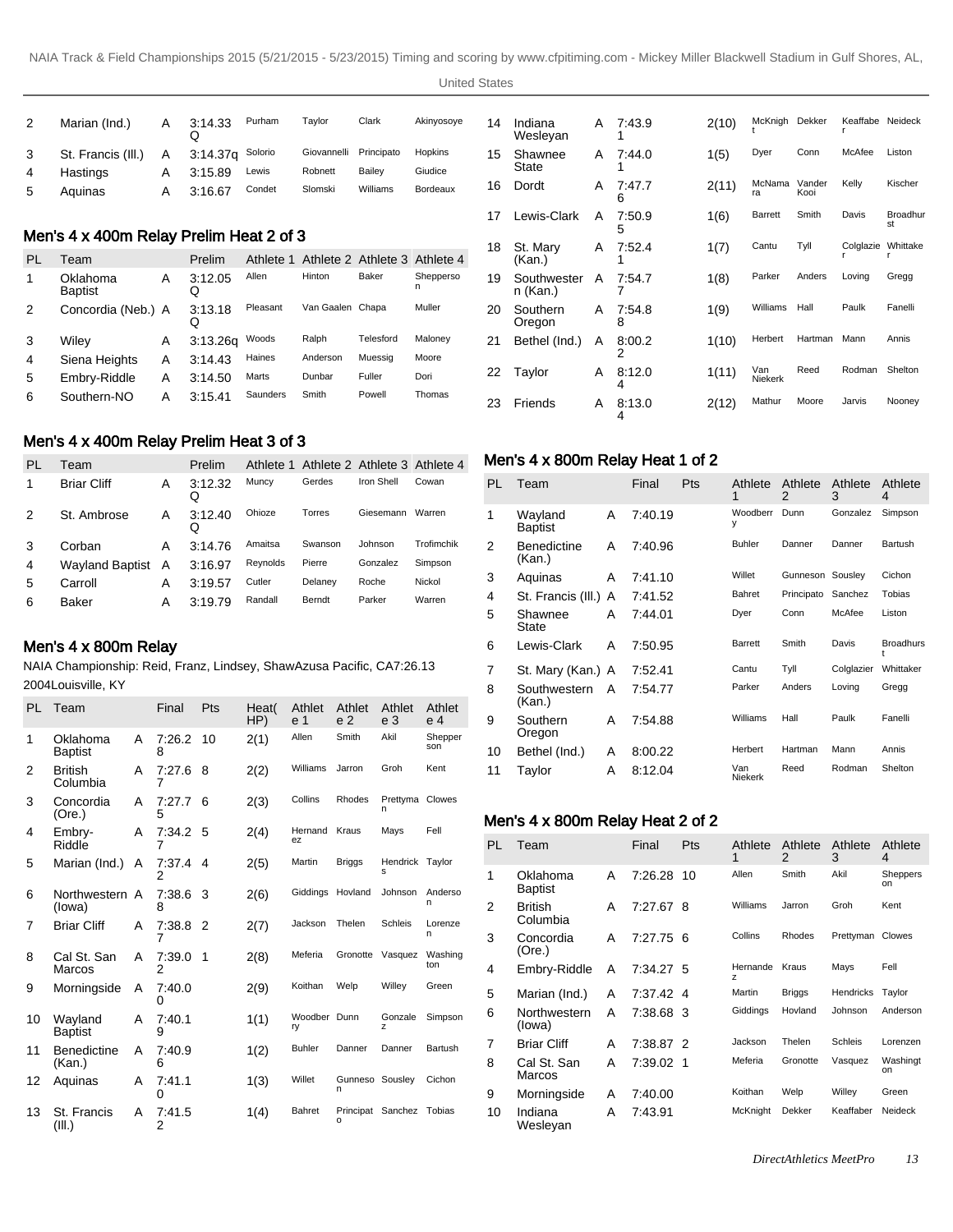| 11 | Dordt                                                                                                                                                                                                                                                                                        |   | A                         | 7:47.76                |                      | a  | McNamar Vander                          |                                                                                                                 | Kooi                                                  |                                               | Kelly  | Kischer | 1<br>0 | Cumming F<br>s, Jordon R Grande |        | Rio                                  | m                | 2.06 6'9"   | 2.<br>$\mathbf 0$                                                                                | 2.<br>2.<br>$\ddot{\bullet}$<br>$\overline{\mathbf{0}}$                                       |
|----|----------------------------------------------------------------------------------------------------------------------------------------------------------------------------------------------------------------------------------------------------------------------------------------------|---|---------------------------|------------------------|----------------------|----|-----------------------------------------|-----------------------------------------------------------------------------------------------------------------|-------------------------------------------------------|-----------------------------------------------|--------|---------|--------|---------------------------------|--------|--------------------------------------|------------------|-------------|--------------------------------------------------------------------------------------------------|-----------------------------------------------------------------------------------------------|
| 12 | Friends                                                                                                                                                                                                                                                                                      |   | A                         | 8:13.04                |                      |    | Mathur                                  |                                                                                                                 | Moore                                                 |                                               | Jarvis | Nooney  |        |                                 |        |                                      |                  |             | $\mathbf{1}$<br>X.                                                                               | 6<br>$\overline{9}$<br>X X                                                                    |
|    | Men's High Jump<br>World: Javier Sotomayor CUB 2.45m 6/27/1993 Salamanca, ESP<br>American: Charles Austin unattached 2.40m 7/7/1991 Zurich, SWI<br>Collegiate: Hollis Conway S. W. Louisiana 2.38m 5/3/1989 Provo, UT<br>NAIA Championship: Mike Mason British Columbia 2.22m 2006Fresno, CA |   |                           |                        |                      |    |                                         |                                                                                                                 |                                                       |                                               |        |         | 1<br>1 | Saldana,<br>Rico                | S      | Embry-<br>R Riddle                   | m                | $2.01$ 6'7" | X.<br>O<br>$\overline{2}$ .<br>$\overline{0}$<br>$\mathbf{1}$<br>O                               | $\begin{array}{c} x & x \\ 0 & x \end{array}$<br>2.<br>$\overline{0}$<br>6<br>$X$<br>$X$      |
| P  | Athlete                                                                                                                                                                                                                                                                                      |   | Yr Team                   |                        | Fina Engl Pts<br>ish |    |                                         | Jumping Record                                                                                                  |                                                       |                                               |        |         | 1      | Dorismon J                      |        | Florida                              |                  | 2.01 6'7"   | 2.                                                                                               | $\overline{\mathbf{2}}$ .                                                                     |
| 1  | Moffitt,<br>Michael                                                                                                                                                                                                                                                                          |   | J Indiana<br>R Wesleyan m | $2.12$ 6               | 11.5<br>0"           | 10 | 2.<br>$\mathbf{0}$<br>$\mathbf{1}$<br>O | 2. 2. 2.<br>$\mathbf 0$<br>$\mathbf 0$<br>$\,6\,$<br>000                                                        | $\vert$ 1<br>$9\vert 2 \vert$                         | 2.<br>$\blacksquare$<br>$5\overline{5}$<br>Χ  |        |         | 1      | d, Samuel R Memorial            |        |                                      | m                |             | $\overline{0}$<br>1<br>O                                                                         | $\overline{\mathbf{0}}$<br>$6\overline{6}$<br>$\mathsf X$<br>X<br>Χ                           |
| 2  | Johnson,<br>Anthony                                                                                                                                                                                                                                                                          |   | J Evergree<br>R n St.     | 2.12 <sub>6</sub><br>m | 11.5<br>0"           | 8  | 2.<br>$\mathbf 0$<br>$\mathbf{1}$       | 2.<br>$\mathbf 0$<br>$\mathbf{0}$<br>6<br>9                                                                     | 2.2.<br>$\vert$ 1<br>$\overline{2}$                   | $_{\rm X}^{\rm X}$<br>2.<br>$\mathbf{1}$<br>5 |        |         | 1<br>1 | Daffin Jr.,<br>Elroy            | S      | Siena<br>R Heights                   | m                | 2.01 6'7"   | 2.<br>$\overline{0}$<br>$\mathbf{1}$<br>O                                                        | $\overline{\mathbf{2}}$<br>$\overline{0}$<br>$6 \nvert$<br>$\boldsymbol{\mathsf{X}}$          |
| 3  | Jones.                                                                                                                                                                                                                                                                                       | S | Culver-                   | 2.09 <sub>6</sub>      |                      | 6  | P<br>2.                                 | P<br>X<br>O<br>2.<br>2.                                                                                         | $\circ$<br>2.                                         | X<br>$\pmb{\times}$<br>Χ                      |        |         | 1<br>1 | Evans,<br>Casey                 | S      | Westmins 2.01 6'7"<br>O ter (Utah) m |                  |             | 2.<br>$\overline{0}$<br>$\mathbf{1}$                                                             | $_{\rm X}^{\rm X}$<br>$\overline{\mathbf{2}}$ .<br>$\overline{\mathbf{0}}$<br>$6\overline{6}$ |
|    | Jermaine R Stockton                                                                                                                                                                                                                                                                          |   |                           | m                      | 10.2<br>5"           |    | $\overline{0}$<br>$\mathbf{1}$<br>O     | $\mathbf{0}$<br>$\overline{0}$<br>6<br>$\overline{9}$<br>Χ<br>O<br>O                                            | $\vert$ 1<br>$\overline{2}$<br>Χ<br>Х                 |                                               |        |         | 1      | Christen,                       | S      | Morningsi 2.01 6'7"                  |                  |             | O<br>2.                                                                                          | $\times$<br>$\times$<br>$\overline{\mathbf{2}}$ .                                             |
| 4  | Richardso J<br>n, Gerald R Heights                                                                                                                                                                                                                                                           |   | Siena                     | 2.09 <sub>6</sub><br>m | 10.2<br>5"           | 5  | 2.<br>$\mathbf{0}$<br>$\mathbf{1}$      | 2.2.<br>$\mathbf 0$<br>$\overline{0}$<br>$\,6\,$<br>$\overline{9}$                                              | X<br>$\overline{2}$<br>$\vert$ 1<br>$\overline{2}$    |                                               |        |         | 5      | Andrew                          |        | R de                                 | m                |             | $\overline{0}$<br>$\blacksquare$<br>X.<br>O X                                                    | $\overline{0}$<br>6<br>X                                                                      |
| 5  | Randolph F                                                                                                                                                                                                                                                                                   | R | Voorhees 2.09 6'          | m                      | 10.2                 | 4  | O<br>2.<br>$\mathbf 0$                  | $\circ$<br>Χ<br>O<br>2.2.<br>$\overline{0}$<br>$\mathbf 0$                                                      | Х<br>X<br>Х<br>$\overline{2}$<br>$\vert$ 1            |                                               |        |         | 1<br>6 | Stewart,<br>Matt                | S<br>O | Calumet-<br>St.<br>Joseph            | $2.01$ 6'7"<br>m |             | 2.<br>$\overline{0}$<br>$\mathbf{1}$<br>хx                                                       | х<br>2.<br>$\overline{0}$<br>6                                                                |
|    | Daishaun                                                                                                                                                                                                                                                                                     |   |                           |                        | 5"                   |    | $\mathbf{1}$<br>O                       | 6<br>9<br>X<br>X<br>X<br>O<br>O                                                                                 | $\overline{2}$<br>X<br>$\boldsymbol{\mathsf{X}}$<br>Χ |                                               |        |         | 1<br>6 | Denny,<br>Malik                 | S      | Grand<br>O View                      | m                | $2.01$ 6'7" | X.<br>O<br>$\overline{2}$ .<br>$\overline{0}$                                                    | X<br>$\ddot{x}$<br>2.<br>$\overline{0}$                                                       |
| 6  | Simpson,<br>Travis                                                                                                                                                                                                                                                                           |   | S Eastern<br>R Oregon     | m                      | $2.06$ 6' 9" 3       |    | 2.<br>$\mathbf{0}$<br>$\mathbf{1}$      | $\overline{2}$ .<br> 2.<br>$\overline{0}$<br>$\overline{\mathbf{0}}$<br>6<br>$\overline{9}$<br>X X X            |                                                       |                                               |        |         |        |                                 |        |                                      |                  |             | $\mathbf{1}$<br>X.<br>X X<br>ο χ<br>2.                                                           | $6\overline{6}$<br>X                                                                          |
|    | 7 McCastle, J William<br>Cornelius R Penn                                                                                                                                                                                                                                                    |   |                           | m                      | $2.06$ 6' 9" 1       |    | 2.<br>$\mathbf 0$                       | $\begin{array}{c}\n0 & 0 & X \\ & X\n\end{array}$<br>$\sqrt{2}$ .<br> 2.<br>$1 \overline{6}$ 9                  |                                                       |                                               |        |         | 1      | Jahr,<br>6 Frederik             |        | S Cal St.<br>O San<br>Marcos         | m                | $2.01$ 6'7" | $\overline{0}$<br>$1 \vert 6$<br>X X<br>X X                                                      | $\overline{2}$ .<br>$\overline{\mathbf{0}}$                                                   |
|    | 7 Gary,<br>Herb                                                                                                                                                                                                                                                                              |   | J Indiana<br>R Tech       | m                      | $2.06$ 6' 9" 1       |    | $\mathbf{0}$                            | $\begin{array}{c}\n0 & X & X \\ X & X \\ 0 & X\n\end{array}$<br>2.2.2<br>$\begin{bmatrix} 0 \\ 0 \end{bmatrix}$ |                                                       |                                               |        |         | 1<br>6 | Moats,<br>Jacob                 | S<br>O | Dordt                                | m                | $2.01$ 6'7" | O X<br>2.<br>$\overline{0}$<br>$\mathbf{1}$                                                      | 2.<br>$\overline{\mathbf{0}}$<br>$6\overline{6}$                                              |
|    |                                                                                                                                                                                                                                                                                              |   |                           |                        |                      |    |                                         | $1 \overline{6}$ 9<br>$\begin{array}{c}\n0 & X & X \\ X & X\n\end{array}$<br>O X                                |                                                       |                                               |        |         | 1<br>6 | Nash,<br>Jake                   | R n    | J Huntingto 2.01 6' 7"               | m                |             | X X<br>$\begin{array}{c} X & X \\ O & X \end{array}$<br>2.2.<br>0 <sub>0</sub>                   |                                                                                               |
|    | 7 Knight,<br>Corion                                                                                                                                                                                                                                                                          |   | F Florida<br>R Memorial m |                        | $2.06$ 6' 9" 1       |    | $\mathbf{0}$<br>$\mathbf{1}$<br>O       | 2.2.2.<br>$0$ 0<br>$6 \frac{1}{2}$<br>$\overline{\phantom{0}}$ 9<br>X X                                         |                                                       |                                               |        |         |        |                                 |        |                                      |                  |             | $1\overline{6}$<br>$\begin{array}{c} \times \times \\ \times \times \\ \circ \times \end{array}$ |                                                                                               |
|    |                                                                                                                                                                                                                                                                                              |   |                           |                        |                      |    |                                         | $\begin{array}{c} x & x \\ 0 & x \end{array}$                                                                   |                                                       |                                               |        |         |        |                                 |        |                                      |                  |             |                                                                                                  |                                                                                               |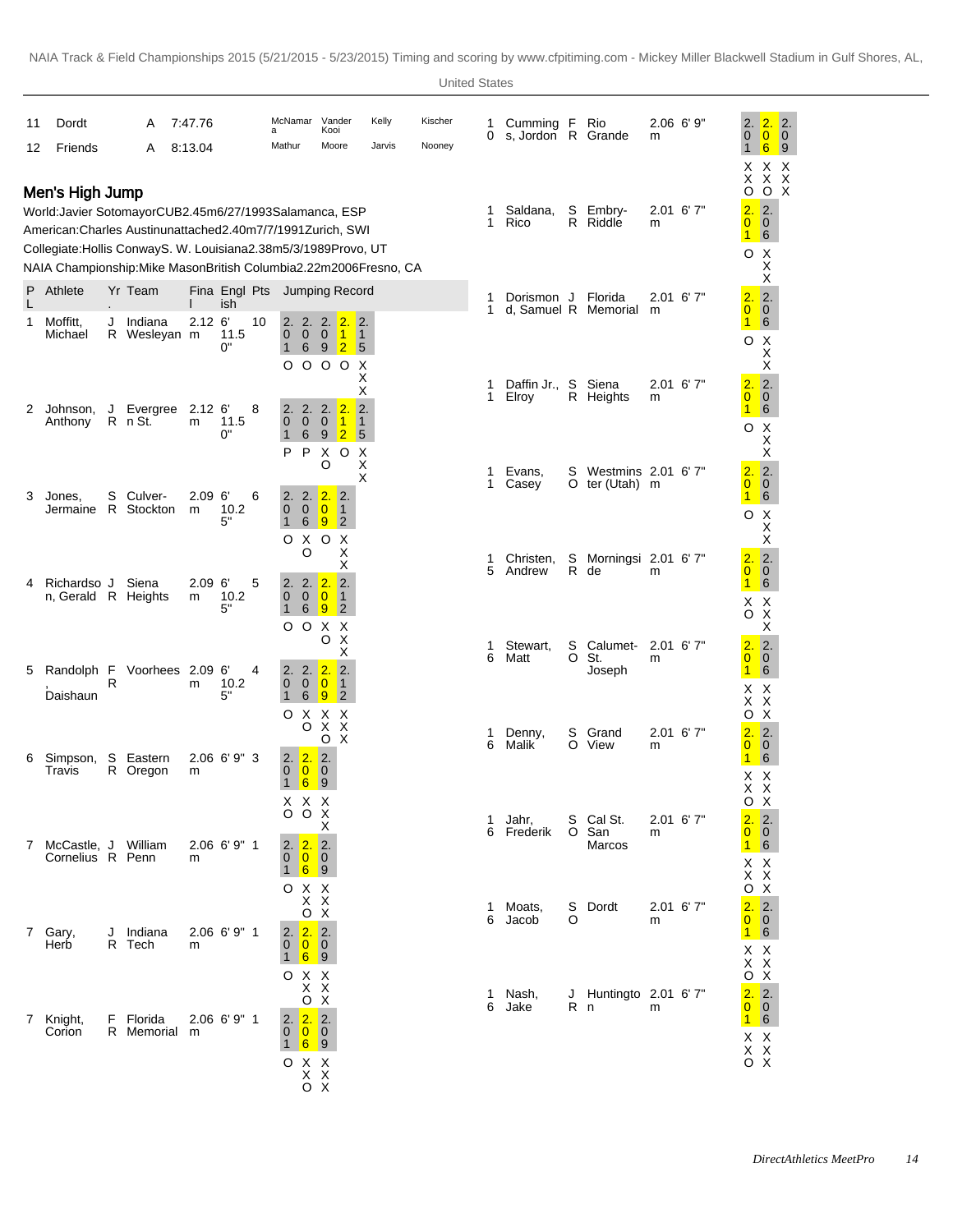| 1<br>6 | Reed,<br>Joshua                  | J<br>R  | Belhaven 2.01 6'7"                                                                                                                                                                                              | m             |                              |    | 2.<br>$\overline{0}$<br>$\overline{1}$                                                                    | $\frac{2}{0}$<br>6                                                      |                                             |                                           |                            |                           |                                  |                                              |                                                                       | 4      | Michell,<br>Brian         | S      | Olivet<br>R Nazarene m                           | 4.85 15       | 11" | 5            | 6<br>$\mathbf{0}$<br>P                       | 4. 4. 4.<br>$7\overline{ }$<br>$0\quad 0$<br>P                           | 8                                                                   | 4.<br>8<br>$\sqrt{5}$<br>P O P | 4.4.<br>$\overline{9}$<br>$\overline{\mathbf{0}}$                                    | 9<br>5<br>$\mathsf{X}$ |
|--------|----------------------------------|---------|-----------------------------------------------------------------------------------------------------------------------------------------------------------------------------------------------------------------|---------------|------------------------------|----|-----------------------------------------------------------------------------------------------------------|-------------------------------------------------------------------------|---------------------------------------------|-------------------------------------------|----------------------------|---------------------------|----------------------------------|----------------------------------------------|-----------------------------------------------------------------------|--------|---------------------------|--------|--------------------------------------------------|---------------|-----|--------------|----------------------------------------------|--------------------------------------------------------------------------|---------------------------------------------------------------------|--------------------------------|--------------------------------------------------------------------------------------|------------------------|
|        | Brooks,<br>Tori                  | R t     | J Davenpor NH                                                                                                                                                                                                   |               |                              |    | $\begin{array}{c}\nX & X \\ X & X \\ O & X\n\end{array}$<br>$\overline{2}$ .<br>$\overline{0}$<br>16<br>P | $\overline{\phantom{a}}$ 2.<br>$\vert 0 \vert$<br>$X$<br>$X$            |                                             |                                           |                            |                           |                                  |                                              |                                                                       | 5      | Ramos,<br>Brandon         |        | J Concordi 4.85 15'<br>$R$ a (Neb.)              | m             | 11" | 4            | $6\phantom{1}6$<br>$\overline{0}$            | 4. 4. 4. <mark>4.</mark><br>$\overline{7}$<br>$0\quad 0\quad 5$<br>O O X | 8<br>O                                                              | 8 <br>$\circ$                  | $\overline{4}$ .<br>$\overline{9}$<br>$\overline{\phantom{0}}$<br>X<br>X             | X<br>X                 |
|        | Castellan J Doane<br>o, Justin R |         |                                                                                                                                                                                                                 | NΗ            |                              |    | $\frac{2}{0}$<br>$\vert$ 1                                                                                |                                                                         |                                             |                                           |                            |                           |                                  |                                              |                                                                       | 6      | st, Cayd                  |        | Bloomqui S Southwes 4.85 15'<br>R tern<br>(Kan.) | m             | 11" | 3            | 6<br>$\mathbf 0$<br>X<br>O                   | 4. 4. 4. 4.<br>7 8 <mark>8</mark><br>$\overline{0}$<br>P                 | $\overline{0}$<br>$\times$<br>Χ                                     | 5<br>$\circ$                   | Χ<br>$\overline{4}$ .<br>$\overline{9}$<br>$\overline{0}$<br>X<br>$\pmb{\mathsf{X}}$ |                        |
|        | Billips,<br>Adreon               | R t     | F Davenpor NH                                                                                                                                                                                                   |               |                              |    | $X$ $X$ $X$ $2$ $0$ <sup>1</sup>                                                                          |                                                                         |                                             |                                           |                            |                           |                                  |                                              |                                                                       |        | 7 Hop, Art                | R n    | J McPherso 4.70 15'                              | m             | 5"  | 2            | $\,6$                                        | 4.4.<br>$\overline{7}$<br>0 <sub>0</sub><br>O O X                        | O<br>$\overline{a}$<br>$\mathbf{8}$<br>$\overline{\mathbf{0}}$<br>Χ |                                | $\mathsf X$                                                                          |                        |
|        | Evan                             |         | Doremus, S Oklahom NH<br>O a City                                                                                                                                                                               |               |                              |    | $X \times X$<br>$2.0$<br>$\vert$ 1                                                                        |                                                                         |                                             |                                           |                            |                           |                                  |                                              |                                                                       | 8      | Malone,<br>Mike           | S<br>R | Ashford                                          | 4.70 15'<br>m | 5"  | $\mathbf{1}$ | $\,6$<br>X<br>O                              | 4.4.<br>$\overline{7}$<br>$0\quad 0\quad 0$<br>O X                       | Χ<br>$\vert 4.$<br>$\mathbf{8}$                                     |                                |                                                                                      |                        |
|        | Abbott,<br>Dominic               | F.<br>R | Doane                                                                                                                                                                                                           | <b>NH</b>     |                              |    | $\times$<br>$\frac{2}{0}$<br>$\overline{1}$                                                               |                                                                         |                                             |                                           |                            |                           |                                  |                                              |                                                                       | 9      | Klein,<br>Andrew          | R      | F Doane                                          | 4.70 15<br>m  | 5"  |              | $\,6$<br>$\ddot{\mathbf{0}}$                 | 4. 4. 4.<br> 7 <br>$\overline{\mathbf{0}}$<br>O X X                      | X<br>х<br>$\vert 8 \vert$<br>$\overline{\mathbf{0}}$                |                                |                                                                                      |                        |
|        | Payton,<br>Tayvion               | F.<br>R | Mobile                                                                                                                                                                                                          | NΗ            |                              |    | $\frac{X}{X}$<br>$\frac{2}{0}$<br>$\overline{1}$<br>$\begin{array}{c}\nX\\ X\\ X\n\end{array}$            |                                                                         |                                             |                                           |                            |                           |                                  |                                              |                                                                       | 1<br>0 | Bullock,<br>James         |        | J Embry-<br>R Riddle                             | 4.60 15<br>m  | 1"  |              | 6 <sup>1</sup><br>$\overline{0}$             | O X<br>4.4.<br>$\overline{7}$<br>$\overline{\mathbf{0}}$<br>O X<br>X     | X                                                                   |                                |                                                                                      |                        |
|        | <b>Men's Pole Vault</b>          |         |                                                                                                                                                                                                                 |               |                              |    |                                                                                                           |                                                                         |                                             |                                           |                            |                           |                                  |                                              |                                                                       | 1<br>1 | Kilinic,<br><b>Blaine</b> |        | J Oklahom 4.60 15'<br>R a Baptist m              |               | 1"  |              | 4.<br>6 <sup>1</sup><br>$0 \mid 0$           | $\mathsf X$<br>4.<br>$\overline{7}$                                      |                                                                     |                                |                                                                                      |                        |
|        |                                  |         | World: Sergey Bubka UKR 6.14m 6/31/1994 Donet's, UKR                                                                                                                                                            |               |                              |    |                                                                                                           |                                                                         |                                             |                                           |                            |                           |                                  |                                              |                                                                       |        |                           |        |                                                  |               |     |              |                                              | X X<br>O X                                                               |                                                                     |                                |                                                                                      |                        |
|        |                                  |         | American: Brad Walker Nike 6.04m 5/8/2008 Eugene, OR<br>Collegiate: Lawrence Johnson Tennessee 5.98m 4/25/1996 Knoxville, TN<br>NAIA Championship: Billy Olson Abilene Christian, TX 5.56m 1982Charleston, WV 2 |               |                              |    |                                                                                                           |                                                                         |                                             |                                           |                            |                           |                                  |                                              |                                                                       | 1      | Bales,<br>Evan            |        | S Embry-<br>O Riddle                             | 4.60 15<br>m  | 1"  |              | 4.<br>$6 \overline{6}$                       | X<br>$\overline{4}$ .<br>$\overline{7}$                                  |                                                                     |                                |                                                                                      |                        |
| P      | Athlete                          |         | Yr Team                                                                                                                                                                                                         |               | Fina Engl Pts Jumping Record |    |                                                                                                           |                                                                         |                                             |                                           |                            |                           |                                  |                                              |                                                                       |        |                           |        |                                                  |               |     |              | $\overline{0}$                               | $\overline{\mathbf{0}}$<br>X X                                           |                                                                     |                                |                                                                                      |                        |
| L<br>1 | Tatum,<br>Andrew                 | J<br>R  | Doane                                                                                                                                                                                                           | 5.10 16'<br>m | ish<br>8.75                  | 10 | 6<br>$\mathbf 0$<br>P                                                                                     | 4. 4. 4. 4. 4. 4. 5.<br>$\overline{7}$<br>$\mathbf{0}$<br>O O P O P O P | 8<br>$\overline{0}$<br>$\sqrt{5}$           | 8                                         | 9<br>$\overline{0}$        | 9<br>$\overline{5}$       | $\overline{0}$<br>$\overline{0}$ | 0 <sub>1</sub><br>$\sqrt{5}$                 | 5. 5. 5.<br>$\vert$ 1<br>$\overline{\phantom{0}}$<br>$\sqrt{5}$<br>XX |        | Jackson,<br>Cody          |        | J Hastings<br>R                                  | ΝH            |     |              | $\overline{4}$ .<br>6<br>$\overline{0}$      | $\ddot{x}$ $\ddot{x}$<br>O X                                             |                                                                     |                                |                                                                                      |                        |
|        | 2 Depalma,<br>Richard            | J       | Siena<br>R Heights                                                                                                                                                                                              | m             | 5.05 16'<br>6.75             | 8  | 6<br>$\mathbf 0$<br>P                                                                                     | 4.<br>$\overline{7}$<br>$\overline{0}$<br>P                             | 4.<br>8<br>8<br>$\mathbf 0$<br>$\mathsf{P}$ | 4.<br>$\mathbf 0$<br>5<br>P.              | 4. 4. 5.<br>9<br>O P O X X | $9^{\circ}$<br>$\sqrt{5}$ | $\overline{0}$<br>$\overline{0}$ | 5.<br>$\overline{0}$<br>$5\overline{5}$<br>X | o x<br>5.<br>$\vert$ 1<br>$\overline{0}$<br>$\boldsymbol{\mathsf{X}}$ |        | Leaders,<br>Matt          | S      | Siena<br>R Heights                               | <b>NH</b>     |     |              | $X$ $X$ $X$ $4$ $6$                          |                                                                          |                                                                     |                                |                                                                                      |                        |
| 3      | Wiechma S Concordi<br>n, Lucas   |         | O $a(Neb.)$                                                                                                                                                                                                     | 4.90 16'<br>m | 0.75                         | 6  | 4.<br>6<br>$\bf{0}$                                                                                       | 4.<br>$\overline{7}$<br>$\overline{0}$<br>000                           | 4.<br>8<br>8<br>$\mathbf{0}$                | 4.<br>$\overline{9}$<br>5 0 5 0<br>X<br>O | 4.<br>$0 \times x$         | 4. 5.<br> 9 <br>P         | $\mathbf{0}$                     | O X                                          |                                                                       |        |                           |        |                                                  |               |     |              | $\begin{array}{c}\nX \\ X \\ X\n\end{array}$ |                                                                          |                                                                     |                                |                                                                                      |                        |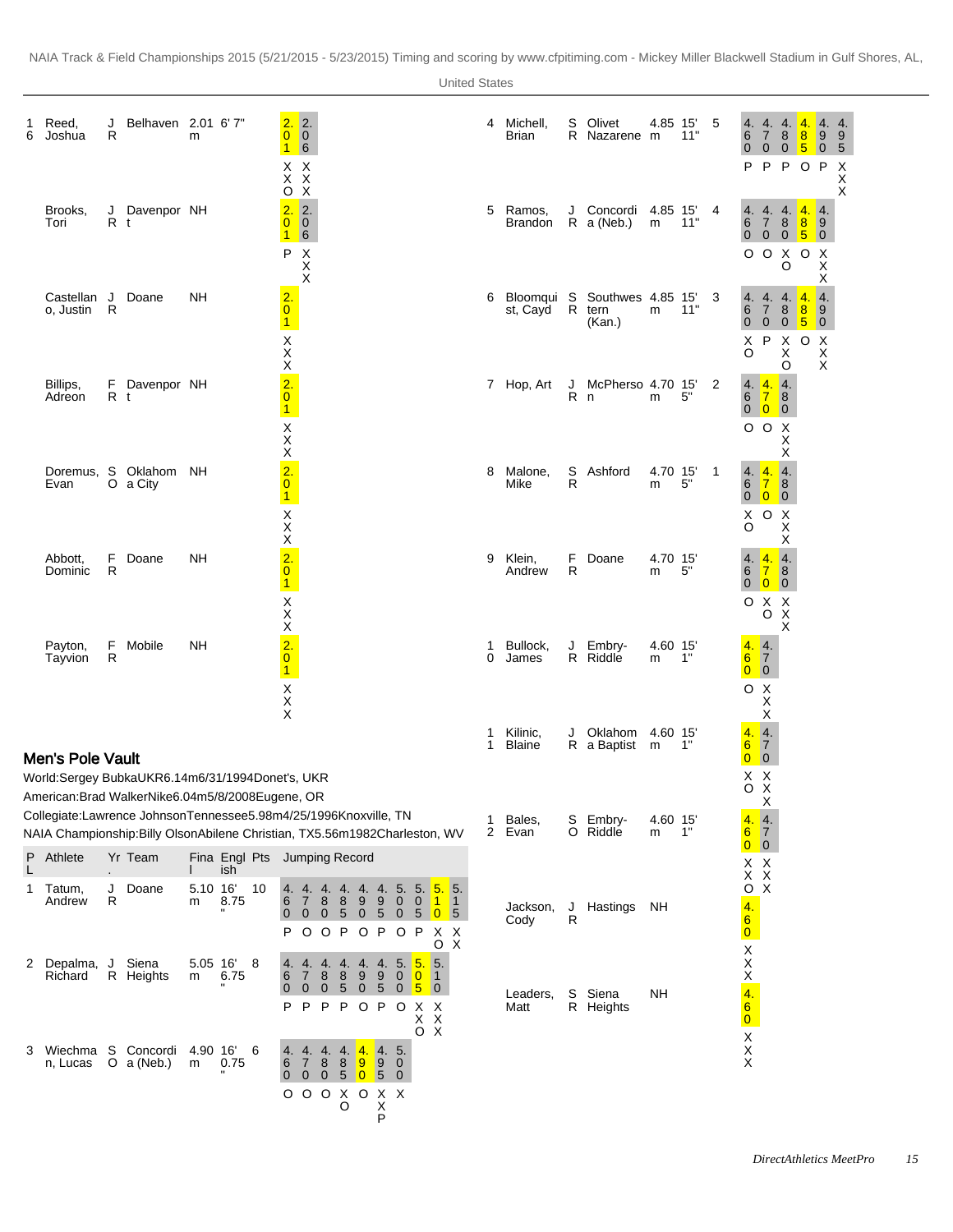|        | Bolin,<br>Joseph   | College of NH<br>J<br>R<br>Idaho              |    |                                                                                                                                            | 4.<br>$6\overline{6}$                      |                                                                                                                |                                 |         |                    | P<br>L       | J<br>D | Athlete                                  |        | Yr Team                       |               | Fina Win<br>d | Engl Pts<br>ish          |     | Attempts                                                                                                                               |
|--------|--------------------|-----------------------------------------------|----|--------------------------------------------------------------------------------------------------------------------------------------------|--------------------------------------------|----------------------------------------------------------------------------------------------------------------|---------------------------------|---------|--------------------|--------------|--------|------------------------------------------|--------|-------------------------------|---------------|---------------|--------------------------|-----|----------------------------------------------------------------------------------------------------------------------------------------|
|        |                    |                                               |    |                                                                                                                                            | $\overline{0}$<br>Χ<br>Χ<br>Χ              |                                                                                                                |                                 |         |                    | $\mathbf{1}$ |        | Wolken,<br>Kale                          | J<br>R | Doane                         | 7.56 0.9<br>m |               | 24'<br>9.75              | 8   | 7.<br>56<br>w:                                                                                                                         |
|        | Homan,<br>Nicholas | Central<br>J<br>R<br>Methodist                |    | NΗ                                                                                                                                         | $\overline{4}$<br>6<br>$\overline{0}$<br>P | 4.4.<br>$\overline{7}$<br>8<br>8<br>$\overline{0}$<br>$5\phantom{1}$<br>$\overline{\mathbf{0}}$<br>P<br>P<br>P | 4. 4.<br>9<br>$\mathbf{0}$<br>Х |         |                    | 2            |        | Brooks,<br>Tori                          | J<br>R | Davenport 7.54 2.1            | m             |               | 24'<br>9"                | 6   | 0.9<br>7.<br>F<br>7.<br>7.<br>54<br>O<br>25 50<br>$\circ$<br>O<br>υ<br>U<br>U<br>L<br>L                                                |
|        |                    |                                               |    |                                                                                                                                            |                                            |                                                                                                                | Χ<br>X                          |         |                    | 3            |        | Dixon,<br>Alain                          | F      | Indiana<br>R Tech             | 7.42 1.1<br>m |               | 24'<br>4.25              | 5   | w:<br>w:<br>W.<br>W.<br>W:<br>W.<br>$2.2$ 1.1<br>2.1<br>1.3<br>$1.3 \ 0$<br>F<br>7.<br>F<br>F<br>F<br>F<br>O<br>42<br>O<br>O<br>O<br>O |
|        |                    | Men's Long Jump                               |    | World: Mike Powell USA 8.95m 7/30/1991 Tokyo, JPN<br>American: Mike Powell Foot Locker AC 8.95m 7/30/1991 Tokyo, JPN                       |                                            |                                                                                                                |                                 |         |                    |              |        |                                          |        |                               |               |               |                          |     | U<br>U<br>U<br>U<br>U<br>L<br>L<br>L<br>w:<br>w:<br>W.<br>w:<br>W.<br>W.<br>0<br>1.5<br>1.3<br>1.1<br>1.5<br>0                         |
|        |                    |                                               |    | Collegiate: Erick Walder Arkansas 8.74m 3/2/1994 El Paso, TX<br>NAIA Championship: Joshua Owusu Angelo State, TX 8.09m 1974Arkadelphia, AR |                                            |                                                                                                                |                                 |         |                    | 4            | 5      | Brooks,<br>Tirrell                       | J<br>R | Graceland 7.33 0              | m             |               | 24'<br>0.75              | 4   | F<br>F<br>7. 7.<br>7.<br><u>17.</u><br>14 24 O<br>O<br>21 33<br>U<br>U                                                                 |
|        |                    | PL JD Athlete                                 |    | Yr. Team                                                                                                                                   | Final                                      | Wind                                                                                                           | Englis Pts<br>h.                |         | Flight(<br>$FPL$ ) |              |        |                                          |        |                               |               |               |                          |     | L<br>L<br>W. W.<br>W.<br>w:<br>W.<br>w:                                                                                                |
| 1<br>2 |                    | Williams,<br>Wendall<br>Wolken, Kale JR Doane | JR | Cumberlands 7.57m 1.3                                                                                                                      | 7.56m 0.9                                  |                                                                                                                | 24'<br>10"<br>24'               | 10<br>8 | 2(1)<br>1(1)       | 5            |        | Hill,<br>Steven                          | J<br>R | Park U.                       | 7.20 2.9<br>m |               | 23'<br>7.50              | -1  | 0<br>0.7<br>0<br>0<br>1.7<br>1.4<br>7.<br>F<br>6.<br>6.<br>F<br>6.<br>20<br>96 82<br>$\circ$<br>O<br>87<br>U                           |
| 3      |                    | Brooks, Tori                                  |    | JR Davenport                                                                                                                               | 7.54m 2.1                                  |                                                                                                                | 9.75"<br>24' 9"                 | 6       | 1(2)               |              |        |                                          |        |                               |               |               |                          |     | υ<br>L<br>L                                                                                                                            |
| 4      |                    | Dixon, Alain                                  |    | FR Indiana Tech                                                                                                                            | 7.42m 1.1                                  |                                                                                                                | 24'<br>4.25"                    | 5       | 1(3)               | 6            |        | Ybarra,                                  | S      | Corban                        | 7.09 1.7      |               | 23'                      |     | w:<br>w:<br>W.<br>W.<br>W: W:<br>0<br>0<br>1.7<br>2.9<br>$0.1 \ 0$<br>7.<br> 7.<br>6.                                                  |
| 5      | 5                  | Brooks,<br>Tirrell                            | JR | Graceland                                                                                                                                  | $7.33m$ 0                                  |                                                                                                                | 24'<br>0.75"                    | 4       | 1(4)               |              |        | Jacob                                    | R      |                               | m             |               | 3.25                     |     | 0906<br>51<br>w:<br>w:<br>w:                                                                                                           |
| 6      | 6                  | Gordon, Zach SO Olivet                        |    | Nazarene                                                                                                                                   | 7.33m 1.4                                  |                                                                                                                | 24'<br>0.75"                    | 3       | 2(2)               | 7            |        | Ross,                                    | S      | Lindsey                       | $7.00$ 0      |               | 22'                      |     | $0.8$ 1.7 1.9<br>6. F<br>7.                                                                                                            |
| 7      |                    | Bell,<br>Demarius                             |    | SO Langston                                                                                                                                | $7.25m$ 0.3                                |                                                                                                                | 23'<br>9.50"                    | 2       | 2(3)               |              |        | Carmetric R<br>k                         |        | Wilson                        | m             |               | 11.7<br>5"               |     | 92 O<br>00<br>U                                                                                                                        |
| 8      |                    | Hill, Steven                                  |    | JR Park U.                                                                                                                                 | 7.20m 2.9                                  |                                                                                                                | 23'<br>7.50"                    | 1       | 1(5)               |              |        |                                          |        |                               |               |               |                          |     | W: W: W:<br>$1.2$ 1.4 0                                                                                                                |
| 9      |                    | Johnson,<br>Anthony                           |    | JR Evergreen St. 7.19m 1.4                                                                                                                 |                                            |                                                                                                                | 23'<br>7.25"                    |         | 2(4)               | 8            |        | Robinson, S<br>Carrington O Tech         |        | Indiana                       | 6.89 1<br>m   |               | 22'<br>7.25              |     | 6.6.<br>6.<br>88 89 69                                                                                                                 |
| 10     |                    | Ybarra,<br>Jacob                              |    | SR Corban                                                                                                                                  | 7.09m 1.7                                  |                                                                                                                | 23'<br>3.25"                    |         | 1(6)               |              |        |                                          |        |                               |               |               |                          |     | W. W.<br>w:<br>$\mathbf{1}$<br>0<br>1.1                                                                                                |
| 11     |                    | Beck, Dalen                                   |    | SO Indiana<br>Wesleyan                                                                                                                     | 7.04m 0.2                                  |                                                                                                                | 23'<br>1.25"                    |         | 2(5)               | 9            |        | Brooks,<br>Derrell                       | S<br>O | Graceland 6.78 2.7            | m             |               | 22'<br>3"                |     | 6.<br>6.<br>$\blacksquare$ 6.<br>69 78 74                                                                                              |
| 12     |                    | Ross,<br>Carmetrick                           |    | <b>SR</b> Lindsey<br>Wilson                                                                                                                | 7.00m 0                                    |                                                                                                                | 22'<br>11.75<br>$\mathbf H$     |         | 1(7)               |              |        |                                          |        |                               |               |               |                          |     | W: W: W:<br>1.32.70                                                                                                                    |
| 13     |                    |                                               |    | Ryan, Shaun SR Morningside 6.95m 1.9                                                                                                       |                                            |                                                                                                                | 22'<br>9.75"                    |         | 2(6)               |              |        | Souvanna <sub>S</sub><br>sing,<br>Mathew |        | Indiana<br>R Tech             | ΝM            |               |                          |     | F<br>F<br>F<br>O<br>O<br>O<br>U<br>U<br>U                                                                                              |
| 14     |                    | Robinson,<br>Carrington                       |    | SO Indiana Tech 6.89m 1                                                                                                                    |                                            |                                                                                                                | 22'<br>7.25"                    |         | 1(8)               |              |        |                                          |        |                               |               |               |                          |     | L<br>L<br>L<br>W: W: W:<br>1.7<br>1.4 1                                                                                                |
| 15     |                    | DeRamus,<br>Elisha                            |    | JR Olivet<br>Nazarene                                                                                                                      | 6.82m 1.4                                  |                                                                                                                | 22'<br>4.50"                    |         | 2(7)               |              |        |                                          |        |                               |               |               |                          |     |                                                                                                                                        |
| 16     |                    | Phillips,<br>James                            |    | FR Concordia<br>(Ore.)                                                                                                                     | 6.79m 1.6                                  |                                                                                                                | $22^{\circ}$<br>3.50"           |         | 2(9)               |              |        |                                          |        | Men's Long Jump Flight 2 of 2 |               |               |                          |     |                                                                                                                                        |
|        | 17 17              | Starr, Austin                                 |    | SO Doane                                                                                                                                   | 6.79m 1.3                                  |                                                                                                                | 22'<br>3.50"                    |         | 2(8)               | P J<br>L D   |        | Athlete                                  |        | Yr Team                       |               | d             | Fina Win Engl Pts<br>ish |     | Attempts                                                                                                                               |
| 18     |                    | Brooks,<br>Derrell                            |    | SO Graceland                                                                                                                               | 6.78m 2.7                                  |                                                                                                                | 22' 3"                          |         | 1(9)               | $\mathbf{1}$ |        | Williams,<br>Wendall                     | J      | Cumberla<br>R nds             | 7.57 1.3<br>m |               | 24'<br>10"               | 10  | 7. 7. 7.<br>7.<br>7. 7.<br>31 52 31 <mark>57</mark><br>53 48                                                                           |
| 19     |                    | Ohioze,<br>Michael                            |    | SO St. Ambrose                                                                                                                             | 6.62m 1.3                                  |                                                                                                                | 21'<br>8.75"                    |         | 2(10)              |              |        |                                          |        |                               |               |               |                          |     | W: W: W: W: W:<br>w:<br>1.8 0.9 1.3 0.8 0<br>1                                                                                         |
|        |                    | Souvannasin<br>g, Mathew                      |    | SR Indiana Tech NM                                                                                                                         |                                            |                                                                                                                |                                 |         | 1                  | 2 6          |        | Gordon,<br>Zach                          |        | S Olivet<br>O Nazarene m      | 7.33 1.4      |               | 24'<br>0.75              | - 3 | 7. 7. 6.<br>7.<br>6. 6.<br>16 14 86 33 89 91                                                                                           |
|        |                    | Murphy,<br>Kevin                              |    | JR Doane                                                                                                                                   | <b>NM</b>                                  |                                                                                                                |                                 |         | 2                  |              |        |                                          |        |                               |               |               |                          |     | W: W: W: W:<br>W. W.<br>2.4 0.5 0 1.4 1.2 0                                                                                            |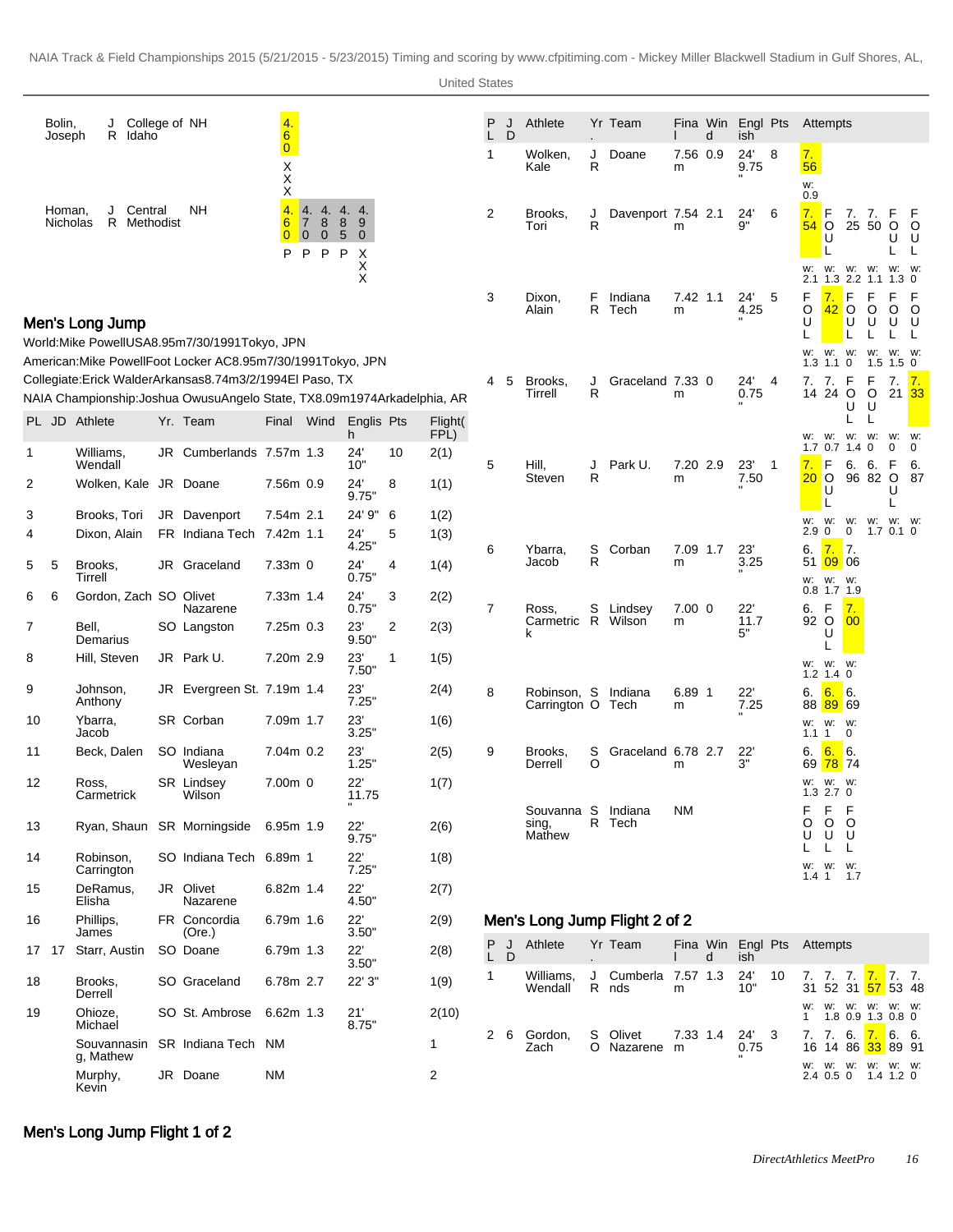United States

|        |                                                                                                                      |               |                              |               |            |                         |                               |                               | UTTIED OLALES                       |    |                          |        |                    |                                           |           |                 |              |                                             |                                                  |                                                                 |                                        |
|--------|----------------------------------------------------------------------------------------------------------------------|---------------|------------------------------|---------------|------------|-------------------------|-------------------------------|-------------------------------|-------------------------------------|----|--------------------------|--------|--------------------|-------------------------------------------|-----------|-----------------|--------------|---------------------------------------------|--------------------------------------------------|-----------------------------------------------------------------|----------------------------------------|
| 3      | Bell,<br>Demarius                                                                                                    | S<br>$\circ$  | Langston 7.25 0.3            | m             |            | $23^\circ$<br>2<br>9.50 | 7. 7. F<br>11                 | 6.<br>15 O                    | 7.<br>F<br>98 O<br>25               | 6  | DeRamus,<br>Elisha       |        |                    | JR Olivet<br>Nazarene                     | m         | 14.68 1.8       |              | 48' 2"                                      | 3                                                | 1(3)                                                            |                                        |
|        |                                                                                                                      |               |                              |               |            |                         |                               | U<br>L                        | U                                   | 7  | Kusena,<br>Shingai       |        |                    | FR Lindenwood-<br><b>Belleville</b>       | m         | 14.43 1.6       |              | 47'<br>4.25"                                | 2                                                | 2(4)                                                            |                                        |
|        |                                                                                                                      |               |                              |               |            |                         | W: W: W:                      |                               | W: W: W:<br>0.4 1.1 1.3 1.2 1.2 0.3 | 8  | Williams, TJ             |        |                    | JR Indiana Tech                           | m         | 14.37 0.6       |              | 47'<br>1.75"                                | 1                                                | 1(4)                                                            |                                        |
| 4      | Johnson,<br>Anthony                                                                                                  | J<br>R St.    | Evergreen 7.19 1.4           | m             |            | 23'<br>7.25             |                               | 7. 6. 6. F<br>19 90 87 O<br>U | 7.<br>16                            | 9  |                          |        |                    | Williams, Tyler SO Indiana Tech           | m         | 14.34 2.1       |              | 47'<br>0.75"                                |                                                  | 1(5)                                                            |                                        |
|        |                                                                                                                      |               |                              |               |            |                         | W: W:                         | L<br>W.                       | W: W:                               | 10 | Starr, Austin            |        |                    | SO Doane                                  | m         | 14.11 0.9       |              | 46'<br>3.50"                                |                                                  | 1(6)                                                            |                                        |
| 5      | Beck,                                                                                                                | S             | Indiana                      | 7.04 0.2      |            | 23'                     | $\mathbf 0$<br>1.4<br>7. F    | 0<br>0<br>F                   | $\mathbf 0$                         | 11 | Simpson,<br>Travis       |        |                    | SR Eastern<br>Oregon                      | m         | 14.08 0.8       |              | 46'<br>2.50"                                |                                                  | 2(5)                                                            |                                        |
|        | Dalen                                                                                                                | O             | Wesleyan m                   |               |            | 1.25                    | $04$ O O<br>U<br>L            | - U<br>L                      |                                     | 12 | Aminov, Oded SO British  |        |                    | Columbia                                  | m         | 14.07 2.9       |              | 46' 2"                                      |                                                  | 2(6)                                                            |                                        |
|        |                                                                                                                      |               |                              |               |            |                         | W: W: W:<br>$0.2$ 1.9 0       |                               |                                     | 13 | Dixon, Alain             |        |                    | FR Indiana Tech                           | m         | 13.98           |              | 45'<br>10.50"                               |                                                  | 1(7)                                                            |                                        |
| 6      | Ryan,<br>Shaun                                                                                                       | S<br>R<br>de  | Morningsi 6.95 1.9           | m             |            | 22'<br>9.75             | 6.<br>75                      | 6.6<br>95 84                  |                                     | 14 | Shelby,<br>Zhitavion     |        |                    | SO Missouri<br>Valley                     | m         | 13.97 3.9       |              | 45'<br>10"                                  |                                                  | 2(7)                                                            |                                        |
|        |                                                                                                                      |               |                              |               |            |                         | W: W: W:<br>$0.9$ 1.9 0.6     |                               |                                     | 15 | Rowan,<br>Shane          |        |                    | SR Westmont                               | m         | 13.95 0.8       |              | 45'<br>9.25"                                |                                                  | 1(8)                                                            |                                        |
| 7      | DeRamus<br>, Elisha                                                                                                  | J             | Olivet<br>R Nazarene         | 6.82 1.4<br>m |            | 22'<br>4.50             | F<br>6.<br>71 O               | 6.<br>82                      |                                     | 16 | Griffith, Kyle           |        |                    | FR Carroll                                | m         | 13.63           | 0.8          | 44'<br>8.75"                                |                                                  | 2(8)                                                            |                                        |
|        |                                                                                                                      |               |                              |               |            |                         | U                             |                               |                                     | 17 |                          |        |                    | Randles, P.J. SR Campbellsville 13.54 2.3 | m         |                 |              | 44'<br>5.25"                                |                                                  | 1(9)                                                            |                                        |
|        |                                                                                                                      |               |                              |               |            |                         | W: W: W:<br>$0.9$ 0.5 1.4     |                               |                                     |    | Belle, Hakeem SO Eastern |        |                    | Oregon                                    | <b>NM</b> |                 |              |                                             |                                                  | 1                                                               |                                        |
| 8      | Starr,<br>1<br>7<br>Austin                                                                                           | S<br>O        | Doane                        | 6.79 1.3<br>m |            | 22'<br>3.50             | 6.<br>F<br>O<br>U             | 6.<br><b>79 57</b>            |                                     |    | Walker,<br>Jerrick       |        |                    | SO Sterling                               | <b>NM</b> |                 |              |                                             |                                                  | 2                                                               |                                        |
|        |                                                                                                                      |               |                              |               |            |                         | w:<br>1.9                     | W. W.<br>1.3 0.3              |                                     |    |                          |        |                    | Men's Triple Jump Flight 1 of 2           |           |                 |              |                                             |                                                  |                                                                 |                                        |
| 9      | Phillips,<br>James                                                                                                   | F<br>R        | Concordia 6.79 1.6<br>(Ore.) | m             |            | 22'<br>3.50             | 6.<br>F<br>O<br>U             | 6.<br><b>79 71</b>            |                                     | P  | Athlete                  |        | Yr Team            | Final Win                                 | d         | Engl Pts<br>ish |              | Attempts                                    |                                                  |                                                                 |                                        |
|        |                                                                                                                      |               |                              |               |            |                         | w:                            | W: W:                         |                                     | 1  | Cowan,<br>Augustus       | S<br>R | <b>Briar Cliff</b> | 16.0 1.3<br>1m                            |           | 52'<br>6.50     | 10           | 14 14 15<br>.8<br>.7<br>6<br>6              | 15<br>.4<br>.7<br>$\mathbf{1}$<br>$\overline{2}$ | $16$ 15<br>$\overline{0}$ .<br>$\mathbf{1}$<br>$\blacksquare$ 1 | $\blacksquare$ .7                      |
| 1<br>0 | Ohioze,<br>Michael                                                                                                   | St.<br>S<br>O | Ambrose                      | 6.62 1.3<br>m |            | 21'<br>8.75             | $2.1$ 1.6 0<br>6.<br>6.<br>31 | $\blacksquare$ 6.<br>$62$ 43  |                                     |    |                          |        |                    |                                           |           |                 |              | w:<br>w:<br>2.3<br>0.4                      | W:<br>W:<br>1.9<br>1.1                           | w: w:<br>$1.3$ 1.7                                              |                                        |
|        |                                                                                                                      |               |                              |               |            |                         | w:<br>1.4                     | W. W.<br>$1.3 \ 0$            |                                     | 2  | Simmons,<br>Kenny        | J      | Grand<br>R View    | $15.4 - 0.2$<br>0 <sub>m</sub>            |           | 50'<br>6.25     | 8            | F<br>14<br>$\boldsymbol{8}$<br>O<br>UL<br>2 | 14<br>14<br>.8<br>.5<br>0<br>0                   | 14 <mark>15</mark><br>$\cdot$<br>$\overline{7}$                 | $\cdot$ <sup>4</sup><br>$\overline{0}$ |
|        | Murphy,<br>Kevin                                                                                                     | J<br>R        | Doane                        | ΝM            |            |                         | F<br>F<br>$\circ$<br>O        | F<br>$\circ$                  |                                     |    |                          |        |                    |                                           |           |                 |              | w:<br>W:<br>$1.4 \, 0$                      | W.<br>W.<br>$0.2 \ 0$                            | w:<br>$2.2 \t0.2$                                               | w:-                                    |
|        |                                                                                                                      |               |                              |               |            |                         | U<br>U<br>L.<br>L             | U<br>L                        |                                     |    | 3 DeRamus,<br>Elisha     | J      | Olivet             | 14.6  1.8  48'<br>R Nazarene<br>8m        |           | 2"              |              | .2<br>O                                     | 14 F <mark>14</mark> F F 14<br>.6<br>O           | O                                                               | .0                                     |
|        |                                                                                                                      |               |                              |               |            |                         | W: W: W:<br>$1.4$ 0.5 0       |                               |                                     |    |                          |        |                    |                                           |           |                 |              | 5<br>UL <sup>8</sup><br>w:                  | UL.<br>W: W: W:                                  | UL $2$<br>W: W:-                                                |                                        |
|        | Men's Triple Jump                                                                                                    |               |                              |               |            |                         |                               |                               |                                     | 4  | Williams,                | J      | Indiana            | 14.3 0.6                                  |           | 47'             | $\mathbf{1}$ | 2.7 2.3<br>13                               | 1.8 0.6                                          | $1.6$ 0.8<br>F<br>- F                                           |                                        |
|        | World: Jonathan Edwards GBR 18.29m 7/7/1995 Goteborg, SWE                                                            |               |                              |               |            |                         |                               |                               |                                     |    | TJ                       | R      | Tech               | 7m                                        |           | 1.75            |              | .3<br>.1<br>6<br>4                          | $\cdot$ 3<br>.0<br>$\mathbf{7}$<br>9             | O<br>UL UL                                                      | O                                      |
|        | American: Kenny Harrison Nike 18.09m 6/27/1996 Atlanta, GA<br>Collegiate: Keith Connor SMU 17.57m 5/5/1982 Provo, UT |               |                              |               |            |                         |                               |                               |                                     |    |                          |        |                    |                                           |           |                 |              | W.<br>w:                                    | W.<br>w:<br>1.2 2.6 1.5 0.6 1.7 2.8              | W: W:                                                           |                                        |
|        | NAIA Championship: Cary Tyler Biola, CA 16.32m 1981 Houston, TX                                                      |               |                              |               |            |                         |                               |                               |                                     | 5  | Williams,<br>Tyler       | S      | Indiana<br>O Tech  | 14.3 2.1<br>4m                            |           | 47'<br>0.75     |              | 14  14 <mark>14</mark><br>0.<br>$\cdot$ .2  | $\cdot$ 3                                        |                                                                 |                                        |
|        | PL Athlete                                                                                                           |               | Yr. Team                     |               | Final      | Wind                    | Englis Pts<br>h.              |                               | Flight(<br>FPL)                     |    |                          |        |                    |                                           |           |                 |              | 4<br>8<br>w:<br>w:<br>2.1<br>$\mathbf{1}$   | $\overline{4}$<br>w:<br>2.1                      |                                                                 |                                        |
| 1      | Cowan,<br>Augustus                                                                                                   |               | SR Briar Cliff               |               | m          | 16.01 1.3               | 52'<br>6.50"                  | 10                            | 1(1)                                | 6  | Starr,                   | S      | Doane              | 14.1 0.9                                  |           | 46'             |              | F<br>F                                      | 14                                               |                                                                 |                                        |
| 2      | Simmons,<br>Kenny                                                                                                    |               | JR Grand View                |               | 15.40<br>m | $-0.2$                  | 50'<br>6.25"                  | 8                             | 1(2)                                |    | Austin                   | O      |                    | 1m                                        |           | 3.50            |              | O<br>O<br>UL UL 1                           | $\cdot$ 1                                        |                                                                 |                                        |
| 3      | Maku, Richard JR Embry-Riddle                                                                                        |               |                              |               |            | 15.02 1.9               | 49'                           | 6                             | 2(1)                                |    |                          |        |                    |                                           |           |                 |              | W: W: W:<br>1.2 1.9 0.9                     |                                                  |                                                                 |                                        |

 $\overline{m}$ 

m

14.82 0.5 m

FR Calumet-St. Joseph

5 Hill, Steven JR Park U. 14.76

4 Thompson, Phillip

3.50"

5 2(2)

7 Dixon, Alain

F R Indiana Tech

13.9 8m

45' 10.5 0"

4 2(3)

0.5 48' 7.50"

0.4 48' 5.25" UL 8 8 w: 1.3 w:- 0.1 w: 0

11 .9

13 .9

F O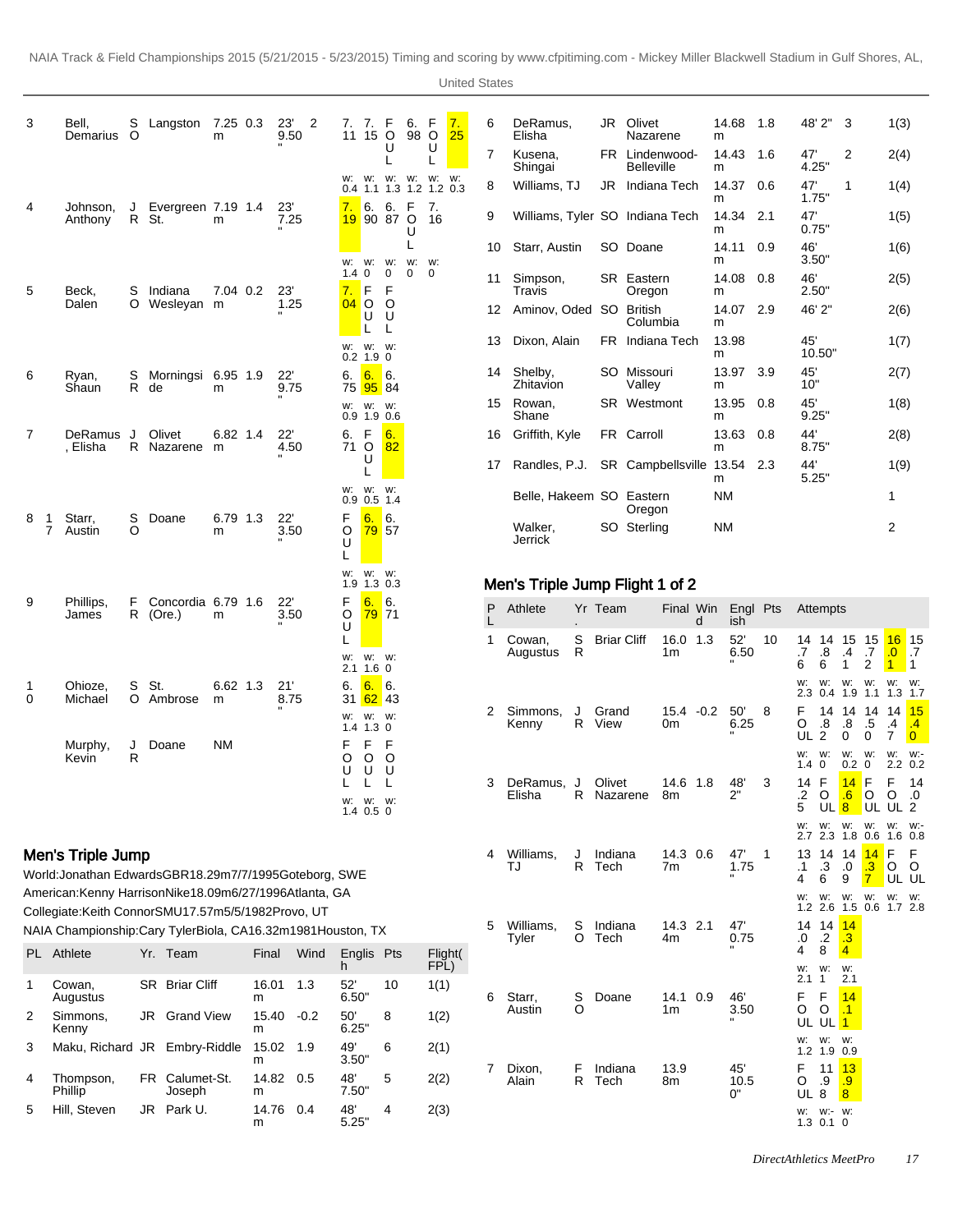| 8 | Rowan,<br>Shane  | S<br>R | Westmont                      | 13.9 0.8<br>5 <sub>m</sub> | 45'<br>9.25                 | 13 13<br>$\cdot$ 1<br>8 | .7<br>2         | 13<br>$\frac{0}{5}$ |
|---|------------------|--------|-------------------------------|----------------------------|-----------------------------|-------------------------|-----------------|---------------------|
|   |                  |        |                               |                            |                             | w:<br>0.6               | w:<br>2.9       | w:<br>0.8           |
| 9 | Randles,<br>P.J. | R      | S Campbells 13.5 2.3<br>ville | 4m                         | 44'<br>5.25<br>$\mathbf{u}$ | 13<br>.5<br>4           | 12<br>.6<br>5   | 13<br>.4<br>3       |
|   |                  |        |                               |                            |                             | w:<br>2.3               | W.<br>$1.2$ 1.9 | w:                  |
|   | Belle,<br>Hakeem | S<br>O | Eastern<br>Oregon             | NM                         |                             | F<br>O<br>UL            | F<br>Ω<br>UL UL | F<br>Ω              |
|   |                  |        |                               |                            |                             | w:<br>1.3               |                 |                     |

# Men's Triple Jump Flight 2 of 2

| Ρ<br>L | Athlete              |         | Yr Team                               | Final Win      | d   | Engl Pts<br>ish |   |                            | Attempts                      |                                        |               |                            |                                                  |
|--------|----------------------|---------|---------------------------------------|----------------|-----|-----------------|---|----------------------------|-------------------------------|----------------------------------------|---------------|----------------------------|--------------------------------------------------|
| 1      | Maku,<br>Richard     | J<br>R  | Embry-<br>Riddle                      | 15.0<br>2m     | 1.9 | 49'<br>3.50     | 6 | 14<br>.5<br>1              | 14<br>$\cdot$<br>4            | F<br>O<br>UL                           | 14<br>.5<br>4 | 15<br>.0<br>$\overline{2}$ | F<br>O<br>UL                                     |
|        |                      |         |                                       |                |     |                 |   | w:<br>1.2 <sub>2</sub>     | w:                            | w:<br>1.9                              | w:<br>1.6     | w:<br>1.9                  | w:<br>0                                          |
| 2      | , Phillip            | R       | Thompson F Calumet-<br>St. Joseph 2m  | 14.8 0.5       |     | 48'<br>7.50     | 5 | 14<br>$\overline{.4}$<br>3 | 14<br>$\cdot$ 3<br>3          | 14<br>.6<br>6                          | 14<br>.7<br>9 | 13<br>.0<br>4              | 14<br>$\overline{\mathbf{.8}}$<br>$\overline{2}$ |
|        |                      |         |                                       |                |     |                 |   | w:                         | w:<br>$1.6$ 2.2               | w:<br>0.5                              | w:<br>1.9     | w:<br>1.7                  | w:<br>0.5                                        |
| 3      | Hill,<br>Steven      | J<br>R  | Park U.                               | 14.7 0.4<br>6m |     | 48'<br>5.25     | 4 | F<br>O<br>UL 6             | 14<br>.7                      | 14<br>.3<br>5                          | 14<br>.2<br>5 | P<br>Α<br>S<br>S           | 14<br>.6<br>1                                    |
|        |                      |         |                                       |                |     |                 |   | w:                         | w:<br>$1.2 \ 0.4$             | w:<br>1.1                              | w:<br>0.8     |                            | w:<br>1.4                                        |
| 4      | Kusena,<br>Shingai   | F.<br>R | Lindenwoo 14.4 1.6<br>d-Belleville 3m |                |     | 47'<br>4.25     | 2 | 14<br>.0<br>4              | 14<br>$\cdot$<br>5            | 14<br>.0<br>7                          | 14<br>.4<br>2 | 14<br>.3<br>2              | 14<br>$\cdot$<br>3                               |
|        |                      |         |                                       |                |     |                 |   | w:                         | w:<br>$1.3$ 2.5               | w:<br>0.6                              | w:            | w:<br>1.9 1.4 1.6          | w:                                               |
| 5      | Simpson,<br>Travis   | S<br>R  | Eastern<br>Oregon                     | 14.0 0.8<br>8m |     | 46'<br>2.50     |   | F<br>O<br>UL <sub>5</sub>  | 13<br>.9                      | 14<br>$\overline{0}$<br>8 <sub>1</sub> |               |                            |                                                  |
|        |                      |         |                                       |                |     |                 |   | W:- W:                     | $0.2$ 1.8 0.8                 | w:                                     |               |                            |                                                  |
| 6      | Aminov,<br>Oded      | S<br>O  | <b>British</b><br>Columbia            | 14.0 2.9<br>7m |     | 46'<br>2"       |   | F<br>O<br>UL 7             | 14<br>.0                      | 13<br>.5<br>3                          |               |                            |                                                  |
|        |                      |         |                                       |                |     |                 |   | w:- w:                     | $0.2$ 2.9 1.9                 | w:                                     |               |                            |                                                  |
| 7      | Shelby,<br>Zhitavion | S<br>O  | Missouri<br>Valley                    | 13.9 3.9<br>7m |     | 45'<br>10"      |   | 13<br>.9<br>$\overline{7}$ | 13<br>.7<br>6                 | 13<br>.9<br>3                          |               |                            |                                                  |
|        |                      |         |                                       |                |     |                 |   | w:                         | w:<br>3.9 0.4                 | w:<br>0                                |               |                            |                                                  |
| 8      | Griffith,<br>Kyle    | F<br>R  | Carroll                               | 13.6 0.8<br>Зm |     | 44'<br>8.75     |   | F<br>O                     | F<br>O<br>ULUL <mark>3</mark> | 13<br>.6                               |               |                            |                                                  |
|        |                      |         |                                       |                |     |                 |   | w:                         | w:<br>$0.9$ 4.3 $0.8$         | w:                                     |               |                            |                                                  |
|        | Walker,<br>Jerrick   | S<br>O  | Sterling                              | ΝM             |     |                 |   | F<br>O                     | F<br>O<br>UL UL UL            | F<br>O                                 |               |                            |                                                  |
|        |                      |         |                                       |                |     |                 |   | w:<br>3.2 <sub>0</sub>     | w:                            | w:<br>1.8                              |               |                            |                                                  |

# Men's Shot Put

World: Randy Barnes USA 23.12m 4/20/1990 Westwood, CA

American: Randy Barnes Mazda TC 23.13m 4/20/1990 Westwood, CA

Collegiate: John Godina UCLA 22.00m 5/3/1995 Knoxville, TN NAIA Championship: Steve Ercegovac Taylor, IN 20.06m 2000Abbotsford, BC, Canada

| PL | Athlete                   | Yr.       | Team                             | Final          | English Pts |    | Flight(<br>FPL) |
|----|---------------------------|-----------|----------------------------------|----------------|-------------|----|-----------------|
| 1  | Aebersold,<br>Gauge       | SR        | Siena Heights                    | 18.17m 59'     | 7.50"       | 10 | 3(1)            |
| 2  | Lurz, Zachary             | SO        | Concordia<br>(Neb.)              | 17.62m 57'     | 9.75"       | 8  | 2(1)            |
| 3  | Njegovan, Ryan            | SO        | St. Francis (III.)               | 17.29m 56'     | 8.75"       | 6  | 2(2)            |
| 4  | Armbrust,<br>Jacob        | JR        | Olivet Nazarene                  | 16.94m 55' 7"  |             | 5  | 1(1)            |
| 5  | Watson, Joev              | FR        | Milligan                         | 16.49m 54'     | 1.25"       | 4  | 2(3)            |
| 6  | Hanson, Ben               | JR        | Bethany (Kan.)                   | 16.43m 53' 11" |             | 3  | 2(4)            |
| 7  | Wright, Trevor            | JR        | Indiana Tech                     | 16.35m 53'     |             | 2  | 2(5)            |
|    |                           |           |                                  |                | 7.75"       |    |                 |
| 8  | Ettleman, Levi            | <b>SR</b> | Northwestern<br>(lowa)           | 16.34m 53'     | 7.50"       | 1  | 3(2)            |
| 9  | Rojas, Jose               | JR        | Concordia<br>(Neb.)              | 16.13m 52' 11" |             |    | 1(2)            |
| 10 | Farmer, Trey              | <b>SR</b> | Concordia<br>(Neb.)              | 16.03m 52'     | 7.25"       |    | 1(3)            |
| 11 | Ponce, Michael            | SR        | Bethel (Ind.)                    | 16.02m 52'     | 6.75"       |    | 1(4)            |
| 12 | Lake, Zach                | JR        | Concordia<br>(Ore.)              | 15.96m 52'     | 4.50"       |    | 3(3)            |
| 14 | Clouse, John              | JR        | Doane                            | 15.85m 52' 0"  |             |    | 2(6)            |
| 15 | Haynes, Jordan            | <b>SR</b> | Lindenwood-<br><b>Belleville</b> | 15.82m 51'11"  |             |    | 1(5)            |
| 15 | Koch, Josh                | FR.       | Concordia<br>(Ore.)              | 15.96m 52'     | 4.50"       |    | 3(3)            |
| 16 | Boellstorff,<br>Cody      | JR        | Concordia<br>(Neb.)              | 15.81m 51'     | 10.50"      |    | 2(7)            |
| 17 | Kles, Joshua              | SR        | Lindsey Wilson                   | 15.63m 51'     | 3.50"       |    | 1(6)            |
| 18 | Mitchell, Kyle            | SO        | St. Francis (III.)               | 15.56m 51'     | 0.75"       |    | 3(5)            |
| 19 | Paddock,<br>Cameron       | JR        | Grand View                       | 15.43m 50'     | 7.50"       |    | 3(6)            |
| 20 | Aschemann,<br>Christopher | <b>SR</b> | <b>Olivet Nazarene</b>           | 15.33m 50'     | 3.50"       |    | 1(7)            |
| 21 | Watson, Robert            | JR        | Concordia<br>(Ore.)              | 15.30m 50'     | 2.50"       |    | 1(8)            |
| 22 | Lubelski, Brodie FR       |           | Embry-Riddle                     | 15.27m 50'     | 1.25"       |    | 2(8)            |
| 23 | Dunn, Caleb               | SR        | Oklahoma<br>Baptist              | 15.25m 50'     | 0.50"       |    | 2(9)            |
| 24 | Brittain, Zach            | FR        | Doane                            | 15.24m 50'0"   |             |    | 3(7)            |
| 25 | Meyer, Beaugh             | <b>SO</b> | Carroll                          | 15.21m 49' 11" |             |    | 1(9)            |
| 26 | Bauman, Cody              | <b>FR</b> | Northwestern<br>(lowa)           | 15.11m 49'7"   |             |    | 1(10)           |
| 27 | Dozier,<br>Jonathan       | SR        | Siena Heights                    | 15.10m 49'     | 6.50"       |    | 3(8)            |
| 28 | Gray, Logan               | JR        | Siena Heights                    | 14.87m 48'     | 9.50"       |    | 3(9)            |
| 29 | Weidenhamer,<br>Clay      | JR        | Aquinas                          | 14.76m 48'     | 5.25"       |    | 2(10)           |
| 30 | Berreckman,<br>Ben        | FR        | Doane                            | 14.34m 47'     | 0.75"       |    | 3(10)           |
| 31 | Hurley, John              | SO        | Northwood<br>(Fla.)              | 12.27m 40'     | 3.25"       |    | 1(11)           |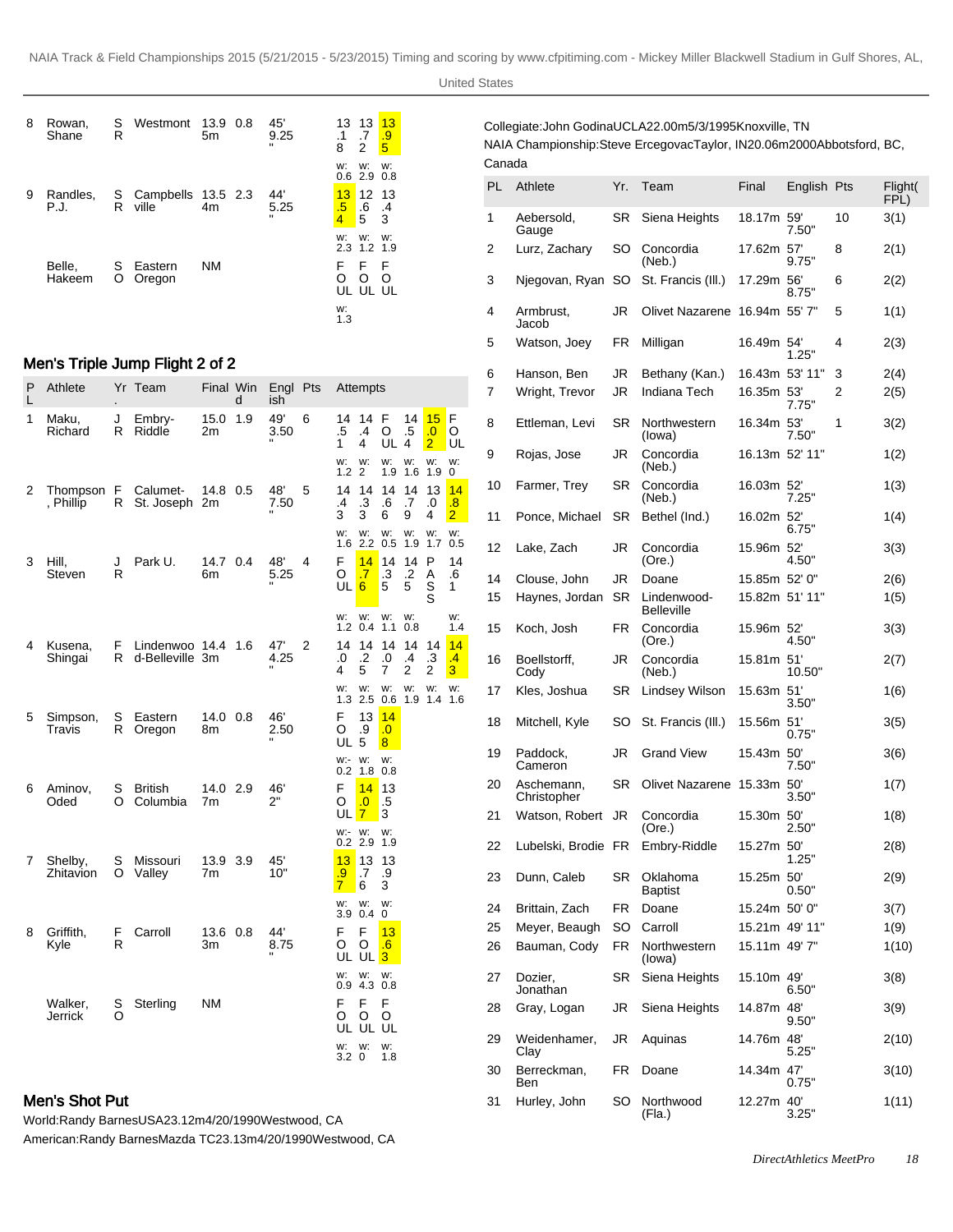| Simmons, Dilan SR Central | Methodist     | NM |  |
|---------------------------|---------------|----|--|
| Presley, Alex             | FR Rio Grande | NM |  |

### Men's Shot Put Flight 1 of 3

|    | <b>PL</b> Athlete        |        | Yr Team                   |            | Final Engli Pts<br>sh |   |           | Attempts                                |                 |                        |    |
|----|--------------------------|--------|---------------------------|------------|-----------------------|---|-----------|-----------------------------------------|-----------------|------------------------|----|
| 1  | Armbrust,<br>Jacob       |        | JR Olivet<br>Nazarene     | 16.9<br>4m | 55'<br>7"             | 5 | 52        | 16. 16. FO FO <mark>16.</mark> FO<br>74 |                 | UL UL <mark>94</mark>  | UL |
| 2  | Rojas, Jose JR Concordia |        | (Neb.)                    | 16.1<br>3m | 52'<br>11"            |   | 16.<br>13 |                                         | <b>UL UL 95</b> | FO FO 15, 15, FO<br>32 | UL |
| 3  | Farmer,<br>Trey          | S<br>R | Concordia<br>(Neb.)       | 16.0<br>3m | 52'<br>7.25"          |   | 15.<br>31 | 16. FO<br>03 <sup>1</sup>               | UL              |                        |    |
| 4  | Ponce,<br>Michael        | S<br>R | <b>Bethel</b><br>(Ind.)   | 16.0<br>2m | 52'<br>6.75"          |   | 02        | 15. 15.<br>16                           | 16.<br>02       |                        |    |
| 5  | Haynes,<br>Jordan        | S<br>R | Lindenwoo<br>d-Belleville | 15.8<br>2m | 51'<br>11"            |   | 30        | 15. FO <mark>15.</mark><br>UL           | 82              |                        |    |
| 6  | Kles,<br>Joshua          | S<br>R | Lindsey<br>Wilson         | 15.6<br>3m | 51'<br>3.50"          |   | UL        | FO 14.<br>75                            | 15.<br>63       |                        |    |
| 7  | Aschemann<br>Christopher | S<br>R | Olivet<br>Nazarene        | 15.3<br>3m | 50'<br>3.50"          |   | 14.<br>37 | 15.<br>$33$ 25                          | 15.             |                        |    |
| 8  | Watson,<br>Robert        |        | JR Concordia<br>(Ore.)    | 15.3<br>0m | 50'<br>2.50"          |   | 15.<br>30 | FO FO<br>UL UL                          |                 |                        |    |
| 9  | Meyer,<br>Beaugh         | S<br>O | Carroll                   | 15.2<br>1m | 49'<br>11"            |   | 14.<br>84 | 15. FO<br>21                            | UL              |                        |    |
| 10 | Bauman,<br>Cody          | F<br>R | Northweste<br>rn (lowa)   | 15.1<br>1m | 49'<br>7"             |   | 15.<br>09 | 15.15.<br>11                            | 02              |                        |    |
| 11 | Hurley,<br>John          | S<br>O | Northwood<br>(Fla.)       | 12.2<br>7m | 40'<br>3.25"          |   | UL        | FO <b>12.</b> FO<br>27 <sup>1</sup>     | UL              |                        |    |

### Men's Shot Put Flight 2 of 3

|    | <b>PL</b> Athlete                |        | Yr Team                    | Final      | Engli Pts<br>sh   |                |            | Attempts                  |                        |         |                           |           |
|----|----------------------------------|--------|----------------------------|------------|-------------------|----------------|------------|---------------------------|------------------------|---------|---------------------------|-----------|
| 1  | Lurz,<br>Zachary                 | S<br>O | Concordia<br>(Neb.)        | 17.6<br>2m | 57'<br>9.75"      | 8              | 40         | 16, 17, 17,<br>03         | 52                     |         | 17. FO<br>62 UL 54        | 17.       |
| 2  | Njegovan,<br>Ryan                | S<br>O | St. Francis<br>(III.)      | 17.2<br>9m | 56'<br>8.75"      | 6              | 16.<br>52  | 16.<br>55                 | 17.<br>29 <sup>°</sup> | 88      | 16. FO FO<br>UL UL        |           |
| 3  | Watson,<br>Joey                  | F<br>R | Milligan                   | 16.4<br>9m | 54'<br>1.25"      | 4              | 15.<br>88  | 49                        | <b>UL 76</b>           |         | 16. FO 15. FO FO<br>UL UL |           |
| 4  | Hanson,<br>Ben                   |        | JR Bethany<br>(Kan.)       | 16.4<br>3m | 53'<br>11"        | 3              | 16.<br>43  | 23                        | UL                     | 04      | 15. FO 16. 14.<br>87      | 16.<br>32 |
| 5  | Wright,<br>Trevor                |        | JR Indiana<br>Tech         | 16.3<br>5m | 53'<br>7.75"      | $\overline{2}$ | FO<br>UL   | 15.<br>99                 | 22 73                  | 16. 15. | <b>16. FO</b><br>$35$ UL  |           |
| 6  | Clouse,<br>John                  |        | JR Doane                   | 15.8<br>5m | 52'<br>0"         |                | 15.<br>85  | FO.<br>UL 56              | 15.                    |         |                           |           |
| 7  | Boellstorff,<br>Cody             |        | JR Concordia<br>(Neb.)     | 15.8<br>1m | 51'<br>10.5<br>0" |                | 14.<br>86  | $81$ UL                   | 15. FO                 |         |                           |           |
| 8  | Lubelski,<br><b>Brodie</b>       | F<br>R | Embry-<br>Riddle           | 15.2<br>7m | 50'<br>1.25"      |                | 14.1<br>88 | 15.15.<br>27 <sub>2</sub> | 12                     |         |                           |           |
| 9  | Dunn,<br>Caleb                   | S<br>R | Oklahoma<br><b>Baptist</b> | 15.2<br>5m | 50'<br>0.50"      |                | 15.<br>25  | FO 14.<br>UL 44           |                        |         |                           |           |
| 10 | Weidenham JR Aquinas<br>er, Clay |        |                            | 14.7<br>6m | 48'<br>5.25"      |                | 14.<br>76  | 14, 14,<br>61             | 66                     |         |                           |           |
|    | Simmons,<br>Dilan                | S<br>R | Central<br>Methodist       | <b>NM</b>  |                   |                | FO.        | FO FO<br>UL UL UL         |                        |         |                           |           |

# Men's Shot Put Flight 3 of 3

| <b>PL</b> Athlete             | Yr Team   | Final Engli Pts Attempts |          |    |                                                                       |  |  |
|-------------------------------|-----------|--------------------------|----------|----|-----------------------------------------------------------------------|--|--|
| 1 Aebersold. S Siena<br>Gauge | R Heights | 18.1 59'                 | 7m 7.50" | 10 | 15. 17. 17. <mark>18.</mark> 17. FO<br>76 13 22 <mark>17</mark> 93 UL |  |  |

| 2  | Ettleman,<br>Levi   | S<br>R  | Northweste<br>rn (lowa) | 16.3<br>4m             | 53'<br>7.50" | 1 | 16. I<br>12 | 16.<br>34                           | FO.<br>UL 25 | 16. FO FO<br>UL | UL |
|----|---------------------|---------|-------------------------|------------------------|--------------|---|-------------|-------------------------------------|--------------|-----------------|----|
| 3  | Koch, Josh          | F.<br>R | Concordia<br>(Ore.)     | 15.9<br>6m             | 52'<br>4.50" |   | 14. l<br>51 | 15.15.<br>96                        | 49           |                 |    |
| 3  | Lake, Zach          |         | JR Concordia<br>(Ore.)  | 15.9<br>6m             | 52'<br>4.50" |   | 15.<br>96   | FO 15.<br>UL.                       | 78           |                 |    |
| 5  | Mitchell,<br>Kyle   | S<br>O  | St. Francis<br>(III.)   | 15.5<br>6m             | 51'<br>0.75" |   | 15.<br>51   | 15.<br>19                           | 15.<br>56    |                 |    |
| 6  | Paddock,<br>Cameron |         | <b>JR</b> Grand View    | 15.4<br>3m             | 50'<br>7.50" |   | 14. l<br>53 | 15.15.<br>43                        | 13           |                 |    |
| 7  | Brittain,<br>Zach   | F<br>R  | Doane                   | 15.2<br>4m             | 50'<br>0"    |   | 47          | 14. FO<br>UL I                      | 15.<br>24    |                 |    |
| 8  | Dozier,<br>Jonathan | S<br>R  | Siena<br>Heights        | 15.1<br>0 <sub>m</sub> | 49'<br>6.50" |   | 15.<br>10   | 15. FO<br>00                        | UL           |                 |    |
| 9  | Gray,<br>Logan      |         | JR Siena<br>Heights     | 14.8<br>7m             | 48'<br>9.50" |   | 94          | 13. 14.<br>56                       | 14.<br>87    |                 |    |
| 10 | Berreckma<br>n, Ben | F<br>R  | Doane                   | 14.3<br>4m             | 47'<br>0.75" |   |             | <b>14. FO FO</b><br><b>34 UL UL</b> |              |                 |    |
|    | Presley,<br>Alex    | F<br>R  | Rio Grande              | <b>NM</b>              |              |   | FO<br>UL    | FO.<br>UL                           | FO<br>UL     |                 |    |

### Men's Discus

World: Jurgen Schult GDR 74.08m 5/6/1986 Neubrandenburg, GER American: Ben Plucknett SoCal Striders 72.34m 6/7/1981 Stockholm, SWE Collegiate: Julian Wruck UCLA 68.16m 5/1/2013 Claremont, CA

NAIA Championship: Ade Olukoju Azusa Pacific, CA 64.08m 1990Stephenville, TX

| PL | Athlete                   | Yr.       | Team                           | Final          | English Pts    |    | Flight(<br>FPL) |
|----|---------------------------|-----------|--------------------------------|----------------|----------------|----|-----------------|
| 1  | Armbrust.<br>Jacob        | JR.       | Olivet Nazarene 57.12m 187' 5" |                |                | 10 | 3(1)            |
| 2  | Njegovan, Ryan            | SO        | St. Francis (III.)             | 55.54m 182' 3" |                | 8  | 2(1)            |
| 3  | Ramirez, Justin           | <b>SR</b> | Concordia<br>(Ore.)            | 54.59m         | 179'<br>1.50"  | 6  | 3(2)            |
| 4  | Seddon, Derek             | <b>SO</b> | <b>William Penn</b>            | 53.29m         | 174'<br>10.25" | 5  | 1(1)            |
| 5  | Lurz, Zachary             | <b>SO</b> | Concordia<br>(Neb.)            | 52.10m         | 170'<br>11.50" | 4  | 1(2)            |
| 6  | Sanders,<br><b>Markus</b> | <b>SR</b> | Southern<br>Oregon             | 52.04m 170' 9" |                | 3  | 1(3)            |
| 7  | Kukal, Jordan             | <b>SR</b> | Central<br>Methodist           | 49.34m 161'    | 10.75"         | 2  | 2(2)            |
| 8  | Micozzi, Elias            | SO        | Bethel (Ind.)                  | 49.17m         | 161'4"         | 1  | 1(4)            |
| 9  | Presley, Alex             | <b>FR</b> | Rio Grande                     | 48.98m         | 160'<br>8.50"  |    | 1(5)            |
| 10 | Soptich, Alex             | JR.       | Bethel (Ind.)                  | 48.30m         | 158'<br>5.75"  |    | 3(3)            |
| 11 | Hanson, Ben               | JR.       | Bethany (Kan.)                 | 47.45m         | 155'<br>8.50"  |    | 2(3)            |
| 12 | Ettleman, Levi            | <b>SR</b> | Northwestern<br>(lowa)         | 47.38m         | 155'<br>5.50"  |    | 1(6)            |
| 13 | Parks, Danny              | <b>SR</b> | Southern<br>Oregon             | 47.27m 155'    | 1.25"          |    | 2(4)            |
| 14 | Barnes, Trey              | FR        | Concordia<br>(Neb.)            | 47.20m 154     | 10.50"         |    | 3(4)            |
| 15 | Goebel, Patrick           | JR.       | Siena Heights                  | 47.07m 154     | 5.50"          |    | 2(5)            |
| 16 | Mitchell, Kyle            | SO        | St. Francis (III.)             | 46.48m         | 152'<br>6.25"  |    | 3(5)            |
| 17 | Aschemann,<br>Christopher | <b>SR</b> | Olivet Nazarene                | 46.39m         | 152'<br>2.75"  |    | 2(6)            |
| 18 | Willer, Nathan            | <b>JR</b> | Jamestown                      | 46.01m 150'    | 11.75"         |    | 3(6)            |
| 19 | Langston,<br>Austin       | FR.       | Morningside                    | 45.99m         | 150'<br>11"    |    | 1(7)            |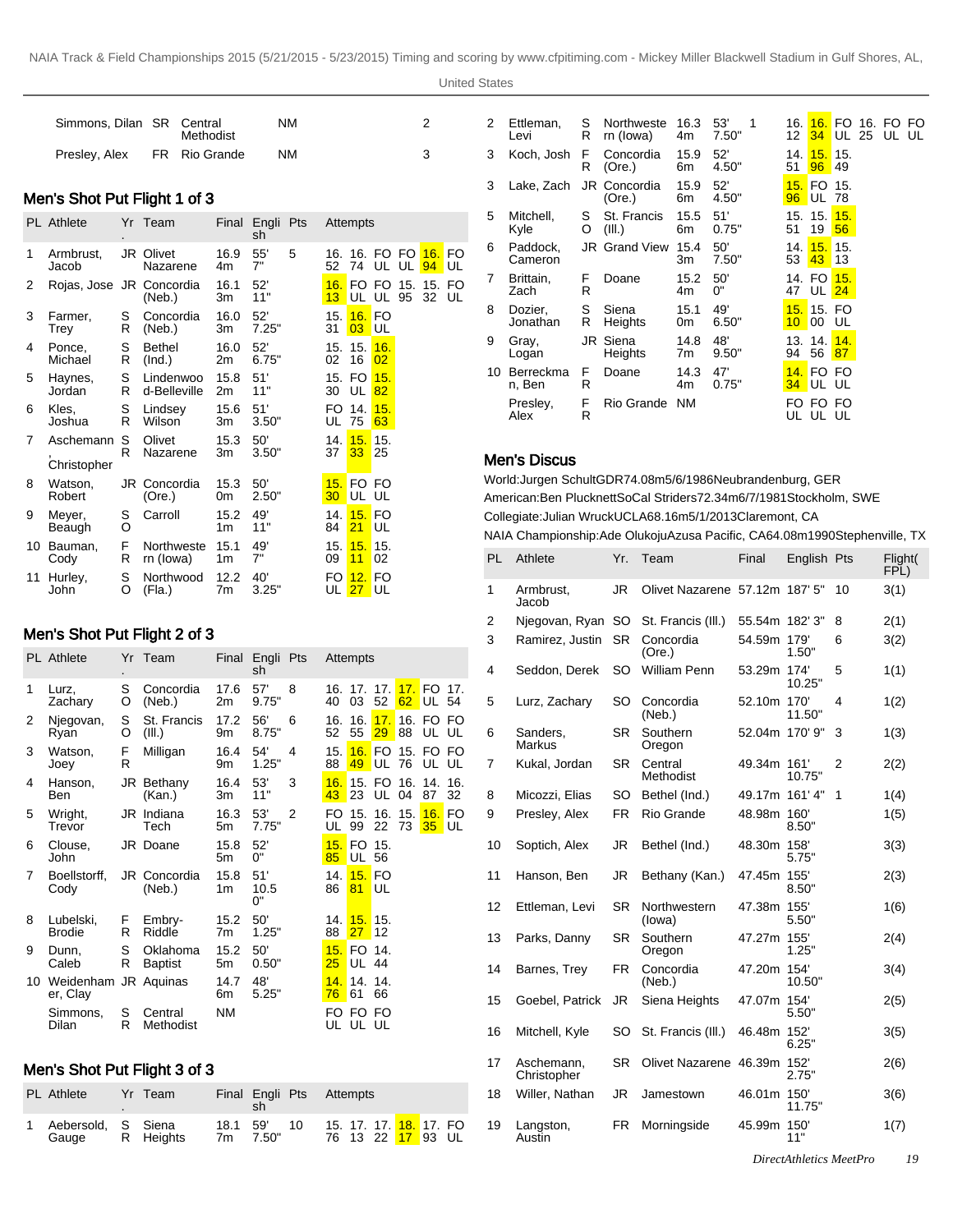United States

| 20 | Mitchell, Taylor    |     | SO Grand View              | 45.93m 150    | 8.50"  | 2(7)  |
|----|---------------------|-----|----------------------------|---------------|--------|-------|
| 21 | Dunn, Caleb         | SR  | Oklahoma<br><b>Baptist</b> | 45.46m 149'2" |        | 1(8)  |
| 22 | Simmons, Dilan      | SR. | Central<br>Methodist       | 45.19m 148'   | 3.50"  | 1(9)  |
| 23 | Koch, Josh          | FR. | Concordia<br>(Ore.)        | 44.60m 146    | 4.25"  | 3(7)  |
| 24 | Stuckert, Adam      | JR  | Siena Heights              | 44.16m 144    | 10.75" | 1(10) |
| 25 | Kelley, Dalton      | SR. | Northwestern<br>(lowa)     | 43.84m 143'   | 10.25" | 2(8)  |
| 26 | Goeller, Alex       | FR. | St. Ambrose                | 43.44m 142    | 6.50"  | 3(8)  |
| 27 | Aebersold.<br>Gauge | SR. | Siena Heights              | 40.04m 131    | 4.75"  | 3(9)  |
|    | Brittain, Zach      | FR. | Doane                      | <b>NM</b>     |        | 2     |
|    | Lake, Al            | FR. | Davenport                  | <b>NM</b>     |        | 2     |

# Men's Discus Flight 1 of 3

|    | <b>PL</b> Athlete   |        | Yr Team                    |            | Final Engli Pts<br>sh |   |            | Attempts               |              |                         |                                                     |           |
|----|---------------------|--------|----------------------------|------------|-----------------------|---|------------|------------------------|--------------|-------------------------|-----------------------------------------------------|-----------|
| 1  | Seddon,<br>Derek    | S<br>O | William<br>Penn            | 53.2<br>9m | 174'<br>10.2<br>5"    | 5 | UL 50      |                        | 97           | FO 52, 50, FO 53.<br>UL | 29                                                  | 53.<br>23 |
| 2  | Lurz,<br>Zachary    | S<br>O | Concordia<br>(Neb.)        | 52.1<br>0m | 170'<br>11.5<br>0"    | 4 | 72         | 88                     | 38           | 65                      | 46. 49. 50. 51. <mark>52.</mark><br>10              | 50.<br>36 |
| 3  | Sanders,<br>Markus  | S<br>R | Southern<br>Oregon         | 52.0<br>4m | 170'<br>9"            | 3 | 82         |                        |              |                         | 50. FO 49. FO <mark>52.</mark> FO<br>UL 82 UL 04 UL |           |
| 4  | Micozzi,<br>Elias   | S<br>O | <b>Bethel</b><br>(Ind.)    | 49.1<br>7m | 161'<br>4"            | 1 | 48.<br>93  | 49.<br>17 <sup>2</sup> |              |                         | FO FO FO FO<br>UL UL UL UL                          |           |
| 5  | Presley,<br>Alex    | F<br>R | Rio Grande                 | 48.9<br>8m | 160'<br>8.50"         |   | 47.<br>52  | 48.<br>98              | 42           |                         | 48. FO FO FO<br>UL UL UL                            |           |
| 6  | Ettleman,<br>Levi   | S<br>R | Northweste<br>rn (lowa)    | 47.3<br>8m | 155'<br>5.50"         |   | 38         | 47. FO 46.<br>UL 97    |              |                         |                                                     |           |
| 7  | Langston,<br>Austin | F<br>R | Morningsid<br>e            | 45.9<br>9m | 150'<br>11"           |   | 45.1<br>05 | 45.45.<br>99           | 52           |                         |                                                     |           |
| 8  | Dunn.<br>Caleb      | S<br>R | Oklahoma<br><b>Baptist</b> | 45.4<br>6m | 149'<br>2"            |   | 45.<br>46  | 29                     | 44. FO<br>UL |                         |                                                     |           |
| 9  | Simmons,<br>Dilan   | S<br>R | Central<br>Methodist       | 45.1<br>9m | 148'<br>3.50"         |   | 45.<br>19  | UL UL                  | FO FO        |                         |                                                     |           |
| 10 | Stuckert.<br>Adam   |        | JR Siena<br>Heights        | 44.1<br>6m | 144'<br>10.7<br>5"    |   | 16         | 44, 43, 43,<br>63 79   |              |                         |                                                     |           |

# Men's Discus Flight 2 of 3

|   | <b>PL</b> Athlete        |        | Yr Team               | Final      | Engli Pts<br>sh    |   |           | Attempts          |                  |                           |                          |          |
|---|--------------------------|--------|-----------------------|------------|--------------------|---|-----------|-------------------|------------------|---------------------------|--------------------------|----------|
| 1 | Njegovan,<br>Rvan        | S<br>O | St. Francis<br>(III.) | 55.5<br>4m | 182'<br>3"         | 8 | 49.<br>79 |                   | $54$ 52 88       |                           | 55. 53. 52. FO 53.<br>UL | -41      |
| 2 | Kukal.<br>Jordan         | S<br>R | Central<br>Methodist  | 49.3<br>4m | 161'<br>10.7<br>5" | 2 | 92 50     |                   | 19               | 47, 47, 49, 49, 47,<br>11 | 95                       | 49<br>34 |
| 3 | Hanson.<br>Ben           |        | JR Bethany<br>(Kan.)  | 47.4<br>5m | 155'<br>8.50"      |   | 20        | 44, 44, 47,<br>26 | 45               |                           |                          |          |
| 4 | Parks,<br>Danny          | S<br>R | Southern<br>Oregon    | 47.2<br>7m | 155'<br>1.25"      |   | 43.<br>61 | 47.<br>25         | 47.<br><b>27</b> |                           |                          |          |
| 5 | Goebel.<br>Patrick       |        | JR Siena<br>Heights   | 47.0<br>7m | 154'<br>5.50"      |   | 05        | 47. FO<br>UL.     | 47.<br>07        |                           |                          |          |
| 6 | Aschemann<br>Christopher | S<br>R | Olivet<br>Nazarene    | 46.3<br>9m | 152'<br>2.75"      |   | 38        | 46. FO<br>UL I    | 46.<br>39        |                           |                          |          |

| 7 | Mitchell,<br>Taylor | O       | S Grand View 45.9       | 3m         | 150'<br>8.50"      |              | 45, 44, FO<br>93 82 UL |           |
|---|---------------------|---------|-------------------------|------------|--------------------|--------------|------------------------|-----------|
| 8 | Kelley,<br>Dalton   | S<br>R. | Northweste<br>rn (lowa) | 43.8<br>4m | 143'<br>10.2<br>5" | 42.41.<br>88 | 93                     | 43.<br>84 |
|   | Brittain,<br>Zach   | E<br>R  | Doane                   | NΜ         |                    |              | FO FO FO<br>UL UL UL   |           |
|   | Lake, Al            | R       | Davenport               | NΜ         |                    | FO.          | FO FO                  |           |

# Men's Discus Flight 3 of 3

|   | <b>PL</b> Athlete   |         | Yr Team                      | Final      | Engli Pts<br>sh    |    |                        | Attempts               |                 |                        |                    |    |
|---|---------------------|---------|------------------------------|------------|--------------------|----|------------------------|------------------------|-----------------|------------------------|--------------------|----|
| 1 | Armbrust,<br>Jacob  |         | <b>JR Olivet</b><br>Nazarene | 57.1<br>2m | 187'<br>5"         | 10 | 79                     | 52. 54. 56.<br>30      | 69              |                        | 57. FO<br>12 UL UL | FO |
| 2 | Ramirez,<br>Justin  | S<br>R  | Concordia<br>(Ore.)          | 54.5<br>9m | 179'<br>1.50"      | 6  | 50.<br>59              | 50.1<br>19             | 59              | 54. FO 53. FO<br>UL 07 |                    | UL |
| 3 | Soptich,<br>Alex    |         | JR Bethel<br>(Ind.)          | 48.3<br>0m | 158'<br>5.75"      |    | 47.<br>91              | 48.<br>30 <sup>°</sup> | 48.<br>19       |                        |                    |    |
| 4 | Barnes,<br>Trey     | F<br>R  | Concordia<br>(Neb.)          | 47.2<br>0m | 154'<br>10.5<br>0" |    | 47.<br>20 <sub>2</sub> | FO 45.<br><b>UL 50</b> |                 |                        |                    |    |
| 5 | Mitchell,<br>Kyle   | S<br>O  | St. Francis<br>(III.)        | 46.4<br>8m | 152'<br>6.25"      |    | FO<br>UL               | 46.44.<br>48           | 09              |                        |                    |    |
| 6 | Willer,<br>Nathan   |         | JR Jamestown                 | 46.0<br>1m | 150'<br>11.7<br>5" |    | 46.<br>01              | 44. 43.<br>85          | -25             |                        |                    |    |
| 7 | Koch, Josh          | F.<br>R | Concordia<br>(Ore.)          | 44.6<br>0m | 146'<br>4.25"      |    | 60                     | 44. FO FO<br>UL UL     |                 |                        |                    |    |
| 8 | Goeller,<br>Alex    | F<br>R  | St.<br>Ambrose               | 43.4<br>4m | 142'<br>6.50"      |    | 41.<br>07              | 43.<br>44              | 40.<br>09       |                        |                    |    |
| 9 | Aebersold,<br>Gauge | S<br>R  | Siena<br>Heights             | 40.0<br>4m | 131'<br>4.75"      |    | FO.<br>UL              | 40.<br>04              | <b>FO</b><br>UL |                        |                    |    |

# Men's Hammer

World: Yuriy Sedykh RUS 86.74m 7/30/1986 Stuttgart, GER American: Lance Deal NYAC 82.52m 8/7/1996 Milan, ITA Collegiate: Balazs Kiss So. California 81.94m 4/19/1995 Tucson, AZ NAIA Championship: Per Karlsson Point Loma Nazarene, CA 70.46m 1992Abbotsford, BD, Canada

| PL. | Athlete                   | Yr. | Team                 | Final          | English Pts   |    | Flight(<br>FPL) |
|-----|---------------------------|-----|----------------------|----------------|---------------|----|-----------------|
| 1   | Boellstorff,<br>Cody      | JR  | Concordia<br>(Neb.)  | 62.66m 205'    | 7.25"         | 10 | 2(1)            |
| 2   | Lurz, Zachary             | SO. | Concordia<br>(Neb.)  | 59.96m 196' 9" |               | 8  | 1(1)            |
| 3   | Slechta, Joshua JR        |     | Concordia<br>(Neb.)  | 59.81m 196'3"  |               | 6  | 2(2)            |
| 4   | Sanders,<br><b>Markus</b> | SR. | Southern<br>Oregon   |                | 58.36m 191'6" | 5  | 1(2)            |
| 5   | Ponce, Michael            | SR  | Bethel (Ind.)        | 55.73m 182     | 10.25"        | 4  | 2(3)            |
| 6   | Kukal, Jordan             | SR. | Central<br>Methodist | 54.57m 179     | 0.75"         | 3  | 1(3)            |
| 7   | Ramirez, Justin           | SR. | Concordia<br>(Ore.)  | 54.07m 177' 5" |               | 2  | 1(4)            |
| 8   | Farmer, Trey              | SR. | Concordia<br>(Neb.)  | 53.10m 174     | 2.75"         | 1  | 2(4)            |
| 9   | Parks, Danny              | SR. | Southern<br>Oregon   | 52.28m 171'    | 6.50"         |    | 1(5)            |
| 10  | Hanson, Ben               | JR  | Bethany (Kan.)       | 51.58m 169'3"  |               |    | 2(5)            |
| 11  | Rojas, Jose               | JR  | Concordia<br>(Neb.)  | 50.71m 166'    | 4.75"         |    | 1(6)            |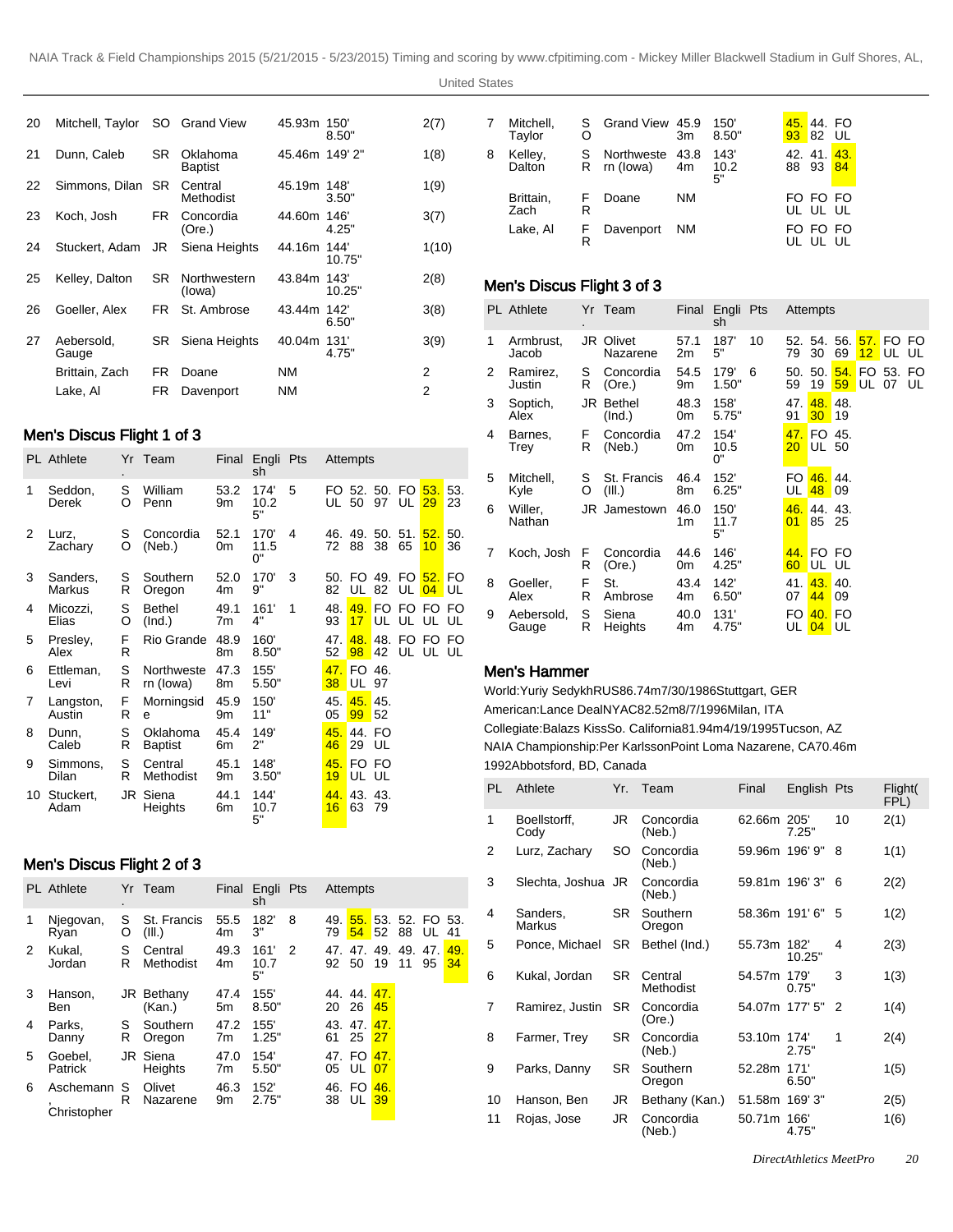United States

| 12 | Aschemann,<br>Christopher |    | SR Olivet Nazarene 48.31m 158' |             | 6.25" | 2(6) |
|----|---------------------------|----|--------------------------------|-------------|-------|------|
| 13 | Kreutzer, Philip          | SO | Concordia<br>(Neb.)            | 48.16m 158  | 0.25" | 1(7) |
| 14 | Braniff, Brock            | JR | Concordia<br>(Neb.)            | 46.69m 153' | 2.50" | 1(8) |
| 15 | Hillman, Levi             | JR | Doane                          | 45.05m 147  | 10"   | 2(7) |
|    | Simmons, Dilan SR Central |    | Methodist                      | ΝM          |       | 2    |

# Men's Hammer Flight 1 of 2

|   | <b>PL</b> Athlete        |        | Yr Team                | Final      | Engli Pts<br>sh |   |             | Attempts                            |                |                 |                            |    |
|---|--------------------------|--------|------------------------|------------|-----------------|---|-------------|-------------------------------------|----------------|-----------------|----------------------------|----|
| 1 | Lurz,<br>Zachary         | S<br>O | Concordia<br>(Neb.)    | 59.9<br>6m | 196'<br>9"      | 8 | 56.<br>02   | 59.<br>96                           | 58             | 59. 58.         | FO 59.<br>92 UL 56         |    |
| 2 | Sanders,<br>Markus       | S<br>R | Southern<br>Oregon     | 58.3<br>6m | 191'<br>6"      | 5 | 53.<br>11   | 58.<br>36                           | 26             | 43              | 58, 55, 56, FO<br>04       | UL |
| 3 | Kukal,<br>Jordan         | S<br>R | Central<br>Methodist   | 54.5<br>7m | 179'<br>0.75"   | 3 | 54. l<br>57 | $UL$ 76                             |                | 85              | FO 50, 52, FO 53.<br>UL 63 |    |
| 4 | Ramirez.<br>Justin       | S<br>R | Concordia<br>(Ore.)    | 54.0<br>7m | 177'<br>5"      | 2 | FO.         | 52. FO <mark>54.</mark><br>UL 82 UL |                | 07 <sup>1</sup> | FO 52.<br>UL 13            |    |
| 5 | Parks,<br>Danny          | S<br>R | Southern<br>Oregon     | 52.2<br>8m | 171'<br>6.50"   |   | 50          | 51. FO<br>UL.                       | 52.<br>$28$ 79 | 49.             | FO 48.<br>UL 46            |    |
| 6 | Rojas, Jose JR Concordia |        | (Neb.)                 | 50.7<br>1m | 166'<br>4.75"   |   | FO.<br>UL   | 50. FO<br>71                        | UL             |                 |                            |    |
| 7 | Kreutzer,<br>Philip      | S<br>O | Concordia<br>(Neb.)    | 48.1<br>6m | 158'<br>0.25"   |   | 97          | 46. FO<br>UL                        | 48.<br>16      |                 |                            |    |
| 8 | Braniff.<br><b>Brock</b> |        | JR Concordia<br>(Neb.) | 46.6<br>9m | 153'<br>2.50"   |   | FO.         | FO.<br>UL UL                        | 46.<br>69      |                 |                            |    |

# Men's Hammer Flight 2 of 2

|   | <b>PL</b> Athlete        |        | Yr Team                | Final      | Engli Pts<br>sh    |    |            | Attempts                        |           |           |                |           |
|---|--------------------------|--------|------------------------|------------|--------------------|----|------------|---------------------------------|-----------|-----------|----------------|-----------|
| 1 | Boellstorff,<br>Cody     |        | JR Concordia<br>(Neb.) | 62.6<br>6m | 205'<br>7.25"      | 10 | 62.<br>13  | 58.<br>46                       | 58.<br>56 | 36        | 58. 60.<br>37  | 62.<br>66 |
| 2 | Slechta,<br>Joshua       |        | JR Concordia<br>(Neb.) | 59.8<br>1m | 196'<br>3"         | 6  | 00         | 53. 54. 55.<br>93               | 69        | 59.<br>81 | FO FO<br>UL UL |           |
| 3 | Ponce,<br>Michael        | S<br>R | Bethel<br>(Ind.)       | 55.7<br>3m | 182'<br>10.2<br>5" | 4  | FO.<br>UL. | 54.<br>63                       | 55.<br>73 | 55.<br>44 | 50. FO<br>60   | UL        |
| 4 | Farmer,<br>Trey          | S<br>R | Concordia<br>(Neb.)    | 53.1<br>0m | 174'<br>2.75"      | 1  | FO.        | 51.<br>UL 94 UL 43              |           | FO 51.    | 53.<br>$10$ UL | FO        |
| 5 | Hanson,<br>Ben           |        | JR Bethany<br>(Kan.)   | 51.5<br>8m | 169'<br>3"         |    | 58         | 51. FO FO<br>UL UL              |           |           |                |           |
| 6 | Aschemann<br>Christopher | S<br>R | Olivet<br>Nazarene     | 48.3<br>1m | 158'<br>6.25"      |    |            | FO FO<br>UL UL <mark>31</mark>  | 48.       |           |                |           |
| 7 | Hillman,<br>Levi         |        | JR Doane               | 45.0<br>5m | 147'<br>10"        |    | FO l       | 45. FO<br>UL <mark>05</mark> UL |           |           |                |           |
|   | Simmons,<br>Dilan        | S<br>R | Central<br>Methodist   | <b>NM</b>  |                    |    | FO.        | UL UL UL                        | FO FO     |           |                |           |

# Men's Javelin

World: Jan Zelezny CZE 98.48m 4/25/1996 Jena, GER

American: Breaux Greer adidas 91.29m 5/21/2007 Indianapolis, IN

Collegiate: Patrik Boden Texas 89.10m 2/24/1990 Austin, TX

NAIA Championship: Rick Simoncic Pittsburg State, KS 75.46m 1986Russellville, AR

| PL Athlete | Yr. Team | Final English Pts | $F_{\text{D}}$ |
|------------|----------|-------------------|----------------|
|            |          |                   |                |

| 1  | Racette, Derek       | <b>SR</b> | Friends                      | 64.65m 212    | 1.50" | 10 | 2(1) |
|----|----------------------|-----------|------------------------------|---------------|-------|----|------|
| 2  | Derr, Seth           | <b>SO</b> | Bethany (Kan.)               | 63.86m 209'   | 6.50" | 8  | 1(1) |
| 3  | Bludworth,<br>Keegan | <b>JR</b> | Viterbo                      | 63.32m 207    | 9.25" | 6  | 1(2) |
| 4  | Lundsten,<br>Trevor  | <b>SO</b> | Oregon Tech                  | 61.47m 201    | 8.25" | 5  | 1(3) |
| 5  | Seeberger,<br>Josh   | JR        | Carroll                      | 58.90m 193    | 3.25" | 4  | 2(2) |
| 6  | Grove, Dylan         | JR.       | <b>Benedictine</b><br>(Kan.) | 58.29m 191'   | 3.25" | 3  | 2(3) |
| 7  | Smith, Connor        | <b>SR</b> | <b>British</b><br>Columbia   | 57.98m 190'3" |       | 2  | 2(4) |
| 8  | Foster, Jordan       | <b>SR</b> | Concordia<br>(Mich.)         | 57.55m 188    | 10"   | 1  | 2(5) |
| 9  | Wolken, Kale         | JR        | Doane                        | 57.49m 188    | 7.75" |    | 2(6) |
| 10 | Reardon, Logan SO    |           | Eastern Oregon               | 57.15m 187    | 6.25" |    | 1(4) |
| 11 | Barnett, David       | SO        | Carroll                      | 56.85m 186    | 6.50" |    | 1(5) |
| 12 | Petersen, Zane       | <b>SO</b> | Hastings                     | 54.37m 178    | 4.75" |    | 1(6) |
| 13 | Liby, Nathan         | FR.       | Friends                      | 54.16m 177    | 8.50" |    | 2(7) |
| 14 | Drieling, Adam       | JR.       | <b>Briar Cliff</b>           | 53.78m 176    | 5.50" |    | 1(7) |
| 15 | Callahan, Tyler      | <b>SR</b> | Concordia<br>(Ore.)          | 53.09m 174    | 2.50" |    | 1(8) |
| 16 | Moody,<br>Jonathan   | JR        | <b>SCAD</b><br>Savannah      | 52.03m 170    | 8.75" |    | 2(8) |

# Men's Javelin Flight 1 of 2

|   | <b>PL</b> Athlete    | $\cdot$ | Yr Team               |            | Final Engli Pts<br>sh |   |                        | Attempts      |                           |                       |                   |           |
|---|----------------------|---------|-----------------------|------------|-----------------------|---|------------------------|---------------|---------------------------|-----------------------|-------------------|-----------|
| 1 | Derr, Seth           | S<br>O  | Bethany<br>(Kan.)     | 63.8<br>6m | 209'<br>6.50"         | 8 | UL                     | FO 56.<br>41  | 60.<br>83                 | 63.<br>86             | <b>FO</b><br>I UL |           |
| 2 | Bludworth,<br>Keegan |         | JR Viterbo            | 63.3<br>2m | 207'<br>9.25"         | 6 | 63.<br>32 <sub>2</sub> | 59.<br>38     | 12                        | 62. FO 58. 59.<br>UL. | 42                | 26        |
| 3 | Lundsten,<br>Trevor  | S<br>O  | Oregon<br>Tech        | 61.4<br>7m | 201'<br>8.25"         | 5 | 36                     | 00            | 57, 56, 59, 58, 55,<br>83 | 15                    | 10                | 61.<br>47 |
| 4 | Reardon,<br>Logan    | S<br>O  | Eastern<br>Oregon     | 57.1<br>5m | 187'<br>6.25"         |   | 20                     | 54. 53.<br>69 | 57.<br>15                 |                       |                   |           |
| 5 | Barnett.<br>David    | S<br>O  | Carroll               | 56.8<br>5m | 186'<br>6.50"         |   | 56.<br>85              | 56. 55.<br>64 | 79                        |                       |                   |           |
| 6 | Petersen,<br>Zane    | S<br>O  | Hastings              | 54.3<br>7m | 178'<br>4.75"         |   | 53.<br>97              | 54.53.<br>37  | 99                        |                       |                   |           |
| 7 | Drieling,<br>Adam    |         | <b>JR</b> Briar Cliff | 53.7<br>8m | 176'<br>5.50"         |   | 79                     | 52. 51.<br>41 | 53.<br>78                 |                       |                   |           |
| 8 | Callahan.<br>Tyler   | S<br>R  | Concordia<br>(Ore.)   | 53.0<br>9m | 174'<br>2.50"         |   | 49.<br>58              | 53.<br>09     | 49.<br>54                 |                       |                   |           |

# Men's Javelin Flight 2 of 2

|   | <b>PL</b> Athlete             | $\bullet$ | Yr Team                         |            | Final Engli Pts<br>sh |    |           | Attempts |                                   |         |    |      |
|---|-------------------------------|-----------|---------------------------------|------------|-----------------------|----|-----------|----------|-----------------------------------|---------|----|------|
|   | Racette,<br>Derek             | S<br>R    | Friends                         | 64.6<br>5m | 212'<br>1.50"         | 10 | 61.<br>66 | 49       | 60. 64. 61. 62. 60.<br>$65 \; 13$ |         | 43 | -67  |
| 2 | Seeberger, JR Carroll<br>Josh |           |                                 | 58.9<br>0m | 193'<br>3.25"         | 4  | 55 68     |          | 58. 53. 54. 56. 58. FO<br>67 88   |         | 90 | I UL |
| 3 | Grove,<br>Dylan               |           | <b>JR</b> Benedictine<br>(Kan.) | 58.2<br>9m | 191'<br>3.25"         | 3  | 60        | 03       | 54. 58. 58. FO 57. 56.<br>29      | $UL$ 00 |    | 43   |
| 4 | Smith,<br>Connor              | S<br>R    | <b>British</b><br>Columbia      | 57.9<br>8m | 190'<br>3"            | 2  |           | -37      | 52. 54. 57. FO 54. 53.<br>98      | UL      | 67 | 69   |

*DirectAthletics MeetPro 21*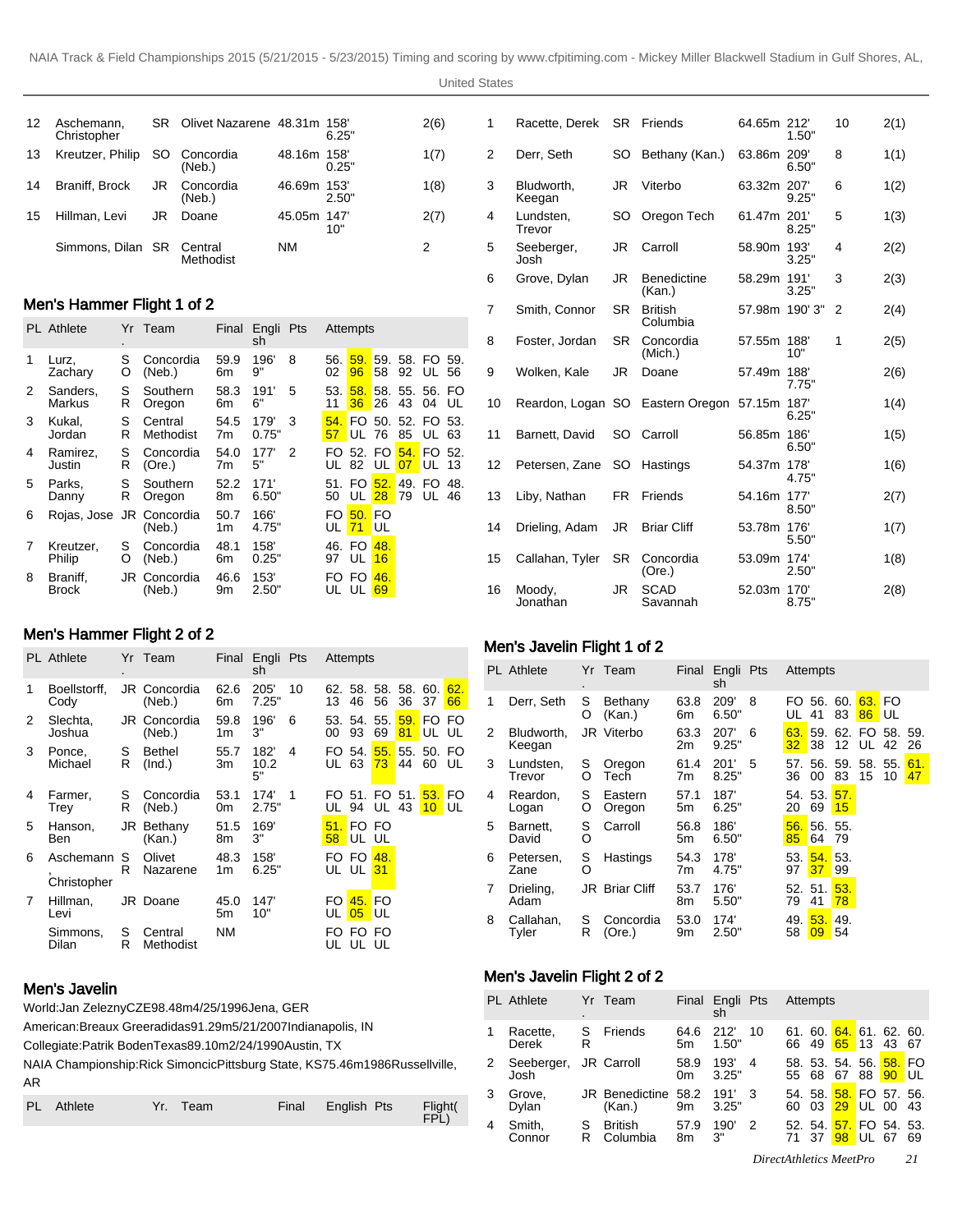| 8 | Foster,<br>Jordan<br>Wolken,<br>Kale<br>7 Liby,<br>Nathan<br>Moody.<br>Jonathan                                                                                                                                                                                                                                                                                                                                                                                                                                                                                                                                                                                                                                                                                                                                                                                                                                                                                                                                                                                                                                                                                                                                                                                                                                                                                                                                                                                                                                                                                                                                                                                                                                                                                                                                                                                                                                                                                                                                                                                                                                                                                                                                                                                                                                                                                                                                                      | S<br>F<br>R |                     |                      | 5m<br>9m<br>6m<br>3m |                              |   |                                     |                                                                |                                                |                                |                        |   | 7 Strofaci,<br>Jordan<br>Northwest<br>ern (lowa)<br>Team<br>Points: 2                         | 627<br>0 | 7<br>W.<br>0.3                                                          | 11.1 6.47 12.0<br>m<br>w:1.<br>1<br>(823 (691 (607 | 1m<br>39'<br>5"             | m<br>5'<br>(496)                   | 8<br>4.50 (717 2.3) | 5<br>$W +$<br>(820                      | 6m<br>116' 11'                                     | 1.64 52.1 15.2 35.4 3.60 38.9 4:51<br>m<br>4.25 9.75 7.75 (608<br>(573 (509 (426                       | 0m<br>127'                                            | .73          |
|---|--------------------------------------------------------------------------------------------------------------------------------------------------------------------------------------------------------------------------------------------------------------------------------------------------------------------------------------------------------------------------------------------------------------------------------------------------------------------------------------------------------------------------------------------------------------------------------------------------------------------------------------------------------------------------------------------------------------------------------------------------------------------------------------------------------------------------------------------------------------------------------------------------------------------------------------------------------------------------------------------------------------------------------------------------------------------------------------------------------------------------------------------------------------------------------------------------------------------------------------------------------------------------------------------------------------------------------------------------------------------------------------------------------------------------------------------------------------------------------------------------------------------------------------------------------------------------------------------------------------------------------------------------------------------------------------------------------------------------------------------------------------------------------------------------------------------------------------------------------------------------------------------------------------------------------------------------------------------------------------------------------------------------------------------------------------------------------------------------------------------------------------------------------------------------------------------------------------------------------------------------------------------------------------------------------------------------------------------------------------------------------------------------------------------------------------|-------------|---------------------|----------------------|----------------------|------------------------------|---|-------------------------------------|----------------------------------------------------------------|------------------------------------------------|--------------------------------|------------------------|---|-----------------------------------------------------------------------------------------------|----------|-------------------------------------------------------------------------|----------------------------------------------------|-----------------------------|------------------------------------|---------------------|-----------------------------------------|----------------------------------------------------|--------------------------------------------------------------------------------------------------------|-------------------------------------------------------|--------------|
|   | 188'<br>54. 57. 51. <mark>57.</mark> 52. 52.<br>Concordia<br>57.5<br>33 63 55 36 05<br>R (Mich.)<br>10"<br>45<br>188'<br>53. <mark>57.</mark> FO FO FO 54.<br>JR Doane<br>57.4<br>7.75'<br>49 UL UL UL 12<br>29<br>177'<br><mark>54.</mark> 48. 49.<br>Friends<br>54.1<br>8.50"<br>65 74<br>16<br>JR SCAD<br>170'<br>52.<br>146.51.<br>52.0<br>Savannah<br>8.75'<br>03 54 77<br><b>Men's Decathlon</b><br>World: Ashton Eaton Nike 9039 5/23/2012 Eugene, OR<br>American: Ashton Eaton Nike 9039 5/21/2012 Eugene, OR<br>Collegiate: Trey Hardee Texas 8465 3/6/2006 Austin, TX<br>NAIA Championship: Alper Kasapoglu Western Oregon 7818 1996Marietta, GA<br>Athlete<br>Pts 100 LJ<br><b>SP</b><br>HJ<br>400 110 DT<br>PV.<br>m H<br>m<br>m<br>11.2 7.16 12.6 1.94 50.2 15.9<br>38.8 4.70 57.6 4:53<br>735<br>Kale<br>6<br>7<br>1m<br>4<br>m<br>4m<br>m<br>1<br>m<br>Doane<br>15'<br>w:1. 41'<br>6'<br>- 127'<br>w:-<br>W.+<br>5.75 4.25 (802 1.5<br>$4.25$ 5"<br>Team<br>5<br>0.7<br>$(743$ "<br>(808 (852)<br>Points: 10<br>(645 (749<br>(640)<br>11.4 6.73 11.1 1.76 51.8 15.1<br>33.0 4.50 43.0 4.58<br>Wiechman 656<br>, Lucas<br>2<br>2m<br>8<br>9<br>2m<br>-1<br>m<br>m<br>m<br>w:1. 36'<br>5'<br>108'<br>14'<br>Concordia<br>$W +$<br>w:-<br>5.75 9.25 (730 1.4<br>$4.25$ $9"$<br>(Neb.)<br>0.3<br>5<br>(769 (750<br>(827<br>Team<br>Points: 8<br>$(553)$ $(593)$<br>(524)<br>11.4 6.75 10.5 2.00 53.8 16.6 28.6 4.70 39.9 4.49<br>Bullock,<br>646<br>James<br>8<br>2<br>4m<br>3<br>8<br>4m<br>m<br>m<br>m<br>w:0. 34'<br>6'<br>93'<br>15'<br>Embry-<br>W.<br>W.+<br>7"<br>6.75 (647 1.5<br>11.7 <sup>5</sup><br>Riddle<br>0.7<br>1<br>(769 (755 (518<br>(658 5"<br>Team<br>Points: 6<br>(803)<br>(438)<br>633 12.1 6.06 11.4 1.88 53.4 16.1 39.4 3.60 51.7 4:38<br>Asselin,<br>James<br>3<br>9<br>7m m<br>$\overline{7}$<br>$\mathbf{0}$<br>1m m<br>m<br>37'<br>6' 2"<br>Westmont<br>w:+ 129' 11' 169'<br>w: w:1<br>0.3 (600 7.75 (696 (662 2.3<br>Team<br>3.75 9.75 9.25 (689<br>Points: 5<br>(614)<br>(722 "<br>$\overline{\phantom{a}}$<br>$\lambda$<br>(574<br>(653 (509 (614)<br>632 11.7 5.94 10.6 1.73 51.3 15.4 32.5 4.30 46.4 4.46<br>Jake<br>6<br>$\mathbf{1}$<br>9m<br>m<br>4<br>$\mathbf{1}$<br>8m m<br>m<br>w:- w:1. 35'<br>5'8"<br>Doane<br>w:+ 106' 14' 152'<br>$0.7 \quad 2$<br>1"<br>(569 (754 2.3 11" 1.25 4.50 (639<br>Team<br>(709 (574 (527))<br>$\mathbf{H}$<br>(801 (515)<br>Points: 4<br>$\lambda$ |             |                     |                      |                      |                              |   |                                     |                                                                |                                                | JT                             | 150                    |   | Cook,<br>Brandon<br>Concordia<br>(Neb.)<br>Team<br>Points: 1                                  | 625<br>9 | 4<br>W.<br>0.3<br>(703)                                                 | m<br>w:1<br>(597 7"                                | 6m<br>39'<br>(610 0"        | m<br>5'<br>(619)                   | 0<br>10.5 (765 2.3  | 8<br>$W +$<br>$(702 \t 5"$              | 5m<br>96'                                          | 11.7 6.05 12.0 1.79 51.1 16.2 29.5 4.20 44.4 4:48<br>m<br>13'<br>11.7 9.25 11"<br>(456 (673)           | 7m<br>145'<br>(507)                                   | .57<br>(627) |
|   | Wolken.                                                                                                                                                                                                                                                                                                                                                                                                                                                                                                                                                                                                                                                                                                                                                                                                                                                                                                                                                                                                                                                                                                                                                                                                                                                                                                                                                                                                                                                                                                                                                                                                                                                                                                                                                                                                                                                                                                                                                                                                                                                                                                                                                                                                                                                                                                                                                                                                                              |             |                     |                      |                      |                              |   |                                     |                                                                | (819)                                          | 7m<br>189'<br>(703)            | 0m<br>.97<br>2.75 (595 | 9 | Robke.<br>Tyson<br>Baker                                                                      | 619<br>6 | 4<br>W.<br>0.3<br>$(723$ "                                              | m<br>22'<br>6.50 3.75 (696 (690 2.3<br>(783 (531   | 6m<br>35'                   | m<br>6'2"                          | 0                   | 5<br>$W +$<br>(796 "                    | 6m<br>95'                                          | 11.6 6.87 10.7 1.88 52.8 15.4 29.0 3.70 39.1 4:58<br>m<br>12'<br>4.25 1.50 5.50 (566<br>(446 (535 (430 | 5m<br>128'                                            | .94          |
|   |                                                                                                                                                                                                                                                                                                                                                                                                                                                                                                                                                                                                                                                                                                                                                                                                                                                                                                                                                                                                                                                                                                                                                                                                                                                                                                                                                                                                                                                                                                                                                                                                                                                                                                                                                                                                                                                                                                                                                                                                                                                                                                                                                                                                                                                                                                                                                                                                                                      |             |                     |                      |                      |                              |   |                                     |                                                                |                                                | 7m<br>141<br>4"<br>(760 (487)) | .64<br>(568            | 0 | Neal,<br>Caleb<br>Oklahoma<br>Baptist                                                         | 617<br>4 | 11.5 6.33 13.1 1.76 55.1 15.1<br>2<br>W.<br>0.7<br>(748                 | m<br>20'                                           | 4m<br>43'<br>(659 (676 (593 | m<br>5'<br>9.25 1.50 9.25 (593 2.3 | 5                   | 1<br>$W +$<br>$(836$ "                  | 1m<br>127' 12'                                     | 38.7 3.90 42.6 5:38<br>m<br>0.25 9.50 0.50 (360<br>(638 (590 (481)                                     | 8m<br>140'                                            | .11          |
|   |                                                                                                                                                                                                                                                                                                                                                                                                                                                                                                                                                                                                                                                                                                                                                                                                                                                                                                                                                                                                                                                                                                                                                                                                                                                                                                                                                                                                                                                                                                                                                                                                                                                                                                                                                                                                                                                                                                                                                                                                                                                                                                                                                                                                                                                                                                                                                                                                                                      |             |                     |                      |                      |                              |   |                                     |                                                                |                                                | 2m<br>131'<br>0"<br>(819 (441) | .76<br>(620)           |   | Brattain,<br>Daniel<br>Oregon<br>Tech                                                         | 615<br>1 | 11.3 6.03 9.50 1.76 52.6<br>9<br>W.<br>0.3<br>(776                      | m<br>19'<br>9.502"<br>(593)                        | m<br>31'<br>(456            | m<br>5'<br>(593)                   | 3<br>9.25 (697 1.5  | 2<br>$W +$<br>$(847$ "                  | 0m<br>98'                                          | 15.0 30.0 4.00 43.7 4.51<br>m<br>13'<br>5.25 1.50 8.25 (611<br>(464 (617 (497                          | 9m<br>143'                                            | .21          |
|   |                                                                                                                                                                                                                                                                                                                                                                                                                                                                                                                                                                                                                                                                                                                                                                                                                                                                                                                                                                                                                                                                                                                                                                                                                                                                                                                                                                                                                                                                                                                                                                                                                                                                                                                                                                                                                                                                                                                                                                                                                                                                                                                                                                                                                                                                                                                                                                                                                                      |             |                     |                      |                      |                              |   |                                     |                                                                |                                                | 4m                             | .60                    |   | Rosenau, 607 11.3 6.31 9.80 1.82 55.4 15.2 30.6 4.00 46.0 5.13<br>2 Ryan<br>Eastern<br>Oregon | 5        | $1 \quad$<br>(793 "                                                     | m<br>w:- 20'<br>$0.7$ 8.50 $2"$<br>(655)           | m<br>32'                    | m<br>5'<br>$(474 \t 0" )$<br>(644  | 5                   | 3<br>11.5 (581 1.4 5"                   | 0m m<br>$w++ 100' 13'$<br>(822 (476 "<br>$\lambda$ |                                                                                                        | 1m<br>150'<br>1.50 11.7 (483<br>5"<br>(617 (530       | .76          |
|   | Krueger,                                                                                                                                                                                                                                                                                                                                                                                                                                                                                                                                                                                                                                                                                                                                                                                                                                                                                                                                                                                                                                                                                                                                                                                                                                                                                                                                                                                                                                                                                                                                                                                                                                                                                                                                                                                                                                                                                                                                                                                                                                                                                                                                                                                                                                                                                                                                                                                                                             |             |                     |                      |                      |                              |   |                                     |                                                                |                                                | 4m<br>(702 (536)               | .62                    |   | Sease,<br>3 Tommy<br>Dickinson<br>St.                                                         | 602<br>5 | 11.8 6.04 11.2 1.79 52.0 16.6 34.4 3.40 41.4 4:35<br>5<br>$0.3 \quad 4$ | m<br>w: w:1. 36<br>(681 (595 " 0")                 | 1m m                        | 5'<br>(559, 619)                   | 3                   | $\mathbf{0}$<br>$9.50$ 10.5 (723 1.4 1" | 6m m<br>w:+ 113' 11'<br>(667 (553 "<br>$\lambda$   |                                                                                                        | 0m .49<br>- 135'<br>1.75 10.2 (709<br>5"<br>(457 (462 |              |
|   | Connealy, 631 12.2 6.39 11.7 1.91 54.8 16.3 34.9 4.00 52.4 4.50<br>Jacob<br><b>Benedictin</b><br>e (Kan.)<br>Team<br>Points: 3                                                                                                                                                                                                                                                                                                                                                                                                                                                                                                                                                                                                                                                                                                                                                                                                                                                                                                                                                                                                                                                                                                                                                                                                                                                                                                                                                                                                                                                                                                                                                                                                                                                                                                                                                                                                                                                                                                                                                                                                                                                                                                                                                                                                                                                                                                       | 7           | 3<br>0.7 9<br>$)$ ) | m<br>w:- w:0. 38' 6' | 5m m                 | (606 (673 " " )<br>(591 (723 | 4 | $\mathbf{2}$<br>(697 "<br>$\lambda$ | 8m m<br>w:+ 114' 13'<br>6.75 3.25 (605 2.3 9.50 1.50 1.50 (617 | and the contract of the con-<br>(563 (617 (625 | 6m<br>172'                     | .32                    |   |                                                                                               |          |                                                                         |                                                    |                             |                                    |                     |                                         |                                                    |                                                                                                        |                                                       |              |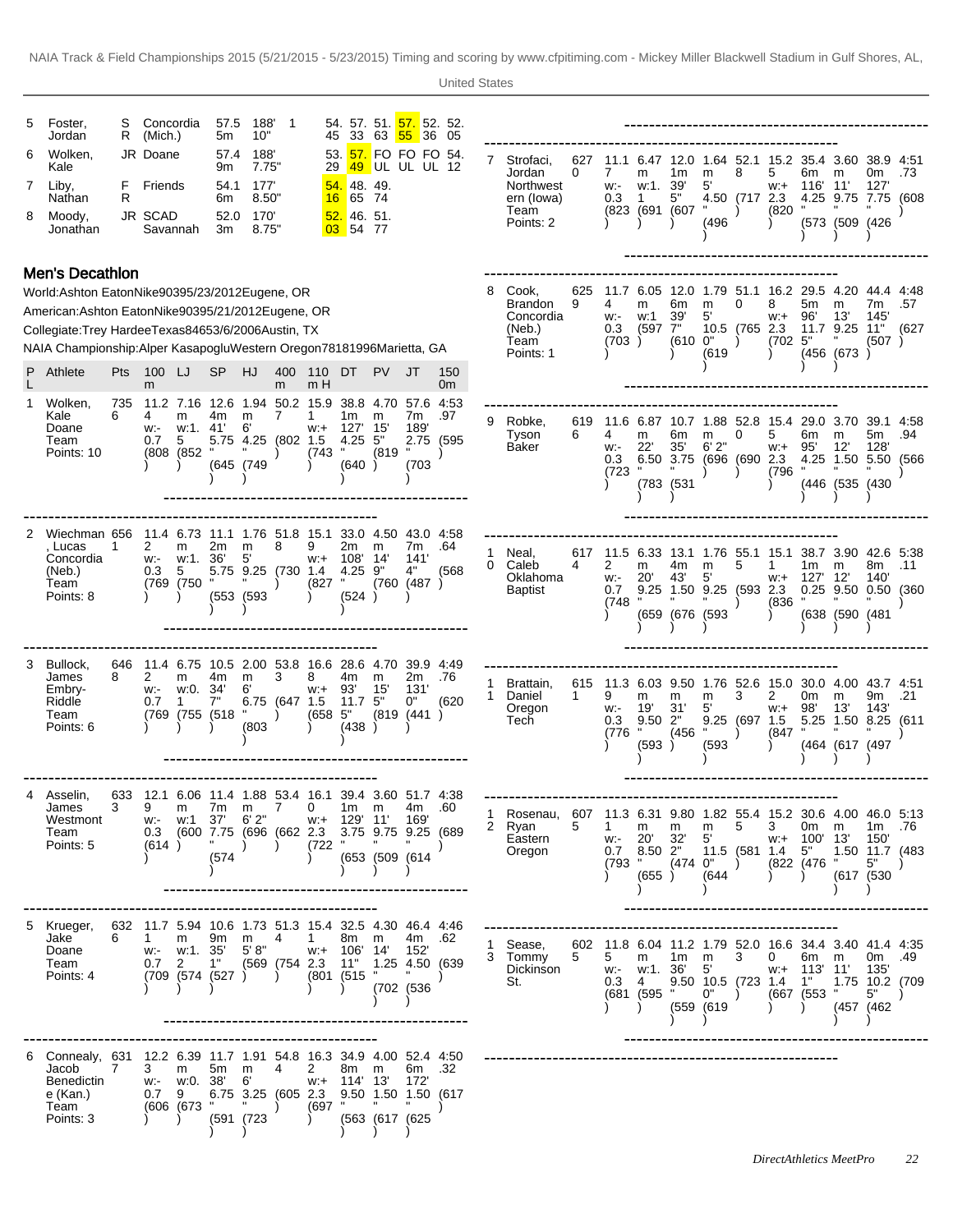

#### Men's Decathlon #1 100 Meters

World: Usain Bolt JAM 9.58 7/16/2009 Berlin, GER

American: Tyson Gay adidas 9.69 8/20/2009 Shanghai, CHN

Collegiate: Ngoni Makusha Florida State 9.89 5/10/2011 Des Moines, IA

NAIA Championship: Davidson Ezinwa Azusa Pacafic, CA 10.05 1992Abbotsford, BC, Canada

| PL | Athlete               | Yr.       | Team                         | Final      | Pts | Section Note<br>(SPL) |        |
|----|-----------------------|-----------|------------------------------|------------|-----|-----------------------|--------|
| 1  | Strofaci, Jordan      | <b>SR</b> | Northwestern<br>(lowa)       | 11.17      | 823 | 2(1)                  |        |
| 2  | Wolken, Kale          | JR.       | Doane                        | 11.24      | 808 | 1(1)                  |        |
| 3  | Rosenau, Ryan         | JR        | Eastern Oregon               | 11.31      | 793 | 1(2)                  |        |
| 4  | Brattain, Daniel      | FR.       | Oregon Tech                  | 11.39      | 776 | 2(2)                  |        |
| 5  | Wiechman.<br>Lucas    | SO        | Concordia<br>(Neb.)          | 11.42      | 769 | 2(3)                  | 11.414 |
| 6  | Bullock, James        | JR        | Embry-Riddle                 | 11.42      | 769 | 1(3)                  | 11.420 |
| 7  | Neal, Caleb           | SR        | Oklahoma<br><b>Baptist</b>   | 11.52      | 748 | 1(4)                  |        |
| 8  | Robke, Tyson          | SO        | Baker                        | 11.64      | 723 | 2(4)                  |        |
| 9  | Krueger, Jake         | <b>SR</b> | Doane                        | 11.71      | 709 | 1(5)                  |        |
| 10 | Cook, Brandon         | SO        | Concordia<br>(Neb.)          | 11.74      | 703 | 2(5)                  |        |
| 11 | Sease, Tommy          | FR.       | Dickinson St.                | 11.85      | 681 | 2(6)                  |        |
| 12 | Stevens,<br>Joshua    | JR.       | Graceland                    | 11.87      | 677 | 2(7)                  |        |
| 13 | McCollum,<br>Benjamin | SR.       | Westmont                     | 12.05      | 641 | 1(6)                  |        |
| 14 | Asselin, James        | JR.       | Westmont                     | 12.19      | 614 | 2(8)                  |        |
| 15 | Connealy,<br>Jacob    | SR.       | <b>Benedictine</b><br>(Kan.) | 12.23      | 606 | 1(7)                  |        |
|    | Gretz, Seth           | FR.       | Oregon Tech                  | <b>DNS</b> | 0   | 1                     |        |
|    |                       |           |                              |            |     |                       |        |

# Men's Decathlon #1 100 Meters Heat 1 of 2 Wind: -0.7

| PL Athlete     | Yr. Team | Final /   | Pts | <b>Note</b> |
|----------------|----------|-----------|-----|-------------|
| 1 Wolken, Kale | JR Doane | 11.24 808 |     |             |

| 2 | Rosenau, Ryan         | JR  | Eastern Oregon               | 11.31      | 793 |        |
|---|-----------------------|-----|------------------------------|------------|-----|--------|
| 3 | Bullock, James        | JR  | Embry-Riddle                 | 11.42      | 769 | 11.420 |
| 4 | Neal, Caleb           | SR. | Oklahoma Baptist             | 11.52      | 748 |        |
| 5 | Krueger, Jake         | SR  | Doane                        | 11.71      | 709 |        |
| 6 | McCollum,<br>Benjamin | SR. | Westmont                     | 12.05      | 641 |        |
|   | Connealy, Jacob       | SR. | <b>Benedictine</b><br>(Kan.) | 12.23      | 606 |        |
|   | Gretz, Seth           | FR  | Oregon Tech                  | <b>DNS</b> | 0   |        |

# Men's Decathlon #1 100 Meters Heat 2 of 2

| Wind: -0.3 |  |
|------------|--|
|------------|--|

| PL | Athlete                             | Yr.       | Team                   | Final | <b>Pts</b> | <b>Note</b> |
|----|-------------------------------------|-----------|------------------------|-------|------------|-------------|
| 1  | Strofaci, Jordan                    | <b>SR</b> | Northwestern<br>(lowa) | 11.17 | 823        |             |
| 2  | Brattain, Daniel                    | FR.       | Oregon Tech            | 11.39 | 776        |             |
| 3  | Wiechman, Lucas SO Concordia (Neb.) |           |                        | 11.42 | 769        | 11.414      |
| 4  | Robke, Tyson                        | SO.       | Baker                  | 11.64 | 723        |             |
| 5  | Cook, Brandon                       | SO.       | Concordia (Neb.)       | 11.74 | 703        |             |
| 6  | Sease, Tommy                        | FR        | Dickinson St.          | 11.85 | 681        |             |
| 7  | Stevens, Joshua                     | JR        | Graceland              | 11.87 | 677        |             |
| 8  | Asselin, James                      | JR        | Westmont               | 12.19 | 614        |             |
|    |                                     |           |                        |       |            |             |

#### Men's Decathlon #2 Long Jump

World: Mike Powell USA 8.95m 7/30/1991 Tokyo, JPN American: Mike Powell Foot Locker AC 8.95m 7/30/1991 Tokyo, JPN Collegiate: Erick Walder Arkansas 8.74m 3/2/1994 El Paso, TX NAIA Championship: Joshua Owusu Angelo State, TX 8.09m 1974Arkadelphia, AR

| P | Athlete             |        | Yr Team                                 |                 | d   | ish         | Final Win Engl Pts Attempts |                       |                 |                   |  |
|---|---------------------|--------|-----------------------------------------|-----------------|-----|-------------|-----------------------------|-----------------------|-----------------|-------------------|--|
| 1 | Wolken,<br>Kale     | J<br>R | Doane                                   | 7.16<br>m       | 1.5 | 23'<br>6"   | 852                         | 6.<br>85              | 6.<br>95        | 7.<br>16          |  |
|   |                     |        |                                         |                 |     |             |                             | w:<br>1.7             | w:<br>0         | w:<br>1.5         |  |
| 2 | Robke.<br>Tyson     | S<br>Ω | <b>Baker</b>                            | 6.87<br>m       |     | 22'<br>6.50 | 783                         | 6.<br>46 60           | 6.              | 6.<br>87          |  |
|   |                     |        |                                         |                 |     |             |                             | w:<br>$0.5$ 0.5       | w:              | w:<br>$\mathbf 0$ |  |
| 3 | Bullock,<br>James   | J<br>R | Embry-<br>Riddle                        | $6.75$ 0.1<br>m |     | 22'<br>1.75 | 755                         | 6.<br>61              | 6.<br>32        | 6.<br>75          |  |
|   |                     |        |                                         |                 |     |             |                             | w:<br>0               | w:<br>0.1       | w:<br>0.1         |  |
| 4 | , Lucas             | O      | Wiechman S Concordia 6.73 1.5<br>(Neb.) | m               |     | 22'<br>1"   | 750                         | 6.<br>73              | F<br>O<br>UL    | 6.<br>40          |  |
|   |                     |        |                                         |                 |     |             |                             | w:<br>$1.5$ 0.5 0     | w:-             | W:                |  |
| 5 | Stevens.<br>Joshua  | J<br>R | Graceland 6.61                          | m               | 1.8 | 21'<br>8.25 | 723                         | 5.<br>95              | 6.<br>12        | 6.<br>61          |  |
|   |                     |        |                                         |                 |     |             |                             | w:<br>0               | w:<br>0         | w:<br>1.8         |  |
| 6 | Benjamin            | R      | McCollum, S Westmont 6.53 1.3           | m               |     | 21'<br>5.25 | 704                         | 6.<br>53 <sup>°</sup> | 6.<br>53        | F<br>O<br>UL      |  |
|   |                     |        |                                         |                 |     |             |                             | w:<br>1.3             | w:<br>$1.4$ 1.8 | w:                |  |
| 7 | Strofaci,<br>Jordan | S<br>R | Northwest 6.47<br>ern (lowa)            | m               | 1.1 | 21'<br>2.75 | 691                         | F.<br>O<br>UL         | 6.<br>46        | 6.<br>47          |  |
|   |                     |        |                                         |                 |     |             |                             |                       | w:<br>1.1       | w:<br>1.1         |  |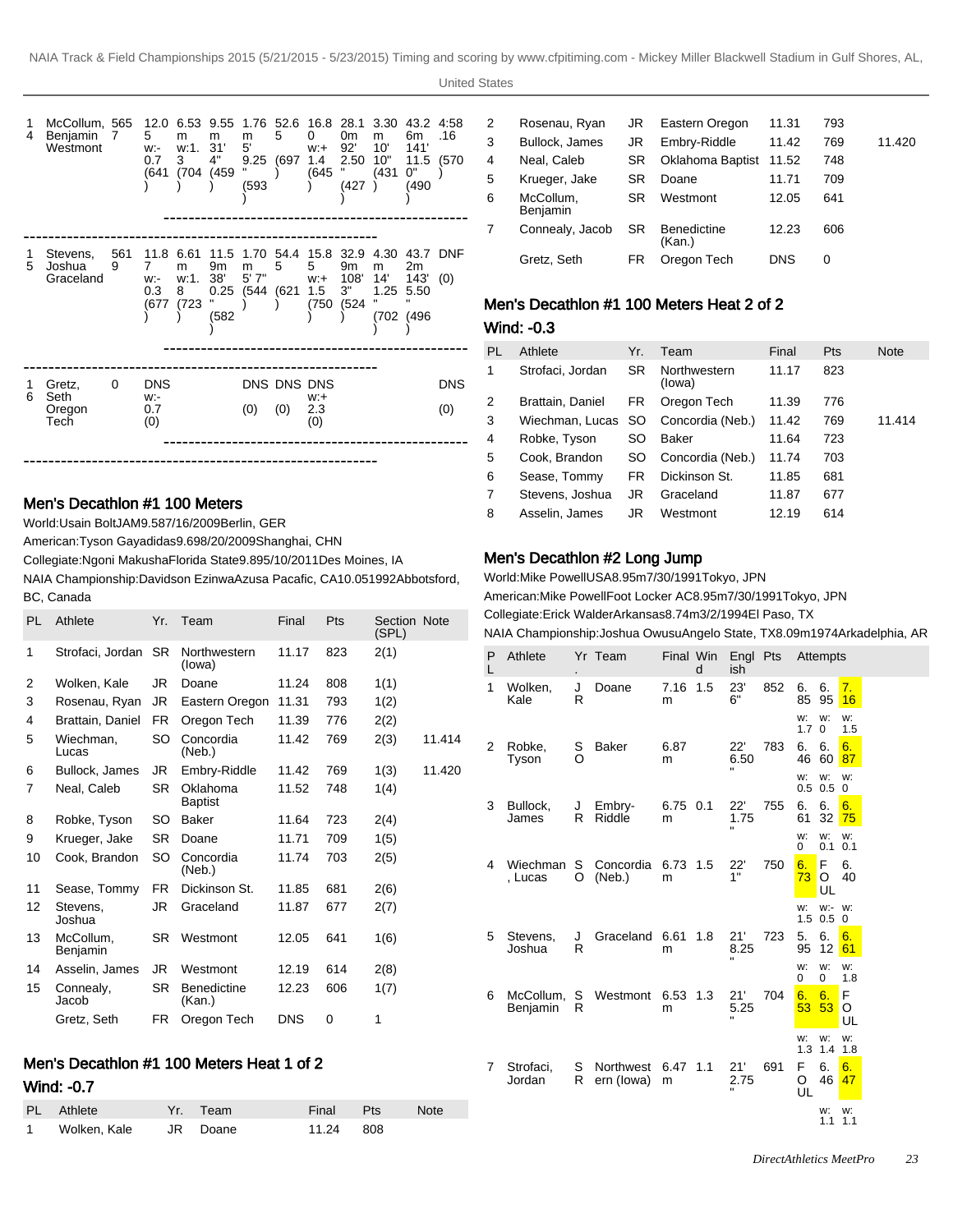| 8 | Connealy,<br>Jacob         | S<br>R  | Benedictin<br>e (Kan.)     | 6.39 0.9<br>m |     | 20'<br>11.7<br>5"             | 673 | 6.<br>05     | 6.<br>39             | F<br>O<br>UL   |
|---|----------------------------|---------|----------------------------|---------------|-----|-------------------------------|-----|--------------|----------------------|----------------|
|   |                            |         |                            |               |     |                               |     | w:<br>0.1    | w:<br>0.9            | w:<br>1.4      |
| 9 | Neal.<br>Caleb             | S<br>R  | Oklahoma<br><b>Baptist</b> | 6.33<br>m     |     | 20'<br>9.25                   | 659 | F<br>O<br>UL | 6.<br>33             | 6.<br>24       |
|   |                            |         |                            |               |     |                               |     | w:<br>1      | w:<br>0              | w:<br>0        |
|   | 10 Rosenau,<br>Ryan        | J<br>R  | Eastern<br>Oregon          | 6.31<br>m     |     | 20'<br>8.50<br>×.             | 655 | 5.<br>93     | 6.<br>08             | 6.<br>31       |
|   |                            |         |                            |               |     |                               |     | w:<br>0.4    | w:<br>1.4            | w:<br>$\Omega$ |
|   | 11 Asselin,<br>James       | J<br>R  | Westmont                   | 6.06<br>m     | 1   | 19'<br>10.7                   | 600 | 6.<br>06     | 5.<br>93             | 6.<br>00       |
|   |                            |         |                            |               |     | 5"                            |     | w:<br>1      | w:<br>0              | w:<br>0        |
|   | 12 Cook,<br><b>Brandon</b> | S<br>O  | Concordia<br>(Neb.)        | 6.05<br>m     | 1   | 19'<br>10.2                   | 597 | 5.<br>93     | 5.<br>77             | 6.<br>05       |
|   |                            |         |                            |               |     | 5"                            |     | w:<br>1.3    | w:<br>1.3            | w:<br>1        |
|   | 13 Sease,<br>Tommy         | F.<br>R | Dickinson<br>St.           | 6.04<br>m     | 1.4 | 19'<br>9.75<br>$\blacksquare$ | 595 | 6.<br>04     | F<br>O<br>UL         | F<br>O<br>UL   |
|   |                            |         |                            |               |     |                               |     | w:<br>1.4    | w:<br>1.9            | w:<br>$\Omega$ |
|   | 14 Brattain.<br>Daniel     | F<br>R  | Oregon<br>Tecĥ             | 6.03<br>m     |     | 19'<br>9.50                   | 593 | 5.<br>93     | 4.<br>57             | 6.<br>03       |
|   |                            |         |                            |               |     |                               |     | w:<br>1.5    | w:-<br>0.5           | w:<br>$\Omega$ |
|   | 15 Krueger,<br>Jake        | S<br>R  | Doane                      | 5.94<br>m     | 1.2 | 19'<br>6"                     | 574 | 5.<br>13     | 5.<br>93             | 5.<br>94       |
|   |                            |         |                            |               |     |                               |     | w:<br>1.5    | w:<br>$\overline{2}$ | w:<br>1.2      |

# Men's Decathlon #3 Shot Put

World: Randy Barnes USA 23.12m 4/20/1990 Westwood, CA American: Randy Barnes Mazda TC 23.13m 4/20/1990 Westwood, CA Collegiate: John Godina UCLA 22.00m 5/3/1995 Knoxville, TN NAIA Championship: Steve Ercegovac Taylor, IN 20.06m 2000Abbotsford, BC,

Canada

|    | <b>PL</b> Athlete       |        | Yr Team                      | Final                  | Engli<br>sh  | Pts |           | Attempts              |                       |
|----|-------------------------|--------|------------------------------|------------------------|--------------|-----|-----------|-----------------------|-----------------------|
| 1  | Neal, Caleb             | S<br>R | Oklahoma<br><b>Baptist</b>   | 13.1<br>4m             | 43'<br>1.50" | 676 | 12.<br>93 | 13.<br>14             | 12.<br>57             |
| 2  | Wolken,<br>Kale         |        | JR Doane                     | 12.6<br>4m             | 41'<br>5.75" | 645 | 08        | 12. FO<br>UL          | 12.<br>64             |
| 3  | Cook,<br><b>Brandon</b> | S<br>O | Concordia<br>(Neb.)          | 12.0<br>6m             | 39'<br>7"    | 610 | 11.<br>59 | 11.<br>57             | 12.<br>06             |
| 4  | Strofaci,<br>Jordan     | S<br>R | Northweste<br>rn (lowa)      | 12.0<br>1m             | 39'<br>5"    | 607 | 11.<br>51 | 11.<br>54             | 12.<br>0 <sub>1</sub> |
| 5  | Connealy,<br>Jacob      | S<br>R | <b>Benedictine</b><br>(Kan.) | 11.7<br>5m             | 38'<br>6.75" | 591 | 11.<br>72 | 11 <sub>1</sub><br>18 | 11.<br>75             |
| 6  | Stevens,<br>Joshua      | JR     | Graceland                    | 11.5<br>9m             | 38'<br>0.25" | 582 | 11.<br>06 | 11.<br>47             | 11.<br>59             |
| 7  | Asselin,<br>James       |        | JR Westmont                  | 11.4<br>7 <sub>m</sub> | 37'<br>7.75" | 574 | 10.<br>72 | 11.<br>47             | 10.<br>73             |
| 8  | Sease,<br>Tommy         | F<br>R | Dickinson<br>St.             | 11.2<br>1m             | 36'<br>9.50" | 559 | 11.<br>21 | 10.<br>14             | 10.<br>55             |
| 9  | Wiechman,<br>Lucas      | S<br>O | Concordia<br>(Neb.)          | 11.1<br>2m             | 36'<br>5.75" | 553 | 10.<br>93 | 11.<br>12             | 10.<br>75             |
| 10 | Robke,<br>Tyson         | S<br>O | Baker                        | 10.7<br>6m             | 35'<br>3.75" | 531 | 10.<br>28 | 10.<br>76             | 10.<br>09             |
| 11 | Krueger,<br>Jake        | S<br>R | Doane                        | 10.6<br>9m             | 35'<br>1"    | 527 | 10.<br>69 | 10.<br>60             | 10.<br>24             |

| 12 Bullock,<br>James     |        | JR Embry-<br>Riddle         | 10.5<br>4m | - 34'<br>7" | 518 | <b>UL 37</b> | FO 10.          | 10.<br>54 |
|--------------------------|--------|-----------------------------|------------|-------------|-----|--------------|-----------------|-----------|
| 13 Rosenau,<br>Ryan      |        | <b>JR</b> Eastern<br>Oregon | 9.80<br>m  | 32'<br>2"   | 474 | $9.5$ $9.8$  |                 | 9.7<br>2  |
| 14 McCollum,<br>Benjamin | S<br>R | Westmont                    | 9.55<br>m  | 31'<br>4"   | 459 | 6            | 9.4 9.5 FO<br>5 | UL        |
| 15 Brattain,<br>Daniel   | F<br>R | Oregon<br>Tech              | 9.50<br>m  | 31'<br>2"   | 456 |              | 9.1 8.4         | 9.5       |

# Men's Decathlon #4 High Jump

World: Javier Sotomayor CUB 2.45m 6/27/1993 Salamanca, ESP American: Charles Austin unattached 2.40m 7/7/1991 Zurich, SWI Collegiate: Hollis Conway S. W. Louisiana 2.38m 5/3/1989 Provo, UT NAIA Championship: Mike Mason British Columbia 2.22m 2006Fresno, CA

| P<br>L | Athlete            |        | Yr Team                |           | Fina Engl Pts<br>ish        |     | Jumping Record                                                                                                                                                                                               |
|--------|--------------------|--------|------------------------|-----------|-----------------------------|-----|--------------------------------------------------------------------------------------------------------------------------------------------------------------------------------------------------------------|
| 1      | Bullock,<br>James  | J<br>R | Embry-<br>Riddle       | 2.00<br>m | 6'<br>6.75                  | 803 | 11111111111111111111 <mark>2</mark> 2<br>344445556667777888999 <mark>0</mark> 0<br>70369258147036925814703<br>PPPPPPPPPPPPPPPOPOXXOXX<br>XO.<br>ОX                                                           |
| 2      | Wolken,<br>Kale    | J<br>R | Doane                  | 1.94<br>m | 6'<br>4.25                  | 749 | ი<br>х<br>11111111<br>111111<br>11<br>1<br>1<br>1<br>1<br>1<br>344445556667<br>778889 <mark>9</mark> 9<br>7<br>7036925814703692581 <mark>4</mark> 7<br>PPPPPPPPPPPPPOOOOOXXX<br>OOX<br>Χ                     |
| 3      | Connealy,<br>Jacob | S<br>R | Benedicti<br>ne (Kan.) | 1.91<br>m | 6'<br>3.25                  | 723 | 111111<br>11<br>1111111<br>111<br>11<br>344445556667777888 <mark>9</mark> 9<br>703692581470369258 <mark>1</mark> 4<br>PPPPPPPPPPPPPPPOPOOX<br>Х<br>$\bar{\mathsf{x}}$                                        |
| 4      | Asselin,<br>James  | J<br>R | Westmont 1.88 6'2" 696 | m         |                             |     | $\mathbf{1}$<br>1111<br>1<br>3444455566677<br>778889<br>70369258147036925 <mark>8</mark> 1<br>ϷϷϷϷϷϷϷϷϷϷϘϘϘϪϘϪϪ<br>OOX<br>O<br>х                                                                             |
| 4      | Robke,<br>Tyson    | S<br>Ω | Baker                  | m         | 1.88 6'2" 696               |     | 1111111<br>$\mathbf{1}$<br>1<br>11<br>11<br>34444555666777788 <mark>8</mark> 9<br>70369258147036925 <mark>8</mark> 1<br>PPPPPPPPPPPPPOPOOOX<br>Х<br>$\rm\ddot{x}$                                            |
| 6      | Rosenau,<br>Ryan   | J<br>R | Eastern<br>Oregon      | 1.82<br>m | 5'<br>11.5<br>0"            | 644 | $\mathbf{1}$<br>1<br>$\mathbf 1$<br>$\overline{1}$<br>1<br>1<br>34444555666777<br>88<br>$\overline{7}$<br>703692581470369 <mark>2</mark> 5<br>PPPPPPPPPPPPXPPPOX<br>P<br>Χ<br>X                              |
| 7      | Sease,<br>Tommy    | F<br>R | Dickinson<br>St.       | 1.79<br>m | 5'<br>10.5<br>$0^{\degree}$ | 619 | 1<br>11<br>$\mathbf 1$<br>1<br>1<br>1<br>1<br>$\mathbf{1}$<br>1<br>1<br>1<br>1<br>1<br>1<br>1<br>3444455<br>5666777 <mark>7</mark><br>8<br>70369258147036 <mark>9</mark><br>2<br>PPPPPPPPP00000XX<br>οх<br>X |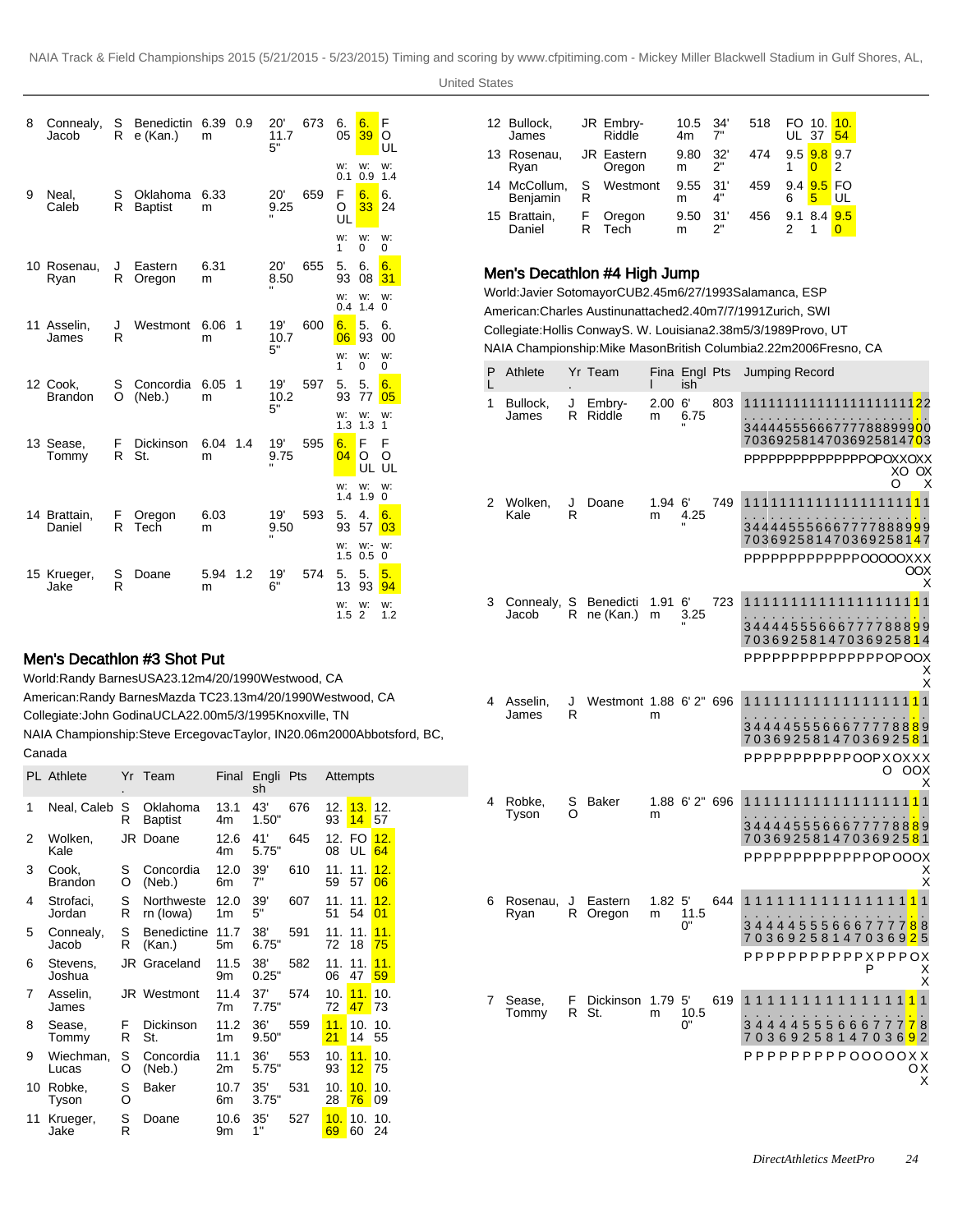United States

| 7      | Cook,<br><b>Brandon</b> | S<br>O  | Concordi<br>a (Neb.)              | 1.79 5'<br>m           | 10.5<br>0"    | 619 | 1<br>1.<br>1<br>1<br>1<br>1<br>1<br>1<br>1<br>1<br>1<br>1<br>34444555666777 <mark>7</mark><br>8<br>70369258147036 <mark>9</mark> 2<br>x x x<br>O                                                                                                                                               |
|--------|-------------------------|---------|-----------------------------------|------------------------|---------------|-----|------------------------------------------------------------------------------------------------------------------------------------------------------------------------------------------------------------------------------------------------------------------------------------------------|
| 9      | McCollum S<br>Benjamin  | R       | Westmont 1.76 5'                  | m                      | 9.25          | 593 | оох<br>$\blacksquare$<br>1111111111111<br>1<br>34444555<br>$\mathbf{7}$<br>7<br>66677<br>7 0 3 6 9 2 5 8 1 4 7 0 3 <mark>6</mark> 9<br>PPPPPPPPPPPPXXOX<br>xо<br>Χ                                                                                                                             |
| 9      | Brattain,<br>Daniel     | F.<br>R | Oregon<br>Tech                    | 1.76 <sub>5</sub><br>m | 9.25          | 593 | O<br>X<br>1<br>1<br>1<br>1<br>1<br>1<br>1<br>1<br>1<br>1<br>1<br>7<br>7<br>3<br>5<br>6667<br>7 <sup>1</sup><br>-4<br>5<br>5<br>44<br>4<br>7 0 3 6 9 2 5 8 1 4 7 0 3 <mark>6</mark> 9<br>РРРРРРРРРРХОРОХ<br>O<br>Χ                                                                              |
| 9      | Neal.<br>Caleb          | S<br>R  | Oklahom<br>a Baptist              | 1.76 <sub>5</sub><br>m | 9.25          | 593 | X<br>1<br>1<br>11<br>$\mathbf{1}$<br>$\mathbf{1}$<br>1<br>7<br>7 0 3 6 9 2 5 8 1 4 7 0 3 <mark>6</mark> 9<br>0 X X                                                                                                                                                                             |
| 9      | Wiechma<br>n, Lucas     | S<br>O  | Concordi<br>a (Neb.)              | 1.76 <sub>5</sub><br>m | 9.25          | 593 | ОX<br>$\overline{1}$<br>1<br>1 <sub>1</sub><br>1 1 1<br>$\overline{1}$<br>111111<br>$\overline{1}$<br>3444455566677<br>7<br>7<br>70369258147<br>0369<br>${\bf P} {\bf P} {\bf P} {\bf P} {\bf P} {\bf P} {\bf O} {\bf O} {\bf O} {\bf X} {\bf X} {\bf O} {\bf X} {\bf X}$<br>xо<br>хx          |
| 1<br>3 | Krueger,<br>Jake        | S<br>R  | Doane                             | m                      | 1.73 5'8" 569 |     | O<br>оx<br>$\mathbf{1}$<br>1<br>1<br>1<br>1<br>1<br>1<br>1<br>1<br>1<br>1<br>1<br>7<br>3<br>44<br>5<br>5<br>5<br>7<br>7<br>4<br>4<br>6<br>6<br>6<br>258<br>7<br>036<br>9<br>$\overline{4}$<br>3<br>6<br>$\overline{1}$<br>7<br>$\overline{0}$<br>OPPPPPPPOPXOXXX<br>O<br>00X                   |
| 1<br>4 | Stevens.<br>Joshua      | J<br>R  | Gracelan<br>d                     | m                      | 1.70 5'7" 544 |     | х<br>$\mathbf{1}$<br>1<br>1<br>4<br>1<br>1<br>1<br>1<br>1<br>1<br>1<br>1<br>1<br>3<br>$\overline{4}$<br>5<br>-5<br>5<br>7<br>7<br>4<br>4<br>4<br>6<br>6<br>6<br>36<br>9<br>2 5 8 1<br>4<br>3<br>7<br>0<br>7<br>0<br>РРРРРРРРР<br>x o x x<br>O<br>оx                                            |
| 1<br>5 | Strofaci,<br>Jordan     | S<br>R  | Northwest 1.64 5'<br>ern (lowa) m |                        | 4.50          | 496 | Х<br>1.<br>1.<br>1.<br>1.<br>1.<br>1.<br>1.<br>1.<br>1.<br>1.<br>1.<br>4<br>4<br>4<br>5<br>5<br>5<br>$\frac{3}{7}$<br>4<br>6<br>6<br>6<br>$\overline{2}$<br>5<br>0<br>3<br>6<br>9<br>8<br>$\mathbf{1}$<br>$\overline{4}$<br>7<br>P<br>P<br>P<br>P<br>P<br>P<br>P<br>P<br>P<br>O<br>Х<br>X<br>X |
|        | Gretz,<br>Seth          | F<br>R  | Oregon<br>Tech                    | DN<br>S                |               | 0   |                                                                                                                                                                                                                                                                                                |

#### Men's Decathlon #5 400 Meters

World: Michael Johnson USA 43.18 7/26/1999 Seville, ESP

American: Michael Johnson Nike 43.18 7/26/1999 Seville, SPA

Collegiate: Quincy Watts So. California 44.00 5/6/1992 Austin, TX

NAIA Championship: Devon Morris Wayland Baptist, TX 45.07 1986Russellville, AR

| PL. | Athlete      | Yr. | Team                                    | Final | Pts | Section(<br>SPL) |
|-----|--------------|-----|-----------------------------------------|-------|-----|------------------|
|     | Wolken. Kale |     | JR Doane                                | 50.27 | 802 | 2(1)             |
| 2   |              |     | Cook, Brandon SO Concordia (Neb.) 51.10 |       | 765 | 2(2)             |

| 3  | Krueger, Jake         | SR        | Doane                  | 51.34      | 754 | 1(1) |
|----|-----------------------|-----------|------------------------|------------|-----|------|
| 4  | Wiechman, Lucas       | SO        | Concordia (Neb.)       | 51.88      | 730 | 1(2) |
| 5  | Sease, Tommy          | FR.       | Dickinson St.          | 52.03      | 723 | 1(3) |
| 6  | Strofaci, Jordan      | SR.       | Northwestern<br>(lowa) | 52.18      | 717 | 2(3) |
| 7  | Brattain, Daniel      | FR.       | Oregon Tech            | 52.63      | 697 | 2(4) |
| 8  | McCollum,<br>Benjamin | SR        | Westmont               | 52.65      | 697 | 1(4) |
| 9  | Robke, Tyson          | SO        | Baker                  | 52.80      | 690 | 2(5) |
| 10 | Asselin, James        | JR        | Westmont               | 53.47      | 662 | 2(6) |
| 11 | Bullock, James        | JR        | Embry-Riddle           | 53.83      | 647 | 1(5) |
| 12 | Stevens, Joshua       | JR        | Graceland              | 54.45      | 621 | 1(6) |
| 13 | Connealy, Jacob       | <b>SR</b> | Benedictine<br>(Kan.)  | 54.84      | 605 | 2(7) |
| 14 | Neal, Caleb           | SR        | Oklahoma Baptist       | 55.15      | 593 | 1(7) |
| 15 | Rosenau, Ryan         | JR        | Eastern Oregon         | 55.45      | 581 | 1(8) |
|    | Gretz, Seth           | FR.       | Oregon Tech            | <b>DNS</b> | 0   | 2    |
|    |                       |           |                        |            |     |      |

#### Men's Decathlon #5 400 Meters Heat 1 of 2

| PL             | Athlete            | Yr.       | Team                    | Final | Pts |
|----------------|--------------------|-----------|-------------------------|-------|-----|
| 1              | Krueger, Jake      | <b>SR</b> | Doane                   | 51.34 | 754 |
| 2              | Wiechman, Lucas    | SO        | Concordia (Neb.)        | 51.88 | 730 |
| 3              | Sease, Tommy       | FR        | Dickinson St.           | 52.03 | 723 |
| 4              | McCollum, Benjamin | <b>SR</b> | Westmont                | 52.65 | 697 |
| 5              | Bullock, James     | JR        | Embry-Riddle            | 53.83 | 647 |
| 6              | Stevens, Joshua    | JR.       | Graceland               | 54.45 | 621 |
| $\overline{7}$ | Neal, Caleb        | <b>SR</b> | <b>Oklahoma Baptist</b> | 55.15 | 593 |
| 8              | Rosenau, Ryan      | JR        | Eastern Oregon          | 55.45 | 581 |

# Men's Decathlon #5 400 Meters Heat 2 of 2

| PL | Athlete          | Yr.       | Team                | Final | <b>Pts</b> |
|----|------------------|-----------|---------------------|-------|------------|
| 1  | Wolken, Kale     | JR        | Doane               | 50.27 | 802        |
| 2  | Cook, Brandon    | SΟ        | Concordia (Neb.)    | 51.10 | 765        |
| 3  | Strofaci, Jordan | SR        | Northwestern (lowa) | 52.18 | 717        |
| 4  | Brattain, Daniel | <b>FR</b> | Oregon Tech         | 52.63 | 697        |
| 5  | Robke, Tyson     | SO        | <b>Baker</b>        | 52.80 | 690        |
| 6  | Asselin, James   | JR        | Westmont            | 53.47 | 662        |
| 7  | Connealy, Jacob  | <b>SR</b> | Benedictine (Kan.)  | 54.84 | 605        |
|    | Gretz, Seth      | FR        | Oregon Tech         | DNS   | 0          |

#### Men's Decathlon #6 110m Hurdle

World: Aries Merritt USA 12.80 8/7/2012 Brussels, BEL American: Aries Merritt Reebok 12.80 8/7/2012 Brussels, BEL Collegiate: Renaldo Nehemiah Maryland 13.00 4/6/1979 Westwood, CA NAIA Championship: Dominique DeGrammont Azusa Pacific, AZ 13.74 2003Olathe, KS

| PL | Athlete                             | Yr.       | Team                   | Final                   | <b>Pts</b> | Section(<br>SPL) |
|----|-------------------------------------|-----------|------------------------|-------------------------|------------|------------------|
| 1  | Brattain, Daniel                    | FR.       | Oregon Tech            | 15.02                   | 847        | 1(1)             |
| 2  | Neal, Caleb                         | <b>SR</b> | Oklahoma Baptist       | 15.11                   | 836        | 2(1)             |
| 3  | Wiechman, Lucas SO Concordia (Neb.) |           |                        | 15.19                   | 827        | 4(1)             |
| 4  | Rosenau, Ryan                       | JR        | Eastern Oregon         | 15.23                   | 822        | 4(2)             |
| 5  | Strofaci, Jordan                    | <b>SR</b> | Northwestern<br>(lowa) | 15.25                   | 820        | 3(1)             |
| 6  | Krueger, Jake                       | SR        | Doane                  | 15.41                   | 801        | 2(2)             |
|    |                                     |           |                        | DirectAthletics MeetPro |            |                  |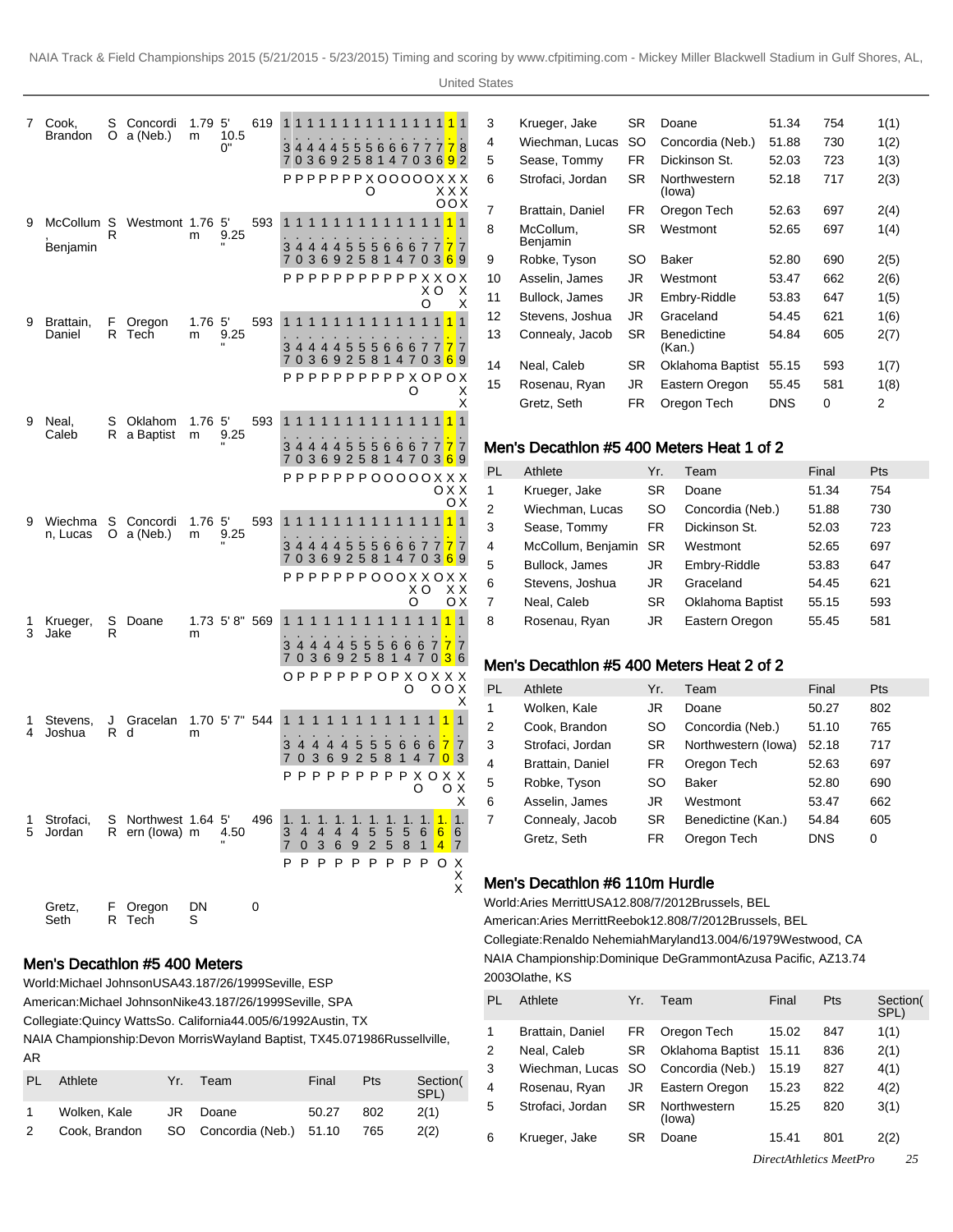| 7  | Robke, Tyson          | SO        | <b>Baker</b>                 | 15.45 | 796 | 2(3) |
|----|-----------------------|-----------|------------------------------|-------|-----|------|
| 8  | Stevens, Joshua       | JR        | Graceland                    | 15.85 | 750 | 1(2) |
| 9  | Wolken, Kale          | JR        | Doane                        | 15.91 | 743 | 1(3) |
| 10 | Asselin, James        | JR        | Westmont                     | 16.10 | 722 | 3(2) |
| 11 | Cook. Brandon         | <b>SO</b> | Concordia (Neb.)             | 16.28 | 702 | 3(3) |
| 12 | Connealy, Jacob       | <b>SR</b> | <b>Benedictine</b><br>(Kan.) | 16.32 | 697 | 2(4) |
| 13 | Sease, Tommy          | FR.       | Dickinson St.                | 16.60 | 667 | 4(3) |
| 14 | Bullock, James        | JR        | Embry-Riddle                 | 16.68 | 658 | 1(4) |
| 15 | McCollum.<br>Benjamin | SR        | Westmont                     | 16.80 | 645 | 4(4) |
|    | Gretz. Seth           | FR        | Oregon Tech                  | DNS   | 0   | 3    |

# Men's Decathlon #6 110m Hurdle Heat 1 of 4 Wind: +1.5

| PL | Athlete          | Yr. | Team         | Final | <b>Pts</b> |
|----|------------------|-----|--------------|-------|------------|
|    | Brattain, Daniel | FR. | Oregon Tech  | 15.02 | 847        |
| 2  | Stevens, Joshua  | JR. | Graceland    | 15.85 | 750        |
| 3  | Wolken, Kale     | JR. | Doane        | 15.91 | 743        |
| 4  | Bullock, James   | JR  | Embry-Riddle | 16.68 | 658        |

# Men's Decathlon #6 110m Hurdle Heat 2 of 4

# Wind: +2.3

| PL | Athlete         | Yr.       | Team               | Final | Pts |
|----|-----------------|-----------|--------------------|-------|-----|
| 1  | Neal, Caleb     | <b>SR</b> | Oklahoma Baptist   | 15.11 | 836 |
| 2  | Krueger, Jake   | <b>SR</b> | Doane              | 15.41 | 801 |
| 3  | Robke, Tyson    | SO        | <b>Baker</b>       | 15.45 | 796 |
| 4  | Connealy, Jacob | SR.       | Benedictine (Kan.) | 16.32 | 697 |

# Men's Decathlon #6 110m Hurdle Heat 3 of 4 Wind: +2.3

| PL | Athlete          | Yr. | Team                | Final      | <b>Pts</b> |
|----|------------------|-----|---------------------|------------|------------|
| 1  | Strofaci, Jordan | SR. | Northwestern (lowa) | 15.25      | 820        |
| 2  | Asselin, James   | JR  | Westmont            | 16.10      | 722        |
| 3  | Cook, Brandon    | SO. | Concordia (Neb.)    | 16.28      | 702        |
|    | Gretz, Seth      | FR. | Oregon Tech         | <b>DNS</b> | O          |

# Men's Decathlon #6 110m Hurdle Heat 4 of 4

### Wind: +1.4

| PL | Athlete               | Yr. | Team             | Final | Pts |
|----|-----------------------|-----|------------------|-------|-----|
|    | Wiechman, Lucas       | SO. | Concordia (Neb.) | 15.19 | 827 |
| 2  | Rosenau, Ryan         | JR  | Eastern Oregon   | 15.23 | 822 |
| 3  | Sease, Tommy          | FR. | Dickinson St.    | 16.60 | 667 |
| 4  | McCollum, Benjamin SR |     | Westmont         | 16.80 | 645 |

# Men's Decathlon #7 Discus

World: Jurgen Schult GDR 74.08m 5/6/1986 Neubrandenburg, GER American: Ben Plucknett SoCal Striders 72.34m 6/7/1981 Stockholm, SWE Collegiate: Julian Wruck UCLA 68.16m 5/1/2013 Claremont, CA NAIA Championship: Ade Olukoju Azusa Pacific, CA 64.08m 1990Stephenville, TX

| <b>PL</b> Athlete<br>Yr Team | sh | Final Engli Pts Attempts |
|------------------------------|----|--------------------------|
|------------------------------|----|--------------------------|

| 1  | Asselin.<br>James       |        | <b>JR</b> Westmont           | 39.4<br>1 <sub>m</sub> | 129'<br>3.75"     | 653 | 33.<br>03             | 36.<br>85    | 39.<br>41 |
|----|-------------------------|--------|------------------------------|------------------------|-------------------|-----|-----------------------|--------------|-----------|
| 2  | Wolken,<br>Kale         |        | JR Doane                     | 38.8<br>1 <sub>m</sub> | 127'<br>4.25"     | 640 | 38.<br>81             | 36. FO<br>58 | UL        |
| 3  | Neal, Caleb             | S<br>R | Oklahoma<br><b>Baptist</b>   | 38.7<br>1 <sub>m</sub> | 127'<br>0.25"     | 638 | 38.<br>71             | 37.<br>10    | 38.<br>26 |
| 4  | Strofaci,<br>Jordan     | S<br>R | Northweste<br>rn (lowa)      | 35.4<br>6m             | 116'<br>4.25"     | 573 | 35.<br>46             | FO FO<br>UL  | UL        |
| 5  | Connealy,<br>Jacob      | S<br>R | <b>Benedictine</b><br>(Kan.) | 34.9<br>8m             | 114'<br>9.50"     | 563 | 34 <sub>1</sub><br>98 | FO FO<br>UL  | UL        |
| 6  | Sease,<br>Tommy         | F<br>R | Dickinson<br>St.             | 34.4<br>6m             | 113'<br>1"        | 553 | 34.<br>46             | FO.<br>UL    | FO.<br>UL |
| 7  | Wiechman,<br>Lucas      | S<br>O | Concordia<br>(Neb.)          | 33.0<br>2m             | 108'<br>4.25"     | 524 | 32.<br>37             | 33.<br>02    | FO<br>UL  |
| 8  | Stevens.<br>Joshua      | JR     | Graceland                    | 32.9<br>9m             | 108'<br>3"        | 524 | FO<br>UL              | 32.<br>99    | FO<br>UL  |
| 9  | Krueger,<br>Jake        | S<br>R | Doane                        | 32.5<br>8m             | 106'<br>11"       | 515 | 26.<br>68             | 32.<br>58    | 29.<br>74 |
| 10 | Rosenau.<br>Ryan        | JR     | Eastern<br>Oregon            | 30.6<br>0m             | 100'<br>5"        | 476 | 30.<br>60             | 28.<br>04    | 28.<br>80 |
| 11 | Brattain.<br>Daniel     | F<br>R | Oregon<br>Tech               | 30.0<br>0m             | 98'<br>5.25"      | 464 | FO<br>UL              | 29.<br>50    | 30.<br>00 |
| 12 | Cook,<br><b>Brandon</b> | S<br>Ω | Concordia<br>(Neb.)          | 29.5<br>5m             | 96'<br>11.7<br>5" | 456 | 26.<br>03             | 29.<br>55    | FO<br>UL  |
| 13 | Robke.<br>Tyson         | S<br>Ω | Baker                        | 29.0<br>6m             | 95'<br>4.25"      | 446 | 24.<br>12             | 29.<br>06    | FO<br>UL  |
| 14 | Bullock,<br>James       | JR     | Embry-<br>Riddle             | 28.6<br>4m             | 93'<br>11.7<br>5" | 438 | FO<br>UL              | 28.<br>64    | FO<br>UL  |
| 15 | McCollum,<br>Benjamin   | S<br>R | Westmont                     | 28.1<br>0m             | 92'<br>2.50"      | 427 | 26.<br>61             | 28.<br>10    | 26.<br>99 |

# Men's Decathlon #8 Pole Vault

World: Sergey Bubka UKR 6.14m 6/31/1994 Donet's, UKR American: Brad Walker Nike 6.04m 5/8/2008 Eugene, OR Collegiate: Lawrence Johnson Tennessee 5.98m 4/25/1996 Knoxville, TN NAIA Championship: Billy Olson Abilene Christian, TX 5.56m 1982Charleston, WV

| P | Athlete             |         | Yr Team              |           | Fina Engl Pts<br>ish |     | Jumping Record                                                                                                                       |
|---|---------------------|---------|----------------------|-----------|----------------------|-----|--------------------------------------------------------------------------------------------------------------------------------------|
| 1 | Bullock,<br>James   | J<br>R  | Embry-<br>Riddle     | 4.70<br>m | 15'<br>5"            | 819 | 223333333333444444 <mark>44</mark><br>890123456789012345678<br>000000000000000000000<br>PPPPPPPPPPPPPPPOPXOOX<br>O<br>х<br>x         |
| 1 | Wolken,<br>Kale     | J<br>R  | Doane                | 4.70<br>m | 15'<br>5"            | 819 | 223333333333444444 <mark>44</mark><br>8901234567890123456 <mark>7</mark> 8<br>000000000000000000000<br>PPPPPPPPPOPPOPPOXXXXP<br>OXOO |
| 3 | Wiechma<br>n, Lucas | S.<br>O | Concordi<br>a (Neb.) | 4.50<br>m | 14'<br>9"            | 760 | 2 2 3 3 3 3 3 3 3 3 3 4 4 4 4 4 4 4<br>8901234567890123456<br>0000000000000000000<br>PPPPPPPPPPPPXOPOOOX<br>х<br>Ω<br>Χ              |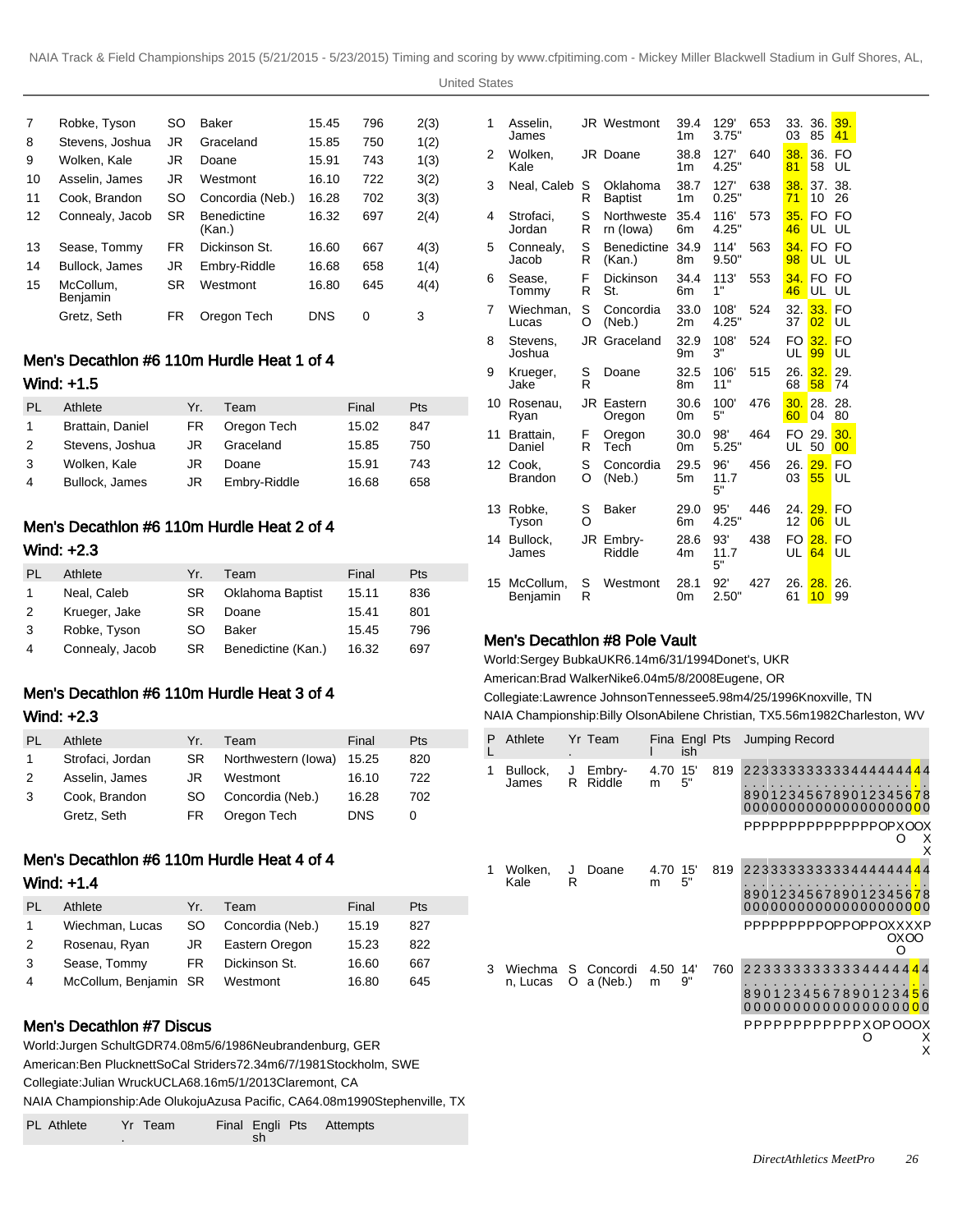|   | Krueger,<br>Jake        | S<br>R   | Doane                                | 4.30 14<br>m  | 1.25 | 702 | 2 2 3 3 3 3 3 3 3 3 3 3 4 4 4 4 4<br>890123456789012 <mark>3</mark> 4<br>PPPPPPPPPXPPOPPOX                     |                                           |                                                                                         | O                                           |                             | х                                                                  | 4            | Sease,<br>F<br>Tommy                                                 | R St.              | Dickinson 3.40 11'<br>m                                                                                                                                                                                                                                                                                        | 1.75                                   | 457                                                      | 2.<br>2.<br>8<br>9<br>$\overline{0}$<br>$\mathbf{0}$<br>O P O O X | 3.<br>3.<br>$\mathbf{0}$<br>$\mathbf{1}$<br>$\overline{0}$<br>$\mathbf{0}$                   | 3.<br>$\sqrt{2}$<br>$\overline{0}$<br>O                                                                                      | 3.<br>3<br>$\mathbf 0$             | 3.<br>$\vert 4 \vert$<br>$\overline{\phantom{0}}$ 0<br>$O$ O X                                | 3.<br>5<br>$\overline{\mathbf{0}}$<br>Χ<br>Χ |  |
|---|-------------------------|----------|--------------------------------------|---------------|------|-----|----------------------------------------------------------------------------------------------------------------|-------------------------------------------|-----------------------------------------------------------------------------------------|---------------------------------------------|-----------------------------|--------------------------------------------------------------------|--------------|----------------------------------------------------------------------|--------------------|----------------------------------------------------------------------------------------------------------------------------------------------------------------------------------------------------------------------------------------------------------------------------------------------------------------|----------------------------------------|----------------------------------------------------------|-------------------------------------------------------------------|----------------------------------------------------------------------------------------------|------------------------------------------------------------------------------------------------------------------------------|------------------------------------|-----------------------------------------------------------------------------------------------|----------------------------------------------|--|
|   | Stevens,<br>Joshua      | J<br>R d | Gracelan                             | 4.30 14<br>m  | 1.25 | 702 | 2 2 3 3 3 3 3 3 3 3 3 3 4 4 4 4 4<br>890123456789012 <mark>3</mark> 4<br>PPPOPPXPPOPOPOPXX                     | Х<br>O                                    |                                                                                         |                                             |                             | х<br>oх<br>X                                                       | 5            | McCollum S<br>Benjamin                                               | R                  | Westmont 3.30 10'<br>m                                                                                                                                                                                                                                                                                         | 10"                                    | 431                                                      | 2.<br>2.<br>8<br>9<br>$\mathbf 0$<br>$\mathbf{0}$<br>P<br>P       | 3.<br>3.<br>$\overline{0}$<br>$\ddot{\textbf{r}}$<br>$\overline{0}$<br>$\overline{0}$<br>000 | $2 \overline{3}$                                                                                                             | 3.3.<br>0 <sub>0</sub><br>X<br>O   | $\overline{\mathbf{3}}$ .<br>$\overline{4}$<br>$\overline{0}$<br>X<br>$\overline{\mathsf{x}}$ |                                              |  |
| 6 | Cook,<br><b>Brandon</b> | S        | Concordi<br>O $a$ (Neb.)             | 4.20 13'<br>m | 9.25 | 673 | 2 2 3 3 3 3 3 3 3 3 3 3 4 4 4 4<br>89012345678901 <mark>2</mark> 3<br>PPOOPOPOPX0000XX                         |                                           |                                                                                         | O                                           |                             | oх<br>X                                                            |              |                                                                      |                    | Men's Decathlon #9 Javelin<br>World: Jan Zelezny CZE 98.48m 4/25/1996 Jena, GER<br>American: Breaux Greer adidas 91.29m 5/21/2007 Indianapolis, IN<br>Collegiate: Patrik Boden Texas 89.10m 2/24/1990 Austin, TX<br>NAIA Championship: Rick Simoncic Pittsburg State, KS 75.46m 1986Russellville,              |                                        |                                                          |                                                                   |                                                                                              |                                                                                                                              |                                    |                                                                                               |                                              |  |
| 7 | Rosenau, J<br>Ryan      |          | Eastern<br>R Oregon                  | 4.00 13'<br>m | 1.50 | 617 | 2 2 3 3 3<br>890123456789 <mark>0</mark> 1<br>00000000000000<br>OPPPXPOPPOXXXX                                 | 3                                         |                                                                                         |                                             |                             | 3 3 3 3 3 3 4 4                                                    | AR<br>1      | PL Athlete<br>Wolken,                                                |                    | Yr Team<br>JR Doane                                                                                                                                                                                                                                                                                            | 57.6                                   | Final Engli Pts<br>sh<br>189'                            | 703                                                               |                                                                                              | Attempts<br>57. FO FO                                                                                                        |                                    |                                                                                               |                                              |  |
|   | 7 Connealy, S<br>Jacob  |          | Benedicti 4.00 13'<br>R ne (Kan.) m  |               | 1.50 | 617 | 2 2 3 3 3 3<br>90<br>-1<br>00000000000000<br>$PPPOPPOPOOOOOXX$                                                 | O<br>2 3                                  | 5<br>4                                                                                  | 6                                           |                             | 0 0 X X<br>οх<br>3 3 3 3 3 3 4 4<br>7 8 9 0 1                      | 2<br>3<br>4  | Kale<br>Connealy,<br>Jacob<br>Asselin,<br>James<br>Krueger,<br>Jake  | S<br>R<br>S<br>R   | Benedictine 52.4<br>(Kan.)<br>JR Westmont<br>Doane                                                                                                                                                                                                                                                             | 7m<br>6m<br>51.7<br>4m<br>46.4<br>4m   | 2.75"<br>172'<br>1.50"<br>169'<br>9.25"<br>152'<br>4.50" | 625<br>614<br>536                                                 | 48<br>46.<br>88                                                                              | 67 UL UL<br>48. 52. <mark>52.</mark><br>06<br><b>51.</b> 50.<br><b>74</b> 35<br><mark>46.</mark> 41. 45.<br>44 76 04         | 46                                 |                                                                                               |                                              |  |
| 7 | Brattain,<br>Daniel     | F.<br>R  | Oregon<br>Tech                       | 4.00 13'<br>m | 1.50 | 617 | 2 2 3 3 3<br>90<br>$\mathbf{1}$<br>0000000000000<br>$\Omega$<br>PPPPPXOPOXOXX                                  | -3<br>$\overline{2}$<br>3                 | 3<br>3<br>$\overline{4}$<br>O                                                           | 3<br>3<br>56                                | 3<br>78<br>O                | oх<br>х<br>$3 \; 4 \; 4$<br>9 0 1<br>O X                           | 5<br>6<br>7. | Rosenau,<br>Ryan<br>Cook,<br>Brandon<br>Brattain,<br>Daniel          | S<br>O<br>F<br>R   | JR Eastern<br>Oregon<br>Concordia<br>(Neb.)<br>Oregon<br>Tech                                                                                                                                                                                                                                                  | 46.0<br>1m<br>44.4<br>7m<br>43.7<br>9m | 150'<br>11.7<br>5"<br>145'<br>11"<br>143'<br>8.25"       | 530<br>507<br>497                                                 | 04<br>19<br>51                                                                               | 42. 40. 46.<br>68<br>40. 38. <mark>44.</mark><br>16<br>39. 42.<br>26                                                         | 01 <br>47<br>43 <sub>1</sub><br>79 |                                                                                               |                                              |  |
| 0 | Neal,<br>Caleb          | S        | Oklahom 3.90 12'<br>R a Baptist m    |               | 9.50 | 590 | 2 2 3<br>3<br>9<br>8<br>$\bf{0}$<br>-1<br>0000000000000<br>P                                                   | 3<br>$\overline{2}$<br>P                  | 3<br>3<br>3<br>$\overline{4}$<br>P<br>P                                                 | $\mathbf{3}$<br>-3<br>56                    |                             | х<br>$3 \t3 \t3 \t4$<br>7890<br>P P O O X X                        | 8<br>9       | Stevens,<br>Joshua<br>McCollum,<br>Benjamin<br>10 Wiechman,          | $\frac{S}{R}$<br>S | JR Graceland<br>Westmont<br>Concordia                                                                                                                                                                                                                                                                          | 43.7<br>2m<br>43.2<br>6m<br>43.0       | 143'<br>5.50"<br>141'<br>11.5<br>0"<br>141'              | 496<br>490<br>487                                                 | 89<br>43.<br>26<br>43.                                                                       | 24. 39. 43.<br>75 <mark>72</mark><br>FO 42.<br>UL 78<br>43.42                                                                |                                    |                                                                                               |                                              |  |
| 1 | Robke,<br>Tyson         | S<br>O   | Baker                                | 3.70 12<br>m  | 1.50 | 535 | 2 2 3<br>3<br>8901<br>0000000000000                                                                            | 3                                         | 3<br>33                                                                                 |                                             |                             | X X<br>O X<br>3 3 3 3 4<br>2 3 4 5 6 7 8 9 0                       |              | Lucas<br>11 Neal, Caleb S<br>12 Sease,<br>Tommy                      | O<br>R<br>F<br>R   | (Neb.)<br>Oklahoma<br><b>Baptist</b><br>Dickinson<br>St.                                                                                                                                                                                                                                                       | 7m<br>42.6<br>8m<br>41.4<br>0m         | 4"<br>140'<br>0.50"<br>135'<br>10.2<br>5"                | 481<br>462                                                        | 00                                                                                           | $07 \overline{\smash{\big)}\ 37}$<br>42. FO FO<br>68 UL UL<br>FO 38. 41.<br>UL 83                                            | <b>40</b>                          |                                                                                               |                                              |  |
| 2 | Strofaci,<br>Jordan     | S        | Northwest 3.60 11'<br>R ern (lowa) m |               | 9.75 | 509 | PPPOPOOOXXPPX<br>2. 2. 3. 3. 3.<br>9<br>8<br>$\overline{0}$<br>$\overline{0}$<br>$\overline{0}$<br>P<br>P<br>P | 0 <sub>1</sub><br>$\mathbf{0}$<br>$\circ$ | 3.<br>$\overline{2}$<br>$\mathbf{3}$<br>$\mathbf{0}$<br>$\mathbf 0$<br>$\mathsf P$<br>P | 3.<br>$\overline{4}$<br>$\mathbf{0}$<br>O P | X X<br>$\circ$<br>3.3.<br>5 | Х<br>X<br>3.<br>6<br>$\overline{7}$<br>$0$ 0 0<br>Χ<br>Х<br>X<br>O |              | 13 Bullock,<br>James<br>14 Robke,<br>Tyson<br>15 Strofaci,<br>Jordan | S<br>O<br>S<br>R   | JR Embry-<br>Riddle<br><b>Baker</b><br>Northweste 38.9<br>rn (lowa)                                                                                                                                                                                                                                            | 39.9<br>2m<br>39.1<br>5m<br>0m         | 131'<br>0"<br>128'<br>5.50"<br>127'<br>7.75"             | 441<br>430<br>426                                                 | 83                                                                                           | 39. 38. <mark>39.</mark><br>96 <mark>92</mark><br>33. 39. FO<br>30 <mark>15</mark> UL<br>37. FO 38.<br>67 UL <mark>90</mark> |                                    |                                                                                               |                                              |  |
| 2 | Asselin,<br>James       | J<br>R   | Westmont 3.60 11'                    | m             | 9.75 | 509 | 2. 2. 3. 3. 3. 3.<br>9<br>8<br>$\overline{0}$<br>000000000<br>$\mathbf{0}$<br>X P<br>X<br>O<br>O               | $\overline{1}$                            | 3<br>$2^{\circ}$<br>$0000$                                                              | 3.<br>$\overline{4}$                        | X<br>х<br>O                 | Х<br>3.3.3.<br>567<br>$\circ$<br>Χ<br>х<br>Χ                       |              | $DI$ $Ath$ $Ath$                                                     |                    | Men's Decathlon #10 1500 Meters<br>World: Hicham El Guerrouj MAR 3:26.00 6/14/1998 Rome, ITA<br>American: Bernard Lagat Nike 3:29.30 7/28/2005 Rieti, ITA<br>Collegiate: Sydney Maree Villanova 3:35.30 5/6/1981 Baton Rouge, LA<br>NAIA Championship: Silas Kisorio Oklahoma Christian 3:41.39 2012Marion, IN | $V_r$ Toom                             |                                                          |                                                                   |                                                                                              | Einol                                                                                                                        |                                    |                                                                                               | D <sub>to</sub>                              |  |

| PL Athlete     |    | Yr. Team         | Final       | <b>Pts</b> |
|----------------|----|------------------|-------------|------------|
| Sease, Tommy   |    | FR Dickinson St. | 4:35.49 709 |            |
| Asselin. James | JR | Westmont         | 4:38.60 689 |            |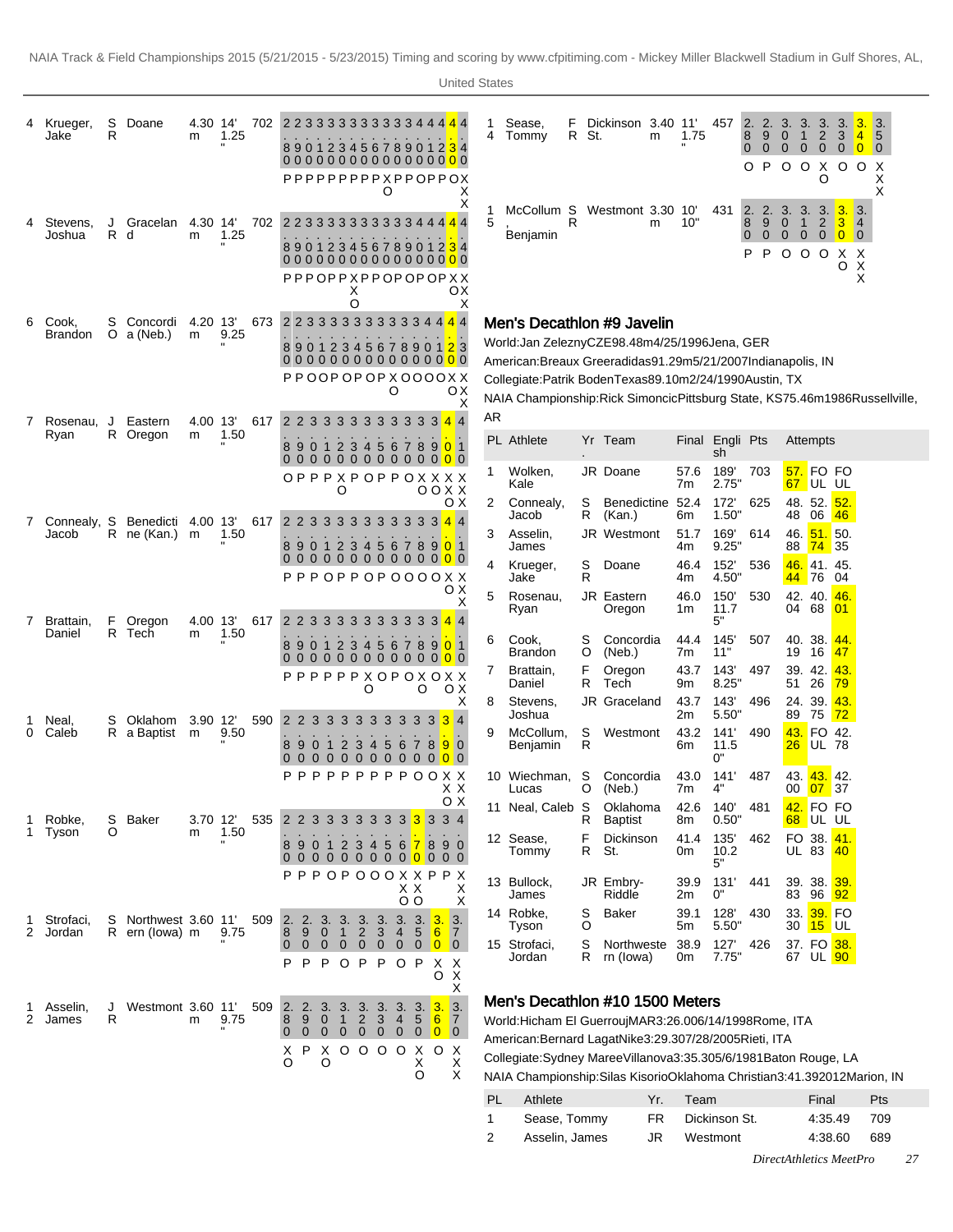United States

| 3  | Krueger, Jake      | SR.       | Doane               | 4:46.62    | 639 |
|----|--------------------|-----------|---------------------|------------|-----|
| 4  | Cook, Brandon      | SO.       | Concordia (Neb.)    | 4:48.57    | 627 |
| 5  | Bullock, James     | JR.       | Embry-Riddle        | 4:49.76    | 620 |
| 6  | Connealy, Jacob    | <b>SR</b> | Benedictine (Kan.)  | 4:50.32    | 617 |
| 7  | Brattain, Daniel   | FR.       | Oregon Tech         | 4:51.21    | 611 |
| 8  | Strofaci, Jordan   | <b>SR</b> | Northwestern (lowa) | 4:51.73    | 608 |
| 9  | Wolken, Kale       | JR        | Doane               | 4:53.97    | 595 |
| 10 | McCollum, Benjamin | <b>SR</b> | Westmont            | 4:58.16    | 570 |
| 11 | Wiechman, Lucas    | SO.       | Concordia (Neb.)    | 4:58.64    | 568 |
| 12 | Robke, Tyson       | SO        | Baker               | 4:58.94    | 566 |
| 13 | Rosenau, Ryan      | JR.       | Eastern Oregon      | 5:13.76    | 483 |
| 14 | Neal, Caleb        | <b>SR</b> | Oklahoma Baptist    | 5:38.11    | 360 |
|    | Gretz, Seth        | FR.       | Oregon Tech         | <b>DNS</b> | 0   |
|    | Stevens, Joshua    | JR.       | Graceland           | DNF        | 0   |

### Women's Marathon

NAIA Championship: Obsie Birru Grand Valley, IA 2:49:14.0h 2011Marion, IN

| PL | Athlete             | Yr.       | Team                  | Final          | Pts |
|----|---------------------|-----------|-----------------------|----------------|-----|
| 1  | Bouvatte, Kate      | SR        | Cal St. San Marcos    | 2:59:23.0<br>0 | 10  |
| 2  | Werner, Michaela    | FR        | Oklahoma City         | 3.01:23.0<br>0 | 8   |
| 3  | Williams, Robbiccaa | JR        | Tennessee<br>Weslevan | 3.07.57.0<br>∩ | 6   |
| 4  | Steinbeck, Allison  | SR        | Taylor                | 3:09:38.0<br>0 | 5   |
| 5  | Chance, Leah        | SO        | Tennessee<br>Wesleyan | 3:10:25.0<br>0 | 4   |
| 6  | Schroeder, Charity  | SR        | The Masters           | 3:11:55.0<br>n | 3   |
| 7  | Shepherd, Leah      | <b>SR</b> | Cornerstone           | 3:13:34.0<br>O | 2   |
| 8  | Holmes, Hannah      | SR        | Tabor                 | 3:14:05.0<br>0 | 1   |
| 9  | Harrill, Taylor     | FR.       | Oklahoma City         | 3:14:40.0<br>n |     |
| 10 | Boehlke, Madeline   | SO        | Oklahoma City         | 3:15:02.0<br>O |     |
| 11 | Perona, Emily       | JR        | Evangel               | 3:17:06.0<br>0 |     |
| 12 | Nicholls, Heidi     | SR        | Westmont              | 3:17:11.0<br>0 |     |
| 13 | Wyma, CallyAnne     | <b>SR</b> | Cornerstone           | 3:17:59.0<br>Ω |     |
| 14 | Wilder, Rebecca     | SR        | St. Ambrose           | 3:18:14.0<br>0 |     |
| 15 | Ovokaitys, Kayla    | JR        | Cornerstone           | 3:18:58.0<br>0 |     |
| 16 | Sanders, LeeAnna    | <b>SR</b> | William Woods         | 3:20:02.0<br>0 |     |
| 17 | Niemeier, Sarah     | SR        | Missouri Valley       | 3.20:25.0<br>O |     |
| 18 | Gazda, Eliza        | FR.       | Embry-Riddle          | 3.21.57.0<br>0 |     |
| 19 | Tremaine, Sydney    | SR        | Cornerstone           | 3:25:36.9<br>0 |     |
| 20 | Buffum, Kelsey      | JR        | Southwestern (Kan.)   | 3.26:23.4<br>0 |     |
| 21 | Rietsema, Caitlin   | JR        | Aquinas               | 3:29:35.0      |     |
| 22 | Carson, Chelsea     | <b>SR</b> | Arizona Christian     | 3:30:06.0<br>0 |     |

| 23 | Gamboa, Ana        | SR        | St. Mary (Kan.)    | 3:30:51.0<br>ი |
|----|--------------------|-----------|--------------------|----------------|
| 24 | Marshall, Morgan   | SR        | Oklahoma Baptist   | 3:31:05.0<br>0 |
| 25 | Gracia, Bethany    | JR        | Cal St. San Marcos | 3:32:59.0<br>O |
| 26 | Patten, Mackenzie  | SR        | Milligan           | 3:33:00.0      |
| 27 | Garcia, Betzabeth  | SO        | Kansas Wesleyan    | 3:33:43.0      |
| 28 | Kassuba, Anna      | SR        | St. Francis (III.) | 3:33:56.0<br>0 |
| 29 | Rossi, Alli        | SR        | St. Francis (III.) | 3:34:19.0<br>0 |
| 30 | Schiff, Payton     | SO        | Westminster (Utah) | 3:37:39.0<br>0 |
| 31 | Fullerton, Chelsea | <b>SR</b> | Ottawa             | 3:38:15.0<br>0 |
| 32 | Pontikes, Kaitlin  | JR        | Oklahoma City      | 3:38:51.0<br>0 |
| 33 | Aguayo, Maria      | SR        | Texas Wesleyan     | 3.39.07.0<br>0 |
| 34 | Alfaro, Lucia      | SO        | Siena Heights      | 3:39:18.0<br>0 |
| 35 | Aitken, Grace      | FR        | Friends            | 3:39:19.0<br>0 |
| 36 | Roy, Sydney        | SO        | Friends            | 3:50:47.0<br>0 |
| 37 | Jystad, Amy        | SR        | St. Mary (Kan.)    | 3:52:48.0<br>0 |
| 38 | Brown, Elizabeth   | FR.       | John Brown         | 4:01:04.0<br>0 |
|    | Kibler, Erin       | SO        | Westminster (Utah) | <b>DNF</b>     |
|    | Meng, Lindsey      | JR        | St. Mary (Kan.)    | <b>DNF</b>     |
|    | Gee, Alexis        | SO        | St. Gregory's      | DNF            |
|    | Richards, Anissa   | JR        | Taylor             | <b>DNF</b>     |
|    | Warren, Olivia     | SR        | <b>Brescia</b>     | <b>DNF</b>     |
|    | Madavi, Monica     | SR        | Valley City State  | <b>DNF</b>     |
|    | Opp, Lauren        | SR        | Dordt              | <b>DNF</b>     |
|    |                    |           |                    |                |

#### Women's 100 Meters Final

#### Wind: +3.1

World: Florence Griffith-Joyner USA 10.49 6/16/1988 Indianapolis, IN American: Florence Griffith Joyner World Class AC 10.49 6/16/1988 Indianapolis, IN

Collegiate: Dawn Sowell LSU 10.78 5/2/1989 Provo, UT

NAIA Championship: Jura Levy Oklahoma Baptist 11.28 4/24/2014 Gulf Shores, AL

| <b>PL</b>      | Athlete            | Yr.       | Team                   | Final | Pts |
|----------------|--------------------|-----------|------------------------|-------|-----|
| 1              | Browner, Alexis    | <b>SR</b> | <b>Wayland Baptist</b> | 11.43 | 10  |
| 2              | Smith, Rochene     | FR.       | <b>Wayland Baptist</b> | 11.58 | 8   |
| 3              | Thomas, Jewel      | <b>SR</b> | Indiana Tech           | 11.65 | 6   |
| 4              | Higgs, Gregria     | SR.       | <b>Wayland Baptist</b> | 11.72 | 5   |
| 5              | Robinson, Leonie   | JR        | Southern-NO            | 11.75 | 4   |
| 6              | Cooks, Annie       | <b>SO</b> | <b>William Carey</b>   | 11.81 | 3   |
| $\overline{7}$ | Thompson, Patricia | SO.       | Indiana Tech           | 11.90 | 2   |
| 8              | Sokunbi, Olamide   | JR        | Brenau                 | 12.06 | 1   |

# Women's 100 Meters Prelim

World: Florence Griffith-Joyner USA 10.49 6/16/1988 Indianapolis, IN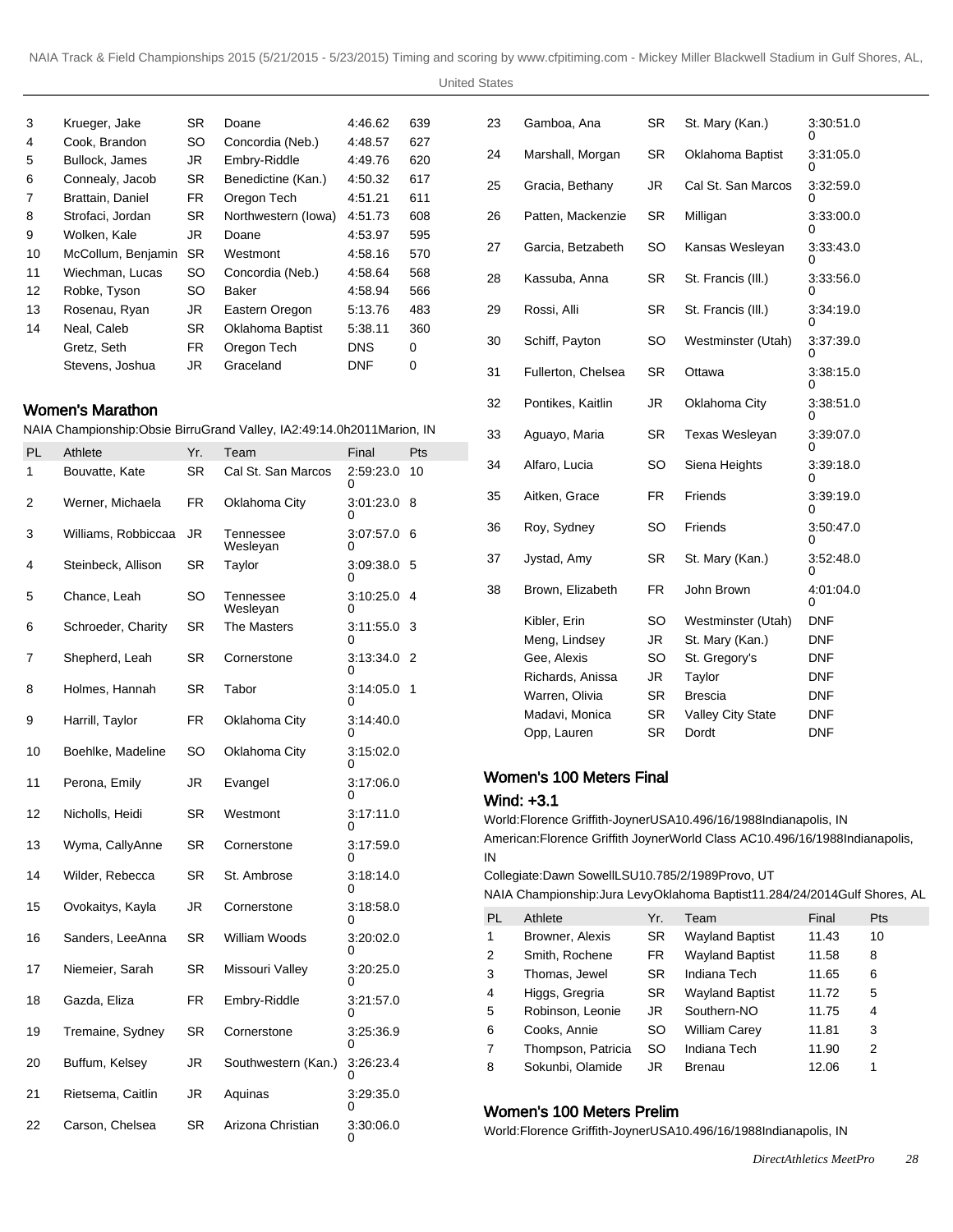American: Florence Griffith Joyner World Class AC 10.49 6/16/1988 Indianapolis, IN

| Collegiate: Dawn Sowell LSU 10.78 5/2/1989 Provo, UT |  |
|------------------------------------------------------|--|
|------------------------------------------------------|--|

NAIA Championship: Jura Levy Oklahoma Baptist 11.28 4/24/2014 Gulf Shores, AL 6

| PL | Athlete               | Yr.       | Team                   | Prelim     | Heat(HP Note<br>L) |        |
|----|-----------------------|-----------|------------------------|------------|--------------------|--------|
| 1  | Browner, Alexis       | <b>SR</b> | <b>Wayland Baptist</b> | 11.69Q     | 1(1)               |        |
| 2  | Smith, Rochene        | FR.       | <b>Wayland Baptist</b> | 11.73Q     | 4(1)               |        |
| 3  | Robinson, Leonie      | JR.       | Southern-NO            | 11.86Q     | 3(1)               |        |
| 4  | Thomas, Jewel         | <b>SR</b> | Indiana Tech           | 11.88Q     | 2(1)               |        |
| 5  | Cooks, Annie          | <b>SO</b> | William Carey          | 11.94q     | 1(2)               |        |
| 6  | Higgs, Gregria        | <b>SR</b> | <b>Wayland Baptist</b> | 11.96g     | 2(2)               |        |
| 7  | Sokunbi, Olamide      | JR        | <b>Brenau</b>          | 12.02q     | 3(2)               |        |
| 8  | Thompson,<br>Patricia | <b>SO</b> | Indiana Tech           | 12.06q     | 1(3)               |        |
| 9  | Woods, Brianna        | <b>SO</b> | Indiana Tech           | 12.07      | 4(2)               |        |
| 10 | Pennie, Chantal       | <b>FR</b> | Southern-NO            | 12.10      | 4(3)               |        |
| 11 | Scott-Goss, Zoe       | <b>FR</b> | Concordia (Cal.)       | 12.13      | 3(3)               |        |
| 12 | Gonzales, Kevia       | <b>FR</b> | Lindsey Wilson         | 12.15      | 2(3)               |        |
| 13 | James, Chelsea        | JR.       | Xavier-Louisiana       | 12.24      | 3(4)               | 12.239 |
| 13 | Ingersoll, Marissa    | JR.       | Aquinas                | 12.24      | 4(4)               | 12.239 |
| 15 | Samuels, Rea          | JR.       | McPherson              | 12.25      | 2(4)               |        |
| 16 | Perry, Brittnee       | <b>SO</b> | Indiana Tech           | 12.29      | 3(5)               |        |
| 17 | Engle, Natali         | FR.       | Friends                | 12.33      | 1(4)               |        |
| 18 | Dawkins, Artisha      | <b>SO</b> | Webber                 | 12.36      | 2(5)               | 12.355 |
| 18 | Lewis, Katleyn        | <b>SR</b> | Indiana Tech           | 12.36      | 4(5)               | 12.355 |
| 20 | Goynes, Joi           | <b>SR</b> | Vanguard               | 12.37      | 1(5)               |        |
| 21 | Jacobs, Latisha       | JR        | Langston               | 12.39      | 4(6)               |        |
| 22 | Bridges, Mia          | FR.       | <b>William Carey</b>   | 12.40      | 3(6)               |        |
| 23 | Reynolds,<br>Yasmine  | FR        | <b>Brenau</b>          | 12.41      | 3(7)               |        |
| 24 | Fortuna, Kaitlyn      | <b>SO</b> | Dillard                | 12.48      | 1(6)               |        |
| 25 | King, Kayla           | <b>FR</b> | Viterbo                | 12.50      | 4(7)               |        |
| 26 | Wells, Cheyenne       | <b>SO</b> | <b>Brenau</b>          | 12.66      | 3(8)               |        |
| 27 | Townsend, Joi         | SO        | Langston               | 12.68      | 1(7)               |        |
| 28 | Arthur, Kenisha       | <b>SO</b> | Wiley                  | 13.12      | 2(6)               |        |
|    | France, Shayla        | <b>SR</b> | Indiana Tech           | <b>DNS</b> | 2                  |        |

# Women's 100 Meters Prelim Heat 1 of 4

#### Wind: +0.3

| PL | Athlete            | Yr.       | Team                   | Prelim |
|----|--------------------|-----------|------------------------|--------|
| 1  | Browner, Alexis    | <b>SR</b> | <b>Wayland Baptist</b> | 11.69Q |
| 2  | Cooks, Annie       | SO.       | <b>William Carey</b>   | 11.94g |
| 3  | Thompson, Patricia | SO.       | Indiana Tech           | 12.06g |
| 4  | Engle, Natali      | FR.       | Friends                | 12.33  |
| 5  | Goynes, Joi        | <b>SR</b> | Vanguard               | 12.37  |
| 6  | Fortuna, Kaitlyn   | SO        | Dillard                | 12.48  |
| 7  | Townsend, Joi      | SO        | Langston               | 12.68  |

# Women's 100 Meters Prelim Heat 2 of 4 Wind: +0.7

| PL. | Athlete        | Yr. | Team               | Prelim | <b>Note</b> |
|-----|----------------|-----|--------------------|--------|-------------|
|     | Thomas, Jewel  | SR. | Indiana Tech       | 11.88Q |             |
| 2   | Higgs, Gregria |     | SR Wayland Baptist | 11.96g |             |

|    | Gonzales, Kevia  | FR 1 | Lindsey Wilson | 12.15      |        |
|----|------------------|------|----------------|------------|--------|
| 4  | Samuels, Rea     | JR.  | McPherson      | 12.25      |        |
| 5  | Dawkins, Artisha | SO.  | Webber         | 12.36      | 12.355 |
| 6. | Arthur, Kenisha  | SO.  | Wilev          | 13.12      |        |
|    | France, Shayla   | SR   | Indiana Tech   | <b>DNS</b> |        |

# Women's 100 Meters Prelim Heat 3 of 4

### Wind: +0.5

| PL | Athlete           | Yr.       | Team                 | Prelim | <b>Note</b> |
|----|-------------------|-----------|----------------------|--------|-------------|
| 1  | Robinson, Leonie  | JR        | Southern-NO          | 11.86Q |             |
| 2  | Sokunbi, Olamide  | JR        | <b>Brenau</b>        | 12.02g |             |
| 3  | Scott-Goss, Zoe   | FR        | Concordia (Cal.)     | 12.13  |             |
| 4  | James, Chelsea    | JR        | Xavier-Louisiana     | 12.24  | 12.239      |
| 5  | Perry, Brittnee   | SO        | Indiana Tech         | 12.29  |             |
| 6  | Bridges, Mia      | <b>FR</b> | <b>William Carey</b> | 12.40  |             |
| 7  | Reynolds, Yasmine | <b>FR</b> | <b>Brenau</b>        | 12.41  |             |
| 8  | Wells, Cheyenne   | SO        | Brenau               | 12.66  |             |

# Women's 100 Meters Prelim Heat 4 of 4 Wind: +0.6

| Prelim<br><b>Note</b> |
|-----------------------|
| 11.73Q                |
| 12.07                 |
| 12.10                 |
| 12.239<br>12.24       |
| 12.355<br>12.36       |
| 12.39                 |
| 12.50                 |
|                       |

# Women's 200 Meters Final

#### Wind: +2.7

World: Florence Griffith-Joyner USA 21.34 8/29/1988 Seoul, KOR American: Florence Griffith Joyner World Class AC 21.34 8/29/1988 Seoul, KOR Collegiate: Dawn Sowell LSU 22.04 5/2/1989 Provo, UT

NAIA Championship: Sevethedn Fynes Southern- New Orleans 23.10

| <b>PL</b> | Athlete            | Yr.       | Team                   | Final      | <b>Pts</b> |
|-----------|--------------------|-----------|------------------------|------------|------------|
| 1         | Browner, Alexis    | <b>SR</b> | <b>Wayland Baptist</b> | 23.48      | 10         |
| 2         | Smith, Rochene     | FR.       | <b>Wayland Baptist</b> | 23.82      | 8          |
| 3         | Cooperwood, Neeja  | SR.       | Morningside            | 24.16      | 6          |
| 4         | Higgs, Gregria     | <b>SR</b> | <b>Wayland Baptist</b> | 24.24      | 5          |
| 5         | Pennie, Chantal    | <b>FR</b> | Southern-NO            | 24.43      | 4          |
| 6         | Thomas, Jewel      | <b>SR</b> | Indiana Tech           | 24.47      | 3          |
| 7         | Thompson, Patricia | SO        | Indiana Tech           | 24.54      | 2          |
|           | France, Shayla     | <b>SR</b> | Indiana Tech           | <b>DNF</b> |            |

# Women's 200 Meters Prelim

| World: Florence Griffith-Joyner USA 21.34 8/29/1988 Seoul, KOR               |
|------------------------------------------------------------------------------|
| American: Florence Griffith Joyner World Class AC 21.34 8/29/1988 Seoul, KOR |
| Collegiate: Dawn Sowell LSU 22.04 5/2/1989 Provo, UT                         |
| NAIA Championship: Sevethedn Fynes Southern- New Orleans 23.10               |

PL Athlete Yr. Team Prelim Heat(HPL )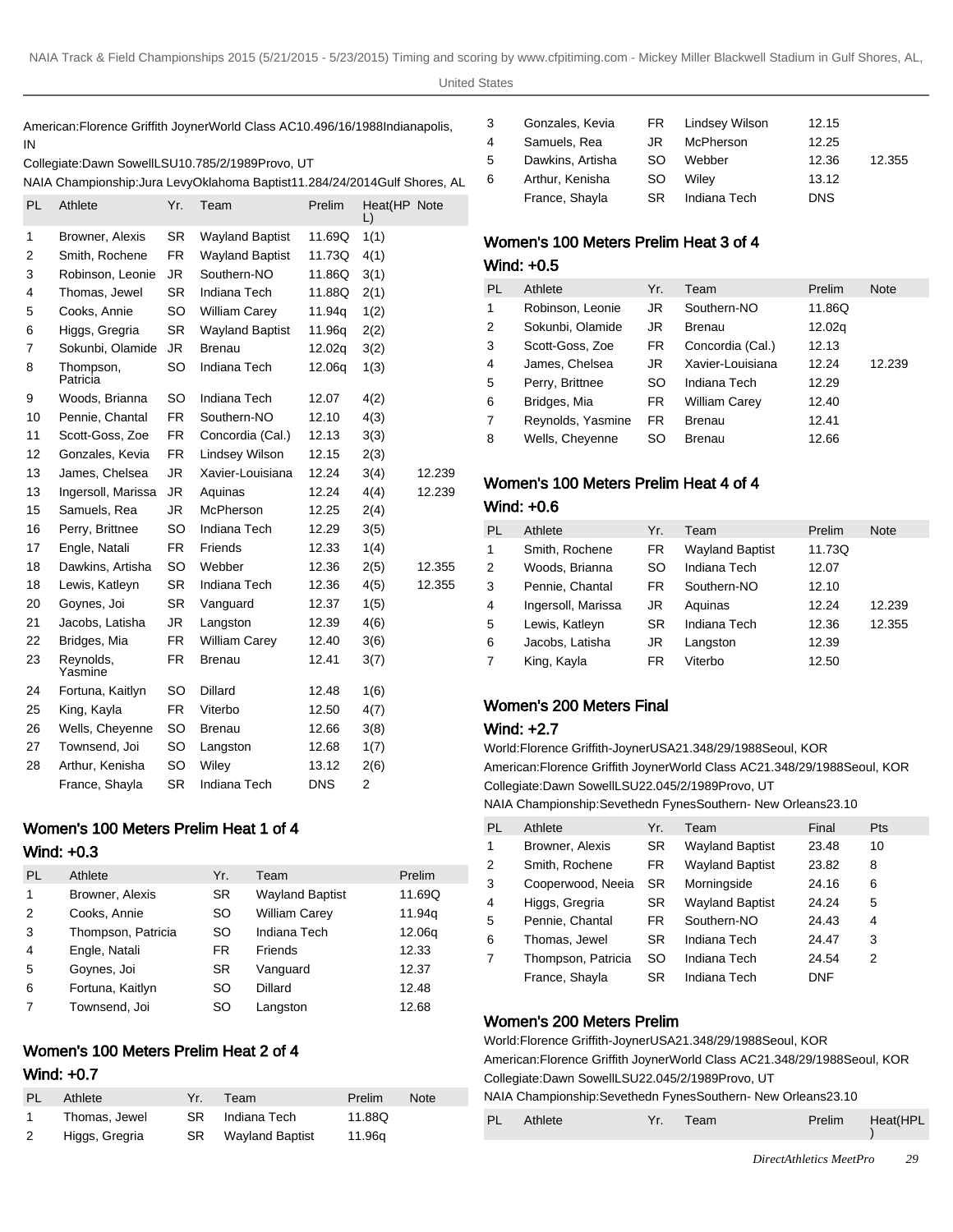United States

| 1  | Browner, Alexis    | SR. | Wayland Baptist        | 23.65Q | 2(1) |
|----|--------------------|-----|------------------------|--------|------|
| 2  | Smith, Rochene     | FR. | <b>Wayland Baptist</b> | 23.79Q | 1(1) |
| 3  | Cooperwood, Neeia  | SR. | Morningside            | 23.84Q | 3(1) |
| 4  | Higgs, Gregria     | SR. | <b>Wayland Baptist</b> | 24.07Q | 2(2) |
| 5  | France, Shayla     | SR. | Indiana Tech           | 24.21Q | 3(2) |
| 6  | Thompson, Patricia | SO  | Indiana Tech           | 24.31g | 2(3) |
| 7  | Pennie, Chantal    | FR. | Southern-NO            | 24.35Q | 1(2) |
| 8  | Thomas, Jewel      | SR. | Indiana Tech           | 24.38a | 1(3) |
| 9  | Woods, Brianna     | SO  | Indiana Tech           | 24.39  | 1(4) |
| 10 | Smith, Molly Jo    | SO  | St. Ambrose            | 24.59  | 2(4) |
| 11 | Robinson, Leonie   | JR  | Southern-NO            | 24.60  | 3(3) |
| 12 | Cooks, Annie       | SO. | <b>William Carey</b>   | 24.62  | 2(5) |
| 13 | Fortuna, Kaitlyn   | SO  | Dillard                | 24.71  | 1(5) |
| 14 | Smiley, Kate       | JR. | Biola                  | 24.80  | 3(4) |
| 15 | Ajanga, Ethel      | JR  | Wiley                  | 24.84  | 3(5) |
| 16 | Cooper, Tyra       | JR. | Indiana Tech           | 24.85  | 3(6) |
| 17 | Scott-Goss, Zoe    | FR. | Concordia (Cal.)       | 24.89  | 1(6) |
| 18 | DeGrange, Nichole  | JR  | College of Idaho       | 25.01  | 2(6) |
| 19 | Goynes, Joi        | SR. | Vanguard               | 25.03  | 1(7) |
| 20 | Johnson, Darion    | SO  | Langston               | 25.06  | 3(7) |
| 21 | Jacobs, Latisha    | JR  | Langston               | 25.27  | 2(7) |
| 22 | Reynolds, Yasmine  | FR. | Brenau                 | 25.83  | 3(8) |
|    |                    |     |                        |        |      |

# Women's 200 Meters Prelim Heat 1 of 3

# Wind: +1.7

| PL | Athlete          | Yr.       | Team                   | Prelim |
|----|------------------|-----------|------------------------|--------|
| 1  | Smith, Rochene   | FR.       | <b>Wayland Baptist</b> | 23.79Q |
| 2  | Pennie, Chantal  | FR.       | Southern-NO            | 24.35Q |
| 3  | Thomas, Jewel    | <b>SR</b> | Indiana Tech           | 24.38g |
| 4  | Woods, Brianna   | SO.       | Indiana Tech           | 24.39  |
| 5  | Fortuna, Kaitlyn | <b>SO</b> | Dillard                | 24.71  |
| 6  | Scott-Goss, Zoe  | <b>FR</b> | Concordia (Cal.)       | 24.89  |
| 7  | Goynes, Joi      | SR.       | Vanguard               | 25.03  |

# Women's 200 Meters Prelim Heat 2 of 3

# Wind: +1.3

| PL | Athlete            | Yr.       | Team                   | Prelim |
|----|--------------------|-----------|------------------------|--------|
| 1  | Browner, Alexis    | <b>SR</b> | <b>Wayland Baptist</b> | 23.65Q |
| 2  | Higgs, Gregria     | <b>SR</b> | <b>Wayland Baptist</b> | 24.07Q |
| 3  | Thompson, Patricia | SO        | Indiana Tech           | 24.31g |
| 4  | Smith, Molly Jo    | SO        | St. Ambrose            | 24.59  |
| 5  | Cooks, Annie       | SO        | <b>William Carey</b>   | 24.62  |
| 6  | DeGrange, Nichole  | JR        | College of Idaho       | 25.01  |
| 7  | Jacobs, Latisha    | JR        | Langston               | 25.27  |

# Women's 200 Meters Prelim Heat 3 of 3

# Wind: +1.9

| PL | Athlete           | Yr.       | Team         | Prelim |
|----|-------------------|-----------|--------------|--------|
|    | Cooperwood, Neeja | <b>SR</b> | Morningside  | 23.84Q |
| 2  | France, Shayla    | <b>SR</b> | Indiana Tech | 24.21Q |
| 3  | Robinson, Leonie  | JR.       | Southern-NO  | 24.60  |
| 4  | Smiley, Kate      | JR        | Biola        | 24.80  |

| -5             | Ajanga, Ethel     | JR  | Wiley         | 24.84 |
|----------------|-------------------|-----|---------------|-------|
| 6              | Cooper, Tyra      | JR. | Indiana Tech  | 24.85 |
| $\overline{7}$ | Johnson, Darion   | SO. | Langston      | 25.06 |
| -8             | Reynolds, Yasmine | FR  | <b>Brenau</b> | 25.83 |

### Women's 400 Meters Final

World: Marita Koch GDR 47.60 9/6/1985 Canberra, AUS American: Sandi Richards Nike 48.70 8/17/2006 Athens, GRE Collegiate: Courtney Okolo Texas 50.03 4/18/2014 Lubbock, TX NAIA Championship: Fatimat Yusuf Azusa Pacific, CA 51.44 1996Marietta, GA

| PL | Athlete               | Yr.       | Team                   | Final | <b>Pts</b> | <b>Note</b> |
|----|-----------------------|-----------|------------------------|-------|------------|-------------|
| 1  | Farrington, Bianca JR |           | <b>Wayland Baptist</b> | 53.81 | 10         |             |
| 2  | Mitchell, Elysia      | <b>SR</b> | Westmont               | 54.68 | 8          | 54.673      |
| 3  | Bennett, Orenthia     | JR.       | Southern-NO            | 54.68 | 6          | 54.677      |
| 4  | mcpherson,<br>monique | FR.       | <b>Wayland Baptist</b> | 55.36 | 5          |             |
| 5  | Cooperwood,<br>Neeia  | SR.       | Morningside            | 55.85 | 4          |             |
| 6  | Ajanga, Ethel         | JR        | Wiley                  | 56.35 | 3          |             |
| 7  | Metcalfe, Kristen     | <b>FR</b> | Embry-Riddle           | 56.74 | 2          | 56.731      |
| 8  | Barth, Kara           | SO.       | Carroll                | 56.74 | 1          | 56.733      |

# Women's 400 Meters Prelim

World: Marita Koch GDR 47.60 9/6/1985 Canberra, AUS American: Sandi Richards Nike 48.70 8/17/2006 Athens, GRE

Collegiate: Courtney Okolo Texas 50.03 4/18/2014 Lubbock, TX

NAIA Championship: Fatimat Yusuf Azusa Pacific, CA 51.44 1996Marietta, GA

| PL | Athlete             | Yr.       | Team                   | Prelim | Heat(HPL |
|----|---------------------|-----------|------------------------|--------|----------|
| 1  | Farrington, Bianca  | JR        | <b>Wayland Baptist</b> | 54.45Q | 1(1)     |
| 2  | mcpherson, monique  | <b>FR</b> | <b>Wayland Baptist</b> | 54.76Q | 2(1)     |
| 3  | Bennett, Orenthia   | JR        | Southern-NO            | 54.89Q | 3(1)     |
| 4  | Mitchell, Elysia    | SR        | Westmont               | 55.23Q | 2(2)     |
| 5  | Cooperwood, Neeia   | <b>SR</b> | Morningside            | 55.44Q | 3(2)     |
| 6  | Ajanga, Ethel       | JR        | Wiley                  | 55.92g | 2(3)     |
| 7  | Barth, Kara         | SO        | Carroll                | 56.07Q | 1(2)     |
| 8  | Metcalfe, Kristen   | FR.       | Embry-Riddle           | 56.16g | 1(3)     |
| 9  | Goedhart, Kamaria   | <b>SR</b> | <b>Olivet Nazarene</b> | 56.18  | 2(4)     |
| 10 | Birks, Lateefah     | FR.       | Marian (Ind.)          | 56.44  | 3(3)     |
| 11 | Mayfield, Abby      | SO        | Oklahoma Baptist       | 56.57  | 3(4)     |
| 12 | Wilson, April       | SO        | Indiana Tech           | 56.58  | 1(4)     |
| 13 | Gittens, Kesley     | JR        | <b>Wayland Baptist</b> | 56.93  | 1(5)     |
| 14 | Veneklase, Alli     | <b>SR</b> | Davenport              | 57.34  | 3(5)     |
| 15 | Smith, Chauntiel    | <b>SR</b> | Indiana Tech           | 57.75  | 2(5)     |
| 16 | Spranger, Lauren    | JR        | Northwestern (lowa)    | 57.86  | 1(6)     |
| 17 | Parnell, Porche     | SR        | Hastings               | 58.44  | 2(6)     |
| 18 | Velgersdyk, Miranda | FR.       | Dordt                  | 58.62  | 3(6)     |

### Women's 400 Meters Prelim Heat 1 of 3

| PL | Athlete            | Yr. | Team                   | Prelim |
|----|--------------------|-----|------------------------|--------|
|    | Farrington, Bianca | JR. | <b>Wayland Baptist</b> | 54.45Q |
| 2  | Barth, Kara        | SO. | Carroll                | 56.07Q |
| 3  | Metcalfe, Kristen  | FR  | Embry-Riddle           | 56.16g |
| 4  | Wilson, April      | SO. | Indiana Tech           | 56.58  |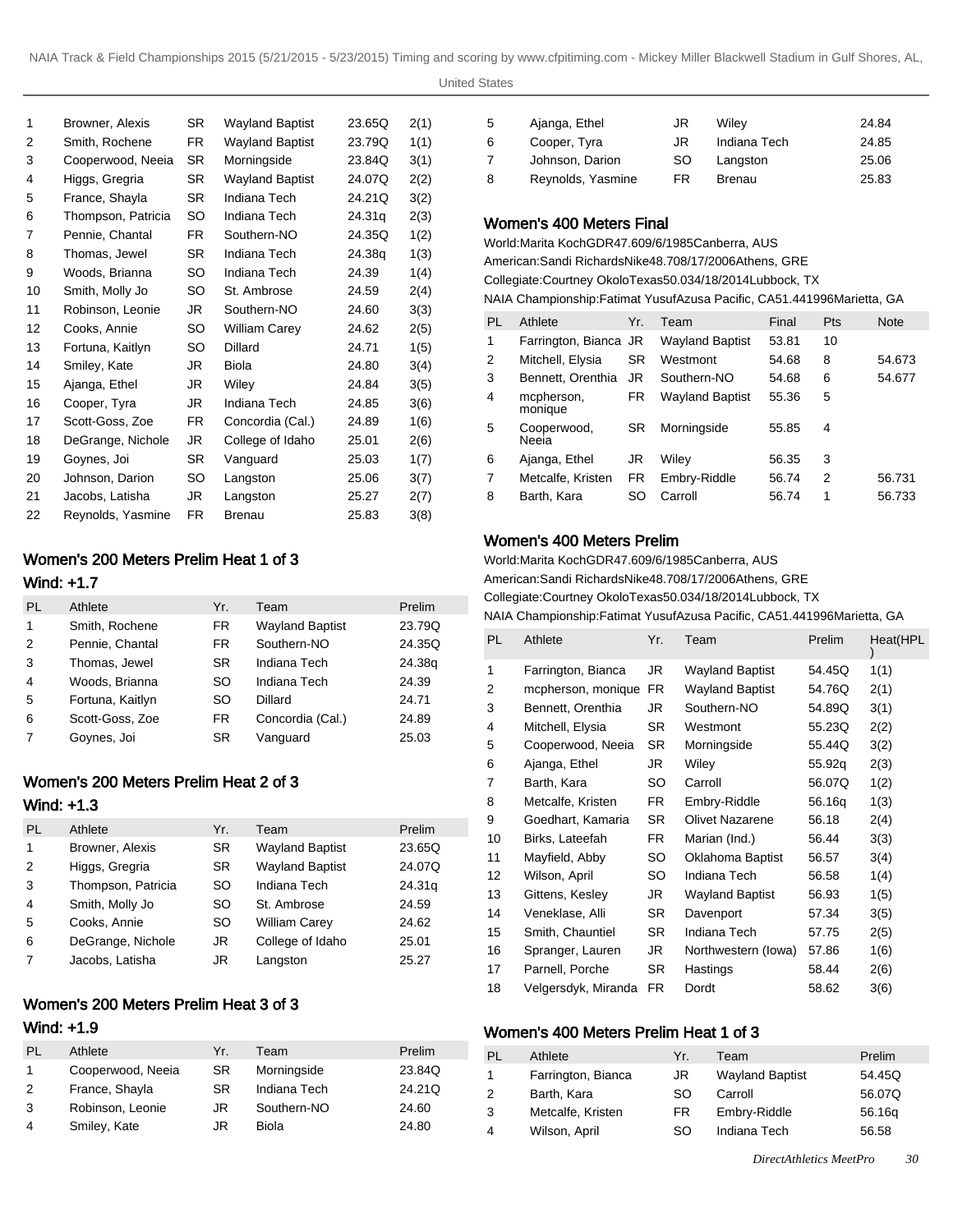United States

| -5 | Gittens, Kesley  | JR. | <b>Wayland Baptist</b> | 56.93 |
|----|------------------|-----|------------------------|-------|
| -6 | Spranger, Lauren | JR. | Northwestern (lowa)    | 57.86 |

# Women's 400 Meters Prelim Heat 2 of 3

| PI. | Athlete            | Yr. | Team                   | Prelim |
|-----|--------------------|-----|------------------------|--------|
| 1   | mcpherson, monique | FR. | <b>Wayland Baptist</b> | 54.76Q |
| 2   | Mitchell, Elysia   | SR. | Westmont               | 55.23Q |
| 3   | Ajanga, Ethel      | JR  | Wilev                  | 55.92g |
| 4   | Goedhart, Kamaria  | SR. | <b>Olivet Nazarene</b> | 56.18  |
| 5   | Smith, Chauntiel   | SR. | Indiana Tech           | 57.75  |
| 6   | Parnell, Porche    | SR  | Hastings               | 58.44  |

# Women's 400 Meters Prelim Heat 3 of 3

| PL             | Athlete             | Yr.       | Team             | Prelim |
|----------------|---------------------|-----------|------------------|--------|
| 1              | Bennett, Orenthia   | JR        | Southern-NO      | 54.89Q |
| 2              | Cooperwood, Neeia   | <b>SR</b> | Morningside      | 55.44Q |
| 3              | Birks, Lateefah     | FR.       | Marian (Ind.)    | 56.44  |
| $\overline{4}$ | Mayfield, Abby      | SO.       | Oklahoma Baptist | 56.57  |
| 5              | Veneklase, Alli     | SR.       | Davenport        | 57.34  |
| 6              | Velgersdyk, Miranda | FR        | Dordt            | 58.62  |

# Women's 800 Meters Final

World: Jarmila Kratochvilova TCH 1:53.28 6/26/1983 Munich, GER American: Jearl Miles Clark Reebok 1:56.40 7/11/1999 Zurich, SWI Collegiate: Suzy Favor Wisconsin 1:59.11 5/1/1990 Durham, NC NAIA Championship: Helen Crofts Simon Fraser, BC 2:02.12 2011Marion, IN

| PL | Athlete            | Yr.       | Team             | Final   | Pts |
|----|--------------------|-----------|------------------|---------|-----|
| 1  | Fields, Hannah     | <b>SR</b> | Oklahoma Baptist | 2:06.21 | 10  |
| 2  | Segrave, Hannah    | SO        | Milligan         | 2:06.86 | 8   |
| 3  | Staker, Ellie      | <b>SR</b> | Embry-Riddle     | 2:07.25 | 6   |
| 4  | Wiebe, Devan       | SR.       | British Columbia | 2:08.04 | 5   |
| 5  | Abu, Agnes         | <b>SO</b> | Wiley            | 2:08.36 | 4   |
| 6  | Gaines, Cherie     | <b>SR</b> | Indiana Tech     | 2:09.38 | 3   |
| 7  | Oosterhouse, Julie | <b>SR</b> | Cornerstone      | 2:09.93 | 2   |
| 8  | Hermansson, Hanna  | JR        | Marymount (Ca.)  | 2:10.34 | 1   |
|    |                    |           |                  |         |     |

# Women's 800 Meters Prelim

World: Jarmila Kratochvilova TCH 1:53.28 6/26/1983 Munich, GER American: Jearl Miles Clark Reebok 1:56.40 7/11/1999 Zurich, SWI Collegiate: Suzy Favor Wisconsin 1:59.11 5/1/1990 Durham, NC NAIA Championship: Helen Crofts Simon Fraser, BC 2:02.12 2011Marion, IN

| PL | Athlete              | Yr. | Team             | Prelim       | Heat(HP Note |  |
|----|----------------------|-----|------------------|--------------|--------------|--|
|    | Staker, Ellie        | SR. | Embry-Riddle     | 2:06.63<br>Q | 2(1)         |  |
| 2  | Abu, Agnes           | SO  | Wilev            | 2:06.95<br>q | 2(2)         |  |
| 3  | Segrave, Hannah SO   |     | Milligan         | 2:07.19<br>O | 1(1)         |  |
| 4  | Fields, Hannah       | SR  | Oklahoma Baptist | 2:08.44<br>Q | 3(1)         |  |
| 5  | Hermansson.<br>Hanna | JR  | Marymount (Ca.)  | 2:08.68<br>q | 1(2)         |  |
| 6  | Wiebe, Devan         | SR  | British Columbia | 2:09.32<br>Q | 4(1)         |  |

| 7  | Oosterhouse,<br>Julie | <b>SR</b> | Cornerstone                  | 2:10.04<br>q | 4(2) |              |
|----|-----------------------|-----------|------------------------------|--------------|------|--------------|
| 8  | Gaines, Cherie        | <b>SR</b> | Indiana Tech                 | 2:10.54<br>q | 1(3) |              |
| 9  | Pfaff, Amy            | FR.       | College of Idaho             | 2:10.84      | 2(3) |              |
| 10 | Sughroue, Jessa       | <b>SR</b> | Doane                        | 2:10.93      | 3(2) |              |
| 11 | Torres, Sandy         | JR        | Carroll                      | 2:11.26      | 4(3) |              |
| 12 | Veneklase, Alli       | SR        | Davenport                    | 2:11.56      | 1(4) | 2:11.56<br>0 |
| 12 | Sigafoose, Adri       | FR.       | Aquinas                      | 2:11.56      | 4(4) | 2:11.56<br>0 |
| 14 | Wondra, Hannah        | JR        | <b>Benedictine</b><br>(Kan.) | 2:11.57      | 1(5) |              |
| 15 | Jensen, Ariel         | FR.       | Lewis-Clark                  | 2:12.81      | 2(4) |              |
| 16 | Wood, Kimberly        | JR        | Concordia (Neb.)             | 2:13.14      | 4(5) |              |
| 17 | Dacre, Stephanie      | JR.       | <b>British Columbia</b>      | 2:13.46      | 3(3) |              |
| 18 | Collmer, Christa      | <b>SR</b> | Concordia (Ore.)             | 2:13.52      | 3(4) |              |
| 19 | Kalous, Courtney      | SO        | <b>Trinity Christian</b>     | 2:13.74      | 3(5) |              |
| 20 | Wolfe, Katie          | SR.       | Arizona Christian            | 2:14.47      | 1(6) |              |
| 21 | White, Sarah          | JR        | Bryan                        | 2:14.69      | 2(5) |              |
| 22 | Garza, Susie          | FR        | Oregon Tech                  | 2:14.95      | 4(6) |              |
| 23 | Estell, Marline       | SR        | Vanguard                     | 2:15.13      | 1(7) |              |
| 24 | Godar, Tayler         | JR        | Georgetown (Ky.)             | 2:15.20      | 4(7) |              |
| 25 | Phipps, Taryn         | SO        | Westmont                     | 2:15.34      | 3(6) |              |
| 26 | Lane, Cristen         | SO        | Cal St. San<br>Marcos        | 2:17.36      | 2(6) |              |
| 27 | Douglas, Betsy        | FR.       | <b>USC-Beaufort</b>          | 2:18.16      | 3(7) |              |
| 28 | Harris, Tamara        | JR        | <b>British Columbia</b>      | 2:19.98      | 2(7) |              |

# Women's 800 Meters Prelim Heat 1 of 4

| PL | Athlete              | Yr.       | Team               | Prelim   | <b>Note</b> |
|----|----------------------|-----------|--------------------|----------|-------------|
| 1  | Segrave, Hannah      | SO.       | Milligan           | 2:07.19Q |             |
| 2  | Hermansson, Hanna JR |           | Marymount (Ca.)    | 2:08.68g |             |
| 3  | Gaines, Cherie       | <b>SR</b> | Indiana Tech       | 2:10.54q |             |
| 4  | Veneklase, Alli      | SR.       | Davenport          | 2:11.56  | 2:11.560    |
| 5  | Wondra, Hannah       | JR        | Benedictine (Kan.) | 2:11.57  |             |
| 6  | Wolfe, Katie         | SR        | Arizona Christian  | 2:14.47  |             |
|    | Estell, Marline      | SR        | Vanguard           | 2:15.13  |             |
|    |                      |           |                    |          |             |

# Women's 800 Meters Prelim Heat 2 of 4

| PL             | Athlete        | Yr.       | Team                    | Prelim   |
|----------------|----------------|-----------|-------------------------|----------|
| $\mathbf{1}$   | Staker, Ellie  | <b>SR</b> | Embry-Riddle            | 2:06.63Q |
| 2              | Abu, Agnes     | SO        | Wiley                   | 2:06.95q |
| 3              | Pfaff, Amy     | <b>FR</b> | College of Idaho        | 2:10.84  |
| $\overline{4}$ | Jensen, Ariel  | <b>FR</b> | Lewis-Clark             | 2:12.81  |
| 5              | White, Sarah   | JR        | Bryan                   | 2:14.69  |
| 6              | Lane, Cristen  | SO        | Cal St. San Marcos      | 2:17.36  |
| $\overline{7}$ | Harris, Tamara | JR        | <b>British Columbia</b> | 2:19.98  |

# Women's 800 Meters Prelim Heat 3 of 4

| PI | Athlete          | Yr. | Team                    | Prelim   |
|----|------------------|-----|-------------------------|----------|
| 1  | Fields, Hannah   | SR. | <b>Oklahoma Baptist</b> | 2:08.44Q |
| 2  | Sughroue, Jessa  | SR. | Doane                   | 2:10.93  |
| 3  | Dacre, Stephanie | JR  | <b>British Columbia</b> | 2:13.46  |
| 4  | Collmer, Christa | SR. | Concordia (Ore.)        | 2:13.52  |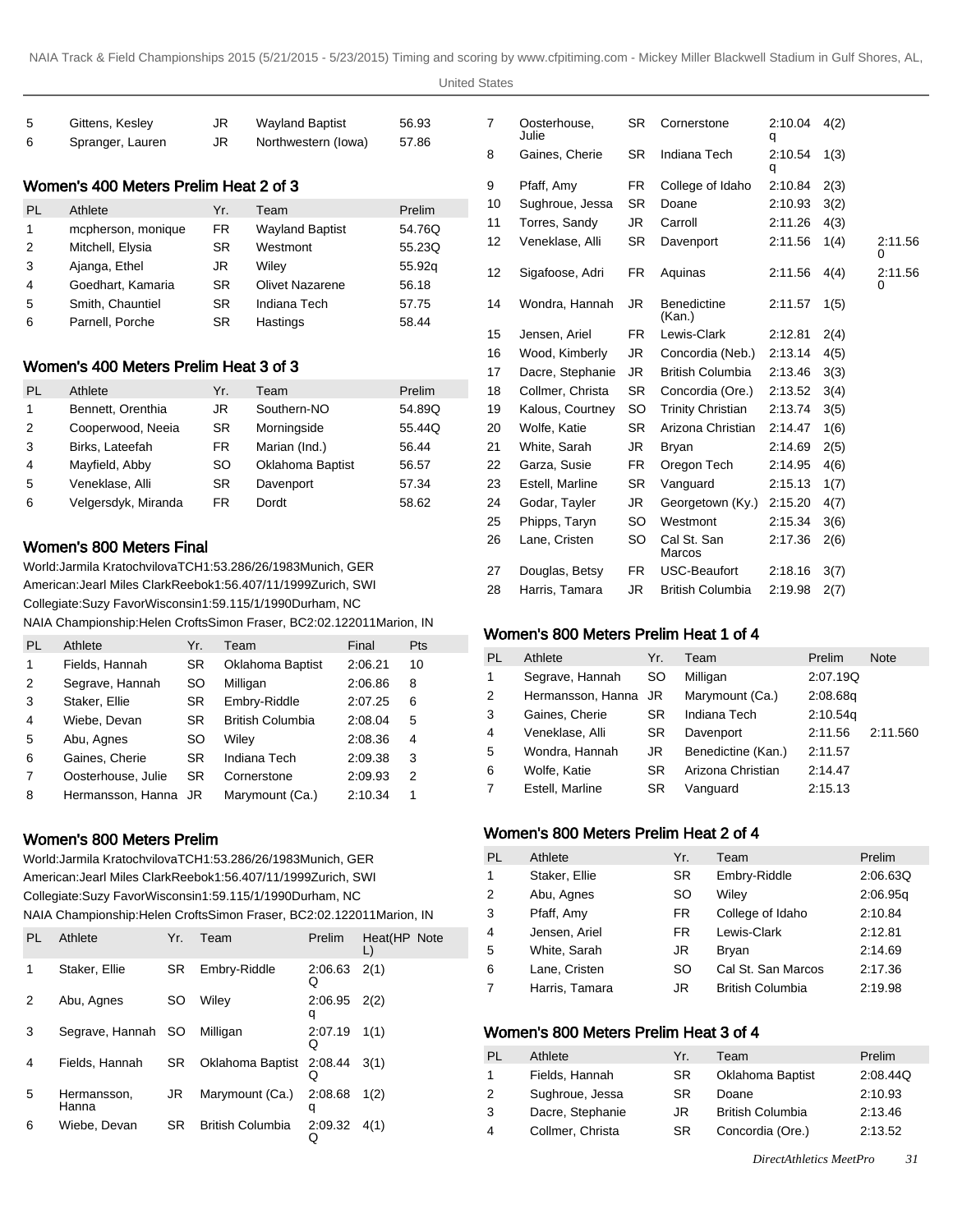United States

| -5 | Kalous, Courtney | SO. | <b>Trinity Christian</b> | 2:13.74 |
|----|------------------|-----|--------------------------|---------|
| -6 | Phipps, Taryn    | SO. | Westmont                 | 2:15.34 |
| 7  | Douglas, Betsy   | FR. | USC-Beaufort             | 2:18.16 |

# Women's 800 Meters Prelim Heat 4 of 4

| PL | Athlete            | Yr.       | Team                    | Prelim   | <b>Note</b> |
|----|--------------------|-----------|-------------------------|----------|-------------|
| 1  | Wiebe, Devan       | <b>SR</b> | <b>British Columbia</b> | 2:09.32Q |             |
| 2  | Oosterhouse, Julie | SR        | Cornerstone             | 2:10.04q |             |
| 3  | Torres, Sandy      | JR        | Carroll                 | 2:11.26  |             |
| 4  | Sigafoose, Adri    | FR.       | Aguinas                 | 2:11.56  | 2:11.560    |
| 5  | Wood, Kimberly     | JR        | Concordia (Neb.)        | 2:13.14  |             |
| 6  | Garza, Susie       | FR.       | Oregon Tech             | 2:14.95  |             |
| 7  | Godar, Tayler      | JR        | Georgetown (Ky.)        | 2:15.20  |             |

# Women's 1500 Meters Final

World: Yunxia Qu CHN 3:50.46 8/11/1993 Beijing, CHN American: Mary Slaney Athletics West 3:57.12 6/26/1983 Zurich, SWI Collegiate: Jenny Barringer Colorado 3:59.90 5/7/2009 Eugene, OR NAIA Championship: Sarah Howell Simon Fraser, BC 4:16.56 1992Abbotsford, BC, Canada

| <b>PL</b> | Athlete              | Yr.       | Team               | Final   | <b>Pts</b> |
|-----------|----------------------|-----------|--------------------|---------|------------|
| 1         | Fields, Hannah       | <b>SR</b> | Oklahoma Baptist   | 4:27.33 | 10         |
| 2         | Abu, Agnes           | <b>SO</b> | Wiley              | 4:29.39 | 8          |
| 3         | Esposito, Leah       | <b>SO</b> | Carroll            | 4:33.27 | 6          |
| 4         | Moore, Sarah         | SO.       | Oklahoma City      | 4.33.43 | 5          |
| 5         | Pfaff, Amy           | FR.       | College of Idaho   | 4:33.90 | 4          |
| 6         | Douglas, Betsy       | FR.       | USC-Beaufort       | 4:34.16 | 3          |
| 7         | Bush, Sophie         | JR        | Lewis-Clark        | 4:34.19 | 2          |
| 8         | Dillard, Katherine   | SO.       | Benedictine (Kan.) | 4:34.65 | 1          |
| 9         | McBeath, Sarah       | SO.       | Indiana Wesleyan   | 4:37.17 |            |
| 10        | Wolfe, Katie         | <b>SR</b> | Arizona Christian  | 4:37.68 |            |
| 11        | Rodriguez, Natalie   | FR.       | Cal St. San Marcos | 4:40.93 |            |
| 12        | Kuzminski, Charlotte | JR.       | Cal St. San Marcos | 4:46.87 |            |

# Women's 1500 Meters Prelim

World: Yunxia Qu CHN 3:50.46 8/11/1993 Beijing, CHN

American: Mary Slaney Athletics West 3:57.12 6/26/1983 Zurich, SWI Collegiate: Jenny Barringer Colorado 3:59.90 5/7/2009 Eugene, OR NAIA Championship: Sarah Howell Simon Fraser, BC 4:16.56 1992Abbotsford, BC, Canada

| bu, uanaua |                      |           |                    |                   |          |
|------------|----------------------|-----------|--------------------|-------------------|----------|
| <b>PL</b>  | Athlete              | Yr.       | Team               | Prelim            | Heat(HPL |
| 1          | Abu, Agnes           | SO.       | Wiley              | 4:30.02Q          | 1(1)     |
| 2          | Fields, Hannah       | <b>SR</b> | Oklahoma Baptist   | $4:30.26Q$ $2(1)$ |          |
| 3          | Douglas, Betsy       | FR.       | USC-Beaufort       | $4:32.42Q$ $2(2)$ |          |
| 4          | Bush, Sophie         | JR.       | Lewis-Clark        | 4:32.44Q          | 2(3)     |
| 5          | Moore, Sarah         | SO.       | Oklahoma City      | 4:32.88Q          | 2(4)     |
| 6          | Esposito, Leah       | SO.       | Carroll            | 4:33.42Q          | 1(2)     |
| 7          | Pfaff, Amy           | FR.       | College of Idaho   | 4:33.91Q          | 1(3)     |
| 8          | Kuzminski, Charlotte | JR.       | Cal St. San Marcos | 4:35.73g          | 2(5)     |
| 9          | Rodriguez, Natalie   | FR.       | Cal St. San Marcos | 4:35.75g          | 2(6)     |
| 10         | McBeath, Sarah       | SO.       | Indiana Wesleyan   | 4:35.78g          | 2(7)     |
| 11         | Dillard, Katherine   | SO        | Benedictine (Kan.) | 4.35.95Q          | 1(4)     |
|            |                      |           |                    |                   |          |

| 12 | Wolfe, Katie    | <b>SR</b> | Arizona Christian        | 4:37.35g | 2(8)  |
|----|-----------------|-----------|--------------------------|----------|-------|
| 13 | Gasner, Anika   | JR.       | Biola                    | 4:38.05  | 1(5)  |
| 14 | Brown, Sierra   | SO        | Northwest Christian      | 4:40.45  | 2(9)  |
| 15 | Dent, Miranda   | JR        | Oklahoma Baptist         | 4:43.81  | 1(6)  |
| 16 | Garza, Susie    | FR        | Oregon Tech              | 4:44.28  | 1(7)  |
| 17 | Jourdan, Ashley | SO        | <b>Trinity Christian</b> | 4.47.14  | 2(10) |
| 18 | Young, Grace    | FR.       | William Woods            | 4:49.08  | 1(8)  |
| 19 | Franks, Kaylee  | SO        | Arizona Christian        | 4:50.53  | 1(9)  |
| 20 | Pedrick, Morgan | SO        | The Masters              | 4:57.09  | 2(11) |
| 21 | Rozario, Jessie | <b>SR</b> | Southern Oregon          | 5:20.95  | 1(10) |
|    |                 |           |                          |          |       |

# Women's 1500 Meters Prelim Heat 1 of 2

| PL | Athlete            | Yr.       | Team               | Prelim   |
|----|--------------------|-----------|--------------------|----------|
| 1  | Abu, Agnes         | SO.       | Wiley              | 4:30.02Q |
| 2  | Esposito, Leah     | SO        | Carroll            | 4:33.42Q |
| 3  | Pfaff, Amy         | FR.       | College of Idaho   | 4:33.91Q |
| 4  | Dillard, Katherine | SO.       | Benedictine (Kan.) | 4:35.95Q |
| 5  | Gasner, Anika      | JR        | Biola              | 4:38.05  |
| 6  | Dent, Miranda      | JR        | Oklahoma Baptist   | 4:43.81  |
| 7  | Garza, Susie       | FR.       | Oregon Tech        | 4:44.28  |
| 8  | Young, Grace       | FR.       | William Woods      | 4:49.08  |
| 9  | Franks, Kaylee     | SO.       | Arizona Christian  | 4:50.53  |
| 10 | Rozario, Jessie    | <b>SR</b> | Southern Oregon    | 5:20.95  |

# Women's 1500 Meters Prelim Heat 2 of 2

| <b>PL</b> | Athlete              | Yr.       | Team                     | Prelim   |
|-----------|----------------------|-----------|--------------------------|----------|
| 1         | Fields, Hannah       | <b>SR</b> | Oklahoma Baptist         | 4:30.26Q |
| 2         | Douglas, Betsy       | FR.       | USC-Beaufort             | 4:32.42Q |
| 3         | Bush, Sophie         | JR        | Lewis-Clark              | 4:32.44Q |
| 4         | Moore, Sarah         | SO.       | Oklahoma City            | 4:32.88Q |
| 5         | Kuzminski, Charlotte | JR        | Cal St. San Marcos       | 4:35.73g |
| 6         | Rodriguez, Natalie   | FR.       | Cal St. San Marcos       | 4:35.75q |
| 7         | McBeath, Sarah       | SO        | Indiana Wesleyan         | 4:35.78g |
| 8         | Wolfe, Katie         | <b>SR</b> | Arizona Christian        | 4:37.35g |
| 9         | Brown, Sierra        | SO.       | Northwest Christian      | 4:40.45  |
| 10        | Jourdan, Ashley      | SO        | <b>Trinity Christian</b> | 4:47.14  |
| 11        | Pedrick, Morgan      | SO        | The Masters              | 4:57.09  |

### Women's 5000 Meters

World: Tirunesh Dibba ETH 14:11.15 5/6/2008 Oslo, NOR American: Molly Huddle Saucony 14:44.76 7/27/2010 Brussels, BEL Collegiate: Jenny Simpson Colorado 15:07.64

NAIA Championship: Alissa McKaig Indiana Tech 16:39.04 2008Edwardsville, IL

| <b>PL</b>      | Athlete           | Yr.       | Team                    | Final    | <b>Pts</b>     |
|----------------|-------------------|-----------|-------------------------|----------|----------------|
| 1              | Bernard, Maria    | <b>SR</b> | <b>British Columbia</b> | 17:13.83 | 10             |
| $\overline{2}$ | de Fenoyl, Amelie | <b>SR</b> | <b>British Columbia</b> | 17:16.44 | 8              |
| 3              | Frankian, Karis   | JR.       | The Masters             | 17:22.94 | 6              |
| 4              | Bell, Ashley      | JR.       | Concordia (Cal.)        | 17:26.41 | 5              |
| 5              | Harmon, Alyssa    | <b>SO</b> | Northwest Christian     | 17:37.53 | 4              |
| 6              | Scarpone, Jessy   | JR.       | <b>SCAD Savannah</b>    | 17:44.13 | 3 <sup>3</sup> |
| $\overline{7}$ | Biehl, Sarah      | JR.       | Shawnee State           | 17:53.11 | -2             |
| 8              | Chelangat, Iryine | JR.       | Wiley                   | 17:58.92 | -1             |
| 9              | Shomaker, Lauren  | <b>SR</b> | Hastings                | 18:07.20 |                |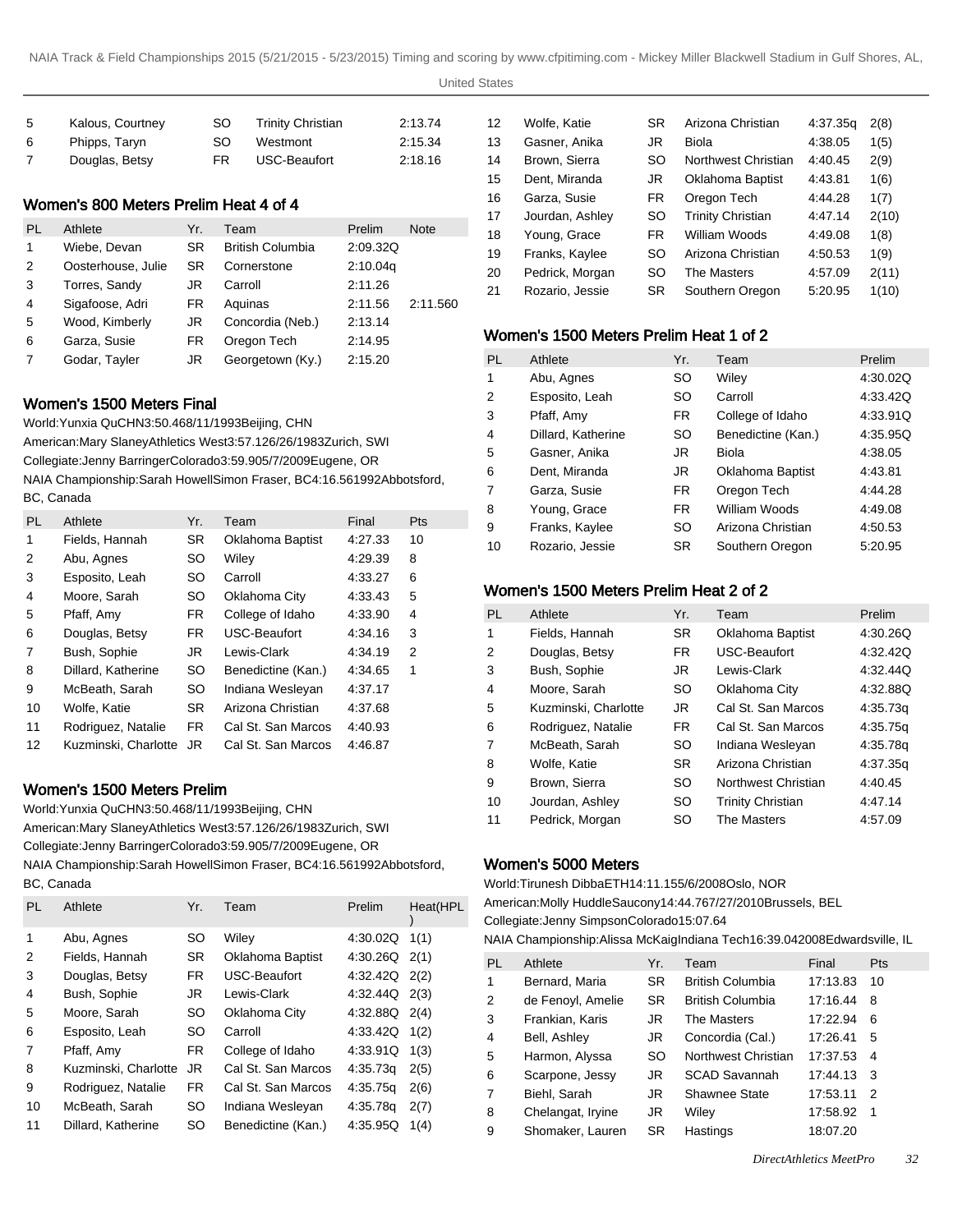| 10 | Matchett, Mary  | <b>SR</b> | Oregon Tech             | 18:07.67   |
|----|-----------------|-----------|-------------------------|------------|
| 11 | Hart, Rachael   | <b>SR</b> | Rocky Mountain          | 18:08.60   |
| 12 | Lopez, Selene   | JR.       | <b>Wayland Baptist</b>  | 18:20.34   |
| 13 | Collins, Kelly  | <b>SO</b> | Westmont                | 18:27.57   |
| 14 | Jerotich, Sarah | JR.       | <b>Wayland Baptist</b>  | 18:32.02   |
| 15 | Lee. Kirsten    | JR.       | <b>British Columbia</b> | 18:35.35   |
| 16 | Glover, Chrissy | <b>SO</b> | <b>SCAD Savannah</b>    | 18:55.79   |
| 17 | Cundy, Rachel   | JR.       | Lewis-Clark             | 19:11.27   |
|    | Martin, Lindsey | JR.       | Columbia (Mo.)          | <b>DNS</b> |
|    | Hunt. Kellian   | JR        | Biola                   | DNF        |

#### Women's 10000 Meters

World: Junxia Wang China 29:31.78 8/8/1993 Beijing, China American: Shalane Flanagan Nike 30:22.22 7/15/2008 Beijing, CHN NAIA Championship: Alissa McKaig Indiana Tech 34:22.95 2008Edwardsville, IL

| Athlete           | Yr. | Team                     | Final      | Pts |
|-------------------|-----|--------------------------|------------|-----|
| de Fenoyl, Amelie | SR. | <b>British Columbia</b>  | 35:27.23   | 10  |
| Frankian, Karis   | JR  | The Masters              | 36:14.16   | 8   |
| Shomaker, Lauren  | SR. | Hastings                 | 36:26.04   | 6   |
| Vallaire, Shea    | SO. | Northwest Christian      | 36:37.69   | 5   |
| Garwood, Kristen  | JR  | Hannibal-LaGrange        | 36:42.83   | 4   |
| Jerotich, Sarah   | JR  | <b>Wayland Baptist</b>   | 36:45.80   | 3   |
| Biehl, Sarah      | JR  | Shawnee State            | 37:02.45   | 2   |
| Lopez, Selene     | JR  | Wayland Baptist          | 37.16.47   | 1   |
| Bos, Anna         | SR. | <b>Trinity Christian</b> | 37:26.28   |     |
| Ray, Sarah        | SO  | Olivet Nazarene          | 37:30.19   |     |
| Martin, Lindsey   | JR  | Columbia (Mo.)           | 37:46.03   |     |
| Havranek, Anna    | FR. | Shawnee State            | 38:24.79   |     |
| Woolcott, Carley  | SO. | Aquinas                  | 38:34.31   |     |
| Schmidt, Rosa     | FR. | Northwest Christian      | 38:36.91   |     |
| Cundy, Rachel     | JR  | Lewis-Clark              | 38:50.71   |     |
| Lupescu, Rebecca  | JR  | Southern Oregon          | 39:22.37   |     |
| McGinnis, Terra   | SO. | Cal St. San Marcos       | 39:52.86   |     |
| Bouvatte, Kate    | SR. | Cal St. San Marcos       | <b>DNS</b> |     |
| Scarpone, Jessy   | JR  | <b>SCAD Savannah</b>     | <b>DNF</b> |     |
| Zeiler, Charlotta | FR. | <b>SCAD Savannah</b>     | <b>DNF</b> |     |
|                   |     |                          |            |     |

# Women's 100m Hurdle Final

#### Wind: +1.4

World: Yordanka Donkova BUL 12.21 7/20/1988 Stara Zagora, BUL American: Brianna Rollins Clemson 12.26 5/22/2013 Des Moines, IA Collegiate: Brianna Rollins Clemson 12.39 5/8/2013 Eugene, OR NAIA Championship: Crystal Bardge Embry-Riddle FL 13.28 2012Marion, IN

| PI. | Athlete                  | Yr.       | Team                | Final | Pts            |
|-----|--------------------------|-----------|---------------------|-------|----------------|
| 1   | Dadzie, Elizabeth        | JR        | Oklahoma Baptist    | 13.42 | 10             |
| 2   | France, Shayla           | <b>SR</b> | Indiana Tech        | 13.69 | 8              |
| 3   | Green-Anderson.<br>Halle | JR.       | Embry-Riddle        | 14.06 | 6              |
| 4   | DeSira, Tori             | <b>FR</b> | Aquinas             | 14.12 | 5              |
| 5   | Ford, Andrea             | <b>SR</b> | Indiana Tech        | 14.18 | 4              |
| 6   | Souza, Anita             | SR        | Cornerstone         | 14.34 | 3              |
| 7   | Ettleman, Karen          | SR        | Northwestern (lowa) | 14.50 | $\overline{2}$ |
| 8   | Johnson, Mariah          | SR.       | Northwood (Fla.)    | 14.59 | 1              |
| 9   | Heston, Erika            | SR        | Aquinas             | 14.62 |                |

#### Women's 100m Hurdle Prelim

World: Yordanka Donkova BUL 12.21 7/20/1988 Stara Zagora, BUL American: Brianna Rollins Clemson 12.26 5/22/2013 Des Moines, IA Collegiate: Brianna Rollins Clemson 12.39 5/8/2013 Eugene, OR NAIA Championship: Crystal Bardge Embry-Riddle FL 13.28 2012Marion, IN

| PL | Athlete                | Yr.       | Team                    | Prelim     | Heat(HP Note |        |
|----|------------------------|-----------|-------------------------|------------|--------------|--------|
| 1  | Dadzie, Elizabeth      | JR        | Oklahoma Baptist        | 13.67Q     | L)<br>4(1)   |        |
| 2  | France, Shayla         | <b>SR</b> | Indiana Tech            | 13.77Q     | 2(1)         |        |
| 3  | Green-Anderson,        | JR        | Embry-Riddle            | 13.87q     | 4(2)         |        |
|    | Halle                  |           |                         |            |              |        |
| 4  | DeSira, Tori           | FR.       | Aquinas                 | 14.01Q     | 5(1)         |        |
| 5  | Souza, Anita           | SR        | Cornerstone             | 14.07q     | 5(2)         |        |
| 6  | Ford, Andrea           | <b>SR</b> | Indiana Tech            | 14.24Q     | 3(1)         |        |
| 7  | Ettleman, Karen        | SR        | Northwestern<br>(lowa)  | 14.27Q     | 1(1)         |        |
| 8  | Heston, Erika          | <b>SR</b> | Aquinas                 | 14.41q     | 3(2)         | 14.408 |
| 8  | Johnson, Mariah        | SR        | Northwood (Fla.)        | 14.41q     | 1(2)         | 14.408 |
| 10 | Hart, Emily            | FR        | Oklahoma Baptist        | 14.42      | 1(3)         |        |
| 11 | Marquart,<br>Stephanie | JR        | Siena Heights           | 14.56      | 2(2)         |        |
| 12 | Bramhall, Rachel       | SO        | Doane                   | 14.59      | 2(3)         |        |
| 13 | Taylor, Jaquel         | FR.       | Indiana Tech            | 14.61      | 3(3)         |        |
| 14 | Waheed, Mariama        | <b>SR</b> | Indiana Tech            | 14.63      | 3(4)         |        |
| 15 | Hollie, Brittany       | SR        | Cal St. San<br>Marcos   | 14.67      | 5(3)         |        |
| 16 | Ballard, Eriona        | <b>FR</b> | Indiana Tech            | 14.72      | 4(3)         |        |
| 17 | Hodge, Ashanna         | JR        | Eastern Oregon          | 14.78      | 5(4)         |        |
| 18 | McClendon, Alliah      | <b>FR</b> | William Woods           | 14.84      | 2(4)         |        |
| 19 | Emme, Madeline         | <b>SR</b> | William Woods           | 14.87      | 1(4)         |        |
| 20 | Stolze, Shelby         | JR        | Concordia (Neb.)        | 14.96      | 5(5)         |        |
| 21 | Robinson, Ashley       | JR        | Huston-Tillotson        | 15.00      | 1(5)         |        |
| 22 | Maguin, Amelia         | SR        | Southern Oregon         | 15.03      | 5(6)         |        |
| 23 | Zeilenga, Kristen      | SR        | Bethel (Ind.)           | 15.04      | 2(5)         |        |
| 24 | Thomas, Tiana          | JR        | College of Idaho        | 15.07      | 3(5)         |        |
| 25 | Marical, Aspen         | SR        | <b>Oklahoma Baptist</b> | 15.14      | 1(6)         |        |
| 26 | Bushkofsky,<br>Krista  | SO        | Clarke                  | 15.16      | 2(6)         |        |
| 27 | Keck, Kaitlyn          | JR        | Friends                 | 15.19      | 4(4)         |        |
| 28 | Garrett, Kimberly      | SR        | Sterling                | 15.21      | 3(6)         |        |
| 29 | Honeyman, Abby         | FR        | Dickinson St.           | 15.23      | 4(5)         |        |
| 30 | Williams, Kaylyn       | JR        | St. Mary (Kan.)         | 15.24      | 4(6)         |        |
| 31 | Nichols, Myra          | SR        | Clarke                  | 15.37      | 3(7)         |        |
| 32 | Bonnell, JaLeea        | <b>FR</b> | Belhaven                | 15.68      | 5(7)         |        |
| 33 | Behny, Maddie          | SR        | Friends                 | 15.97      | 1(7)         |        |
| 34 | Higgins, DeMichia      | SO        | <b>Brenau</b>           | 15.98      | 2(7)         |        |
|    | Sloan, Tyler           | JR        | <b>Baker</b>            | <b>DNS</b> | 4            |        |

### Women's 100m Hurdle Prelim Heat 1 of 5

#### Wind: +0.5

| PL.       | Athlete         | -Yr. 7 | Team                          | Prelim | <b>Note</b> |
|-----------|-----------------|--------|-------------------------------|--------|-------------|
| $1 \quad$ | Ettleman, Karen |        | SR Northwestern (Iowa) 14.27Q |        |             |
| 2         | Johnson, Mariah |        | SR Northwood (Fla.)           | 14.41a | 14.408      |
|           | 3 Hart, Emily   |        | FR Oklahoma Baptist           | 14.42  |             |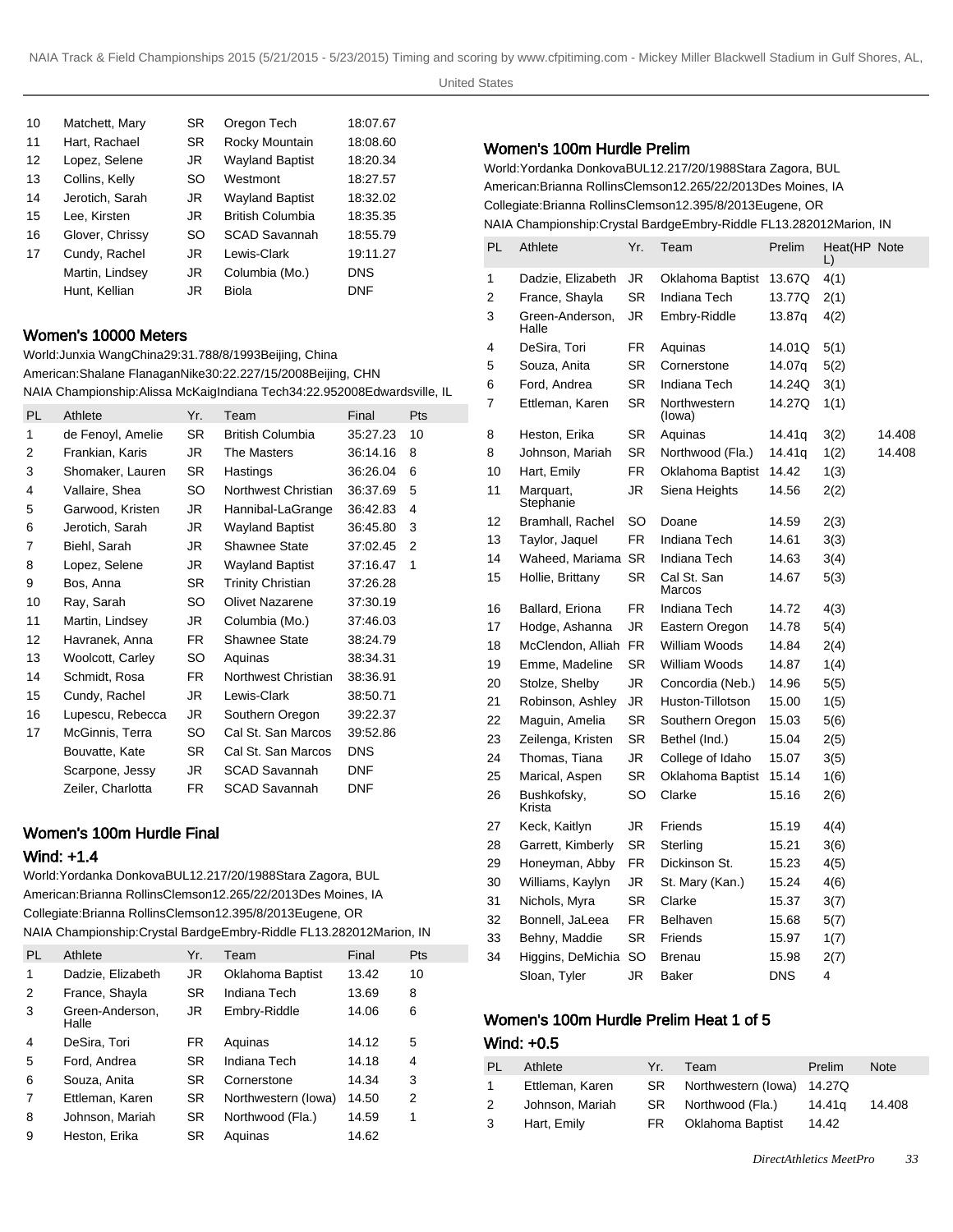| 4 | Emme, Madeline   | SR. | William Woods           | 14.87 |
|---|------------------|-----|-------------------------|-------|
| 5 | Robinson, Ashley | JR. | Huston-Tillotson        | 15.00 |
| 6 | Marical, Aspen   | SR. | <b>Oklahoma Baptist</b> | 15.14 |
| 7 | Behny, Maddie    | SR. | Friends                 | 15.97 |

# Women's 100m Hurdle Prelim Heat 2 of 5

#### Wind: -0.8

| PL             | Athlete             | Yr.       | Team          | Prelim |
|----------------|---------------------|-----------|---------------|--------|
| 1              | France, Shayla      | <b>SR</b> | Indiana Tech  | 13.77Q |
| 2              | Marquart, Stephanie | JR.       | Siena Heights | 14.56  |
| 3              | Bramhall, Rachel    | <b>SO</b> | Doane         | 14.59  |
| 4              | McClendon, Alliah   | FR.       | William Woods | 14.84  |
| 5              | Zeilenga, Kristen   | <b>SR</b> | Bethel (Ind.) | 15.04  |
| 6              | Bushkofsky, Krista  | SO        | Clarke        | 15.16  |
| $\overline{7}$ | Higgins, DeMichia   | SO        | Brenau        | 15.98  |

# Women's 100m Hurdle Prelim Heat 3 of 5 Wind: +0.8

| PL | Athlete           | Yr. | Team             | Prelim | <b>Note</b> |
|----|-------------------|-----|------------------|--------|-------------|
| 1  | Ford, Andrea      | SR. | Indiana Tech     | 14.24Q |             |
| 2  | Heston, Erika     | SR. | Aquinas          | 14.41g | 14.408      |
| 3  | Taylor, Jaquel    | FR  | Indiana Tech     | 14.61  |             |
| 4  | Waheed, Mariama   | SR. | Indiana Tech     | 14.63  |             |
| 5  | Thomas, Tiana     | JR  | College of Idaho | 15.07  |             |
| 6  | Garrett, Kimberly | SR  | Sterling         | 15.21  |             |
| 7  | Nichols, Myra     | SR  | Clarke           | 15.37  |             |

# Women's 100m Hurdle Prelim Heat 4 of 5 Wind: +1.8

| <b>PL</b>      | Athlete               | Yr.       | Team                    | Prelim     |
|----------------|-----------------------|-----------|-------------------------|------------|
| 1              | Dadzie, Elizabeth     | JR        | <b>Oklahoma Baptist</b> | 13.67Q     |
| 2              | Green-Anderson, Halle | JR.       | Embry-Riddle            | 13.87g     |
| 3              | Ballard, Eriona       | FR.       | Indiana Tech            | 14.72      |
| $\overline{4}$ | Keck, Kaitlyn         | JR        | Friends                 | 15.19      |
| 5              | Honeyman, Abby        | <b>FR</b> | Dickinson St.           | 15.23      |
| 6              | Williams, Kaylyn      | JR        | St. Mary (Kan.)         | 15.24      |
|                | Sloan, Tyler          | JR        | <b>Baker</b>            | <b>DNS</b> |

# Women's 100m Hurdle Prelim Heat 5 of 5

# Wind: +2.2

| <b>PL</b> | Athlete          | Yr.       | Team               | Prelim |
|-----------|------------------|-----------|--------------------|--------|
| 1         | DeSira, Tori     | FR        | Aquinas            | 14.01Q |
| 2         | Souza, Anita     | <b>SR</b> | Cornerstone        | 14.07g |
| 3         | Hollie, Brittany | <b>SR</b> | Cal St. San Marcos | 14.67  |
| 4         | Hodge, Ashanna   | JR        | Eastern Oregon     | 14.78  |
| 5         | Stolze, Shelby   | JR        | Concordia (Neb.)   | 14.96  |
| 6         | Maguin, Amelia   | <b>SR</b> | Southern Oregon    | 15.03  |
| 7         | Bonnell, JaLeea  | FR.       | Belhaven           | 15.68  |

# Women's 400m Hurdle Final

World: Yuliya Pechenkina RUS 52.34 7/8/2003 Tula, RUS

American: Lashinda Demus Nike 52.47 8/1/2011 Daegu, KOR Collegiate: Kori Carter Stanford 53.21 5/7/2013 Eugene, OR NAIA Championship: Deon Hemmings Central State, OH 55.14 1993Abbotsford, BC, Canada

| PL             | Athlete             | Yr.       | Team                    | Final   | <b>Pts</b> |
|----------------|---------------------|-----------|-------------------------|---------|------------|
|                |                     |           |                         |         |            |
| 1              | Maguin, Amelia      | <b>SR</b> | Southern Oregon         | 58.96   | 10         |
| 2              | Needham, Taylor     | FR        | Southwestern (Kan.)     | 1:00.88 | 8          |
| 3              | Hodge, Ashanna      | JR        | Eastern Oregon          | 1:00.89 | 6          |
| $\overline{4}$ | Bramhall, Rachel    | SO        | Doane                   | 1:01.18 | 5          |
| 5              | Tourigny, Katherine | SO        | <b>British Columbia</b> | 1:01.34 | 4          |
| 6              | Smith, Molly Jo     | SO        | St. Ambrose             | 1:01.58 | 3          |
| $\overline{7}$ | KELLY, Derika       | <b>SR</b> | Huston-Tillotson        | 1:03.50 | 2          |
| 8              | Barnett, Brenda     | JR        | Oklahoma Baptist        | 1:04.50 |            |

#### Women's 400m Hurdle Prelim

World: Yuliya Pechenkina RUS 52.34 7/8/2003 Tula, RUS American: Lashinda Demus Nike 52.47 8/1/2011 Daegu, KOR Collegiate: Kori Carter Stanford 53.21 5/7/2013 Eugene, OR NAIA Championship: Deon Hemmings Central State, OH 55.14 1993Abbotsford, BC, Canada

| PL | Athlete                   | Yr.       | Team                     | Prelim     | Heat(HPL |
|----|---------------------------|-----------|--------------------------|------------|----------|
| 1  | Bramhall, Rachel          | <b>SO</b> | Doane                    | 1:00.54Q   | 3(1)     |
| 2  | Maguin, Amelia            | <b>SR</b> | Southern Oregon          | 1:00.57Q   | 1(1)     |
| 3  | Hodge, Ashanna            | JR.       | Eastern Oregon           | 1:00.98Q   | 4(1)     |
| 4  | Tourigny, Katherine       | SO.       | <b>British Columbia</b>  | 1:01.29g   | 3(2)     |
| 5  | Barnett, Brenda           | JR.       | <b>Oklahoma Baptist</b>  | 1:01.59q   | 4(2)     |
| 6  | KELLY, Derika             | <b>SR</b> | Huston-Tillotson         | 1:01.64Q   | 2(1)     |
| 7  | Smith, Molly Jo           | SO        | St. Ambrose              | 1:01.70q   | 2(2)     |
| 8  | Needham, Taylor           | <b>FR</b> | Southwestern (Kan.)      | 1:02.11q   | 4(3)     |
| 9  | DeSira, Tori              | FR.       | Aquinas                  | 1:02.32    | 1(2)     |
| 10 | Knoll, Mallery            | <b>SR</b> | Carroll                  | 1:02.73    | 2(3)     |
| 11 | Honeycutt, Deishane       | <b>JR</b> | Brenau                   | 1:03.10    | 1(3)     |
| 12 | Rodriguez, Daryll         | JR.       | St. Francis (III.)       | 1:03.37    | 3(3)     |
| 13 | Nebel, Mollie             | <b>SR</b> | Goshen                   | 1:03.40    | 4(4)     |
| 14 | Holtmeier, Sydney         | JR.       | Doane                    | 1:03.53    | 1(4)     |
| 15 | Ruhde, Alyxandrah         | <b>SR</b> | Oklahoma Baptist         | 1:04.37    | 1(5)     |
| 16 | Korpach, Sarah            | SO        | <b>British Columbia</b>  | 1:04.41    | 1(6)     |
| 17 | Reifschneider,<br>Chelsea | JR        | Corban                   | 1:04.45    | 4(5)     |
| 18 | Garbarino-Herman,<br>Alex | <b>SO</b> | <b>Baker</b>             | 1:04.48    | 2(4)     |
| 19 | Russell, Cecilee          | JR.       | Corban                   | 1:04.58    | 3(4)     |
| 20 | Williams, Hannah          | SO        | Indiana Wesleyan         | 1:04.74    | 1(7)     |
| 21 | Scoles, Molly             | JR.       | Concordia (Ore.)         | 1:04.92    | 2(5)     |
| 22 | Adams, Ashton             | <b>SR</b> | <b>Oklahoma Baptist</b>  | 1:05.00    | 3(5)     |
| 23 | Tafoya, Martina           | SO        | Embry-Riddle             | 1:05.22    | 4(6)     |
| 24 | Emig, Kaitlyn             | JR        | <b>Central Methodist</b> | 1:05.65    | 2(6)     |
| 25 | Alvarez, Geneva           | <b>SR</b> | Concordia (Ore.)         | 1:06.54    | 2(7)     |
| 26 | Johnson, Jalesia          | JR        | Siena Heights            | 1:06.74    | 4(7)     |
|    | Sloan, Tyler              | JR.       | <b>Baker</b>             | DNS        | 3        |
|    | Homfeld, Tara             | JR        | Davenport                | <b>DNS</b> | 3        |

### Women's 400m Hurdle Prelim Heat 1 of 4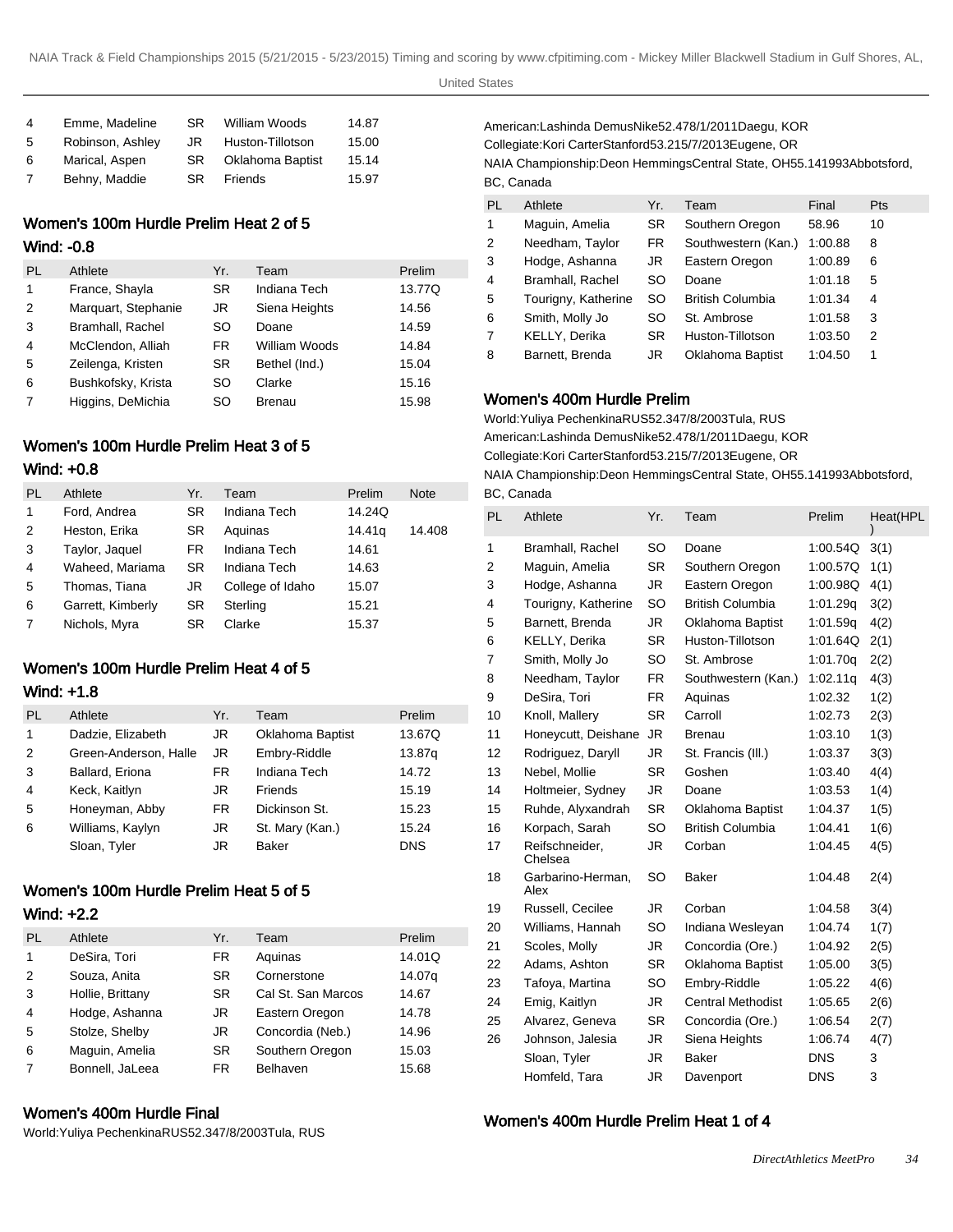#### United States

| PL             | Athlete             | Yr.       | Team                    | Prelim   |
|----------------|---------------------|-----------|-------------------------|----------|
| 1              | Maguin, Amelia      | <b>SR</b> | Southern Oregon         | 1:00.57Q |
| 2              | DeSira, Tori        | <b>FR</b> | Aquinas                 | 1:02.32  |
| 3              | Honeycutt, Deishane | JR.       | <b>Brenau</b>           | 1:03.10  |
| $\overline{4}$ | Holtmeier, Sydney   | JR        | Doane                   | 1:03.53  |
| 5              | Ruhde, Alyxandrah   | <b>SR</b> | Oklahoma Baptist        | 1:04.37  |
| 6              | Korpach, Sarah      | SO        | <b>British Columbia</b> | 1:04.41  |
| $\overline{7}$ | Williams, Hannah    | SO        | Indiana Wesleyan        | 1:04.74  |

# Women's 400m Hurdle Prelim Heat 2 of 4

| PL             | Athlete                   | Yr.       | Team                     | Prelim   |
|----------------|---------------------------|-----------|--------------------------|----------|
| 1              | KELLY, Derika             | SR.       | Huston-Tillotson         | 1:01.64Q |
| 2              | Smith, Molly Jo           | SO        | St. Ambrose              | 1:01.70g |
| 3              | Knoll, Mallery            | <b>SR</b> | Carroll                  | 1:02.73  |
| $\overline{4}$ | Garbarino-Herman, Alex SO |           | Baker                    | 1:04.48  |
| 5              | Scoles, Molly             | JR        | Concordia (Ore.)         | 1:04.92  |
| 6              | Emig, Kaitlyn             | JR        | <b>Central Methodist</b> | 1:05.65  |
| 7              | Alvarez, Geneva           | <b>SR</b> | Concordia (Ore.)         | 1:06.54  |

# Women's 400m Hurdle Prelim Heat 3 of 4

| PL             | Athlete             | Yr.       | Team                    | Prelim     |
|----------------|---------------------|-----------|-------------------------|------------|
| 1              | Bramhall, Rachel    | <b>SO</b> | Doane                   | 1:00.54Q   |
| 2              | Tourigny, Katherine | SO.       | <b>British Columbia</b> | 1:01.29g   |
| 3              | Rodriguez, Daryll   | JR        | St. Francis (III.)      | 1:03.37    |
| $\overline{4}$ | Russell, Cecilee    | JR.       | Corban                  | 1:04.58    |
| -5             | Adams, Ashton       | <b>SR</b> | <b>Oklahoma Baptist</b> | 1:05.00    |
|                | Sloan, Tyler        | JR        | <b>Baker</b>            | <b>DNS</b> |
|                | Homfeld, Tara       | JR        | Davenport               | <b>DNS</b> |

# Women's 400m Hurdle Prelim Heat 4 of 4

| <b>PL</b>      | Athlete                | Yr.       | Team                    | Prelim   |
|----------------|------------------------|-----------|-------------------------|----------|
| 1              | Hodge, Ashanna         | JR        | Eastern Oregon          | 1:00.98Q |
| 2              | Barnett, Brenda        | JR        | <b>Oklahoma Baptist</b> | 1:01.59q |
| 3              | Needham, Taylor        | FR.       | Southwestern (Kan.)     | 1:02.11q |
| $\overline{4}$ | Nebel, Mollie          | <b>SR</b> | Goshen                  | 1:03.40  |
| 5              | Reifschneider, Chelsea | JR        | Corban                  | 1:04.45  |
| 6              | Tafoya, Martina        | <b>SO</b> | Embry-Riddle            | 1:05.22  |
| $\overline{7}$ | Johnson, Jalesia       | JR        | Siena Heights           | 1:06.74  |

# Women's 3000m Steeple Final

World: Gulnara Galkina RUS 8:58.81 7/17/2008 Beijing, CHN

American: Emma Coburn New Balance 9:11.42 6/12/2014 Glasgow, Scottland Collegiate: Jenny Barringer Colorado 9:25.54 5/12/2009 Fayetteville, AR NAIA Championship: Justyna Mudy Shorter, GA 10:12.31 2009Edwardsville, IL

| PL | Athlete                 | Yr.       | Team                    | Final    | Pts |
|----|-------------------------|-----------|-------------------------|----------|-----|
| 1  | Bernard, Maria          | SR.       | <b>British Columbia</b> | 10:12.44 | 10  |
| 2  | Nolan, Katrina          | JR        | Lewis-Clark             | 10:40.25 | 8   |
| 3  | DeWispelare,<br>Marissa | SO        | Doane                   | 10:48.77 | -6  |
| 4  | Berends, Alexandra      | <b>FR</b> | Taylor                  | 10:58.69 | 5   |
| 5  | Grossman, Rhianna       | SR.       | Carroll                 | 11:00.88 | 4   |
| 6  | Paton, Kea              | SO        | Lewis-Clark             | 11:02.34 | 3   |
|    | Goff, Samantha          | JR        | Jamestown               | 11:03.95 | 2   |
|    |                         |           |                         |          |     |

| 8  | Condron, Laura         | SR        | Indiana Tech            | 11:08.12<br>-1 |
|----|------------------------|-----------|-------------------------|----------------|
| 9  | Estell, Marline        | SR        | Vanguard                | 11:09.07       |
| 10 | Hoover, Abby           | SO        | <b>Oklahoma Baptist</b> | 11:20.58       |
| 11 | Bold, Regan            | JR        | Carroll                 | 11:28.77       |
| 12 | Hoop, Danielle         | SR        | Cumberlands             | 11:32.53       |
| 13 | Guinnane,<br>Dominique | <b>SR</b> | St. Ambrose             | 11:34.45       |
| 14 | Riley, Kerigan         | SO        | Indiana Tech            | 11:45.11       |

# Women's 3000m Steeple Prelim

World: Gulnara Galkina RUS 8:58.81 7/17/2008 Beijing, CHN American: Emma Coburn New Balance 9:11.42 6/12/2014 Glasgow, Scottland Collegiate: Jenny Barringer Colorado 9:25.54 5/12/2009 Fayetteville, AR NAIA Championship: Justyna Mudy Shorter, GA 10:12.31 2009Edwardsville, IL

| PL | Athlete                 | Yr.       | Team                     | Prelim           | Heat(HPL<br>) |
|----|-------------------------|-----------|--------------------------|------------------|---------------|
| 1  | Bernard, Maria          | <b>SR</b> | British Columbia         | 10:02.58<br>NQ.  | 2(1)          |
| 2  | DeWispelare,<br>Marissa | SO        | Doane                    | 10:50.20<br>Q    | 1(1)          |
| 3  | Paton, Kea              | SO        | Lewis-Clark              | 10:54.07<br>Q    | 1(2)          |
| 4  | Berends, Alexandra      | <b>FR</b> | Taylor                   | 10:57.66<br>Q    | 1(3)          |
| 5  | Goff, Samantha          | JR        | Jamestown                | 10:58.70q        | 1(4)          |
| 6  | Nolan, Katrina          | JR        | Lewis-Clark              | 10:59.86<br>Q    | 3(1)          |
| 7  | Grossman, Rhianna       | <b>SR</b> | Carroll                  | 10:59.99<br>Q    | 3(2)          |
| 8  | Riley, Kerigan          | SO        | Indiana Tech             | 11:04.74<br>Q    | 3(3)          |
| 9  | Estell, Marline         | <b>SR</b> | Vanguard                 | $11:05.01q$ 3(4) |               |
| 10 | Hoover, Abby            | SO        | Oklahoma Baptist         | 11:06.28q 3(5)   |               |
| 11 | Hoop, Danielle          | <b>SR</b> | Cumberlands              | 11:07.32<br>Q    | 2(2)          |
| 12 | Guinnane.<br>Dominique  | SR        | St. Ambrose              | 11:11.72q 1(5)   |               |
| 13 | Bold, Regan             | JR        | Carroll                  | 11:12.81<br>Q    | 2(3)          |
| 14 | Condron, Laura          | SR        | Indiana Tech             | 11:16.53q 2(4)   |               |
| 15 | Brunt, Madelyn          | FR        | British Columbia         | 11:17.32         | 1(6)          |
| 16 | Frankian, Abigail       | FR.       | The Masters              | 11:24.43         | 2(5)          |
| 17 | Cairns, Brianna         | FR.       | British Columbia         | 11:24.79         | 3(6)          |
| 18 | Howard, Sara            | <b>SR</b> | Oregon Tech              | 11:24.86         | 1(7)          |
| 19 | Ashton, Megan           | SO        | <b>Shawnee State</b>     | 11:25.21         | 2(6)          |
| 20 | Stoltz, Elissa          | JR        | Oregon Tech              | 11:25.64         | 2(7)          |
| 21 | Miller, Sarah           | <b>SR</b> | Judson                   | 11:26.16         | 3(7)          |
| 22 | Rhodes, Hannah          | <b>FR</b> | Tennessee<br>Wesleyan    | 11:26.40         | 3(8)          |
| 23 | Rauch, Tiffany          | JR        | Indiana Tech             | 11:29.98         | 3(9)          |
| 24 | Lacis, Nicole           | FR.       | <b>British Columbia</b>  | 11:32.15         | 1(8)          |
| 25 | Baker, Terri            | SO        | Westmont                 | 11:34.62         | 2(8)          |
| 26 | Disselkoen, Jessica     | JR.       | <b>Trinity Christian</b> | 11:37.94         | 2(9)          |
| 27 | Fletcher, Michelle      | SO        | Northwest Christian      | 11:39.96         | 1(9)          |
| 28 | <b>Ball, Gracie</b>     | SO        | St. Francis (III.)       | 11:40.02         | 2(10)         |
| 29 | Faulks, Alyssa          | JR        | Olivet Nazarene          | 11:40.33         | 3(10)         |
| 30 | Schmeltz, Elaine        | SR        | Taylor                   | 11:54.30         | 1(10)         |
|    | Williams, Emily         | SO        | Westmont                 | <b>DNS</b>       | 2             |
|    |                         |           |                          |                  |               |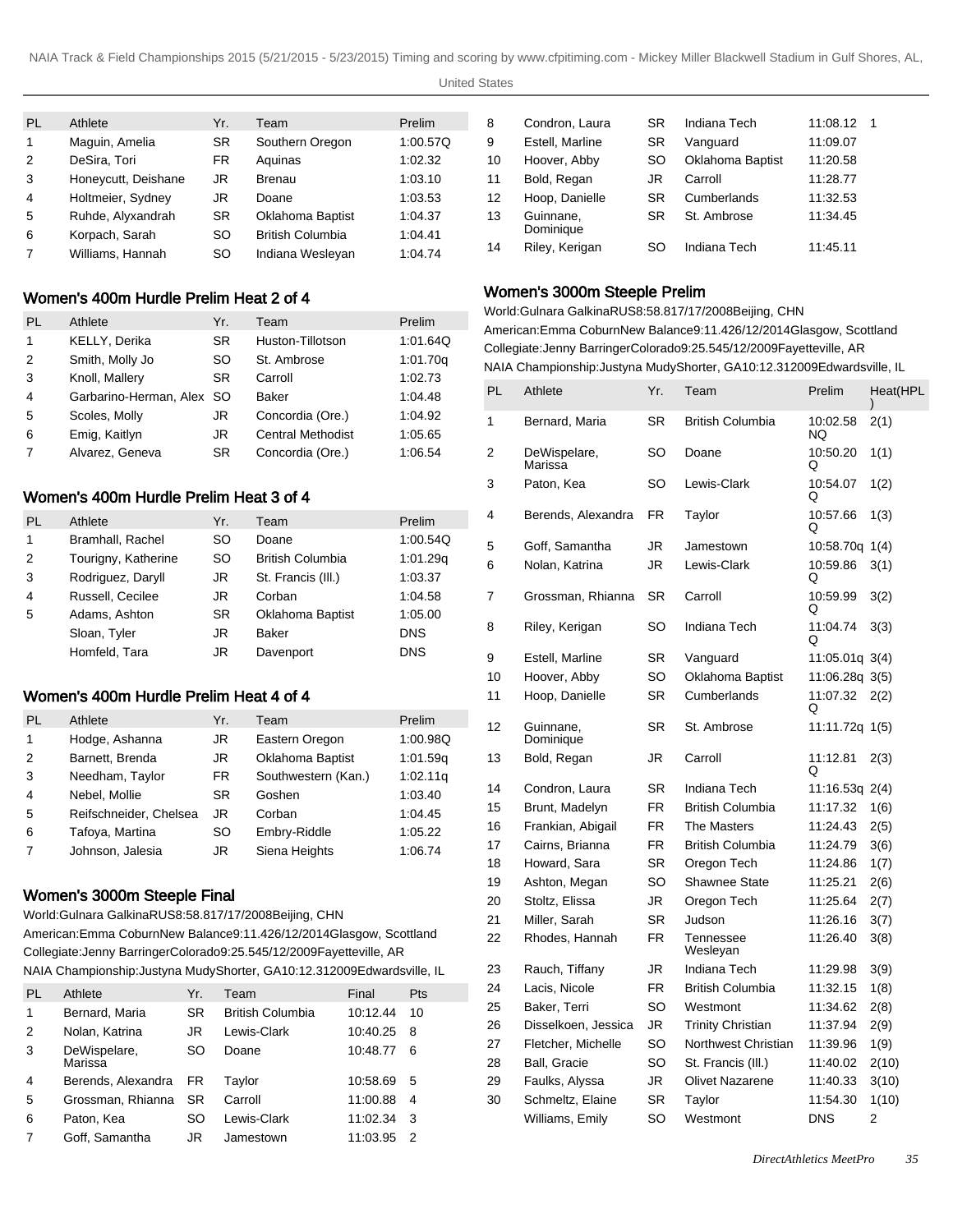## Women's 3000m Steeple Prelim Heat 1 of 3

| PL | Athlete              | Yr.       | Team                | Prelim    |
|----|----------------------|-----------|---------------------|-----------|
| 1  | DeWispelare, Marissa | SO        | Doane               | 10:50.20Q |
| 2  | Paton, Kea           | SO        | Lewis-Clark         | 10:54.07Q |
| 3  | Berends, Alexandra   | FR.       | Taylor              | 10:57.66Q |
| 4  | Goff, Samantha       | JR        | Jamestown           | 10:58.70g |
| 5  | Guinnane, Dominique  | <b>SR</b> | St. Ambrose         | 11:11.72g |
| 6  | Brunt, Madelyn       | FR.       | British Columbia    | 11:17.32  |
| 7  | Howard, Sara         | <b>SR</b> | Oregon Tech         | 11:24.86  |
| 8  | Lacis, Nicole        | FR.       | British Columbia    | 11:32.15  |
| 9  | Fletcher, Michelle   | <b>SO</b> | Northwest Christian | 11:39.96  |
| 10 | Schmeltz, Elaine     | <b>SR</b> | Taylor              | 11:54.30  |

# Women's 3000m Steeple Prelim Heat 2 of 3

| <b>PL</b> | Athlete             | Yr.       | Team                     | Prelim         |
|-----------|---------------------|-----------|--------------------------|----------------|
| 1         | Bernard, Maria      | <b>SR</b> | British Columbia         | 10:02.58N<br>Q |
| 2         | Hoop, Danielle      | <b>SR</b> | Cumberlands              | 11:07.32Q      |
| 3         | Bold, Regan         | JR.       | Carroll                  | 11:12.81Q      |
| 4         | Condron, Laura      | <b>SR</b> | Indiana Tech             | 11:16.53g      |
| 5         | Frankian, Abigail   | FR.       | The Masters              | 11:24.43       |
| 6         | Ashton, Megan       | <b>SO</b> | Shawnee State            | 11:25.21       |
| 7         | Stoltz, Elissa      | JR.       | Oregon Tech              | 11:25.64       |
| 8         | Baker, Terri        | <b>SO</b> | Westmont                 | 11:34.62       |
| 9         | Disselkoen, Jessica | JR.       | <b>Trinity Christian</b> | 11:37.94       |
| 10        | Ball, Gracie        | SO        | St. Francis (III.)       | 11:40.02       |
|           | Williams, Emily     | SO        | Westmont                 | <b>DNS</b>     |

# Women's 3000m Steeple Prelim Heat 3 of 3

| <b>PL</b>      | Athlete           | Yr.       | Team                    | Prelim    |
|----------------|-------------------|-----------|-------------------------|-----------|
| 1              | Nolan, Katrina    | JR.       | Lewis-Clark             | 10:59.86Q |
| 2              | Grossman, Rhianna | <b>SR</b> | Carroll                 | 10:59.99Q |
| 3              | Riley, Kerigan    | <b>SO</b> | Indiana Tech            | 11:04.74Q |
| 4              | Estell, Marline   | <b>SR</b> | Vanguard                | 11:05.01g |
| 5              | Hoover, Abby      | <b>SO</b> | Oklahoma Baptist        | 11:06.28g |
| 6              | Cairns, Brianna   | FR.       | <b>British Columbia</b> | 11:24.79  |
| $\overline{7}$ | Miller, Sarah     | <b>SR</b> | Judson                  | 11:26.16  |
| 8              | Rhodes, Hannah    | FR.       | Tennessee Wesleyan      | 11:26.40  |
| 9              | Rauch, Tiffany    | JR        | Indiana Tech            | 11:29.98  |
| 10             | Faulks, Alyssa    | JR.       | <b>Olivet Nazarene</b>  | 11:40.33  |

### Women's 5000m Walk

NAIA Championship: Nicola Evangelista British Columbia 25:11.56 2010Marion, IN AR

| PL | Athlete          | Yr. | Team             | Final        | Pts | Note |
|----|------------------|-----|------------------|--------------|-----|------|
|    | Josephs, Molly   | JR  | Missouri Baptist | 25:14.8<br>6 | 10  |      |
| 2  | Alfonzo, Natalia | SO. | Missouri Baptist | 25:32.2<br>4 | -8  |      |
| 3  | Moscoso, Maite   | SO. | Embry-Riddle     | 25:56.3<br>2 | - 6 |      |
| 4  | Zalba, Mereth    | JR  | Missouri Baptist | 26:12.3<br>3 | 5   |      |
| 5  | Dunn, Abby       | JR  | Goshen           | 26:16.1<br>6 | 4   |      |

| 6  | Gray, Kayla               | SO  | Goshen                   | 26:17.2 3<br>6 |   |                      |
|----|---------------------------|-----|--------------------------|----------------|---|----------------------|
| 7  | Ovokaitys, Kayla          | JR  | Cornerstone              | 26:19.1<br>9   | 2 |                      |
| 8  | Manlan, Melissa           | SO  | Cornerstone              | 26:21.4<br>8   | 1 |                      |
| 9  | McCollum,<br>Brenda       | FR. | Baker                    | 26:41.1<br>3   |   |                      |
| 10 | Court-Menendez,<br>Nicole | JR  | Dakota Wesleyan          | 27:23.2<br>8   |   |                      |
| 11 | Lopez, Jenny              | FR. | St. Ambrose              | 27:46.9<br>9   |   |                      |
| 12 | Griffiths, Brianna        | SR. | Cornerstone              | 28:28.0<br>2   |   |                      |
| 13 | Barakou, Ioulia           | SO  | Missouri Baptist         | 31:06.1<br>3   |   |                      |
|    | Loeffler, Kaitlyn         | SR. | <b>Central Methodist</b> | <b>DNF</b>     |   |                      |
|    | Farris, Amanda            | SR  | Lindsey Wilson           | DQ             |   | Walking<br>Violation |

#### Women's 4 x 100m Relay Final

World: Madison, Felix, Knight, Jeter USA 40.82 7/6/2012 London, GBR American: Madison, Felix, Knight, Jeter USA national team 40.82 7/11/2012 London, GBR

Collegiate: Carter, Lucas, Duncan, Mayo Texas A&M 42.36 5/12/2009 Fayetteville, AR

NAIA Championship: Edwards, Grant, Sterling, Pomales Central State, OH 44.32 1994Azusa, CA

| PL | Team                       |   | Final | Pts | Athlete<br>1  | Athlete<br>2   | Athlete<br>3   | Athlete<br>4 |
|----|----------------------------|---|-------|-----|---------------|----------------|----------------|--------------|
| 1  | Wayland<br><b>Baptist</b>  | Α | 44.99 | 10  | Gittens       | <b>Browner</b> | Higgs          | Smith        |
| 2  | Indiana Tech               | Α | 45.50 | 8   | Thompso<br>n  | France         | Thomas         | Woods        |
| 3  | Southern-NO                | A | 46.98 | 6   | Pennie        | <b>Stokes</b>  | Hylton         | Robinson     |
| 4  | Langston                   | A | 47.05 | 5   | <b>Butler</b> | Johnson        | Townsend       | Jacobs       |
| 5  | Aquinas                    | A | 47.44 | 4   | Truss         | Kolnitys       | Ingersoll      | Rice         |
| 6  | Oklahoma<br><b>Baptist</b> | А | 47.51 | 3   | Dadzie        | Barnett        | Hart           | Abinah       |
| 7  | Huston-<br>Tillotson       | A | 48.17 | 2   | Mackey        | <b>KELLY</b>   | Bethea         | Green        |
|    | <b>William Carey</b>       | A | DNF   |     | Langham       | Cooks          | <b>Bridges</b> | Evans        |

#### Women's 4 x 100m Relay Prelim

World: Madison, Felix, Knight, Jeter USA 40.82 7/6/2012 London, GBR American: Madison, Felix, Knight, Jeter USA national team 40.82 7/11/2012 London, GBR

Collegiate: Carter, Lucas, Duncan, Mayo Texas A&M 42.36 5/12/2009 Fayetteville,

NAIA Championship: Edwards, Grant, Sterling, Pomales Central State, OH 44.32 1994Azusa, CA

| PL. | Team                        | Prelim Heat | HP)  | e 1          | Athlet Athlet Athlet<br>e <sub>2</sub> | e <sub>3</sub> | Athlet<br>e 4 | <b>Note</b> |
|-----|-----------------------------|-------------|------|--------------|----------------------------------------|----------------|---------------|-------------|
|     | Wayland A 44.91<br>Baptist  | Q           | 3(1) | Gittens      | Browner                                | Higgs          | Smith         |             |
| 2   | Indiana Tech $A$ 45.73 4(1) |             |      | Thomps<br>on | France                                 | Thomas         | Woods         |             |
| 3   | Southern-NO A 46.28 2(1)    | W           |      | Pennie       | <b>Stokes</b>                          | Mvlrea         | Robinso<br>n  |             |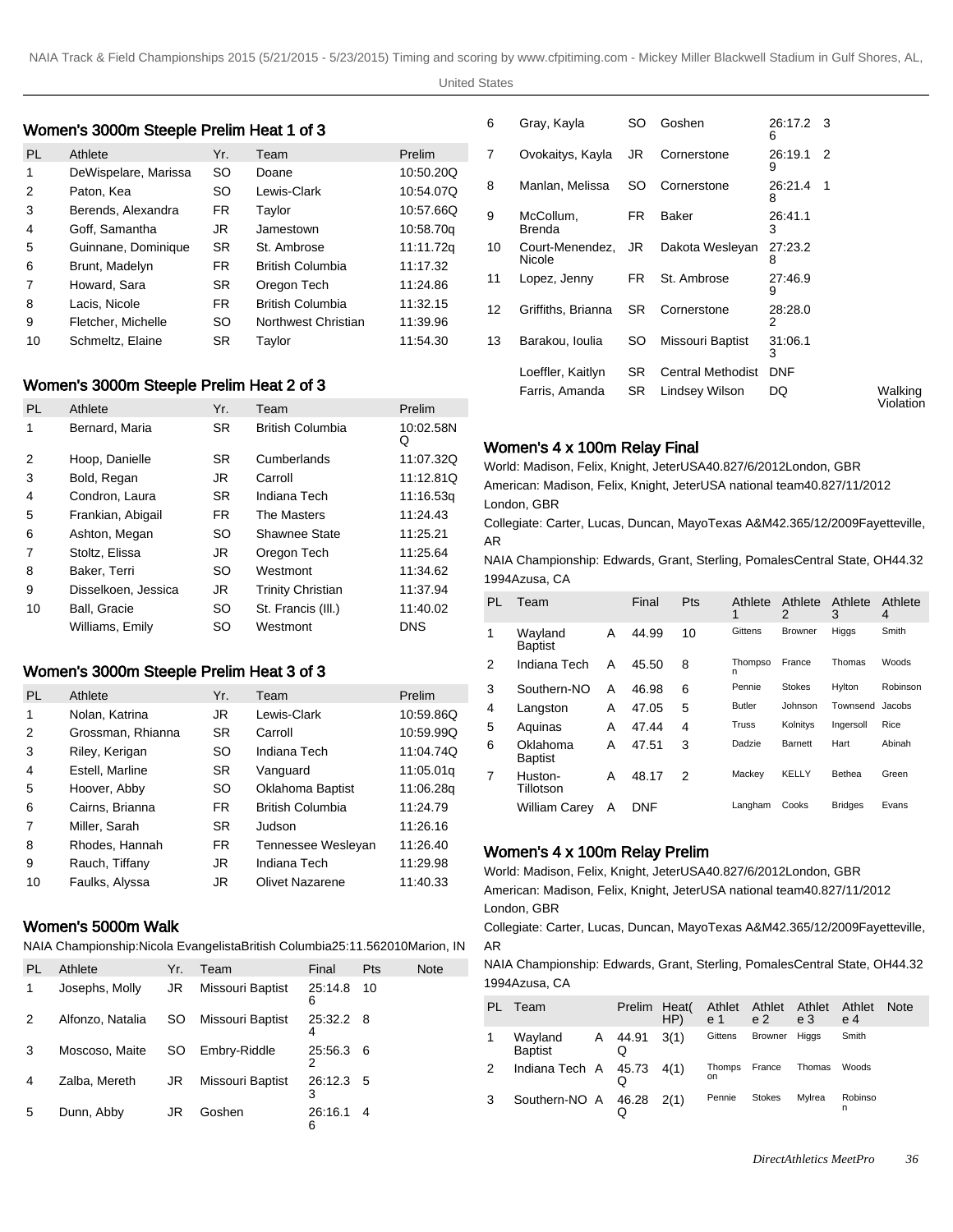| 4  | William<br>Carey           | А | 46.76<br>Q  | 1(1) | Langha<br>m        | Cooks                  | <b>Bridges</b>      | Evans            |        |
|----|----------------------------|---|-------------|------|--------------------|------------------------|---------------------|------------------|--------|
| 5  | Huston-<br>Tillotson       | A | 46.86q 1(2) |      | Mackey             | Robinso<br>n           | Bethea              | Green            | 46.852 |
| 6  | Oklahoma<br><b>Baptist</b> | А | 46.86q 4(2) |      | Dadzie             | Barnett                | Hart                | Abinah           | 46.856 |
| 7  | Langston                   | A | 47.07g 2(2) |      | <b>Butler</b>      | Johnson                | Townsen<br>d        | Jacobs           |        |
| 8  | Aquinas                    | А | 47.08q 3(2) |      | Truss              | Kolnitys               | Ingersoll           | Rice             |        |
| 9  | Xavier-<br>Louisiana       | А | 47.10       | 1(3) | James              | McMorris Allen         |                     | Rolland          |        |
| 10 | Dillard                    | А | 47.29       | 1(4) | reed               | Fortuna                | newman              | Ware             |        |
| 11 | Dordt                      | А | 47.54       | 1(5) | Velgersd<br>νk     | <b>Blount</b>          | <b>Broersm</b><br>a | Wolterst<br>orff |        |
| 12 | Friends                    | А | 47.60       | 2(3) | Simon              | Engle                  | Reh                 | Behny            |        |
| 13 | Embry-<br>Riddle           | А | 47.63       | 3(3) | Miller             | Green-<br>Anderso<br>n | <b>Brown</b>        | Bell             |        |
| 14 | Marian (Ind.)              | A | 47.73       | 3(4) | Font               | Patterso<br>n          | Kirsch              | <b>Birks</b>     |        |
| 15 | Bethel (Ind.)              | A | 47.84       | 3(5) | Martinez<br>Graber | Grace                  | Wakes               | Newsom<br>e-Gunn | 47.839 |
| 15 | Siena<br>Heights           | А | 47.84       | 4(3) | Marquart           | Taylor                 | Peckel              | Johnson          | 47.839 |
| 17 | Tennessee<br>Wesleyan      | А | 47.88       | 4(4) | Jones              | Lyons                  | Froedde<br>n        | Sexton           |        |
| 18 | <b>Biola</b>               | A | 47.89       | 2(4) | Heisinge           | Holcomb                | Dworak              | Smiley           |        |
| 19 | Baker                      | А | 47.95       | 4(5) | Griffith           | Sloan                  | <b>Mullins</b>      | Pipes            |        |
| 20 | Brenau                     | A | 48.06       | 4(6) | Reynold<br>s       | Wells                  | Occeus              | Sokunbi          |        |
| 21 | College of<br>Idaho        | А | 48.14       | 2(5) | Beame              | DeGrang<br>e           | Thomas              | Lentz            |        |
| 22 | Taylor                     | А | 48.27       | 3(6) | Monfredi           | <b>Bluhm</b>           | Thomps<br>on        | Liefeld          |        |
| 23 | Cornerstone                | А | 48.36       | 2(6) | Hofmann Souza      |                        | Skinner             | Adams            |        |
|    | Doane                      | А | FS          | 1    |                    | Peterson Holtmeie<br>r | Wietzki             | <b>Bramhall</b>  |        |
|    | Webber                     | А | DNF         | 3    | Smith              | Dawkins                | Joseph              | Dennard          |        |
|    | Southwester<br>n (Kan.)    | А | DNF         | 4    | Wenrick            | Wilson                 | Meyer               | Needha<br>m      |        |

#### Women's 4 x 100m Relay Prelim Heat 1 of 4

| PL | Team                 |   | Prelim | Athlete        | Athlete Athlete<br>2 | 3               | Athlete<br>4     | <b>Note</b> |
|----|----------------------|---|--------|----------------|----------------------|-----------------|------------------|-------------|
| 1  | William Carey        | A | 46.76Q | Langham        | Cooks                | <b>Bridges</b>  | Evans            |             |
| 2  | Huston-<br>Tillotson | A | 46.86g | Mackey         | Robinson             | Bethea          | Green            | 46.852      |
| 3  | Xavier-<br>Louisiana | Α | 47.10  | James          | <b>McMorris</b>      | Allen           | Rolland          |             |
| 4  | Dillard              | А | 47.29  | reed           | Fortuna              | newman          | Ware             |             |
| 5  | Dordt                | А | 47.54  | Velgersdy<br>k | Blount               | <b>Broersma</b> | Wolterstor<br>ff |             |
|    | Doane                | А | FS     | Peterson       | Holtmeier            | Wietzki         | <b>Bramhall</b>  |             |

#### Women's 4 x 100m Relay Prelim Heat 2 of 4

| PL | Team             |   | Prelim |               | Athlete 1 Athlete 2 Athlete 3 Athlete 4 |          |          |
|----|------------------|---|--------|---------------|-----------------------------------------|----------|----------|
|    | Southern-NO      | А | 46.28Q | Pennie        | <b>Stokes</b>                           | Mvlrea   | Robinson |
| 2  | Langston         | Α | 47.07g | <b>Butler</b> | Johnson                                 | Townsend | Jacobs   |
| 3  | Friends          | Α | 47.60  | Simon         | Engle                                   | Reh      | Behny    |
| 4  | Biola            | А | 47.89  | Heisinger     | Holcomb                                 | Dworak   | Smiley   |
| 5  | College of Idaho | A | 48.14  | Beame         | DeGrange                                | Thomas   | Lentz    |
| 6  | Cornerstone      | А | 48.36  | Hofmann       | Souza                                   | Skinner  | Adams    |

### Women's 4 x 100m Relay Prelim Heat 3 of 4

| PL | Team                      |   | Prelim     | Athlete<br>1       | Athlete<br>2       | Athlete<br>3 | Athlete<br>4     | <b>Note</b> |
|----|---------------------------|---|------------|--------------------|--------------------|--------------|------------------|-------------|
| 1  | Wayland<br><b>Baptist</b> | A | 44.91Q     | Gittens            | <b>Browner</b>     | Higgs        | Smith            |             |
| 2  | Aguinas                   | A | 47.08g     | Truss              | Kolnitys           | Ingersoll    | Rice             |             |
| 3  | Embry-Riddle              | Α | 47.63      | Miller             | Green-<br>Anderson | Brown        | Bell             |             |
| 4  | Marian (Ind.)             | A | 47.73      | Font               | Patterson          | Kirsch       | <b>Birks</b>     |             |
| 5  | Bethel (Ind.)             | Α | 47.84      | Martinez<br>Graber | Grace              | Wakes        | Newsome<br>-Gunn | 47.839      |
| 6  | Taylor                    | A | 48.27      | Monfredi           | <b>Bluhm</b>       | Thompso<br>n | Liefeld          |             |
|    | Webber                    | А | <b>DNF</b> | Smith              | Dawkins            | Joseph       | Dennard          |             |

### Women's 4 x 100m Relay Prelim Heat 4 of 4

| PL | Team                       |   | Prelim     | Athlete      | Athlete<br>2   | Athlete<br>3   | Athlete<br>4 | <b>Note</b> |
|----|----------------------------|---|------------|--------------|----------------|----------------|--------------|-------------|
| 1  | Indiana Tech               | Α | 45.73Q     | Thompso<br>n | France         | Thomas         | Woods        |             |
| 2  | Oklahoma<br><b>Baptist</b> | A | 46.86g     | Dadzie       | <b>Barnett</b> | Hart           | Abinah       | 46.856      |
| 3  | Siena Heights              | A | 47.84      | Marquart     | Tavlor         | Peckel         | Johnson      | 47.839      |
| 4  | Tennessee<br>Wesleyan      | Α | 47.88      | Jones        | Lyons          | Froedden       | Sexton       |             |
| 5  | Baker                      | A | 47.95      | Griffith     | Sloan          | <b>Mullins</b> | Pipes        |             |
| 6  | Brenau                     | A | 48.06      | Reynolds     | Wells          | Occeus         | Sokunbi      |             |
|    | Southwestern<br>(Kan.)     | А | <b>DNF</b> | Wenrick      | Wilson         | Meyer          | Needham      |             |

#### Women's 4 x 400m Relay Final

World: Ledovskaya, Nazarova, Pinigina, Bryzgina URS 3:15.17 9/1/1988 Seoul, KOR

American: Howard, Dixon, Brisco, Joyner USA national team 3:15.51 9/1/1988 Seoul, KOR

Collegiate: Jones, McIntosh, Chapple, Richards Texas 3:23.75 3/3/2004 Austin, TX NAIA Championship: Fynes, Cole, Morgridge, McKenzie Southern- New Orleans 3:33.46 1994Azusa, CA

| PL | Team                       |   | Final       | Pts | Athlete<br>1 | Athlete<br>2    | Athlete<br>3 | Athlete<br>4  |
|----|----------------------------|---|-------------|-----|--------------|-----------------|--------------|---------------|
| 1  | Wayland<br><b>Baptist</b>  | A | 3:38.72 10  |     | Farrington   | <b>Browner</b>  | Gittens      | mcpherso<br>n |
| 2  | Westmont                   | А | 3:45.34 8   |     | Storkson     | Erickson        | Phipps       | Mitchell      |
| 3  | Oklahoma<br><b>Baptist</b> | A | $3:46.13$ 6 |     | Mayfield     | Ozone           | Currie       | Barnett       |
| 4  | Doane                      | А | 3:46.48 5   |     | Gokie        | <b>Bramhall</b> | Holtmeier    | Sughroue      |
| 5  | Embry-Riddle               | A | 3:47.15     | -4  | Tafoya       | Staker          | Metcalfe     | Levine        |
| 6  | Huston-<br>Tillotson       | A | 3:48.77 3   |     | Gosby        | Nash            | Bethea       | <b>KELLY</b>  |
| 7  | College of<br>Idaho        | A | $3:50.43$ 2 |     | Beame        | Thomas          | Lentz        | DeGrange      |
| 8  | Aguinas                    | Α | 3:53.27     |     | Henniger     | DeSira          | Sigafoose    | Ingersoll     |

#### Women's 4 x 400m Relay Prelim

World: Ledovskaya, Nazarova, Pinigina, Bryzgina URS 3:15.17 9/1/1988 Seoul, KOR

American: Howard, Dixon, Brisco, Joyner USA national team 3:15.51 9/1/1988 Seoul, KOR

Collegiate: Jones, McIntosh, Chapple, Richards Texas 3:23.75 3/3/2004 Austin, TX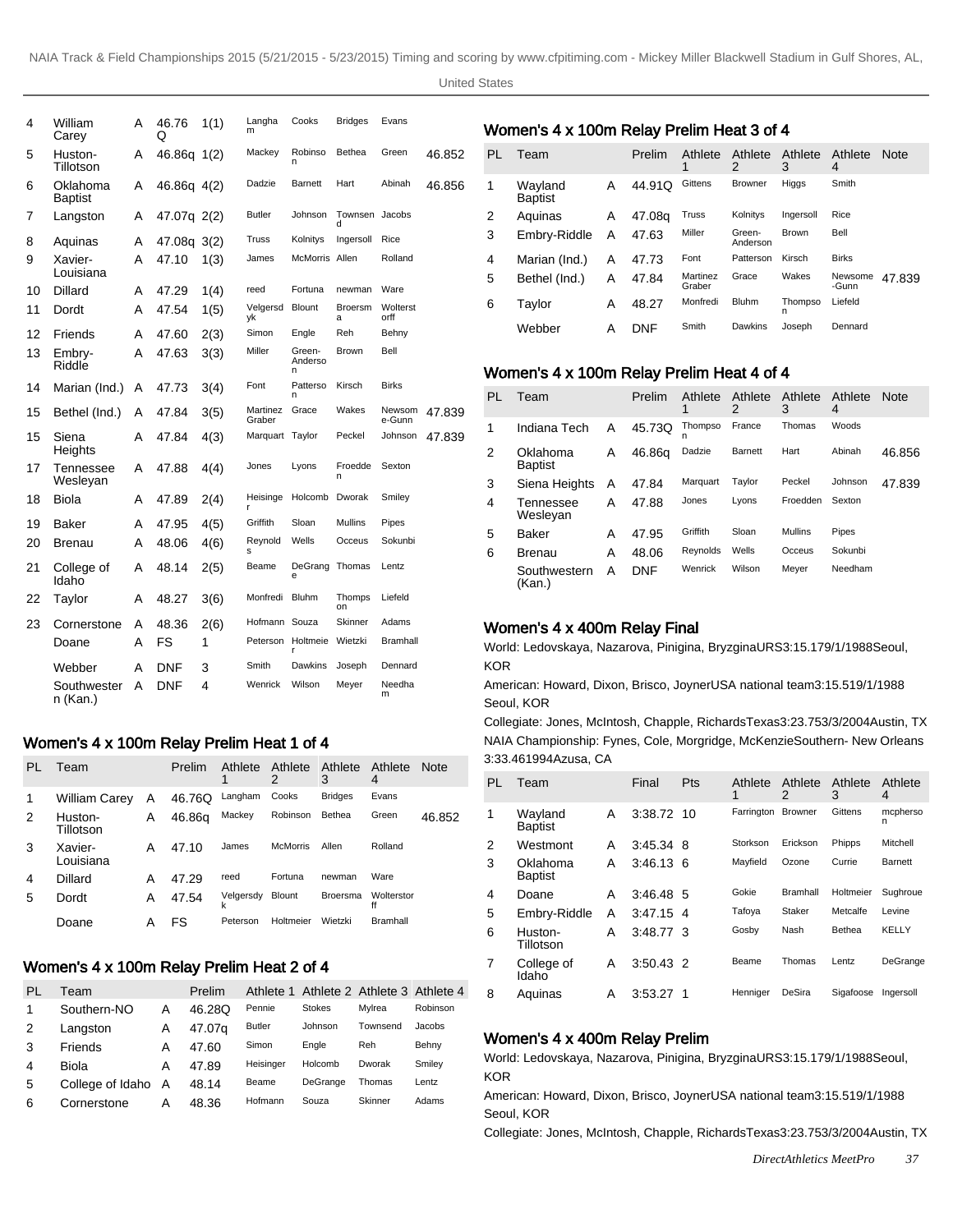NAIA Championship: Fynes, Cole, Morgridge, McKenzie Southern- New Orleans 3:33.46 1994Azusa, CA

| PL | Team                    |   | Prelim       | Heat(<br>HP) | Athlet<br>e 1  | Athlet<br>e 2       | Athlet<br>е 3  | Athlet<br>e 4       | Note            |
|----|-------------------------|---|--------------|--------------|----------------|---------------------|----------------|---------------------|-----------------|
| 1  | Westmont                | A | 3:44.8<br>5Q | 2(1)         | Storkson       | Erickson            | Phipps         | Mitchell            |                 |
| 2  | Wayland<br>Baptist      | A | 3:45.6<br>2Q | 3(1)         | Farringto      | Gittens             | Jones          | mcphers<br>on       |                 |
| 3  | Doane                   | A | 3:46.1<br>7Q | 3(2)         | Gokie          | Bramhall            | Holtmeie       | Sughrou<br>e        |                 |
| 4  | College of<br>Idaho     | A | 3:46.2<br>1q | 3(3)         | Beame          | Thomas              | Lentz          | DeGrang<br>e        |                 |
| 5  | Embry-<br>Riddle        | A | 3:46.7<br>2Q | 1(1)         | Tafoya         | Staker              | Metcalfe       | Levine              |                 |
| 6  | Oklahoma<br>Baptist     | A | 3:48.3<br>7q | 3(4)         | <b>Barnett</b> | Ozone               | Hurlbut        | Mayfield            |                 |
| 7  | Aquinas                 | Α | 3:48.8<br>8Q | 1(2)         | Henniger       | DeSira              | Sigafoos       | Ingersoll           |                 |
| 8  | Huston-<br>Tillotson    | Α | 3:49.0<br>3Q | 2(2)         | Gosby          | Nash                | Bethea         | KELLY               |                 |
| 9  | Olivet<br>Nazarene      | Α | 3:49.1<br>7  | 1(3)         | Kirkland       | Lawson              | Brown          | Goedhar             |                 |
| 10 | Southern-NO             | Α | 3:50.1<br>6  | 1(4)         | Hylton         | Robinso<br>n        | Pennie         | Brooks-<br>Gillings |                 |
| 11 | Carroll                 | Α | 3:50.3<br>9  | 2(3)         | Knoll          | Olson               | Sanchez        | Barth               |                 |
| 12 | St. Ambrose             | Α | 3:50.7<br>3  | 2(4)         | Lampe          | LaBrecq<br>ue       | Goehrke        | Smith               |                 |
| 13 | Dordt                   | Α | 3:52.6<br>4  | 3(5)         | Velgersd<br>уk | <b>Broersm</b><br>a | Wubben         | <b>Blount</b>       |                 |
| 14 | Siena<br>Heights        | Α | 3:52.6<br>5  | 3(6)         | Johnson        | Johnson             | Knannlei<br>n  | Peckel              |                 |
| 15 | Indiana<br>Wesleyan     | Α | 3:53.7<br>9  | 2(5)         | Rupp           | Bantz               | Williams       | Miller              |                 |
| 16 | Northwestern<br>(lowa)  | A | 3:53.8<br>9  | 1(5)         | Walhof         | Landhuis            | Van<br>Meetere | Spranger            |                 |
| 17 | Cornerstone             | Α | 3:55.1<br>1  | 1(6)         | Hampton        | Bronkem<br>ă        | Sayers         | Souza               |                 |
| 18 | Marian (Ind.)           | Α | 3:55.1<br>4  | 3(7)         | Patterso<br>n  | Nichols             | Kuntz          | <b>Birks</b>        |                 |
| 19 | Dillard                 | Α | 3:55.2<br>2  | 3(8)         | Fortuna        | Ware                | Hardin         | reed                |                 |
| 20 | Vanguard                | A | 3:55.4<br>2  | 2(6)         | Goynes         | Ramey               | Estell         | Nelson              |                 |
| 21 | Southwester<br>n (Kan.) | A | 3:55.9<br>3  | 1(7)         | Wenrick        | Needha<br>m         | Maffei         | Meyer               |                 |
| 22 | Wiley                   | Α | 3:58.0<br>6  | 2(7)         | Carr           | Mark                | Ajanga         | Higgins             |                 |
|    | Morningside             | Α | <b>DNS</b>   | 1            | Hall           | Mumm                | Figge          | Shepher             |                 |
|    | Indiana Tech            | A | DQ           | 2            | Smith          | Perry               | Yepez          | Wilson              | Rule<br>5.5.2.b |

# Women's 4 x 400m Relay Prelim Heat 1 of 3

| PL             | Team                   |   | Prelim       | Athlete 1 |               | Athlete 2 Athlete 3 Athlete 4 |                     |
|----------------|------------------------|---|--------------|-----------|---------------|-------------------------------|---------------------|
| 1              | Embry-Riddle           | Α | 3:46.72<br>Q | Tafoya    | <b>Staker</b> | Metcalfe                      | Levine              |
| 2              | Aquinas                | Α | 3:48.88<br>Q | Henniger  | DeSira        | Sigafoose                     | Ingersoll           |
| 3              | Olivet Nazarene        | А | 3:49.17      | Kirkland  | Lawson        | <b>Brown</b>                  | Goedhart            |
| $\overline{4}$ | Southern-NO            | А | 3:50.16      | Hylton    | Robinson      | Pennie                        | Brooks-<br>Gillings |
| 5              | Northwestern<br>(lowa) | А | 3:53.89      | Walhof    | Landhuis      | Van<br>Meeteren               | Spranger            |

| 6 | Cornerstone            | A | 3:55.11 | Hampton | <b>Bronkema</b> | Savers | Souza    |
|---|------------------------|---|---------|---------|-----------------|--------|----------|
|   | Southwestern<br>(Kan.) | Α | 3:55.93 | Wenrick | Needham         | Maffei | Mever    |
|   | Morningside            | Α | DNS     | Hall    | Mumm            | Figge  | Shepherd |

#### Women's 4 x 400m Relay Prelim Heat 2 of 3

| <b>PL</b> | Team                 |   | Prelim       | Athlete<br>1 | Athlete<br>2  | Athlete<br>3  | Athlete<br>4 | <b>Note</b>     |
|-----------|----------------------|---|--------------|--------------|---------------|---------------|--------------|-----------------|
| 1         | Westmont             | A | 3:44.85<br>Q | Storkson     | Erickson      | Phipps        | Mitchell     |                 |
| 2         | Huston-<br>Tillotson | A | 3:49.03<br>Q | Gosby        | Nash          | <b>Bethea</b> | KELLY        |                 |
| 3         | Carroll              | Α | 3:50.39      | Knoll        | Olson         | Sanchez       | Barth        |                 |
| 4         | St. Ambrose          | A | 3:50.73      | Lampe        | LaBrecqu<br>е | Goehrke       | Smith        |                 |
| 5         | Indiana<br>Weslevan  | Α | 3:53.79      | Rupp         | Bantz         | Williams      | Miller       |                 |
| 6         | Vanguard             | A | 3:55.42      | Goynes       | Ramey         | Estell        | Nelson       |                 |
| 7         | Wilev                | Α | 3:58.06      | Carr         | Mark          | Ajanga        | Higgins      |                 |
|           | Indiana Tech         | A | DQ           | Smith        | Perry         | Yepez         | Wilson       | Rule<br>5.5.2.b |

#### Women's 4 x 400m Relay Prelim Heat 3 of 3

| PL | Team                       |   | Prelim               | Athlete 1      |                 | Athlete 2 Athlete 3 Athlete 4 |               |
|----|----------------------------|---|----------------------|----------------|-----------------|-------------------------------|---------------|
| 1  | <b>Wayland Baptist</b>     | A | 3:45.62<br>Q         | Farrington     | Gittens         | Jones                         | mcpherson     |
| 2  | Doane                      | Α | 3:46.17<br>Q         | Gokie          | <b>Bramhall</b> | Holtmeier                     | Sughroue      |
| 3  | College of Idaho           | A | 3:46.21q             | Beame          | Thomas          | Lentz                         | DeGrange      |
| 4  | Oklahoma<br><b>Baptist</b> | А | 3.48.37 <sub>q</sub> | <b>Barnett</b> | Ozone           | Hurlbut                       | Mayfield      |
| 5  | Dordt                      | Α | 3:52.64              | Velgersdyk     | Broersma        | Wubben                        | <b>Blount</b> |
| 6  | Siena Heights              | А | 3:52.65              | Johnson        | Johnson         | Knannlein                     | Peckel        |
| 7  | Marian (Ind.)              | Α | 3:55.14              | Patterson      | <b>Nichols</b>  | Kuntz                         | <b>Birks</b>  |
| 8  | Dillard                    | Α | 3:55.22              | Fortuna        | Ware            | Hardin                        | reed          |
|    |                            |   |                      |                |                 |                               |               |

#### Women's 4 x 800m Relay

NAIA Championship: Krasovska, Kolstad, Johnstone, Howard Simon Fraser, BC 8:43.99 2005Louisville, KY

| PL             | Team                         |   | Final           | Pts | Heat(<br>HP) | Athlet<br>e 1 | Athlet<br>e <sub>2</sub> | Athlet<br>e 3 | Athlet<br>e 4 |
|----------------|------------------------------|---|-----------------|-----|--------------|---------------|--------------------------|---------------|---------------|
| 1              | Oklahoma<br>Baptist          | A | 8:47.3          | 10  | 2(1)         | Herbert       | Currie                   | Warfield      | Fields        |
| $\mathfrak{p}$ | <b>British</b><br>Columbia   | A | 8:54.2 8        |     | 2(2)         | Harris        | Lee                      | Dacre         | Wiebe         |
| 3              | Carroll                      | A | 8:56.6          | 6   | 2(3)         | Lefstad       | Torres                   | Fifield       | Esposito      |
| 4              | Embry-<br>Riddle             | A | 8:57.0<br>3     | 5   | 1(1)         | Love          | Tafoya                   | Levine        | Staker        |
| 5              | Dordt                        | A | 8:59.5 4<br>2   |     | 2(4)         | Byl           | Koerner                  | Lewis         | Van Zee       |
| 6              | <b>Benedictine</b><br>(Kan.) | A | $9:02.6$ 3<br>6 |     | 2(5)         | Wondra        | Benzing                  | Pinkerto<br>n | Dillard       |
| 7              | <b>Biola</b>                 | A | $9:03.5$ 2<br>2 |     | 2(6)         | Murray        | Hunt                     | Bell          | Gasner        |
| 8              | Doane                        | A | 9:04.7<br>3     | 1   | 2(7)         | Mullen        | Kottwitz                 | Moore         | Sughrou<br>e  |
| 9              | Cal St. San<br>Marcos        | A | 9:05.0<br>3     |     | 2(8)         | Kuzmins<br>ki | Rodrigue Gallardo<br>z   |               | Lane          |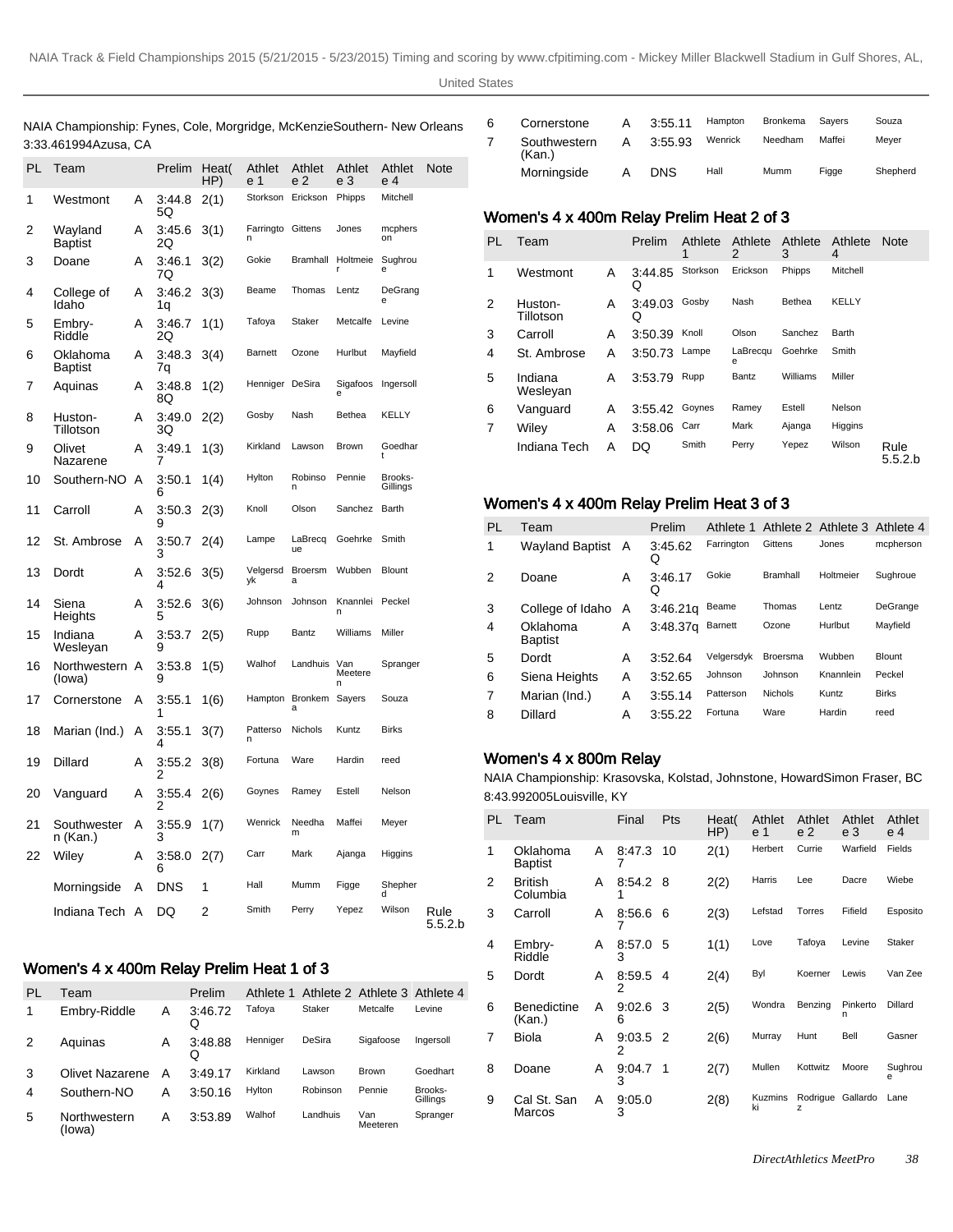| 10 | Siena<br>Heights          | A | 9:06.9<br>2  | 2(9)  | Ridal         | Shellenb<br>arger | Knannlei Peckel<br>n    |                 |
|----|---------------------------|---|--------------|-------|---------------|-------------------|-------------------------|-----------------|
| 11 | Indiana<br>Wesleyan       | Α | 9:07.7<br>4  | 2(10) | Osladil       | <b>Hamilton</b>   | McBeath                 | Kamp            |
| 12 | Morningside               | A | 9:09.4<br>6  | 1(2)  | Hall          | Mumm              | Figge                   | Shepher<br>d    |
| 13 | Olivet<br>Nazarene        | Α | 9:12.9<br>0  | 2(11) | Brown         |                   | Lafemina Lippenco<br>tt | Beezhol<br>d    |
| 14 | Aquinas                   | А | 9:13.2<br>1  | 2(12) | Anderso<br>n  | Paganelli Minto   |                         | Sigafoos<br>e   |
| 15 | Cornerstone               | A | 9:13.8<br>4  | 2(13) | Tremain<br>e  | Quick             | Reist                   | Oosterho<br>use |
| 16 | Wayland<br><b>Baptist</b> | Α | 9:16.4<br>8  | 1(3)  | Daniels       | Jones             | Cejas                   | mcphers<br>on   |
| 17 | Marian (Ind.)             | A | 9:18.4<br>0  | 1(4)  | Kuntz         | Crane             | Dever                   | Schrope         |
| 18 | St. Francis<br>(III.)     | А | 9:19.8<br>4  | 1(5)  | Crosson       | Knott             | Caitham<br>er           | Hoy             |
| 19 | Taylor                    | А | 9.20.3<br>1  | 1(6)  | Hawks         | Oleson            | <b>Norris</b>           | Wilson          |
| 20 | Concordia<br>(Ore.)       | A | 9.20.3<br>2  | 1(7)  | Bywater       | Whybark           | Collmer                 | Richards<br>on  |
| 21 | Concordia<br>(Neb.)       | A | 9.23.4<br>6  | 2(14) | Schroed<br>er | Vlasin            | Janzen                  | Wood            |
| 22 | Trinity<br>Christian      | Α | 9:26.2<br>8  | 1(8)  | Jourdan       | Spotts            | Kalous                  | Zaremba         |
| 23 | <b>Grand View</b>         | Α | 9:28.0<br>0  | 1(9)  | King          | Roberts           | Kak                     | Nielsen         |
| 24 | Mount Mercy A             |   | 9:32.4<br>8  | 1(10) | Brunson       | Pruett            | Mosbach Armenda         | riz             |
| 25 | Northwestern A<br>(lowa)  |   | 9:40.1<br>5  | 1(11) | Landhuis      | Bosch             | Hovland                 | Sinclair        |
| 26 | St. Ambrose               | Α | 9.48.1<br>4  | 1(12) | Woodall       | Hammer            | Rulis                   | Dunkerle<br>У   |
| 27 | Northwest U.              | A | 9:48.4<br>7  | 1(13) | Lystad        | Estabroo<br>k     | Governo<br>r            | Hall            |
| 28 | Shawnee<br>State          | Α | 10:09.<br>24 | 1(14) | Richmon<br>d  | Lanigan           | Light                   | Nuti            |

# Women's 4 x 800m Relay Heat 1 of 2

| PL | Team                      |   | Final        | Pts | Athlete<br>1   | Athlete<br>2   | Athlete<br>3  | Athlete<br>4   |
|----|---------------------------|---|--------------|-----|----------------|----------------|---------------|----------------|
| 1  | Embry-Riddle              | A | 8:57.03      | 5   | Love           | Tafoya         | Levine        | Staker         |
| 2  | Morningside               | A | 9:09.46      |     | Hall           | Mumm           | Figge         | Shepherd       |
| 3  | Wayland<br><b>Baptist</b> | A | 9:16.48      |     | Daniels        | Jones          | Cejas         | mcpherso<br>n  |
| 4  | Marian (Ind.)             | A | 9:18.40      |     | Kuntz          | Crane          | Dever         | Schrope        |
| 5  | St. Francis (III.)        | A | 9:19.84      |     | Crosson        | Knott          | Caithamer     | Hoy            |
| 6  | Taylor                    | A | 9:20.31      |     | <b>Hawks</b>   | Oleson         | <b>Norris</b> | Wilson         |
| 7  | Concordia<br>(Ore.)       | A | 9:20.32      |     | <b>Bywater</b> | Whybark        | Collmer       | Richardso<br>n |
| 8  | Trinity<br>Christian      | A | 9:26.28      |     | Jourdan        | <b>Spotts</b>  | Kalous        | Zaremba        |
| 9  | <b>Grand View</b>         | A | 9:28.00      |     | King           | <b>Roberts</b> | Kak           | Nielsen        |
| 10 | Mount Mercy               | A | 9:32.48      |     | <b>Brunson</b> | Pruett         | Mosbach       | Armendari<br>z |
| 11 | Northwestern<br>(lowa)    | А | 9:40.15      |     | Landhuis       | Bosch          | Hovland       | Sinclair       |
| 12 | St. Ambrose               | A | 9:48.14      |     | Woodall        | Hammer         | <b>Rulis</b>  | Dunkerley      |
| 13 | Northwest U.              | A | 9:48.47      |     | Lystad         | Estabrook      | Governor      | Hall           |
| 14 | Shawnee<br>State          | A | 10:09.2<br>4 |     | Richmond       | Lanigan        | Light         | Nuti           |

# Women's 4 x 800m Relay Heat 2 of 2

| PL | Team                         |   | Final   | Pts         | Athlete<br>1     | Athlete<br>$\mathfrak{p}$ | Athlete<br>3        | Athlete<br>4    |
|----|------------------------------|---|---------|-------------|------------------|---------------------------|---------------------|-----------------|
| 1  | Oklahoma<br><b>Baptist</b>   | A | 8:47.37 | 10          | Herbert          | Currie                    | Warfield            | Fields          |
| 2  | <b>British</b><br>Columbia   | A | 8:54.21 | 8           | Harris           | Lee                       | Dacre               | Wiebe           |
| 3  | Carroll                      | A | 8:56.67 | 6           | Lefstad          | Torres                    | Fifield             | Esposito        |
| 4  | Dordt                        | A | 8:59.52 | 4           | Byl              | Koerner                   | Lewis               | Van Zee         |
| 5  | <b>Benedictine</b><br>(Kan.) | A | 9:02.66 | -3          | Wondra           | Benzing                   | Pinkerton           | Dillard         |
| 6  | Biola                        | A | 9:03.52 | -2          | Murray           | Hunt                      | Bell                | Gasner          |
| 7  | Doane                        | A | 9:04.73 | $\mathbf 1$ | Mullen           | Kottwitz                  | Moore               | Sughroue        |
| 8  | Cal St. San<br>Marcos        | Α | 9:05.03 |             | Kuzminski        | Rodriguez                 | Gallardo            | Lane            |
| 9  | Siena Heights                | A | 9:06.92 |             | Ridal            | Shellenba<br>rger         | Knannlein Peckel    |                 |
| 10 | Indiana<br>Wesleyan          | А | 9:07.74 |             | Osladil          | Hamilton                  | McBeath             | Kamp            |
| 11 | Olivet<br>Nazarene           | A | 9:12.90 |             | Brown            | Lafemina                  | Lippencott Beezhold |                 |
| 12 | Aquinas                      | A | 9:13.21 |             | Anderson         | Paganelli                 | Minto               | Sigafoose       |
| 13 | Cornerstone                  | Α | 9:13.84 |             | Tremaine         | Quick                     | Reist               | Oosterhou<br>se |
| 14 | Concordia<br>(Neb.)          | А | 9.23.46 |             | Schroeder Vlasin |                           | Janzen              | Wood            |

#### Women's High Jump

World: Stefka Kostadinova BUL 2.09m 7/30/1987 Rome, ITA American: Chaunte Lowe Nike 2.05m 5/26/2010 Des Moines, IA Collegiate: Brigetta Barrett Arizona 1.99m 4/11/2013 Los Angeles. CA NAIA Championship: Latrese Johnson Azusa Pacific, CA 1.89m 1991Stephenville, TX

| Ρ<br>L | Athlete             |          | Yr Team                   |                        | Fina Engl Pts<br>ish |    |                                            | Jumping Record                              |                            |                                                    |                                        |                           |  |  |
|--------|---------------------|----------|---------------------------|------------------------|----------------------|----|--------------------------------------------|---------------------------------------------|----------------------------|----------------------------------------------------|----------------------------------------|---------------------------|--|--|
| 1      | Johnson,<br>Marissa | S.<br>O  | Siena<br>Heights          | 1.74 <sub>5</sub><br>m | 8.50                 | 10 | 1.<br>6<br>$\overline{0}$                  | 1.<br>6<br>5                                | 1.<br>6<br>8               | 1.<br>$\overline{7}$<br>$\mathbf{1}$               | 1.<br>$\overline{7}$<br>$\overline{4}$ | 1.<br>$\overline{7}$<br>5 |  |  |
|        |                     |          |                           |                        |                      |    | O                                          | O                                           | O                          | O                                                  | Х<br>Χ<br>O                            | х<br>Χ<br>X               |  |  |
| 2      | Baker,<br>Chelsea   | F.<br>R  | Friends                   | 1.71<br>m              | 5'<br>7.25           | 8  | 1.<br>6<br>$\overline{0}$                  | 1.<br>6<br>$\sqrt{5}$                       | 1.<br>6<br>8               | $\mathbf{1}$ .<br>$\overline{7}$<br>$\overline{1}$ | 1.<br>$\overline{7}$<br>$\overline{4}$ |                           |  |  |
|        |                     |          |                           |                        |                      |    | O                                          | X<br>O                                      | O                          | O                                                  | Х<br>X<br>X                            |                           |  |  |
| 3      | Hulst,<br>Mycah     | J<br>R   | Dordt                     | 1.71<br>m              | 5'<br>7.25           | 6  | 1.<br>6<br>$\overline{0}$                  | 1.<br>$\begin{array}{c} 6 \\ 5 \end{array}$ | 1.<br>6<br>8               | 1.<br>$\overline{7}$<br>$\overline{1}$             | 1.<br>$\overline{7}$<br>4              |                           |  |  |
|        |                     |          |                           |                        |                      |    | O                                          | O                                           | O                          | Х<br>O                                             | Χ<br>X<br>X                            |                           |  |  |
| 4      | Sato,<br>Nina       | F.<br>R. | Wayland<br><b>Baptist</b> | 1.71<br>m              | 5'<br>7.25           | 5  | 1.<br>$\begin{matrix} 6 \\ 0 \end{matrix}$ | 1.<br>$6\over 5$                            | 1.<br>6<br>8               | $\mathbf{1}$ .<br>$\overline{7}$<br>$\overline{1}$ | 1.<br>$\overline{7}$<br>4              |                           |  |  |
|        |                     |          |                           |                        |                      |    | O                                          | X<br>O                                      | X<br>O                     | X<br>O                                             | х<br>Χ<br>X                            |                           |  |  |
| 5      | Collier,<br>Becky   | S<br>O   | Westmont 1.68 5' 6" 3.5   | m                      |                      |    | 1.<br>6<br>$\overline{0}$                  | 1.<br>6<br>5                                | $\overline{1}$ .<br>6<br>8 | 1.<br>$\overline{7}$<br>$\mathbf{1}$               |                                        |                           |  |  |
|        |                     |          |                           |                        |                      |    | O                                          | O                                           | х<br>O                     | X<br>X<br>X                                        |                                        |                           |  |  |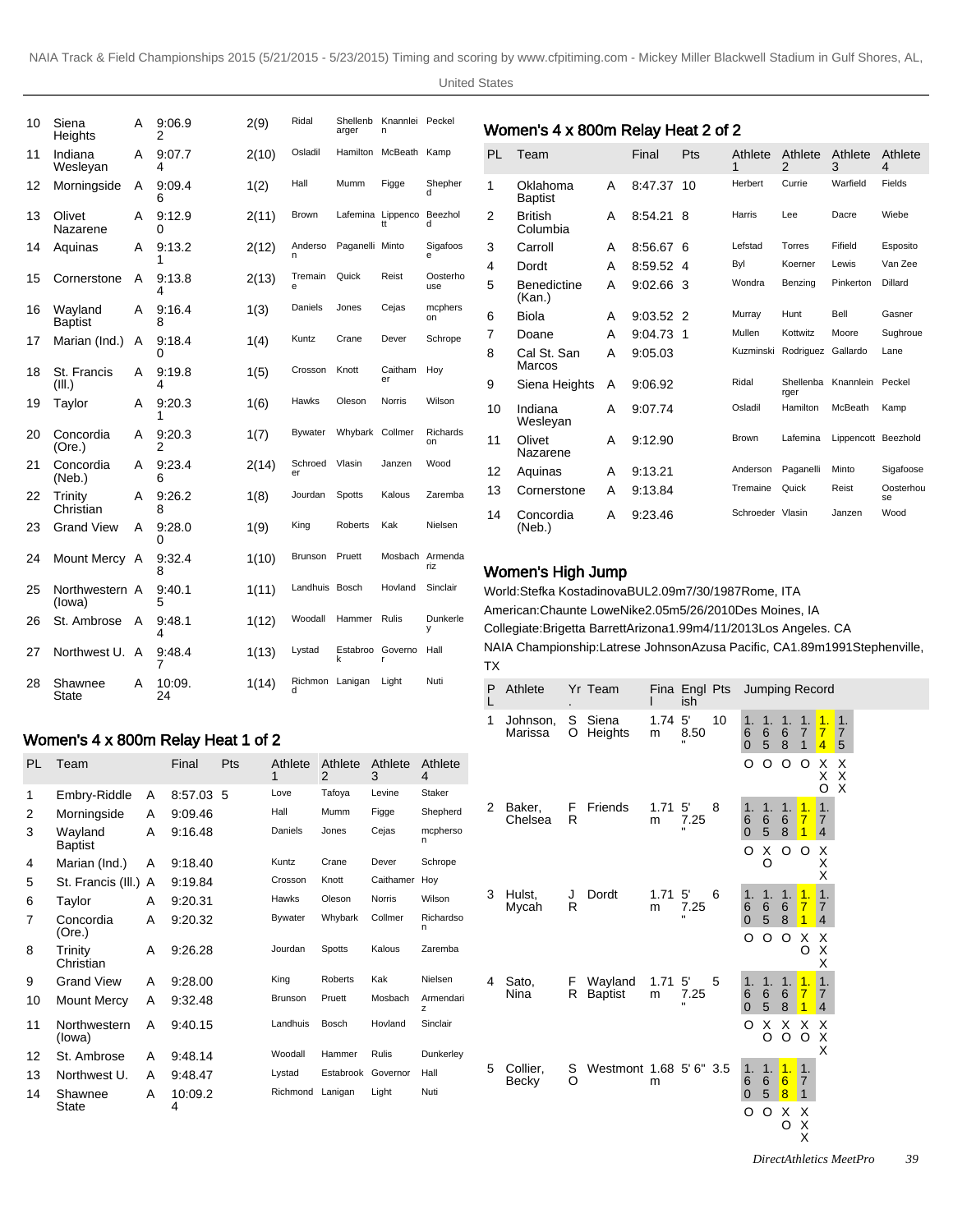1. 7 1

X X X

1. 7 1

X X X

1. 7 1

X X X

X O X X

| 5                   | Strauel,<br>Sara               | S<br>ი | St.<br>Ambrose                          | m | 1.68 5'6" 3.5    | 1.<br>6<br>0                            | 1.<br>6<br>5               | $\overline{1}$ .<br>6<br>8              |
|---------------------|--------------------------------|--------|-----------------------------------------|---|------------------|-----------------------------------------|----------------------------|-----------------------------------------|
|                     |                                |        |                                         |   |                  | O                                       | O                          | Χ<br>O                                  |
| 7                   | Trevithick<br>, Allison        | J<br>R | Indiana<br>Wesleyan                     | m | $1.68$ 5' 6" 2   | 1.<br>6<br>0                            | 1.<br>6<br>5               | 1.<br>6<br>8                            |
|                     |                                |        |                                         |   |                  | O                                       | O                          | Χ<br>Χ<br>ö                             |
| 8                   | Collier,<br>Bailey             | S<br>O | Southwes 1.68 5' 6" 1<br>tern<br>(Kan.) | m |                  | 1.<br>6<br>0                            | 1.<br>6<br>5               | $\overline{1}$ .<br>$6\phantom{a}$<br>8 |
|                     |                                |        |                                         |   |                  | Χ<br>O                                  | Х<br>X<br>O                | Χ<br>X<br>O                             |
| 9                   | Nast,<br>Haley                 | F<br>R | Doane                                   | m | 1.65 5' 5"       | 1.<br>6<br>0                            | $\overline{1}$ .<br>6<br>5 | 1.<br>6<br>8                            |
|                     |                                |        |                                         |   |                  | O                                       | O                          | Х<br>Χ<br>Χ                             |
| 1<br>0              | McBride,<br>Harley             | S<br>O | Eastern<br>Oregon                       | m | 1.65 5' 5"       | 1.<br>6<br>0                            | $\overline{1}$ .<br>6<br>5 | 1.<br>6<br>8                            |
|                     |                                |        |                                         |   |                  | O                                       | Χ<br>Χ<br>O                | Χ<br>Χ<br>$\bar{\mathsf{x}}$            |
| 1<br>0              | Nichols,<br>Lindsay            | J<br>R | Marian<br>(Ind.)                        | m | $1.65$ $5'$ $5"$ | 1.<br>6<br>0                            | 1.<br>$6\phantom{1}6$<br>5 | $\mathbf 1$<br>6<br>8                   |
|                     |                                |        |                                         |   |                  | O                                       | Х<br>X<br>O                | Χ<br>$\bar{\mathsf{x}}$<br>X            |
| 1<br>$\overline{2}$ | Fye,<br>Breanna                | J<br>R | Doane                                   | m | 1.60 5'3"        | $\overline{1}$ .<br>6<br>0              | 1.<br>6<br>5               |                                         |
|                     |                                |        |                                         |   |                  | O                                       | Χ<br>X<br>X                |                                         |
| 1<br>2              | Ellis,<br>Alexandra O d (Fla.) | S      | Northwoo                                | m | $1.60$ $5'3"$    | 1.<br>6<br>0                            | $\mathbf 1$ .<br>6<br>5    |                                         |
|                     |                                |        |                                         |   |                  | O                                       | Х<br>X<br>Χ                |                                         |
| 1<br>4              | Olmos,<br>Melissa              | S<br>R | Cal St.<br>San<br>Marcos                | m | $1.60$ $5'3"$    | 1.<br>6<br>$\overline{0}$               | 1.<br>6<br>5               |                                         |
|                     |                                |        |                                         |   |                  | X<br>O                                  | $_{\rm X}^{\rm X}$<br>Χ    |                                         |
| 1<br>4              | Fowler,<br>Kenney              | J<br>R | Oklahom<br>a Baptist                    | m | 1.60 5'3"        | $\overline{1}$ .<br>6<br>$\overline{0}$ | $\mathbf 1$ .<br>6<br>5    |                                         |
|                     |                                |        |                                         |   |                  | X<br>O                                  | $\frac{x}{x}$<br>X         |                                         |
| 1<br>6              | Hannam,<br>Kayla               | J<br>R | Baker                                   | m | 1.60 5'3"        | 1.<br>6<br>0                            | 1.<br>6<br>5               |                                         |
|                     |                                |        |                                         |   |                  | Χ                                       | Χ                          |                                         |

| Koester,<br>Janae    | J<br>R         | Doane                   | <b>NH</b> | 1.<br>$\frac{6}{0}$                                              |
|----------------------|----------------|-------------------------|-----------|------------------------------------------------------------------|
|                      |                |                         |           | $_{\rm X}^{\rm X}$                                               |
| Bittinger,<br>Shelbi | J<br>R         | Doane                   | NΗ        | $\ddot{\textbf{Q}}$<br>$\overline{6}$<br>$\overline{\mathbf{0}}$ |
|                      |                |                         |           | $_{\rm{X}}^{\rm{X}}$                                             |
| Odegard,<br>Tess     | $\overline{O}$ | S Cornersto NH<br>ne    |           | $\overline{1}$ .<br>$6\overline{6}$<br>$\overline{0}$            |
|                      |                |                         |           | X<br>X<br>X                                                      |
| Murray,<br>Brittany  | S<br>R         | Cornersto NH<br>ne      |           | $\frac{1}{60}$ X X X                                             |
|                      |                |                         |           |                                                                  |
| Abbott,<br>Markie    | S<br>O         | Northwoo NH<br>d (Fla.) |           | $\overline{1}$<br>$\frac{6}{0}$                                  |
|                      |                |                         |           | $\frac{\mathsf{x}}{\mathsf{x}}$                                  |
| Holding,<br>Kristan  | J<br>R         | Westmont NH             |           | 1.<br>$\frac{6}{0}$                                              |
|                      |                |                         |           | $_{\rm X}^{\rm X}$                                               |

### Women's Pole Vault

World: Yelena Isinbayeva RUS 5.06m 7/28/2009 Zurich, SWI American: Jen Stuczynski adidas 4.92m 6/6/2008 Eugene, OR Collegiate: Chelsea Johnson UCLA 4.60m 4/14/2006 Eugene, OR NAIA Championship: Lesa Kubistha Point Loma Nazarene, CA 4.16m 2000Abbotsford, BC, Canada

| P | Athlete                   | $\blacksquare$ | Yr Team                    |              | Fina Engl Pts<br>ish |    | Jumping Record               |                                         |                     |                            |                                               |                           |                        |                           |                        |  |
|---|---------------------------|----------------|----------------------------|--------------|----------------------|----|------------------------------|-----------------------------------------|---------------------|----------------------------|-----------------------------------------------|---------------------------|------------------------|---------------------------|------------------------|--|
| 1 | Schmidt,<br>Carly         | F<br>R         | Indiana<br>Tech            | 3.85<br>m    | 12'<br>7.50          | 10 | 4<br>0                       | 3.3.3.<br>5 <sup>5</sup><br>$\Omega$    | 6<br>$\overline{0}$ | 6<br>5 <sub>o</sub>        | 3.3.3.3.<br>7 7<br>$\overline{0}$             | 5 <sup>5</sup>            | 8<br>0                 | 3.<br>8<br>5 <sup>5</sup> | 3.<br>9<br>$\mathbf 0$ |  |
|   |                           |                |                            |              |                      |    | P                            | P                                       | P                   | P                          | P                                             | P                         | P                      | X<br>X<br>റ               | X<br>X<br>X            |  |
| 2 | Mick,<br>Cynthia          |                | S Concordi<br>O $a$ (Neb.) | 3.75 12<br>m | 3.50                 | 8  | $\overline{\mathbf{4}}$<br>0 | 3.3.3.<br>5 <sup>5</sup><br>$\Omega$    | 6<br>$\mathbf{0}$   | 3.<br>6<br>$5\overline{)}$ | 3.3.<br>$\overline{7}$<br>0 <sup>1</sup>      | $\overline{7}$<br>5       | 3.<br>8<br>$\mathbf 0$ |                           |                        |  |
|   |                           |                |                            |              |                      |    | O                            | O                                       | X<br>O              | O                          | $\circ$                                       | X X<br>O                  | Х<br>X                 |                           |                        |  |
| 3 | Falkenste J<br>in, Nicole | R              | Biola                      | 3.70<br>m    | 12'<br>1.50<br>п     | 6  | $\overline{4}$<br>0          | 3.3.3.3.<br>$5\overline{)}$<br>$\Omega$ | 6<br>$\overline{0}$ | 6<br>5                     | <u>3.</u><br>$\overline{7}$<br>$\overline{0}$ | 3.<br>$\overline{7}$<br>5 |                        |                           |                        |  |
|   |                           |                |                            |              |                      |    | O                            | O                                       | O                   | O                          | X<br>Ω                                        | x<br>Χ<br>Χ               |                        |                           |                        |  |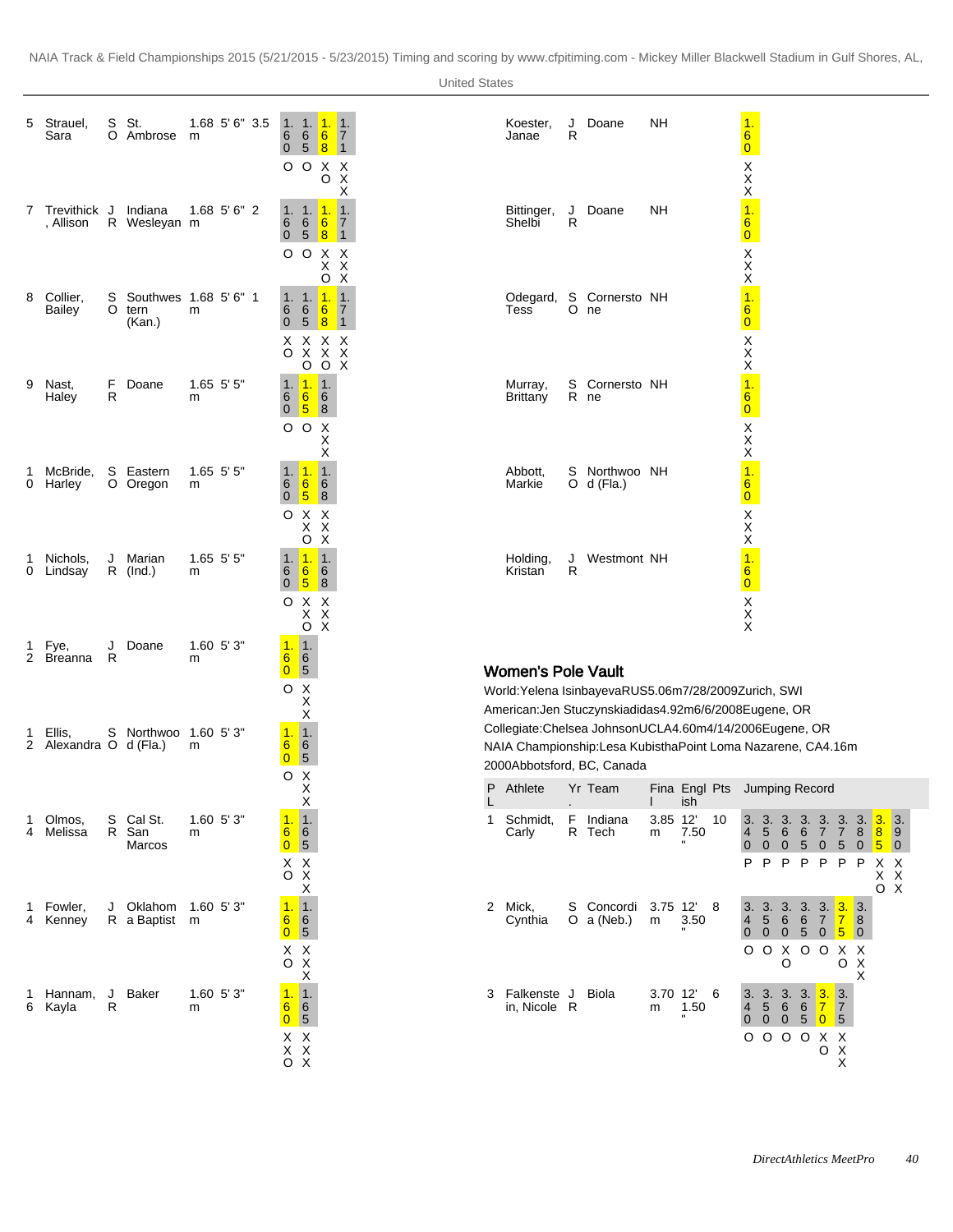| 4      | Sechrist,<br>Lindsey                  | F  | Indiana<br>R Tech         | m               | 3.70 12<br>1.50                   | 5            | 3.<br>$\overline{4}$<br>$\mathbf 0$<br>х<br>X<br>O                                                                                        | 3.3.3.<br>$\sqrt{5}$<br>$\overline{0}$<br>X X O X<br>$O$ $O$                                                         | 6<br>$\overline{0}$                                      | $\,6\,$                            | 3.<br>$\overline{7}$<br>50<br>$\begin{array}{c} 0.7 \\ 0.7 \end{array}$ | 3.<br>$\overline{7}$<br>$\sqrt{5}$<br>$\times$ | 1<br>5 | Drouillard F Aquinas<br>, Erin | $\mathsf{R}$ |                          | $3.40$ 11<br>m  | 1.75      | 3.<br>$\overline{4}$<br>$\overline{0}$              | $\vert$ 3.<br>$\overline{\mathbf{5}}$<br>$\overline{\phantom{0}}$   |                     |
|--------|---------------------------------------|----|---------------------------|-----------------|-----------------------------------|--------------|-------------------------------------------------------------------------------------------------------------------------------------------|----------------------------------------------------------------------------------------------------------------------|----------------------------------------------------------|------------------------------------|-------------------------------------------------------------------------|------------------------------------------------|--------|--------------------------------|--------------|--------------------------|-----------------|-----------|-----------------------------------------------------|---------------------------------------------------------------------|---------------------|
| 5      | Starks,<br>Cassandr R a (Neb.)<br>a   |    | S Concordi 3.65 11'       | m               | 11.7<br>5"                        | 4            | 3.<br>4<br>$\overline{0}$<br>P                                                                                                            | 3. 3. $3.$<br>$\sqrt{5}$<br>$0 \quad 0 \quad 5$<br>POXX<br>XX                                                        | $6\overline{6}$                                          |                                    | 3.<br>$\overline{7}$<br>$\overline{\mathbf{0}}$<br>O X                  |                                                | 1<br>5 | Stiker,<br>Anna                |              | S Olivet<br>R Nazarene m | 3.40 11'        | 1.75<br>п | O                                                   | $\pmb{\times}$<br>X<br>$\sf X$                                      |                     |
| 6      | Bailey,<br>Bethany                    |    | S Indiana<br>O Wesleyan m |                 | $3.65$ 11<br>11.7<br>5"           | 3            | $\overline{4}$<br>$\mathbf{0}$<br>O                                                                                                       | 3.3.3.3.<br>$\sqrt{5}$<br>$\overline{0}$<br>O X X X                                                                  | $6\overline{6}$<br>$0\sqrt{5}$<br>X X X<br>$O$ $O$ $X$   | $\sqrt{6}$                         | 3.<br>$\overline{7}$<br>$\overline{\mathbf{0}}$                         |                                                | 1      | Tepper,<br>7 Taylor            |              | J Bethel<br>$R$ (lnd.)   | $3.40$ 11'<br>m | 1.75      | 3.<br>4<br>$\overline{0}$<br>O                      | $\begin{array}{ccc} 3. & 3. \\ 5 & 6 \\ 0 & 0 \end{array}$<br>X P X | $\pmb{\times}$<br>X |
|        | 7 Reader,<br>Emily                    | S  | Olivet<br>R Nazarene m    |                 | $3.60$ 11<br>9.75                 | 2            | 3.<br>$\overline{4}$<br>$\mathbf{0}$<br>Х<br>O                                                                                            | 3.3.3.<br>$\sqrt{5}$<br>$0\quad 0\quad 5$<br>O O X                                                                   | 6                                                        | 6<br>Χ<br>Χ                        |                                                                         |                                                | 1<br>8 | Smith,<br>Noelle               | S<br>O       | Soka                     | $3.40$ 11'<br>m | 1.75      | 3.<br>$\overline{4}$<br>$\overline{0}$              | $\frac{3}{5}$<br>$\overline{\mathbf{0}}$                            |                     |
| 8      | McKinley, F Siena<br>Sheila           |    | R Heights                 | m               | $3.60$ 11<br>9.75<br>$\mathbf{u}$ | $\mathbf{1}$ | $\overline{4}$<br>$\mathbf 0$<br>$\begin{array}{ccc} \times & \times & \times & \times \\ \circ & \times & \circ & \times \end{array}$    | 3.3.3.3.3.<br>$\overline{5}$<br>$\ddot{\mathbf{0}}$<br>O                                                             | 6<br>$\overline{\mathbf{0}}$                             | $6\overline{6}$<br>$\sqrt{5}$<br>X |                                                                         |                                                |        | Gallo,<br>Dayna                |              | S Indiana<br>O Wesleyan  | <b>NH</b>       |           | $X \times$<br>$X$<br>$\frac{3}{4}$<br>$\frac{4}{0}$ |                                                                     |                     |
| 9      | Fagen,<br>Talitha                     | J  | Eastern<br>R Oregon       | $3.50$ 11'<br>m | 5.75                              |              | 3.<br>$\overline{4}$<br>$\mathbf 0$<br>P                                                                                                  | 3.3.<br>$\frac{5}{0}$<br>O X                                                                                         | 6<br>$\overline{\mathbf{0}}$<br>$\mathsf X$<br>$\sf X$   |                                    |                                                                         |                                                |        | Mohr,<br>Abigail               | F<br>R       | Doane                    | <b>NH</b>       |           | $XX \times 340$<br>$XX \times 340$                  |                                                                     |                     |
| 9      | Spreng,<br>Rachel                     | R  | F Aquinas                 | 3.50 11'<br>m   | 5.75                              |              | $\overline{4}$<br>$\overline{0}$<br>P                                                                                                     | 3.3.3.<br>$5\overline{)}$<br>$\overline{0}$<br>O X                                                                   | $6\overline{6}$<br>$\overline{\mathbf{0}}$<br>X          |                                    |                                                                         |                                                |        | Beatty,<br>Kristin             | S            | Olivet<br>O Nazarene     | <b>NH</b>       |           |                                                     |                                                                     |                     |
| 1<br>1 | Wilson,<br>LaTonya R Tech             | F  | Indiana                   | 3.50 11'<br>m   | 5.75<br>$\mathbf{u}$              |              | 3.3.<br>$\overline{4}$<br>$\mathbf 0$<br>Χ<br>Χ                                                                                           | $\overline{5}$<br>$\overline{\mathbf{0}}$<br>$\circ$                                                                 | Χ<br>3.<br>$6\overline{6}$<br> 0 <br>$\pmb{\times}$<br>X |                                    |                                                                         |                                                |        | Atkinson, S Central            |              | Stephanie R Methodist    | NΗ              |           |                                                     |                                                                     |                     |
| 1      | Zimmerly, J Bethel<br>2 Jeslyn        |    | $R$ (Ind.)                | $3.50$ 11<br>m  | 5.75                              |              | O<br>3.<br>$\overline{\mathbf{4}}$<br>$\mathbf 0$<br>$\begin{array}{ccc} \times & \times & \times \\ \times & \circ & \times \end{array}$ | 3.3.<br>$\frac{5}{0}$                                                                                                | X<br>6<br>$\overline{\mathbf{0}}$                        |                                    |                                                                         |                                                |        | Toukan,<br>Michelle            | R            | S Hastings NH            |                 |           |                                                     |                                                                     |                     |
|        | 1 Megenhar F Hastings<br>2 dt, Anna R |    |                           | 3.50 11'<br>m   | 5.75                              |              | $\circ$<br>3.<br>$\overline{4}$<br>$\mathbf{0}$<br>$\mathsf{X}$                                                                           | $\begin{array}{cc} 3. & 3. \\ 5 & 6 \\ 0 & 0 \end{array}$<br>X X X<br>$\overrightarrow{O} \times \overrightarrow{X}$ | $\mathsf X$                                              |                                    |                                                                         |                                                |        | Grace.<br>Whitney              |              | J Bethel<br>$R$ (Ind.)   | <b>NH</b>       |           |                                                     |                                                                     |                     |
| 1<br>4 | Kuenzer,<br>Bethany                   | F. | Spring<br>R Arbor         | $3.50$ 11<br>m  | 5.75                              |              | O<br>3.3.3.<br>4<br>$\pmb{0}$<br>$\begin{array}{c}\n0 & X & X \\ X & X \\ 0 & X\n\end{array}$                                             | $\overline{5}$<br>$\boxed{0}$                                                                                        | 6<br>$\overline{\mathbf{0}}$                             |                                    |                                                                         |                                                |        | Pham,<br>Anh                   | F.           | Indiana<br>R Tech        | <b>NH</b>       |           | XXX 340 XXX 340 XXX 340 XXX 340 XXX                 |                                                                     |                     |

# Women's Long Jump

World: Galina Chistyakova URS 7.52m 5/11/1988 St. Petersburg, RUS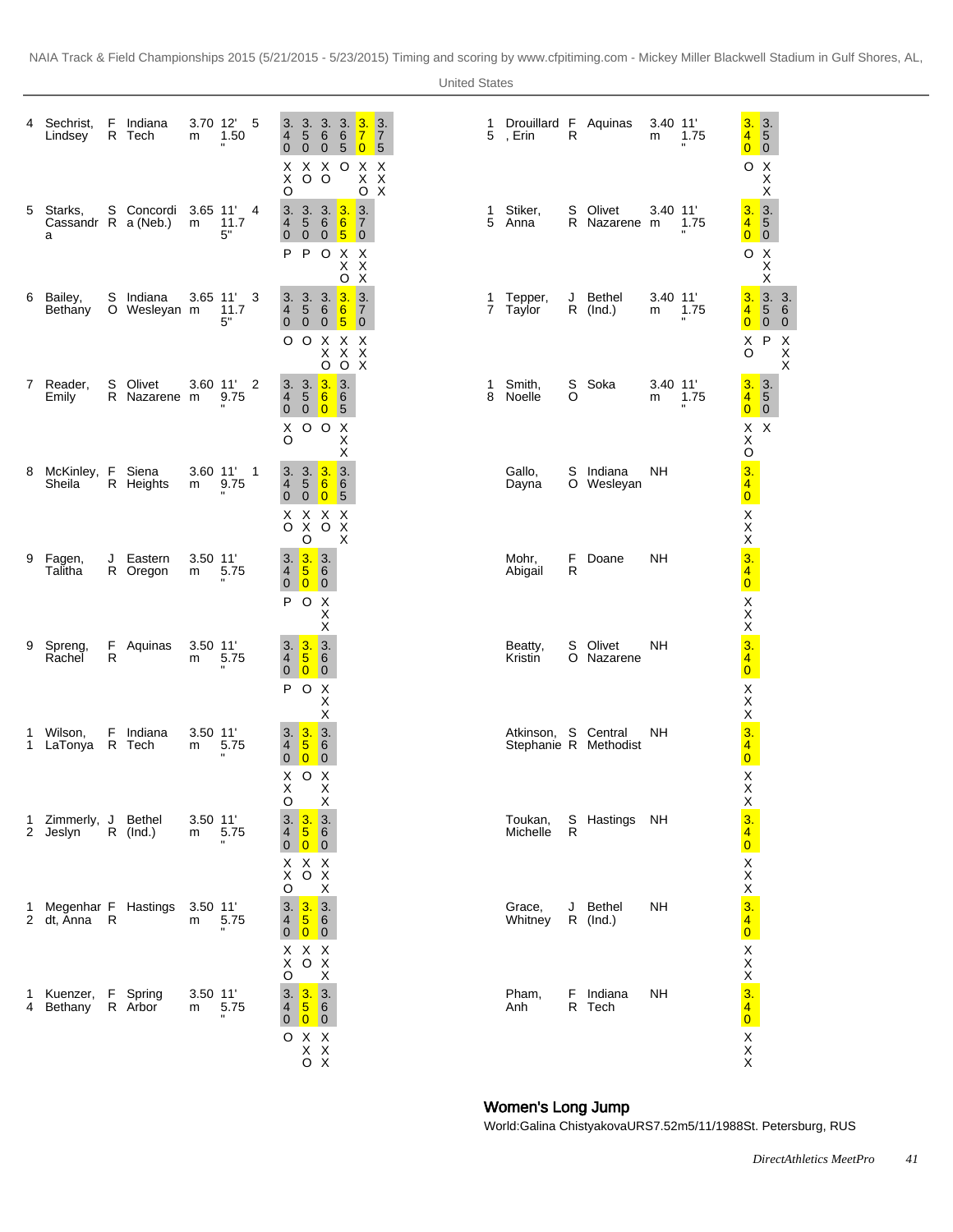United States

American: Jackie Joyner-Kersee Honda 7.49m 4/22/1994 New York, NY Collegiate: Jackie Joyner-Kersee UCLA 6.99m 4/4/1985 Westwood, CA NAIA Championship: Ruky Abdulai Simon Fraser 6.70m 2007Fresno, CA

| PL | Athlete                      | Yr.       | Team                           | Final     | Wind           | Englis<br>h   | Pts | Flight(<br>FPL) |
|----|------------------------------|-----------|--------------------------------|-----------|----------------|---------------|-----|-----------------|
| 1  | Dadzie,<br>Elizabeth         | JR        | Oklahoma<br><b>Baptist</b>     | 6.17m     | $\Omega$       | 20' 3"        | 10  | 1(1)            |
| 2  | Neal, Alyssa                 |           | SO Warner Pacific 5.97m        |           | 1.1            | 19'7"         | 8   | 3(1)            |
| 3  | Cooperwood,<br>Neeia         | SR        | Morningside                    | 5.80m     | 1.4            | 19'<br>0.50"  | 6   | 1(2)            |
| 4  | Murray,<br>Brittany          | SR        | Cornerstone                    | 5.79m     |                | 19' 0"        | 5   | 3(2)            |
| 5  | Green-<br>Anderson,<br>Halle | JR        | Embry-Riddle                   | 5.74m 0.3 |                | 18'<br>10"    | 4   | 2(1)            |
| 6  | Rolland,<br>Devinn           | SR        | Xavier-<br>Louisiana           | 5.73m 0.4 |                | 18'<br>9.75"  | 3   | 1(3)            |
| 7  | Schultz,<br>Christy          |           | SO Indiana<br>Wesleyan         | 5.72m 0.7 |                | 18'<br>9.25"  | 2   | 3(3)            |
| 8  | Newsome-<br>Gunn, Avante     | SR        | Bethel (Ind.)                  | 5.71m 2.3 |                | 18' 9"        | 1   | 2(2)            |
| 9  | Ettleman,<br>Karen           | SR        | Northwestern<br>(lowa)         | 5.65m     | 1.5            | 18'<br>6.50"  |     | 2(3)            |
| 10 | Scott-Goss,<br>Zoe           | FR        | Concordia<br>(Cal.)            | 5.59m     | 0.9            | 18'<br>4.25"  |     | 3(4)            |
| 11 | Watley,<br>Ashley            | SR        | Indiana Tech                   | 5.57m     | 0.4            | 18'<br>3.25"  |     | 3(5)            |
| 12 | Lipa, Lindsay                | SR        | Cornerstone                    | 5.54m     |                | 18'<br>2.25"  |     | 3(6)            |
| 13 | Dennard,<br>Charrie          | SO        | Webber                         | 5.51m     | 1.7            | 18' 1"        |     | 3(7)            |
| 14 | Hill, Ongelic                | JR        | Texas<br>Wesleyan              | 5.49m     | 1.6            | 18'<br>0.25"  |     | 1(4)            |
| 14 | Brown, Janice                | <b>SR</b> | Lindsev<br>Wilson              | 5.49m     | 1.5            | 18'<br>0.25"  |     | 1(4)            |
| 16 | Dawkins,<br>Artisha          | SO        | Webber                         | 5.48m     | $\overline{2}$ | 17'<br>11.75" |     | 1(6)            |
| 17 | Wilson, Kayla                | SO        | Southwestern<br>(Kan.)         | 5.47m     | 1.8            | 17'<br>11.50" |     | 3(8)            |
| 18 | Mosbach, Liz                 | JR        | <b>Mount Mercy</b>             | 5.47m     | 1.8            | 17'<br>11.50" |     | 2(4)            |
| 19 | Owens, Tiona                 | FR        | Wayland<br><b>Baptist</b>      | 5.46m     | 0.7            | 17'<br>11"    |     | 2(5)            |
| 20 | Brisco,<br><b>Brittney</b>   | JR        | Missouri<br>Valley             | 5.42m     | $\mathbf 1$    | 17'<br>9.50"  |     | 3(9)            |
| 21 | Wubben.<br>Danielle          | FR        | Dordt                          | 5.37m     | 1.5            | 17'<br>7.50"  |     | 1(7)            |
| 22 | Daggs,<br>Joycelyn           | SO        | Dillard                        | 5.36m     | 1.5            | 17'7''        |     | 2(6)            |
| 23 | Reh, Connor                  |           | SO Friends                     | 5.18m     | 0.8            | 17' 0"        |     | 2(7)            |
| 24 | Horne,<br>JaNaiqua           | SR        | Campbellsville 5.09m           |           | 0.5            | 16'<br>8.50"  |     | 1(8)            |
| 25 | Majors,<br>Megan             | FR        | <b>Robert Morris</b><br>(III.) | 4.89m     | 1              | 16'<br>0.50"  |     | 2(8)            |

#### Women's Long Jump Flight 1 of 3

| P | Athlete | ٠ | Yr Team                                            |  | Final Win Engl Pts Attempts<br>ish |    |                    |                   |    |
|---|---------|---|----------------------------------------------------|--|------------------------------------|----|--------------------|-------------------|----|
|   |         |   | Dadzie, J Oklahoma 6.17 0<br>Elizabeth R Baptist m |  | -20'<br>3"                         | 10 | 6. 5. F<br>17 74 O |                   |    |
|   |         |   |                                                    |  |                                    |    | w:<br>O            | W.<br>$0.5 \ 0.8$ | W. |

| 2 | od, Neeia           | R             | Cooperwo S Morningsid 5.80 1.4<br>e | m             | 19'<br>0.50 | 6 | 5. 5.                  | 76 54            | 5.<br>80          |          |                      |          |
|---|---------------------|---------------|-------------------------------------|---------------|-------------|---|------------------------|------------------|-------------------|----------|----------------------|----------|
|   |                     |               |                                     |               |             |   | w:<br>0.7              | w:<br>1.6        | W:<br>1.4         |          |                      |          |
| 3 | Rolland,<br>Devinn  | S<br>R        | Xavier-<br>Louisiana                | 5.73 0.4<br>m | 18'<br>9.75 | 3 | 5.<br>33               | 5.<br>73         | 5.<br>56          | 5.<br>14 | 5.<br>03             | 5.<br>17 |
|   |                     |               |                                     |               |             |   | w:<br>2.8              | W:<br>0.4        | w:<br>1.8         | w:-      | w:-<br>$1.8$ 0.9 1.3 | $W$ :-   |
| 4 | Hill,<br>Ongelic    | J<br>R        | Texas<br>Wesleyan                   | 5.49 1.6<br>m | 18'<br>0.25 |   | 5.<br>23               | 5.<br>49         | F<br>O<br>UL      |          |                      |          |
|   |                     |               |                                     |               |             |   | W.                     | W:<br>$1.4$ 1.6  | w:<br>0.8         |          |                      |          |
| 4 | Brown,<br>Janice    | S<br>R        | Lindsev<br>Wilson                   | 5.49 1.5<br>m | 18'<br>0.25 |   | 5.<br>18               | 5.<br>41         | 5.<br>49          |          |                      |          |
|   |                     |               |                                     |               |             |   | w:<br>2.1              | w:<br>1.9        | w:<br>1.5         |          |                      |          |
| 6 | Dawkins,<br>Artisha | S<br>$\Omega$ | Webber                              | 5.48 2<br>m   | 17'<br>11.7 |   | 5.<br>12 <sup>12</sup> | 5.<br>09         | 5.<br>48          |          |                      |          |
|   |                     |               |                                     |               | 5"          |   | W.                     | W:<br>$0.8\ 0.8$ | w:<br>2           |          |                      |          |
| 7 | Wubben.<br>Danielle | F<br>R        | Dordt                               | 5.37 1.5<br>m | 17'<br>7.50 |   | 5.<br>33               | 5.<br>20         | 5.<br>37          |          |                      |          |
|   |                     |               |                                     |               |             |   | W.<br>0                | w:<br>1.6        | w:<br>1.5         |          |                      |          |
| 8 | Horne.<br>JaNaiqua  | R             | S Campbells 5.09 0.5<br>ville       | m             | 16'<br>8.50 |   | 4.<br>94               | 4.<br>92         | 5.<br>09          |          |                      |          |
|   |                     |               |                                     |               |             |   | w:<br>$\Omega$         | W.               | w:<br>$1.5 \t0.5$ |          |                      |          |

# Women's Long Jump Flight 2 of 3

| P<br>L | Athlete             |        | Yr Team                   |               | Final Win<br>d | Engl Pts<br>ish |   |              | Attempts                  |                    |          |               |                 |
|--------|---------------------|--------|---------------------------|---------------|----------------|-----------------|---|--------------|---------------------------|--------------------|----------|---------------|-----------------|
| 1      | Green-<br>Anderson, | J<br>R | Embry-<br>Riddle          | 5.74<br>m     | 0.3            | 18'<br>10"      | 4 | 5.<br>74     | 5.<br>66                  | 5.<br>52           | 5.<br>69 | 5.<br>57      | 5.<br>67        |
|        | Halle               |        |                           |               |                |                 |   | w:           | w:<br>$0.3$ 2.5           | w:<br>$\mathbf{1}$ | W:- W:-  | $0.8$ 0.2 0.6 | W:              |
| 2      | Newsome-S<br>Gunn.  | R      | <b>Bethel</b><br>(Ind.)   | 5.71 2.3<br>m |                | 18'<br>9"       | 1 | 5.<br>71     | 5.<br>55                  | 5.<br>24           | 5.<br>30 | 5.<br>27      | 5.<br>18        |
|        | Avante              |        |                           |               |                |                 |   | w:           | w:<br>2.3 1.9 1.4 2.5     | w:                 | W:- W:-  | 1.1           | W:<br>0.4       |
| 3      | Ettleman,<br>Karen  | S<br>R | Northwest<br>ern (lowa)   | 5.65<br>m     | 1.5            | 18'<br>6.50     |   | F<br>O<br>UL | 5.<br>65                  | 5.<br>59           | 5.<br>41 | F<br>O        | F<br>O<br>UL UL |
|        |                     |        |                           |               |                |                 |   | w:           | w:<br>1.8 1.5 0.3 0.2 0.7 | w:-                |          | W:- W:-       | $W:$ -<br>1.4   |
| 4      | Mosbach,<br>Liz     | J<br>R | Mount<br>Mercy            | 5.47 1.8<br>m |                | 17'<br>11.5     |   | 5.<br>45     | 5.<br>47                  | 5.<br>31           |          |               |                 |
|        |                     |        |                           |               |                | 0"              |   | w:           | w:<br>$1.3$ $1.8$ $1.2$   | w:                 |          |               |                 |
| 5      | Owens,<br>Tiona     | F<br>R | Wayland<br><b>Baptist</b> | 5.46 0.7<br>m |                | 17'<br>11"      |   | 5.<br>46     | F<br>$\circ$<br>UL        | 5.<br>36           |          |               |                 |
|        |                     |        |                           |               |                |                 |   | w:           | w:<br>$0.7$ 2.2 1.6       | w:                 |          |               |                 |
| 6      | Daggs,<br>Joycelyn  | S<br>O | Dillard                   | 5.36 1.5<br>m |                | 17'<br>7"       |   | F<br>O<br>UL | 5.<br>36                  | 5.<br>24           |          |               |                 |
|        |                     |        |                           |               |                |                 |   | w:<br>0      | w:<br>$1.5 \ 0$           | w:                 |          |               |                 |
| 7      | Reh.<br>Connor      | S<br>Ω | Friends                   | 5.18<br>m     | 0.8            | 17'<br>0"       |   | 5.<br>18     | 5.<br>03                  | 5.<br>16           |          |               |                 |
|        |                     |        |                           |               |                |                 |   | w:           | w:<br>$0.8$ 1.4 1         | w:                 |          |               |                 |
| 8      | Majors,<br>Megan    | F<br>R | Robert<br>Morris (III.)   | 4.89<br>m     | 1              | 16'<br>0.50     |   | 4.<br>75     | 4.<br>89                  | 4.<br>29           |          |               |                 |
|        |                     |        |                           |               |                |                 |   | w:<br>0      | w:<br>1                   | w:<br>1.5          |          |               |                 |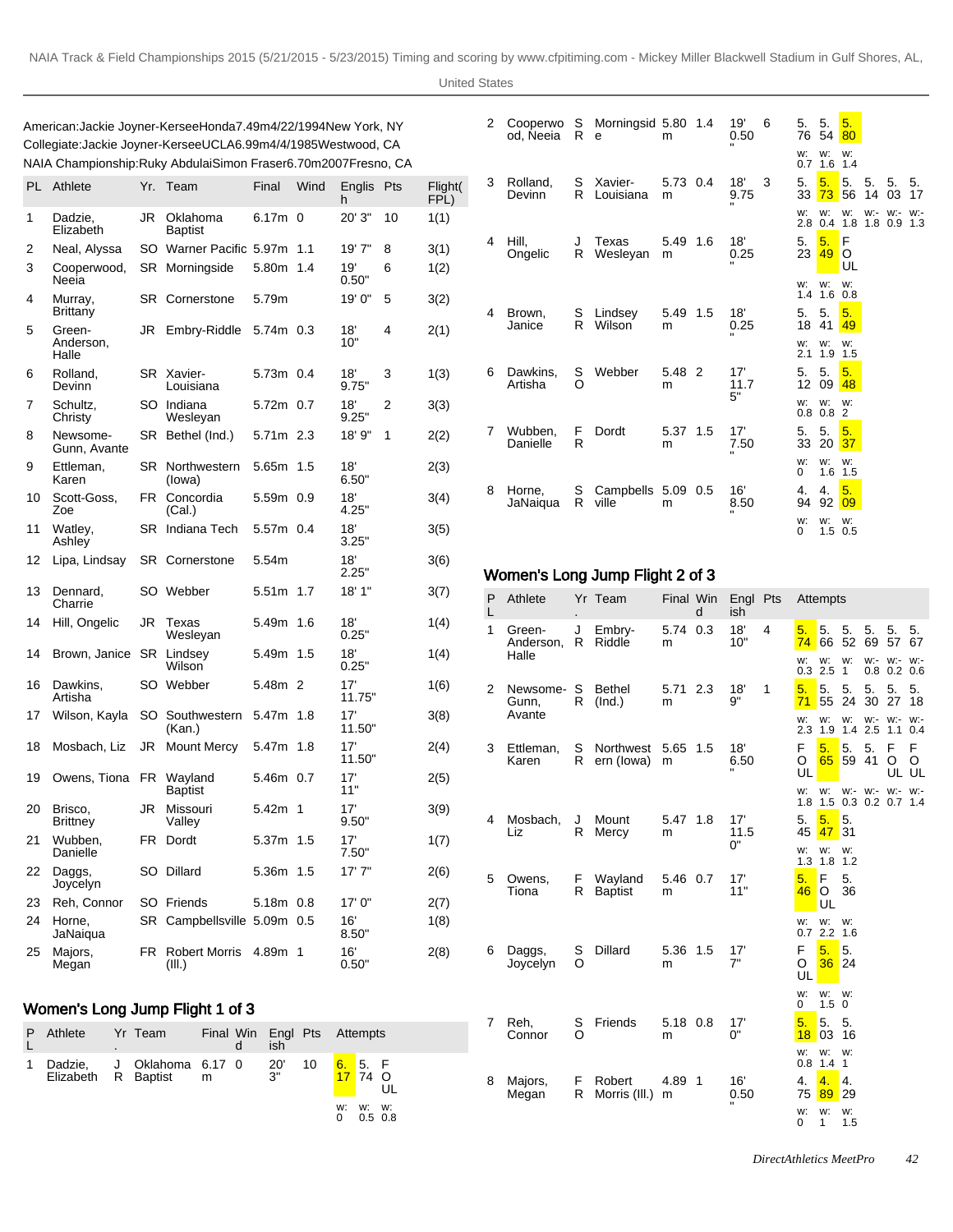|   | Women's Long Jump Flight 3 of 3 |        |                      |                     |   |                 |                |                                                                |                              |              |            | 7  | Edeko, Isi                                     |         | SO St. Francis<br>(III.)  | 11.78 0.2<br>m |        | 38'<br>7.75"  | 2 | 2(2) |
|---|---------------------------------|--------|----------------------|---------------------|---|-----------------|----------------|----------------------------------------------------------------|------------------------------|--------------|------------|----|------------------------------------------------|---------|---------------------------|----------------|--------|---------------|---|------|
| P | Athlete                         |        | Yr Team              | Final Win           | d | Engl Pts<br>ish |                | Attempts                                                       |                              |              |            | 8  | Owens, Tiona                                   |         | FR Wayland<br>Baptist     | 11.75 0.6<br>m |        | 38'<br>6.75"  | 1 | 1(5) |
| 1 | Neal,<br>Alyssa                 | S      | Warner<br>O Pacific  | 5.97 1.1<br>m       |   | 19'<br>7"       | 8              | 5.<br>F.<br>$\overline{\phantom{1}}$ 5.<br>97 77 87<br>O       | 4.                           | F<br>$\circ$ | 5.<br>50   | 9  | HYMAN,<br>OSHIN                                |         | FR Warner                 | 11.63<br>m     | 0.9    | 38' 2"        |   | 2(3) |
|   |                                 |        |                      |                     |   |                 |                | UL<br>w: w: w:- w:- w:-<br>w:                                  |                              | UL           |            | 10 | VanDenBerg,<br>Abbey                           |         | SR Mount Marty            | 11.52 0.8<br>m |        | 37'<br>9.50"  |   | 3(2) |
| 2 | Murray,                         | S      | Cornersto<br>R ne    | 5.79                |   | 19'<br>0"       | 5              | 1.1 0.7 1.6 1.8 1.7<br>1.3<br>5.<br>5.<br>5.                   | 5.                           | 5.           | 5.         | 11 | Hodge,<br>Ashanna                              |         | JR Eastern<br>Oregon      | 11.46<br>m     | $-1.7$ | 37'<br>7.25"  |   | 2(4) |
|   | <b>Brittany</b>                 |        |                      | m                   |   |                 |                | 77<br>70<br>79<br>w:<br>w:<br>w:<br>0<br>1.6<br>$\overline{0}$ | 25<br>w:<br>0.8 <sub>0</sub> | 44 43<br>W.  | w:-<br>0.5 | 12 | Shoup,<br>Katelyn                              |         | JR Concordia<br>(Neb.)    | 11.31<br>m     | 1.2    | 37'<br>1.25"  |   | 2(5) |
| 3 | Schultz,<br>Christy             | S<br>O | Indiana<br>Wesleyan  | 5.72 0.7<br>m       |   | 18'<br>9.25     | $\overline{2}$ | 5.<br>5.<br>$\overline{\phantom{1}}$ 5.<br>$72$ 58<br>57       | 5.<br>49                     | 5.<br>58     | 5.<br>-59  | 13 | Sokunbi,<br>Olamide                            |         | JR Brenau                 | 11.28 0.9<br>m |        | 37'<br>0.25"  |   | 3(3) |
|   |                                 |        |                      |                     |   |                 |                | W: W: W:- W:- W:-<br>w:<br>$\Omega$<br>0.7 1.7 1.3 0.8 1.4     |                              |              |            | 14 | Lipa, Lindsay                                  |         | <b>SR</b> Cornerstone     | 11.26<br>m     |        | 36'<br>11.50" |   | 3(4) |
| 4 | Scott-<br>Goss, Zoe R           | F.     | Concordia<br>(Cal.)  | 5.59 0.9<br>m       |   | 18'<br>4.25     |                | 5.<br>5.<br>4.<br>76<br>59<br>54                               |                              |              |            |    | 16 Siltman,<br>Rachel                          |         | SO Concordia<br>(Ore.)    | 11.09 1<br>m   |        | 36'<br>4.75"  |   | 3(5) |
|   |                                 |        |                      |                     |   |                 |                | w:<br>w:<br>W.<br>0<br>0<br>0.9                                |                              |              |            | 17 | Leslie, Holli                                  |         | JR Indiana<br>Wesleyan    | 11.06<br>m     | 1.1    | 36'<br>3.50"  |   | 1(6) |
| 5 | Watley,<br>Ashley               | S<br>R | Indiana<br>Tech      | 5.57 0.4<br>m       |   | 18'<br>3.25     |                | 5.<br>5.<br>F<br>53<br>$\circ$<br>57                           |                              |              |            | 17 | Keck, Kaitlyn                                  |         | JR Friends                | 11.06<br>m     | 0.7    | 36'<br>3.50"  |   | 2(7) |
|   |                                 |        |                      |                     |   |                 |                | UL<br>w:<br>w:<br>w:<br>0.6<br>$0.4^{\circ}$                   |                              |              |            | 18 | Rockers,<br>Paige                              |         | JR Baker                  | 11.26 1<br>m   |        | 36'<br>11.50" |   | 2(6) |
| 6 | Lipa,<br>Lindsay                | S      | Cornersto<br>R ne    | 5.54<br>m           |   | 18'<br>2.25     |                | 1.8<br>F<br>F<br>5.<br>$\circ$<br>O<br>54                      |                              |              |            | 19 | Brown, Daisha FR Embry-Riddle                  |         |                           | 10.98<br>m     |        | 36'<br>0.25"  |   | 1(7) |
|   |                                 |        |                      |                     |   |                 |                | UL<br>UL<br>W:<br>w:<br>w:                                     |                              |              |            | 20 | Blank, Karissa SR Doane                        |         |                           | 10.96<br>m     | - 1.3  | 35'<br>11.50" |   | 2(8) |
| 7 | Dennard.                        | S      | Webber               | 5.51 1.7            |   | 18'             |                | 1.7 <sub>0</sub><br>1.9<br>5.<br>5.<br>5.                      |                              |              |            | 21 | Lentz, Hannah SR College of                    |         | Idaho                     | 10.93<br>m     | 0.9    | 35'<br>10.50" |   | 3(6) |
|   | Charrie                         | O      |                      | m                   |   | 1"              |                | 41<br>51<br>38<br>w: w:<br>w:                                  |                              |              |            | 22 | Kolar, Kara                                    |         | SO Southwestern<br>(Kan.) | 10.90<br>m     | 0.5    | 35'<br>9.25"  |   | 3(7) |
| 8 | Wilson,                         | S      | Southwest 5.47 1.8   |                     |   | 17'             |                | 1.7 <sup>0</sup><br>1.9<br>F<br>5.<br>F                        |                              |              |            |    | Mulligan,<br>Kathleen                          |         | SR Carroll                | <b>NM</b>      |        |               |   | 1    |
|   | Kayla                           | O      | ern (Kan.)           | m                   |   | 11.5<br>ባ"      |                | $\circ$<br>O<br><b>47</b><br>UL UL                             |                              |              |            |    | Dennard,<br>Charrie                            |         | SO Webber                 | <b>NM</b>      |        |               |   | 1    |
|   |                                 |        |                      |                     |   |                 |                | W:<br>w:<br>W.<br>$1.4$ 1.8<br>1.9<br>5.<br>∎F                 |                              |              |            |    | Johnson,<br>Logan                              |         | FR Mobile                 | <b>NM</b>      |        |               |   | 3    |
| 9 | Brisco,<br><b>Brittney</b>      | J      | Missouri<br>R Valley | $5.42 \quad 1$<br>m |   | 17'<br>9.50     |                | F<br>$42$ O<br>O<br>UL<br>UL                                   |                              |              |            |    |                                                |         |                           |                |        |               |   |      |
|   |                                 |        |                      |                     |   |                 |                | W: W:<br>w:<br>$1.4 \; 1$<br>1.3                               |                              |              |            |    | Women's Triple Jump Flight 1 of 3<br>P Athlete | Yr Team | Final Win Fngl Pts        |                |        | Attempts      |   |      |

# Women's Triple Jump

World: Inessa Kravets UKR 15.50m 7/10/1995 Goteburg, SWE

American: Tiombé Hurd Nike 14.45m 6/11/2004 Sacramento, CA

Collegiate: Lee/ Williams LSU/ FL State 14.25m 2/8/1997 Indy, IN/ Kingston, JAM NAIA Championship: Yvette French Prairie View A&M, TX 13.30m 1997Marietta, GA

| PL | Athlete                  |    | Yr. Team                   | Final      | Wind | <b>Englis</b><br>h | Pts | Flight(<br>FPL) |
|----|--------------------------|----|----------------------------|------------|------|--------------------|-----|-----------------|
| 1  | Heyd, Jerica             |    | SO St. Gregory's           | 12.25<br>m | 0.9  | 40'<br>2.25"       | 10  | 1(1)            |
| 2  | Neal, Alyssa             |    | SO Warner Pacific 12.12    | m          | 0.7  | 39'<br>9.25"       | 8   | 3(1)            |
| 3  | Wilson, Kayla            |    | SO Southwestern<br>(Kan.)  | 11.91<br>m | 0.8  | 39'1''             | 6   | 1(2)            |
| 4  | Dadzie,<br>Elizabeth     | JR | Oklahoma<br><b>Baptist</b> | 11.86<br>m | 0.7  | 38'<br>11"         | 5   | 2(1)            |
| 5  | Stanford.<br>Ashley      | JR | Sterling                   | 11.81<br>m | 0    | 38'9''             | 4   | 1(3)            |
| 6  | Brown, Janice SR Lindsey |    | Wilson                     | 11.79<br>m | 0.8  | 38'<br>8.25"       | 3   | 1(4)            |

| P<br>L | Athlete             |        | Yr Team                   | Final Win                  | d | Engl Pts<br>ish |    |               | Attempts                   |                            |                                         |                            |                                 |
|--------|---------------------|--------|---------------------------|----------------------------|---|-----------------|----|---------------|----------------------------|----------------------------|-----------------------------------------|----------------------------|---------------------------------|
| 1      | Heyd,<br>Jerica     | S<br>O | St.<br>Gregory's          | 12.2 0.9<br>5 <sub>m</sub> |   | 40'<br>2.25     | 10 | 11<br>.7<br>4 | 11<br>.6<br>$\overline{7}$ | 11<br>.9<br>1              | 11<br>.8<br>9                           | 12<br>$\cdot$<br>3         | 12<br>$\cdot$ <sub>2</sub><br>5 |
|        |                     |        |                           |                            |   |                 |    | w:<br>1.1     | $W$ :-<br>0.3              | w:<br>0.9                  | W:<br>0.9                               | w:<br>0.2                  | w:<br>0.9                       |
| 2      | Wilson,<br>Kayla    | S<br>O | Southwest<br>ern (Kan.)   | 11.9 0.8<br>1 <sub>m</sub> |   | 39'<br>1"       | 6  | 11<br>.5<br>6 | 11<br>.6<br>5              | 11<br>$.5\,$<br>7          | 11<br>.9<br>$\overline{1}$              | 11<br>$\cdot$ 7<br>8       | F<br>O<br>UL                    |
|        |                     |        |                           |                            |   |                 |    | w:<br>1.1     | w:<br>$\Omega$             | w:<br>0                    | w:<br>0.8                               | w:<br>0.2                  | w:<br>0                         |
| 3      | Stanford.<br>Ashley | J<br>R | Sterling                  | $11.8$ 0<br>1 <sub>m</sub> |   | 38'<br>9"       | 4  | F<br>O<br>UL  | 11<br>.8<br>$\Omega$       | 11<br>.5<br>$\overline{2}$ | F<br>O<br>UL                            | 11<br>$\overline{.8}$<br>1 | F<br>O<br>UL                    |
|        |                     |        |                           |                            |   |                 |    | w:<br>0       | w:<br>0.5                  | w:<br>0.1                  | w:<br>0.9                               | w:<br>$\mathbf 0$          | W:<br>0.4                       |
| 4      | Brown,<br>Janice    | S<br>R | Lindsey<br>Wilson         | $11.7 \t0.8$<br>9m         |   | 38'<br>8.25     | 3  | 11<br>.3<br>6 | 11<br>.7<br>9              | 11<br>.6<br>7              | F<br>O<br>UL                            | 11<br>.5<br>4              | F<br>O<br>UL                    |
|        |                     |        |                           |                            |   |                 |    | w:<br>0.6     | w:<br>0.8                  | w:<br>0                    | w:<br>0.6                               | w:<br>0.3                  | w:<br>0.4                       |
| 5      | Owens,<br>Tiona     | F<br>R | Wayland<br><b>Baptist</b> | 11.7 0.6<br>5 <sub>m</sub> |   | 38'<br>6.75     | 1  | F<br>O<br>UL  | F<br>O<br>UL               | 11<br>$\cdot$ 7<br>3       | 11<br>$\overline{.7}$<br>5 <sub>5</sub> | 11<br>$\cdot$ 7<br>0       | 11<br>.6<br>8                   |
|        |                     |        |                           |                            |   |                 |    | w:<br>0.5     | w:<br>$\mathbf 0$          | w:<br>0                    | w:<br>0.6                               | w:<br>0.6                  | w:<br>0.4                       |

*DirectAthletics MeetPro 43*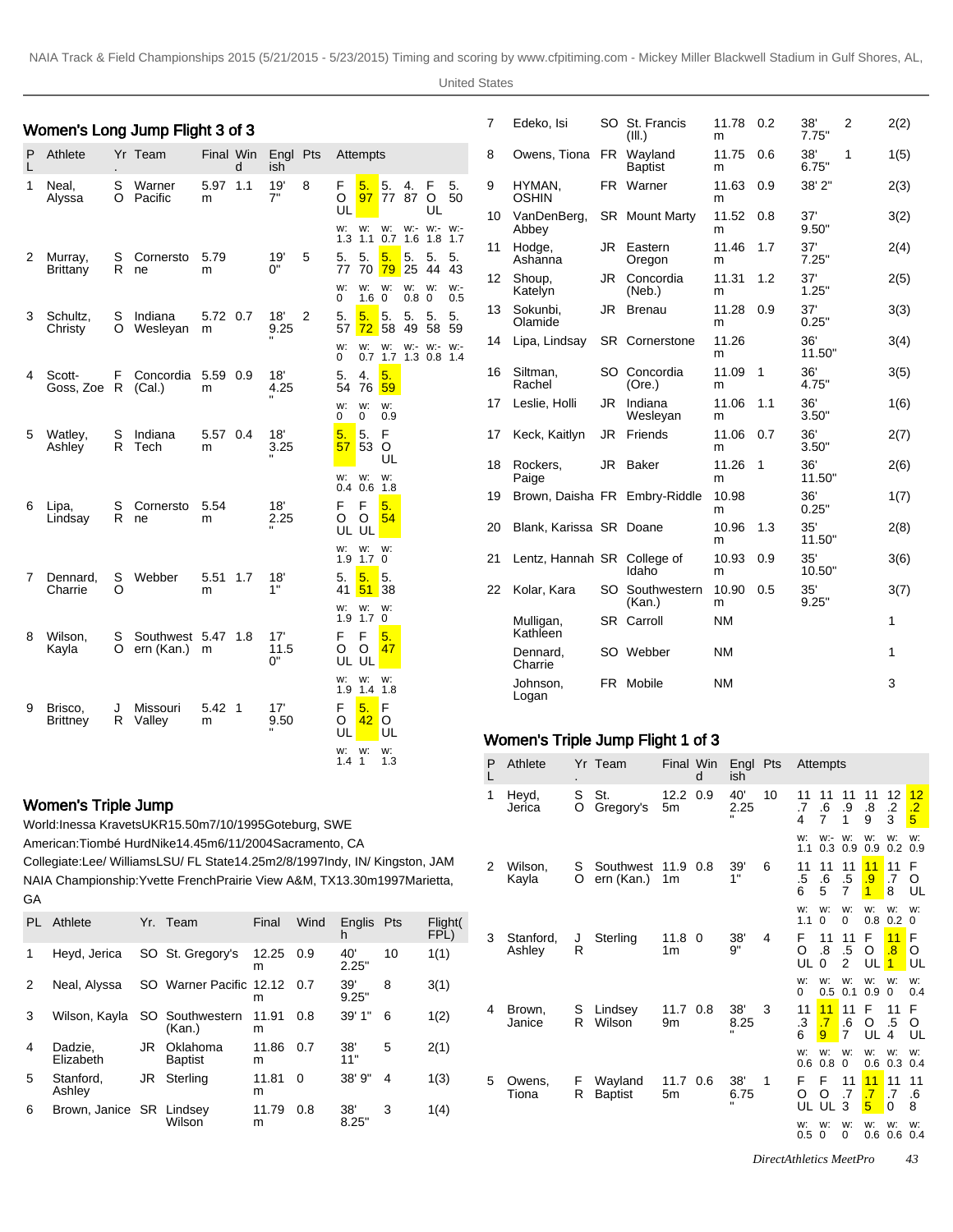| 6 | Leslie,<br>Holli      | J<br>R  | Indiana<br>Wesleyan | 11.0<br>1.1<br>6m | 36'<br>3.50 | 10<br>$.5\,$<br>8 | 11<br>$\cdot 0$<br>$6\phantom{1}$ | 10<br>.8<br>3 |
|---|-----------------------|---------|---------------------|-------------------|-------------|-------------------|-----------------------------------|---------------|
|   |                       |         |                     |                   |             | w:<br>0           | w:<br>1.1                         | w:<br>1.2     |
| 7 | Brown,<br>Daisha      | F.<br>R | Embry-<br>Riddle    | 10.9<br>8m        | 36'<br>0.25 | 10<br>.9<br>8     | 10<br>.8<br>9                     | F<br>O<br>UL  |
|   |                       |         |                     |                   |             | w:<br>$\Omega$    | w:<br>1.7                         | w:<br>1.3     |
|   | Mulligan,<br>Kathleen | S<br>R  | Carroll             | ΝM                |             | F<br>O            | F<br>O<br>UL UL UL                | F<br>O        |
|   |                       |         |                     |                   |             | w:<br>1.3         | W:<br>$\Omega$                    | w:<br>1.7     |
|   | Dennard,<br>Charrie   | S<br>Ω  | Webber              | ΝM                |             | F<br>O<br>UL      | F<br>O<br>UL                      | F<br>O<br>UL  |
|   |                       |         |                     |                   |             | w:<br>1.4         | W:<br>0.9                         | w:<br>0       |

# Women's Triple Jump Flight 2 of 3

L

.

| P<br>L | Athlete              |         | Yr Team                           | Final Win        | d   | Engl Pts<br>ish             |   |                                    | Attempts                        |                                    |              |                            |              |
|--------|----------------------|---------|-----------------------------------|------------------|-----|-----------------------------|---|------------------------------------|---------------------------------|------------------------------------|--------------|----------------------------|--------------|
| 1      | Dadzie,<br>Elizabeth | J<br>R  | Oklahoma<br><b>Baptist</b>        | 11.8<br>6m       | 0.7 | 38'<br>11"                  | 5 | 11<br>$\overline{\mathbf{8}}$<br>6 | F<br>O<br>UL                    |                                    |              |                            |              |
|        |                      |         |                                   |                  |     |                             |   | w:<br>0.7                          | w:<br>1.3                       |                                    |              |                            |              |
| 2      | Edeko, Isi           | S<br>O  | St. Francis 11.7 0.2<br>(III.)    | 8m               |     | 38'<br>7.75<br>$\mathbf{u}$ | 2 | F<br>O<br><b>UL 9</b>              | 11<br>.5                        | 11<br>.6<br>6                      | F<br>O<br>UL | 11<br>.7<br>$\overline{8}$ | F<br>O<br>UL |
|        |                      |         |                                   |                  |     |                             |   | w:                                 | w:<br>1.3 1.4 0.9               | w:                                 | w:           | w:<br>$1.2 \ 0.2$          | w:<br>0      |
| 3      | HYMAN,<br>OSHIN      | F.<br>R | Warner                            | 11.6 0.9<br>Зm   |     | 38'<br>2"                   |   | 11<br>$\overline{.4}$<br>1         | 11<br>.6<br>3                   | 11<br>$\cdot$<br>1                 |              |                            |              |
|        |                      |         |                                   |                  |     |                             |   | w:                                 | w:<br>1.7 0.9 0.6               | w:                                 |              |                            |              |
| 4      | Hodge,<br>Ashanna    | J<br>R  | Eastern<br>Oregon                 | 11.4 1.7<br>6m   |     | 37'<br>7.25                 |   | F<br>O                             | F<br>O<br>UL UL                 | 11<br>$\cdot$<br>6                 |              |                            |              |
|        |                      |         |                                   |                  |     |                             |   | w:                                 | w:<br>$2.1 \t0.8$               | w:<br>1.7                          |              |                            |              |
| 5      | Shoup,<br>Katelyn    | J<br>R  | Concordia<br>(Neb.)               | $11.3$ 1.2<br>1m |     | 37'<br>1.25                 |   | 11<br>.2<br>6                      | 11<br>$\cdot$ 3<br>$\mathbf{1}$ | F<br>O<br>UL                       |              |                            |              |
|        |                      |         |                                   |                  |     |                             |   | w:                                 | w:<br>1.8 1.2 0.6               | w:                                 |              |                            |              |
| 6      | Rockers,<br>Paige    | J<br>R  | Baker                             | 11.2 1<br>6m     |     | 36'<br>11.5<br>0"           |   | F<br>O<br>UL <sub>5</sub>          | 11<br>$\cdot$ 1                 | 11<br>$\cdot$ .2<br>$6\phantom{.}$ |              |                            |              |
|        |                      |         |                                   |                  |     |                             |   | w:                                 | w:<br>$1.3$ 0.8                 | w:<br>$\mathbf{1}$                 |              |                            |              |
| 7      | Keck,<br>Kaitlyn     | J<br>R  | Friends                           | 11.0 0.7<br>6m   |     | 36'<br>3.50                 |   | 11<br>$\overline{0}$<br>6          | 10<br>.7<br>5                   | F<br>O<br>UL                       |              |                            |              |
|        |                      |         |                                   |                  |     |                             |   | w:                                 | w:<br>$0.7$ 1.1                 | w:<br>0.6                          |              |                            |              |
| 8      | Blank,<br>Karissa    | S<br>R  | Doane                             | 10.9 1.3<br>6m   |     | 35'<br>11.5<br>0"           |   | F<br>O<br>UL                       | 10<br>.9<br>6                   | 10<br>$\boldsymbol{.8}$<br>8       |              |                            |              |
|        |                      |         |                                   |                  |     |                             |   | w:                                 | w:<br>$0.8$ 1.3 0.6             | w:                                 |              |                            |              |
|        |                      |         | Women's Triple Jump Flight 3 of 3 |                  |     |                             |   |                                    |                                 |                                    |              |                            |              |
|        |                      |         |                                   |                  |     |                             |   |                                    |                                 |                                    |              |                            |              |
| P      | Athlete              |         | Yr Team                           | Final Win        |     | Engl Pts                    |   |                                    | Attempts                        |                                    |              |                            |              |

d

ish

| 1              | Neal,<br>Alyssa           | S<br>O  | Warner<br>Pacific                | 12.1<br>2m     | 0.7 | 39'<br>9.25       | 8 | 11<br>$\boldsymbol{.8}$<br>$\overline{2}$ | F<br>O<br>UL                    | 11<br>.8<br>3                           | 1.<br>99         | F<br>O<br>UL | 12<br>$\cdot$ 1<br>$\overline{2}$ |
|----------------|---------------------------|---------|----------------------------------|----------------|-----|-------------------|---|-------------------------------------------|---------------------------------|-----------------------------------------|------------------|--------------|-----------------------------------|
|                |                           |         |                                  |                |     |                   |   | w:<br>$0.1 \ 0$                           | w:                              | w:<br>0.9                               | w:<br>$0.4 \, 0$ | w:           | w:<br>0.7                         |
| $\overline{2}$ | VanDenBe S<br>rg, Abbey R |         | Mount<br>Marty                   | 11.5 0.8<br>2m |     | 37'<br>9.50       |   | F<br>O                                    | F<br>O<br>UL UL                 | 11<br>.5<br>$\overline{2}$              |                  |              |                                   |
|                |                           |         |                                  |                |     |                   |   |                                           | w:                              | w:<br>$0.4$ 0.8                         |                  |              |                                   |
| 3              | Sokunbi,<br>Olamide       | J<br>R  | <b>Brenau</b>                    | 11.2 0.9<br>8m |     | 37'<br>0.25       |   | 10<br>.9<br>4                             | 11<br>$\cdot$<br>$\overline{7}$ | 11<br>$\overline{.2}$<br>8 <sup>2</sup> |                  |              |                                   |
|                |                           |         |                                  |                |     |                   |   | w:<br>0.7                                 | w:<br>$\overline{0}$            | w:<br>0.9                               |                  |              |                                   |
| 4              | Lipa,<br>Lindsay          | S<br>R  | Cornersto<br>ne                  | 11.2<br>6m     |     | 36'<br>11.5<br>0" |   | 11<br>0.<br>7                             | 11<br>$\overline{.2}$<br>6      | F<br>O<br>UL                            |                  |              |                                   |
|                |                           |         |                                  |                |     |                   |   | w:<br>0.9 <sub>0</sub>                    | w:                              | w:<br>0.4                               |                  |              |                                   |
| 5              | Siltman,<br>Rachel        | S<br>O  | Concordia<br>(Ore.)              | $11.0$ 1<br>9m |     | 36'<br>4.75       |   | F<br>O<br>UL 9                            | 11<br>$\Omega$                  | F<br>O<br>UL                            |                  |              |                                   |
|                |                           |         |                                  |                |     |                   |   | w:<br>$\mathbf{1}$                        | w:<br>1                         | w:<br>1                                 |                  |              |                                   |
| 6              | Lentz,<br>Hannah          | S<br>R  | College of<br>Idaho              | 10.9 0.9<br>3m |     | 35'<br>10.5<br>0" |   | 10<br>.9<br>1                             | 10<br>.9<br>3                   | 10<br>.8<br>5                           |                  |              |                                   |
|                |                           |         |                                  |                |     |                   |   | w:<br>0                                   | w:                              | w:<br>$0.9$ 0.6                         |                  |              |                                   |
| 7              | Kolar,<br>Kara            | S<br>O  | Southwest 10.9 0.5<br>ern (Kan.) | 0 <sub>m</sub> |     | 35'<br>9.25       |   | F<br>O                                    | F<br>O<br>UL UL                 | 10<br>$\cdot$ 9<br>$\overline{0}$       |                  |              |                                   |
|                |                           |         |                                  |                |     |                   |   | w:<br>0.5 <sub>1</sub>                    | w:                              | w:<br>0.5                               |                  |              |                                   |
|                | Johnson,<br>Logan         | F.<br>R | Mobile                           | <b>NM</b>      |     |                   |   | F.<br>O                                   | F<br>O                          | F<br>O                                  |                  |              |                                   |
|                |                           |         |                                  |                |     |                   |   | w:                                        | UL UL UL<br>w:                  | w:                                      |                  |              |                                   |
|                |                           |         |                                  |                |     |                   |   | 0.7 <sub>0</sub>                          |                                 | 0.6                                     |                  |              |                                   |

# Women's Shot Put

World: Natalya Lisovskaya URS 22.63m 5/7/1987 Moscow, RUS American: Michelle Carter Nike 20.24m 5/22/2013 Des Moines, IA

Collegiate: Meg Ritchie Arizona 18.99m 4/7/1983

NAIA Championship: Vivian Chukwuemeka Azusa Pacific, CA 18.17m 2002Olathe, KS

| PL | JD | Athlete                    |           | Yr. Team                   | Final      | Englis<br>h   | Pts            | Flight(<br>FPL) |
|----|----|----------------------------|-----------|----------------------------|------------|---------------|----------------|-----------------|
| 1  |    | Maag, Jennifer SR Hastings |           |                            | 15.44<br>m | 50' 8"        | 10             | 1(1)            |
| 2  |    | Blucker, Amy               | JR        | Olivet<br>Nazarene         | 15.37<br>m | 50'<br>5.25"  | 8              | 1(2)            |
| 3  |    | Warren,<br>McKenzie        | JR        | Concordia<br>(Ore.)        | 15.30<br>m | 50'<br>2.50"  | 6              | 1(3)            |
| 4  |    | Henry, Carly               | SR        | Doane                      | 15.02<br>m | 49'<br>3.50"  | 5              | 2(1)            |
| 5  |    | Veiock, Val                | SR.       | <b>Grand View</b>          | 14.76<br>m | 48'<br>5.25"  | 4              | 2(2)            |
| 6  |    | Coley,<br>Stephanie        | JR        | Concordia<br>(Neb.)        | 14.29<br>m | 46'<br>10.75" | 3              | 2(4)            |
| 7  | 7  | Bell, Arianne              | SR.       | Bethel (Ind.)              | 14.29<br>m | 46'<br>10.75" | $\overline{2}$ | 2(3)            |
| 8  | 8  | Kannady,<br>Paige          | <b>SR</b> | Oklahoma<br><b>Baptist</b> | 14.01<br>m | 45'<br>11.75" | 1              | 1(4)            |
| 9  |    | Russell, Haley             | SR.       | Cornerstone                | 13.88<br>m | 45'<br>6.50"  |                | 2(5)            |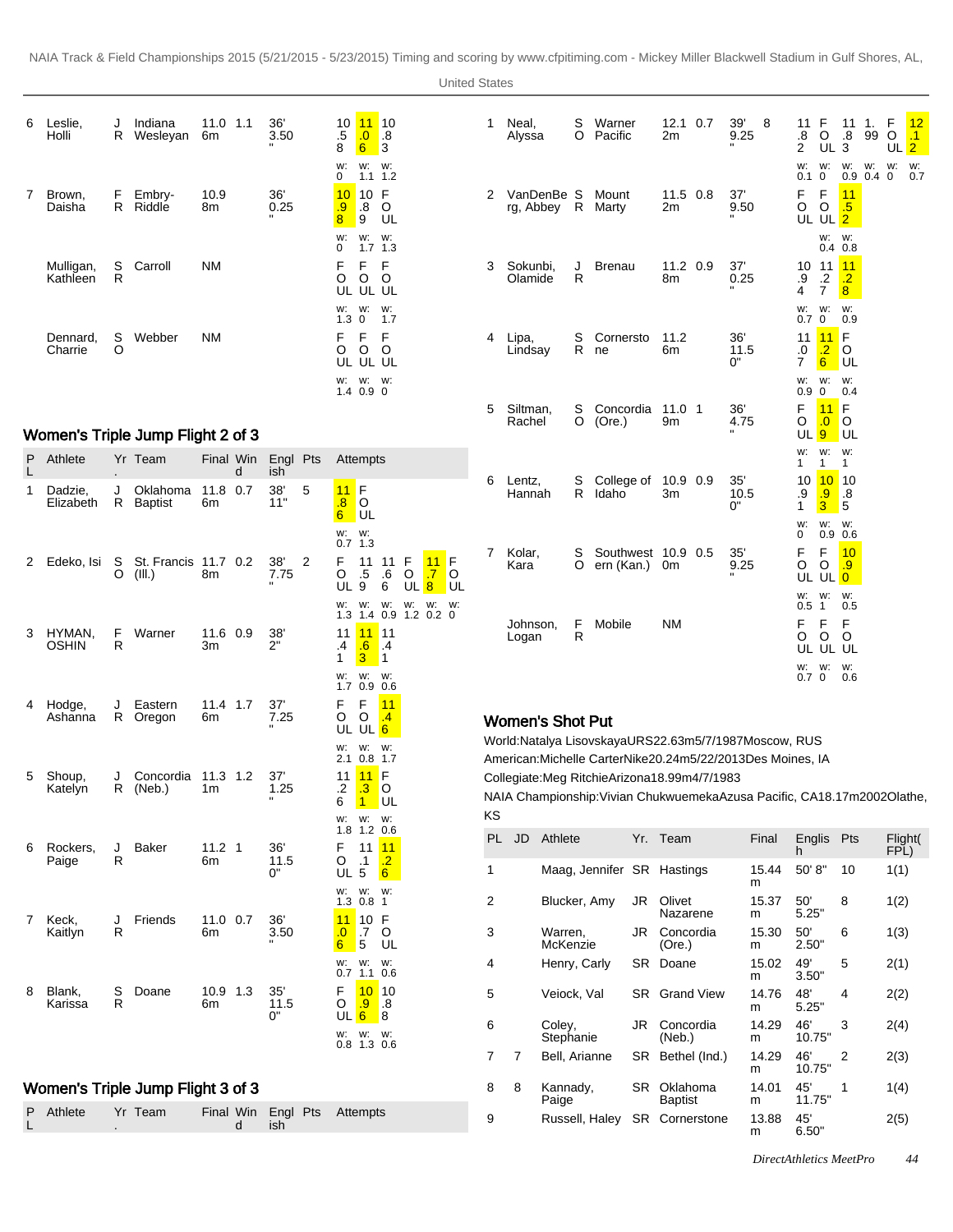United States

Renshaw, J Siena

| 10 | Vogt, Jessica                 |     | SR Doane            | 13.76<br>m | 45'<br>1.75" | 2(6)  |
|----|-------------------------------|-----|---------------------|------------|--------------|-------|
| 11 | Erdmann,<br>Brittany          | SR. | Concordia<br>(Neb.) | 13.58<br>m | 44'<br>6.75" | 1(5)  |
| 12 | Robb, Kali                    | SO  | Concordia<br>(Neb.) | 13.45<br>m | 44'<br>1.50" | 2(7)  |
| 13 | Roberts,<br>Chanel            | SO  | Lindsey Wilson      | 13.36<br>m | 43' 10"      | 1(6)  |
| 14 | Hudson, Haley                 |     | FR Siena Heights    | 13.31<br>m | 43' 8"       | 1(7)  |
| 15 | Green,<br>Cinnamon            |     | SR Bethel (Ind.)    | 13.22<br>m | 43'<br>4.50" | 2(8)  |
| 16 | Music.<br><b>Bryanna</b>      | FR. | Ottawa              | 13.17<br>m | 43'<br>2.50" | 2(9)  |
| 17 | Davis, Jennifer FR Grand View |     |                     | 13.02<br>m | 42'<br>8.75" | 1(8)  |
| 18 | Cross, Allison                |     | SO Mount Marty      | 12.99<br>m | 42'<br>7.50" | 1(9)  |
| 19 | Olsen, Sara                   | FR  | Hastings            | 12.92<br>m | 42'<br>4.75" | 2(10) |
| 20 | Foster,<br>Meaghan            | JR  | <b>William Penn</b> | 12.75<br>m | 41' 10"      | 1(10) |
| 21 | Freeman,<br>Tychelle          | SR. | USC-Beaufort        | 12.56<br>m | 41'<br>2.50" | 2(11) |
| 22 | Thoeny,<br>Ashley             | JR  | <b>Great Falls</b>  | 12.10<br>m | 39'<br>8.50" | 2(12) |
| 23 | Leuenberger,<br>Whitney       | SO  | Dickinson St.       | 11.94<br>m | 39'<br>2.25" | 1(11) |
|    | Renshaw,<br>Kasey             | JR  | Siena Heights       | <b>DNS</b> |              | 1     |

# Women's Shot Put Flight 1 of 2

| P<br>L         | J<br>D | Athlete                    |        | Yr Team                    |            | Final Engli Pts<br>sh         |    |                                        | Attempts                               |                                     |                                         |               |                 |
|----------------|--------|----------------------------|--------|----------------------------|------------|-------------------------------|----|----------------------------------------|----------------------------------------|-------------------------------------|-----------------------------------------|---------------|-----------------|
| 1              |        | Maag,<br>Jennifer          | S<br>R | Hastings                   | 15.4<br>4m | 50'<br>8"                     | 10 | 15<br>.4<br>$\overline{4}$             | F<br>O<br>UL                           | F<br>O<br>UL                        | F<br>O<br>UL                            | F<br>O<br>UL  | F<br>O<br>UL    |
| $\overline{2}$ |        | Blucker,<br>Amy            | J<br>R | Olivet<br>Nazarene         | 15.3<br>7m | 50'<br>5.25                   | 8  | 15<br>$\cdot$ 1<br>3                   | F<br>O<br>UL                           | F<br>O<br>UL                        | 15<br>$\overline{.3}$<br>$\overline{7}$ | F<br>O<br>UL  | F<br>O<br>UL    |
| 3              |        | Warren.<br>McKenzie        | J<br>R | Concordia<br>(Ore.)        | 15.3<br>0m | 50'<br>2.50                   | 6  | 15<br>$\cdot$ 3<br>$\overline{0}$      | 14<br>$\cdot$ .2<br>8                  | 14<br>$\cdot$ 3<br>$\overline{2}$   | 14<br>$\cdot$<br>3                      | 14<br>.6<br>1 | F<br>O<br>UL    |
| 4              | 8      | Kannady,<br>Paige          | S<br>R | Oklahoma<br><b>Baptist</b> | 14.0<br>1m | 45'<br>11.7<br>5"             | 1  | F<br>O<br>UL                           | 14<br>$\overline{0}$<br>$\overline{1}$ | 13<br>.0<br>8                       | 13<br>$\cdot$<br>6                      | F<br>O        | F<br>O<br>UL UL |
| 5              |        | Erdmann.<br>Brittany       | S<br>R | Concordia<br>(Neb.)        | 13.5<br>8m | 44'<br>6.75<br>$\blacksquare$ |    | 13<br>.0<br>$\overline{7}$             | 13<br>$\cdot$<br>$\overline{7}$        | 13<br>.5<br>$\overline{\mathbf{8}}$ |                                         |               |                 |
| 6              |        | Roberts.<br>Chanel         | S<br>O | Lindsey<br>Wilson          | 13.3<br>6m | 43'<br>10"                    |    | 13<br>$\cdot$ 3<br>$6\overline{6}$     | 13<br>$\cdot$<br>4                     | F<br>O<br>UL                        |                                         |               |                 |
| 7              |        | Hudson,<br>Haley           | F<br>R | Siena<br>Heights           | 13.3<br>1m | 43'<br>8"                     |    | F<br>O<br>UL                           | 12<br>.9<br>6                          | 13<br>$\cdot$ 3<br>$\mathbf{1}$     |                                         |               |                 |
| 8              |        | Davis.<br>Jennifer         | F<br>R | Grand<br>View              | 13.0<br>2m | 42'<br>8.75<br>$\blacksquare$ |    | 13<br>$\overline{0}$<br>$\overline{2}$ | 12<br>.9<br>$\mathbf{1}$               | 12<br>.3<br>6                       |                                         |               |                 |
| 9              |        | Cross,<br>Allison          | S<br>O | Mount<br>Marty             | 12.9<br>9m | 42'<br>7.50                   |    | F<br>O<br>UL                           | 12<br>.7<br>3                          | 12<br>.9<br>$\overline{9}$          |                                         |               |                 |
| 10             |        | Foster.<br>Meaghan         | J<br>R | William<br>Penn            | 12.7<br>5m | 41'<br>10"                    |    | 12<br>$\cdot$ .2<br>9                  | 12<br>.2<br>$\overline{7}$             | 12<br>$\overline{.7}$<br>5          |                                         |               |                 |
| 11             |        | Leuenberg<br>er, Whitney O | S      | Dickinson<br>St.           | 11.9<br>4m | 39'<br>2.25                   |    | 11<br>.7<br>$\overline{2}$             | F<br>O<br>UL                           | 11<br>.9<br>$\overline{4}$          |                                         |               |                 |

|        |        | Kasey                          | R      | Heights                 |            |                       |   |                                         |                                         |                                   |                                |                |                            |
|--------|--------|--------------------------------|--------|-------------------------|------------|-----------------------|---|-----------------------------------------|-----------------------------------------|-----------------------------------|--------------------------------|----------------|----------------------------|
|        |        | Women's Shot Put Flight 2 of 2 |        |                         |            |                       |   |                                         |                                         |                                   |                                |                |                            |
| P<br>L | J<br>D | Athlete                        |        | Yr Team                 |            | Final Engli Pts<br>sh |   |                                         | Attempts                                |                                   |                                |                |                            |
| 1      |        | Henry,<br>Carly                | S<br>R | Doane                   | 15.0<br>2m | 49'<br>3.50           | 5 | 13<br>.9<br>4                           | 14<br>.4<br>6                           | 15<br>.0<br>$\overline{2}$        | F<br>O<br>UL                   | F<br>O<br>UL   | 14<br>.4<br>4              |
| 2      |        | Veiock, Val S                  | R      | Grand<br>View           | 14.7<br>6m | 48'<br>5.25           | 4 | 14<br>$\overline{.7}$<br>6              | 14<br>.3<br>3                           | 12<br>.6<br>8                     | 14<br>.3<br>1                  | 13<br>.8<br>1  | 14<br>.5<br>9              |
| 3      | 7      | Bell.<br>Arianne               | S<br>R | <b>Bethel</b><br>(Ind.) | 14.2<br>9m | 46'<br>10.7<br>5"     | 2 | 13<br>.7<br>7                           | 14<br>$\overline{.2}$<br>9 <sup>°</sup> | F<br>O<br>UL                      | 13<br>$.5\,$<br>$\overline{2}$ | F<br>O<br>UL   | 13<br>.5<br>3              |
| 4      |        | Colev.<br>Stephanie            | J<br>R | Concordia<br>(Neb.)     | 14.2<br>9m | 46'<br>10.7<br>5"     | 3 | 13<br>.4<br>5                           | 13<br>.9<br>7                           | 14<br>.0<br>3                     | F<br>O<br>UL                   | F<br>O<br>UL   | 14<br>$\overline{.2}$<br>9 |
| 5      |        | Russell,<br>Haley              | S<br>R | Cornerston<br>e         | 13.8<br>8m | 45'<br>6.50           |   | 13<br>.7<br>9                           | 13<br>$\cdot$<br>5                      | 13<br>.0<br>4                     | 13<br>.6<br>3                  | F<br>O<br>UL 8 | 13<br>$\overline{.8}$      |
| 6      |        | Vogt,<br>Jessica               | S<br>R | Doane                   | 13.7<br>6m | 45'<br>1.75           |   | 13<br>.7<br>0                           | 13<br>$.5\,$<br>3                       | 13<br>.7<br>$6\overline{6}$       |                                |                |                            |
| 7      |        | Robb, Kali                     | S<br>O | Concordia<br>(Neb.)     | 13.4<br>5m | 44'<br>1.50           |   | 13<br>$\mathcal{A}$<br>5 <sup>1</sup>   | F<br>O<br>UL                            | F<br>O<br>UL                      |                                |                |                            |
| 8      |        | Green,<br>Cinnamon             | S<br>R | <b>Bethel</b><br>(Ind.) | 13.2<br>2m | 43'<br>4.50           |   | 13<br>$\overline{.2}$<br>$\overline{2}$ | F<br>O<br>UL                            | 12<br>.5<br>7                     |                                |                |                            |
| 9      |        | Music.<br>Bryanna              | F<br>R | Ottawa                  | 13.1<br>7m | 43'<br>2.50           |   | 12<br>.4<br>3                           | F<br>O<br>UL                            | 13<br>$\cdot$ 1<br>$\overline{7}$ |                                |                |                            |
| 10     |        | Olsen,<br>Sara                 | F<br>R | Hastings                | 12.9<br>2m | 42'<br>4.75           |   | 12<br>.9<br>$\overline{2}$              | F<br>O<br>UL                            | F<br>O<br>UL                      |                                |                |                            |
| 11     |        | Freeman,<br>Tychelle           | S<br>R | USC-<br><b>Beaufort</b> | 12.5<br>6m | 41'<br>2.50           |   | 12<br>.0<br>2                           | 12<br>.5<br>6                           | 12<br>$\cdot$ 3<br>0              |                                |                |                            |
| 12     |        | Thoeny,<br>Ashley              | J<br>R | <b>Great Falls</b>      | 12.1<br>0m | 39'<br>8.50           |   | 12<br>$\cdot$ 1<br>$\overline{0}$       | F<br>O<br>UL                            | F<br>O<br>UL                      |                                |                |                            |

DNS

# Women's Discus

World: Gabriele Reinsch GDR 76.80m 6/9/1988 Neubrandenburg, GER American: Gia Lewis-Smallwood Nike 69.17m 7/30/2014 Angers, FRA Collegiate: Meg Ritchie Arizona 67.48m 3/26/1981 Walnut, CA NAIA Championship: Annie Hess Concordia OR 58.69m 2008Edwardsville, IL

| PL             | Athlete               | Yr. | Team                   | Final  | English Pts    |    | Flight(<br>FPL) |
|----------------|-----------------------|-----|------------------------|--------|----------------|----|-----------------|
| 1              | Warren,<br>McKenzie   | JR  | Concordia<br>(Ore.)    | 52.74m | 173'<br>0.75"  | 10 | 1(1)            |
| 2              | Stancle,<br>Ayanna    | SR  | Aquinas                | 52.26m | 171'<br>5.75"  | 8  | 1(2)            |
| 3              | Safforld.<br>LaCrissa | SR. | St. Francis (III.)     | 50.91m | 167'<br>0.50"  | 6  | 3(1)            |
| 4              | Wells, Taylor         | SO  | <b>Grand View</b>      | 48.27m | 158'<br>4.75"  | 5  | 1(3)            |
| 5              | Mattos, Jessica       | SR. | Concordia<br>(Ore.)    | 48.19m | 158'<br>1.50"  | 4  | 3(2)            |
| 6              | Veiock, Val           | SR  | <b>Grand View</b>      | 47.76m | 156'<br>8.50"  | 3  | 2(1)            |
| $\overline{7}$ | Blucker, Amy          | JR  | Olivet Nazarene 47.50m |        | 155'<br>10.25" | 2  | 2(2)            |
| 8              | Darden, Morgan JR     |     | Bethany (Kan.)         | 46.07m | 151' 2"        | 1  | 2(3)            |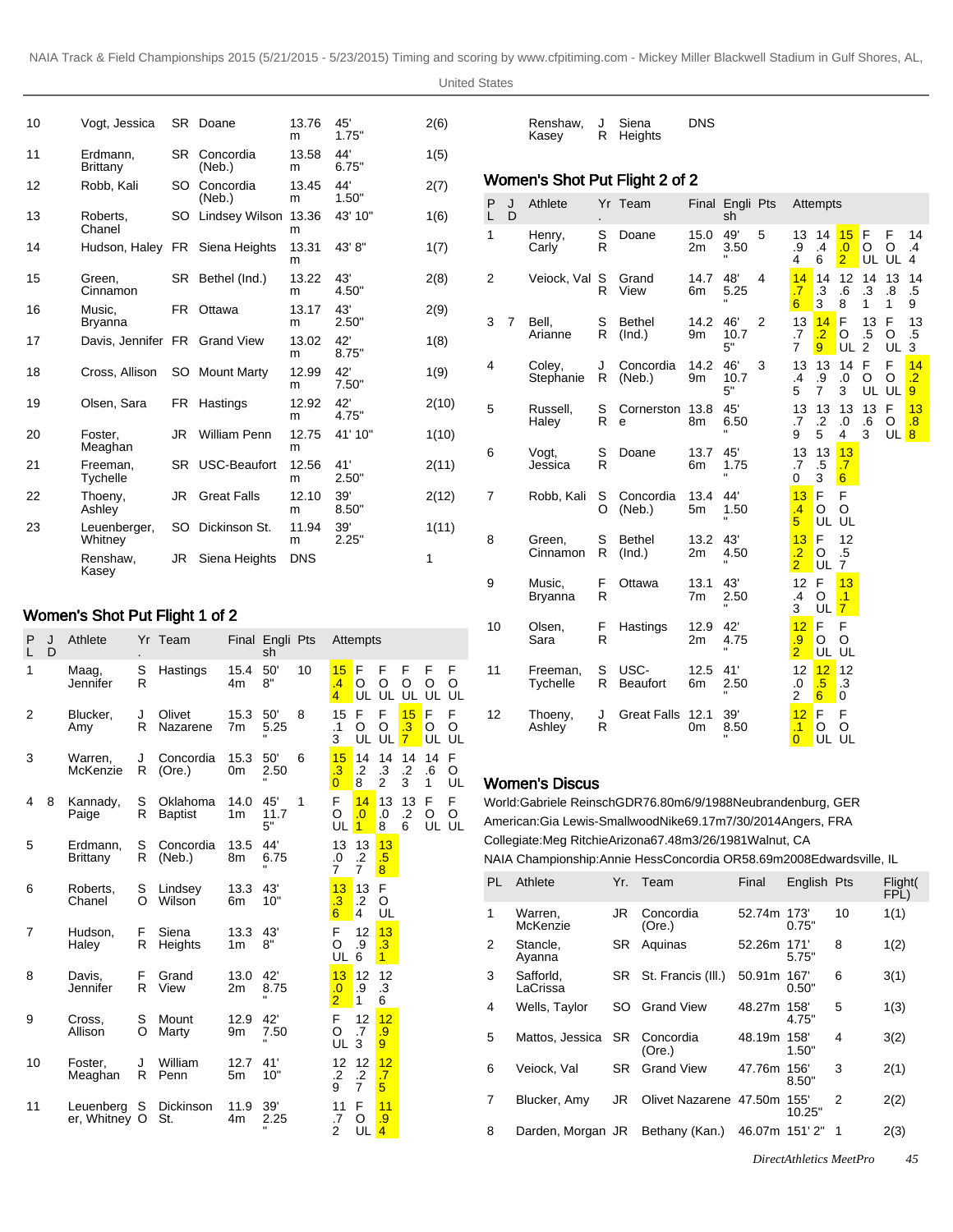United States

| 9  | Henry, Carly            | <b>SR</b> | Doane                      | 45.99m         | 150'<br>11"   | 2(4) |
|----|-------------------------|-----------|----------------------------|----------------|---------------|------|
| 10 | Kannady, Paige          | <b>SR</b> | Oklahoma<br><b>Baptist</b> | 45.86m 150     | 5.75"         | 1(4) |
| 11 | Fuller, Rose            | SR.       | Siena Heights              | 45.83m 150     | 4.50"         | 1(5) |
| 12 | Robb, Kali              | SO        | Concordia<br>(Neb.)        | 45.04m         | 147'<br>9.50" | 2(5) |
| 13 | Svoboda,<br>Katricia    | SO        | Concordia<br>(Neb.)        | 45.01m         | 147'<br>8.25" | 2(6) |
| 14 | Cousineau,<br>Rebecca   | SR.       | Siena Heights              | 44.94m 147'    | 5.50"         | 1(6) |
| 15 | Cleveland,<br>Kattie    | <b>JR</b> | Concordia<br>(Neb.)        | 44.51m 146'    | 0.75"         | 3(3) |
| 16 | Blake, Kaylee           | SO        | <b>Briar Cliff</b>         | 43.84m 143'    | 10.25"        | 3(4) |
| 17 | Russell, Haley          | SR        | Cornerstone                | 43.77m 143     | 7.50"         | 2(7) |
| 18 | Walker, Kerry-<br>Ann   | JR        | Lindsey Wilson             | 43.60m         | 143'<br>0.75" | 2(8) |
| 19 | Colev.<br>Stephanie     | JR        | Concordia<br>(Neb.)        | 43.45m 142'7"  |               | 1(7) |
| 20 | Cook, Lynetta           | <b>SR</b> | <b>Edward Waters</b>       | 41.50m         | 136'<br>2.25" | 3(5) |
| 21 | Leuenberger,<br>Whitney | SO        | Dickinson St.              | 41.14m 135' 0" |               | 3(6) |
| 22 | Ourada, Sierra          | FR.       | Bethel (Tenn.)             | 38.67m 126'    | 10.75"        | 1(8) |
| 23 | Gee, Hannah             | SO        | Olivet Nazarene            | 36.72m 120' 6" |               | 3(7) |
| 24 | O'neill, Ashley         | SO        | Siena Heights              | 34.79m 114' 2" |               | 2(9) |
|    | Cole, Dana              | JR.       | <b>Brenau</b>              | <b>NM</b>      |               | 1    |
|    | Maag, Jennifer          | <b>SR</b> | Hastings                   | <b>NM</b>      |               | 3    |
|    | Stearns, Emily          | <b>SR</b> | Indiana<br>Wesleyan        | <b>NM</b>      |               | 3    |

# Women's Discus Flight 1 of 3

|   | <b>PL</b> Athlete     |        | Yr Team                    |            | Final Engli Pts<br>sh |    |           | Attempts            |                 |           |                 |           |
|---|-----------------------|--------|----------------------------|------------|-----------------------|----|-----------|---------------------|-----------------|-----------|-----------------|-----------|
| 1 | Warren,<br>McKenzie   |        | JR Concordia<br>(Ore.)     | 52.7<br>4m | 173'<br>0.75"         | 10 | 52.<br>74 | 58                  | $50.51$ .<br>83 | 78        | 49. FO FO<br>UL | UL        |
| 2 | Stancle,<br>Ayanna    | S<br>R | Aquinas                    | 52.2<br>6m | 171'<br>5.75"         | 8  | 43.<br>31 | 45.<br>48           | 51.<br>21       | 52.<br>26 | FO.<br>UL       | 47.<br>97 |
| 3 | Wells,<br>Taylor      | S<br>O | <b>Grand View</b>          | 48.2<br>7m | 158'<br>4.75"         | 5  | 47.<br>63 | 42.<br>93           | 36.<br>49       | 45.<br>83 | 48.<br>27       | 43.<br>40 |
| 4 | Kannady,<br>Paige     | S<br>R | Oklahoma<br><b>Baptist</b> | 45.8<br>6m | 150'<br>5.75"         |    | UL        | FO 45, 44.<br>86    | 81              |           |                 |           |
| 5 | Fuller,<br>Rose       | S<br>R | Siena<br>Heights           | 45.8<br>3m | 150'<br>4.50"         |    | UL        | FO 45. FO<br>83 UL  |                 |           |                 |           |
| 6 | Cousineau,<br>Rebecca | S<br>R | Siena<br>Heights           | 44.9<br>4m | 147'<br>5.50"         |    | 44.<br>94 | 43. 42.<br>11       | 65              |           |                 |           |
| 7 | Coley,<br>Stephanie   | JR     | Concordia<br>(Neb.)        | 43.4<br>5m | 142'<br>7"            |    | 43.<br>45 | UL UL               | FO FO           |           |                 |           |
| 8 | Ourada,<br>Sierra     | F<br>R | <b>Bethel</b><br>(Tenn.)   | 38.6<br>7m | 126'<br>10.7<br>5"    |    | FO.<br>UL | <b>38. FO</b><br>67 | <b>UL</b>       |           |                 |           |
|   | Cole, Dana JR Brenau  |        |                            | <b>NM</b>  |                       |    | FO.       | FO.<br>UL UL UL     | FO              |           |                 |           |

# Women's Discus Flight 2 of 3

| <b>PL</b> Athlete<br>Yr Team |  |                                        |    |       | Final Engli Pts Attempts                               |  |
|------------------------------|--|----------------------------------------|----|-------|--------------------------------------------------------|--|
|                              |  | 1 Veiock, Val S Grand View 47.7 156' 3 | 6m | 8.50" | 45. 47. FO 47. FO FO<br>83 08 UL <mark>76 UL UL</mark> |  |

| 2 | Blucker.<br>Amy      |        | <b>JR Olivet</b><br>Nazarene | 47.5<br>0m  | 155'<br>10.2<br>5" | 2 | 47.<br>50 | 17                  | UL 09 |    | 46. FO 42. FO FO<br>UL UL |    |
|---|----------------------|--------|------------------------------|-------------|--------------------|---|-----------|---------------------|-------|----|---------------------------|----|
| 3 | Darden.<br>Morgan    |        | JR Bethany<br>(Kan.)         | 46.0<br>7m  | 151'<br>2"         | 1 | 41.<br>91 | FO.<br>UL 07        | 46.   | 39 | 43. 44. 44.<br>30         | 47 |
| 4 | Henry,<br>Carly      | S<br>R | Doane                        | 45.9<br>9m  | 150'<br>11"        |   | 45.<br>99 | FO.<br><b>UL 84</b> |       |    | 44. FO FO FO<br>UL UL UL  |    |
| 5 | Robb, Kali           | S<br>O | Concordia<br>(Neb.)          | 45.0<br>4m. | 147'<br>9.50"      |   | FO.<br>UL | 45. FO<br>$04$ UL   |       |    |                           |    |
| 6 | Svoboda,<br>Katricia | S<br>O | Concordia<br>(Neb.)          | 45.0<br>1m  | 147'<br>8.25"      |   | FO.<br>UL | 45. FO<br>$01$ UL   |       |    |                           |    |
| 7 | Russell.<br>Haley    | S<br>R | Cornerston<br>e              | 43.7<br>7m  | 143'<br>7.50"      |   | 77        | 43. FO FO<br>UL UL  |       |    |                           |    |
| 8 | Walker,<br>Kerry-Ann |        | JR Lindsey<br>Wilson         | 43.6<br>0m  | 143'<br>0.75"      |   | 43.<br>60 | FO FO<br>UL UL      |       |    |                           |    |
| 9 | O'neill,<br>Ashlev   | S<br>O | Siena<br>Heights             | 34.7<br>9m  | 114'<br>2"         |   | FO.<br>UL | FO 34.<br>UL 79     |       |    |                           |    |

# Women's Discus Flight 3 of 3

|                | <b>PL</b> Athlete        |        | Yr Team                 | Final      | Engli Pts<br>sh    |   |                 | Attempts                           |           |              |           |           |
|----------------|--------------------------|--------|-------------------------|------------|--------------------|---|-----------------|------------------------------------|-----------|--------------|-----------|-----------|
| 1              | Safforld,<br>LaCrissa    | S<br>R | St. Francis<br>(III.)   | 50.9<br>1m | 167'<br>0.50"      | 6 | 80              | 37. 49. 46. FO<br>89               | 29        | UL           | 50.<br>91 | FO.<br>UL |
| 2              | Mattos,<br>Jessica       | S<br>R | Concordia<br>(Ore.)     | 48.1<br>9m | 158'<br>1.50"      | 4 | UL 72           | FO 46, 45, FO 42.                  | 01        | <b>UL 95</b> |           | 48.<br>19 |
| 3              | Cleveland,<br>Kattie     |        | JR Concordia<br>(Neb.)  | 44.5<br>1m | 146'<br>0.75"      |   | 43.<br>39       | 44. FO<br>51                       | UL        |              |           |           |
| 4              | Blake,<br>Kaylee         | S<br>O | <b>Briar Cliff</b>      | 43.8<br>4m | 143'<br>10.2<br>5" |   | 69              | 42. 39.<br>42                      | 43.<br>84 |              |           |           |
| 5              | Cook.<br>Lynetta         | S<br>R | Edward<br>Waters        | 41.5<br>0m | 136'<br>2.25"      |   | 50 <sup>°</sup> | 41. FO FO<br>UL UL                 |           |              |           |           |
| 6              | Leuenberge<br>r, Whitney | S<br>O | <b>Dickinson</b><br>St. | 41.1<br>4m | 135'<br>0"         |   | FO.             | 41. FO<br>UL 14 UL                 |           |              |           |           |
| $\overline{7}$ | Gee.<br>Hannah           | S<br>O | Olivet<br>Nazarene      | 36.7<br>2m | 120'<br>6"         |   |                 | 36. FO FO<br><mark>72 UL UL</mark> |           |              |           |           |
|                | Maag,<br>Jennifer        | S<br>R | Hastings                | ΝM         |                    |   |                 | FO FO FO<br>UL UL UL               |           |              |           |           |
|                | Stearns,<br>Emily        | S<br>R | Indiana<br>Wesleyan     | ΝM         |                    |   | FO.             | FO FO<br>UL UL UL                  |           |              |           |           |

#### Women's Hammer

World: Anita Wlodarczyk POL 79.58m 7/31/2014 Berlin, GER American: Amanda Bingson Nike 75.73m 5/22/2013 Des Moines, IA Collegiate: Jenny Dahlgren Georgia 72.94m 3/13/2007 Athens, GA NAIA Championship: Reta Woodard Embry-Riddle 61.64m 4/23/2013 Marion, IN

| PL | Athlete             | Yr.       | Team                        | Final       | English Pts   |    | Flight(<br>FPL) |
|----|---------------------|-----------|-----------------------------|-------------|---------------|----|-----------------|
| 1  | Blucker, Amy        | JR        | Olivet Nazarene 54.84m 179' |             | 11.25"        | 10 | 3(1)            |
| 2  | Robb, Kali          | SO        | Concordia<br>(Neb.)         | 54.66m      | 179'<br>4.25" | 8  | 2(1)            |
| 3  | Krebs, Jena         | SR.       | <b>Grand View</b>           | 54.54m 178' | 11.50"        | 6  | 2(2)            |
| 4  | Coley,<br>Stephanie | JR        | Concordia<br>(Neb.)         | 53.73m      | 176'<br>3.50" | 5  | 1(1)            |
| 5  | Maag, Jennifer      | <b>SR</b> | Hastings                    | 52.22m 171' | 4.25"         | 4  | 3(2)            |
| 6  | Veiock. Val         | SR.       | <b>Grand View</b>           | 51.64m      | 169'<br>5.25" | 3  | 1(2)            |
| 7  | King, Elizabeth     | JR.       | Concordia<br>(Neb.)         | 50.83m      | 166'<br>9.50" | 2  | 1(3)            |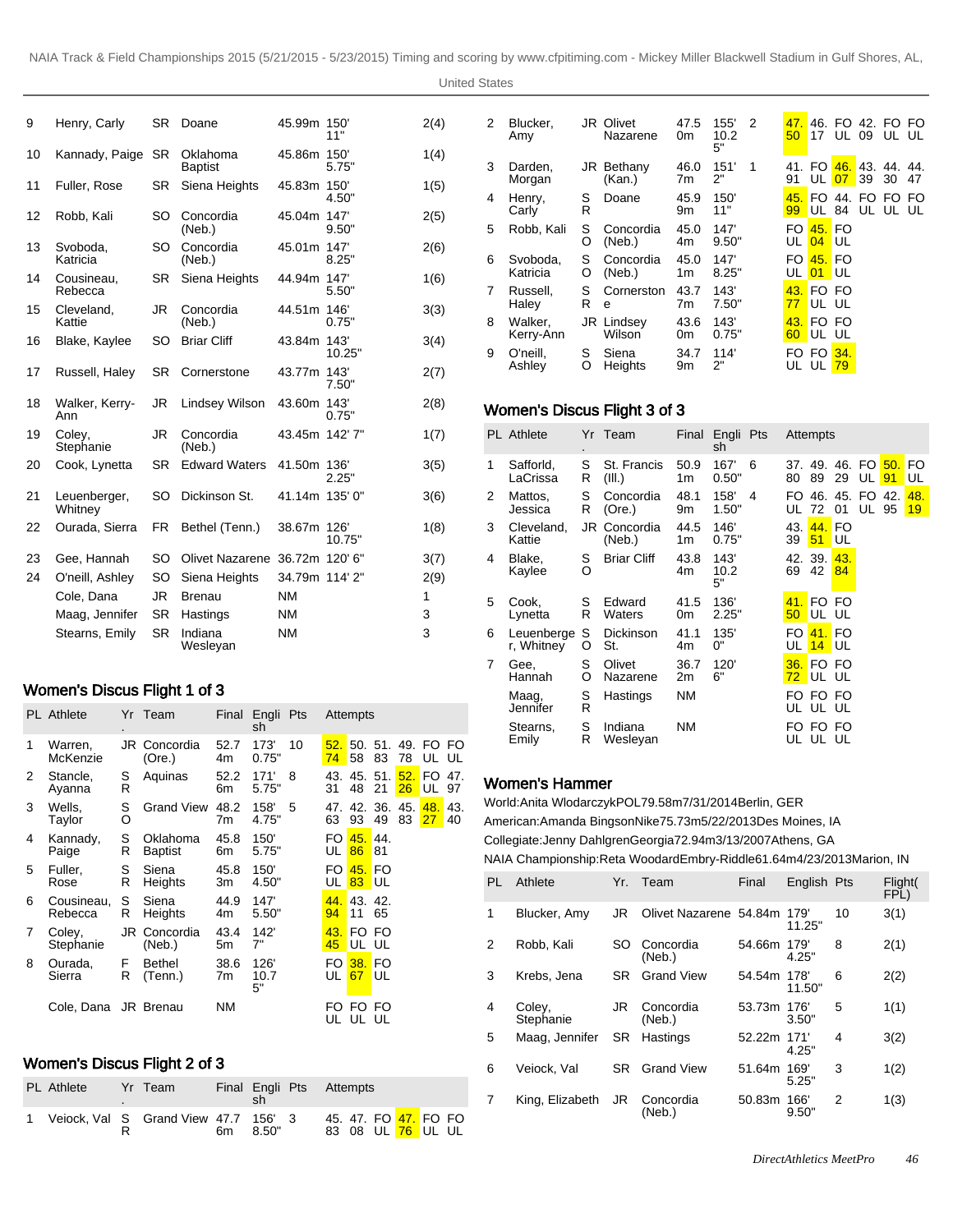| 8  | Kopp, Preston          |           | SO Clarke                  | 50.39m 165'    | 4.25"         | 1 | 2(3) |
|----|------------------------|-----------|----------------------------|----------------|---------------|---|------|
| 9  | Gerry, Alexis          | JR        | Carroll                    | 49.13m 161'    | 2.50"         |   | 3(3) |
| 10 | Cleveland,<br>Kattie   | <b>JR</b> | Concordia<br>(Neb.)        | 48.58m 159'    | 4.75"         |   | 3(4) |
| 11 | Cousineau.<br>Rebecca  | SR.       | Siena Heights              | 48.32m 158'    | 6.75"         |   | 2(4) |
| 12 | Mattos, Jessica        | SR.       | Concordia<br>(Ore.)        | 48.28m 158' 5" |               |   | 2(5) |
| 13 | Warren.<br>McKenzie    | JR        | Concordia<br>(Ore.)        | 47.96m 157     | 4.50"         |   | 3(5) |
| 14 | Meyer, Sydney          | SO        | Concordia<br>(Neb.)        | 47.56m 156'    | 0.75"         |   | 3(6) |
| 15 | Darden, Morgan JR      |           | Bethany (Kan.)             | 47.23m 154'    | 11.75"        |   | 3(7) |
| 16 | Erdmann,<br>Brittany   | <b>SR</b> | Concordia<br>(Neb.)        | 46.18m 151'    | 6.50"         |   | 1(4) |
| 17 | Johnson, Riley         | JR        | Doane                      | 46.05m 151     | 1.25"         |   | 2(6) |
| 18 | Perry, Nicole          | JR        | Concordia<br>(Neb.)        | 45.10m 147     | 11.75"        |   | 1(5) |
| 19 | Hanson, Kayla          | <b>SR</b> | Mount Mercy                | 44.92m 147     | 4.75"         |   | 2(7) |
| 20 | Hummingbird,<br>Dakota | SO        | Oklahoma<br><b>Baptist</b> | 43.77m 143'    | 7.50"         |   | 1(6) |
| 21 | Johnson,<br>Valerie    | FR.       | Olivet Nazarene 43.33m     |                | 142'<br>2.25" |   | 1(7) |
| 22 | James, Marissa         | FR.       | Davenport                  | 40.63m 133' 4" |               |   | 2(8) |
| 23 | Music, Bryanna         | <b>FR</b> | Ottawa                     | 38.32m 125' 9" |               |   | 1(8) |
|    | Jones, Amber           | JR.       | <b>Grand View</b>          | <b>NM</b>      |               |   | 1    |
|    | Pedone, Nicole         | <b>SR</b> | St. Francis (III.)         | <b>NM</b>      |               |   | 3    |

# Women's Hammer Flight 1 of 3

|   | <b>PL</b> Athlete       |        | Yr Team                    | Final      | Engli Pts<br>sh    |   |                        | Attempts          |              |               |              |           |
|---|-------------------------|--------|----------------------------|------------|--------------------|---|------------------------|-------------------|--------------|---------------|--------------|-----------|
| 1 | Coley,<br>Stephanie     |        | JR Concordia<br>(Neb.)     | 53.7<br>Зm | 176'<br>3.50"      | 5 | 14                     | 50. 52.<br>38     | 49.<br>28    | 50. 51.<br>98 | 95           | 53.<br>73 |
| 2 | Veiock, Val             | s<br>R | <b>Grand View</b>          | 51.6<br>4m | 169'<br>5.25"      | 3 | 50.<br>96              | 51.<br>64         | 49.<br>80    | 47.<br>28     | FO.<br>UL    | 48.<br>58 |
| 3 | King,<br>Elizabeth      |        | JR Concordia<br>(Neb.)     | 50.8<br>3m | 166'<br>9.50"      | 2 | 49.<br>49              | 75                | 50. FO<br>UL | 47.<br>27     | FO.<br>UL 83 | 50.       |
| 4 | Erdmann.<br>Brittany    | S<br>R | Concordia<br>(Neb.)        | 46.1<br>8m | 151'<br>6.50"      |   | 41.<br>70              | 46. FO<br>$18$ UL |              |               |              |           |
| 5 | Perry,<br>Nicole        |        | JR Concordia<br>(Neb.)     | 45.1<br>0m | 147'<br>11.7<br>5" |   | 45.<br>10 <sup>°</sup> | FO FO<br>UL UL    |              |               |              |           |
| 6 | Hummingbi<br>rd, Dakota | S<br>O | Oklahoma<br><b>Baptist</b> | 43.7<br>7m | 143'<br>7.50"      |   | 12                     | 42. 41.<br>39     | 43.<br>77    |               |              |           |
| 7 | Johnson,<br>Valerie     | F<br>R | Olivet<br>Nazarene         | 43.3<br>Зm | 142'<br>2.25"      |   | 43.                    | FO FO<br>33 UL UL |              |               |              |           |
| 8 | Music,<br>Bryanna       | F<br>R | Ottawa                     | 38.3<br>2m | 125'<br>9"         |   |                        | FO FO<br>UL UL    | 38.<br>32    |               |              |           |
|   | Jones.<br>Amber         |        | <b>JR Grand View NM</b>    |            |                    |   | FO.                    | FO.<br>UL UL UL   | FO           |               |              |           |

#### Women's Hammer Flight 2 of 3

| PL Athlete                           | Yr Team  |  | Final Engli Pts Attempts |  |                                                          |
|--------------------------------------|----------|--|--------------------------|--|----------------------------------------------------------|
| 1 Robb, Kali S Concordia 54.6 179' 8 | O (Neb.) |  | 6m  4.25"                |  | 51. 50. 53. FO <mark>54.</mark> 53.<br>67 75 19 UL 66 62 |

| 2 | Krebs, Jena S         | R      | Grand View          | 54.5<br>4m | 178'<br>11.5<br>0" | 6 | 49.<br>20 | 74           | 53. FO<br>UL. | 49.<br>97 | 54.<br>54 | 52.<br>41 |
|---|-----------------------|--------|---------------------|------------|--------------------|---|-----------|--------------|---------------|-----------|-----------|-----------|
| 3 | Kopp,<br>Preston      | S<br>O | Clarke              | 50.3<br>9m | 165'<br>4.25"      | 1 | 47.<br>70 | 49.<br>84    | 49.<br>60     | 50.<br>39 | 48.<br>91 | 49.<br>69 |
| 4 | Cousineau,<br>Rebecca | S<br>R | Siena<br>Heights    | 48.3<br>2m | 158'<br>6.75"      |   | 48.<br>15 | 48.<br>32    | 46.<br>47     |           |           |           |
| 5 | Mattos,<br>Jessica    | S<br>R | Concordia<br>(Ore.) | 48.2<br>8m | 158'<br>5"         |   | 45.<br>23 | 48.<br>28    | 46.<br>53     |           |           |           |
| 6 | Johnson.<br>Riley     |        | JR Doane            | 46.0<br>5m | 151'<br>1.25"      |   | 89        | 45. FO<br>UL | 46.<br>05     |           |           |           |
| 7 | Hanson.<br>Kayla      | S<br>R | Mount<br>Mercy      | 44.9<br>2m | 147'<br>4.75"      |   | 43        | 41.44.<br>48 | 44.<br>92     |           |           |           |
| 8 | James,<br>Marissa     | F<br>R | Davenport           | 40.6<br>3m | 133'<br>4"         |   | 40<br>63  | FO.<br>٠U١   | FO<br>UL      |           |           |           |
|   |                       |        |                     |            |                    |   |           |              |               |           |           |           |

# Women's Hammer Flight 3 of 3

|   | <b>PL</b> Athlete    |        | Yr Team                | Final      | Engli Pts<br>sh    |    |           |                       | Attempts   |                   |           |             |
|---|----------------------|--------|------------------------|------------|--------------------|----|-----------|-----------------------|------------|-------------------|-----------|-------------|
| 1 | Blucker,<br>Amy      |        | JR Olivet<br>Nazarene  | 54.8<br>4m | 179'<br>11.2<br>5" | 10 | 69        | 53. 53.<br>52         | 34         | 52. 54. 54.<br>36 | 66        | 54.<br>84   |
| 2 | Maag,<br>Jennifer    | S<br>R | Hastings               | 52.2<br>2m | 171'<br>4.25"      | 4  |           | FO 51. FO FO<br>UL 52 |            | UL UL             | 52.<br>22 | FO<br>LUL U |
| 3 | Gerry,<br>Alexis     |        | JR Carroll             | 49.1<br>3m | 161'<br>2.50"      |    | 00        | 43.46.<br>72          | 49.<br>13  | FO.<br>UL 41      | 47.       | FO<br>UL    |
| 4 | Cleveland.<br>Kattie |        | JR Concordia<br>(Neb.) | 48.5<br>8m | 159'<br>4.75"      |    | 89        | 47.46.<br>57          | 48.<br>58  |                   |           |             |
| 5 | Warren,<br>McKenzie  |        | JR Concordia<br>(Ore.) | 47.9<br>6m | 157'<br>4.50"      |    | 47.<br>11 | 47.<br>96             | 47.<br>87  |                   |           |             |
| 6 | Meyer,<br>Sydney     | S<br>O | Concordia<br>(Neb.)    | 47.5<br>6m | 156'<br>0.75"      |    | FO.<br>UL | 47.<br>56             | 46.<br>16  |                   |           |             |
| 7 | Darden,<br>Morgan    | JR     | Bethany<br>(Kan.)      | 47.2<br>3m | 154'<br>11.7<br>5" |    | 44.<br>85 | 47.<br>23             | FO<br>' UL |                   |           |             |
|   | Pedone.<br>Nicole    | S<br>R | St. Francis<br>(III.)  | NΜ         |                    |    | FO<br>UL  | FO                    | FO<br>UL   |                   |           |             |

### Women's Javelin

World: Barbora Špotáková CZE 72.28m 8/13/2008 Stuttgart, GER American: Kara Winger Asics 66.67m 5/25/2010 Des Moines, IA Collegiate: Irina Kharun Indiana 61.82m 5/13/2003 Sacramento, CA NAIA Championship: Liz Gleadle British Columbia, BC 56.09m 2010Marion, IN

| PL. | Athlete              | Yr.       | Team                       | Final          | English Pts    |    | Flight(<br>FPL) |
|-----|----------------------|-----------|----------------------------|----------------|----------------|----|-----------------|
| 1   | Swanson,<br>Joelle   | <b>SR</b> | Oregon Tech                | 48.16m 158'    | 0.25"          | 10 | 1(1)            |
| 2   | King, Elizabeth      | JR        | Concordia<br>(Neb.)        | 47.90m 157' 2" |                | 8  | 2(1)            |
| 3   | Buchholz,<br>Emma    | <b>SR</b> | Concordia<br>(Ore.)        | 46.90m 153'    | 10.75"         | 6  | 2(2)            |
| 4   | Young, Aubree        | SO.       | Friends                    | 43.76m 143'7"  |                | 5  | 1(2)            |
| 5   | Burton, Miranda JR   |           | Bethany (Kan.)             | 43.47m 142'    | 7.75"          | 4  | 1(3)            |
| 6   | Miller, Jordan       | SO        | Baker                      | 42.87m 140'8"  |                | 3  | 1(4)            |
| 7   | Schmidt,<br>Crystal  | SO        | Carroll                    | 41.50m 136'    | 2.25"          | 2  | 2(3)            |
| 8   | Svoboda,<br>Katricia | SO        | Concordia<br>(Neb.)        | 40.70m 133'    | 6.75"          | 1  | 1(5)            |
| 9   | Ausman,<br>Christine | SR.       | <b>British</b><br>Columbia | 39.99m 131'    | 2.75"          |    | 2(4)            |
| 10  | Harman,<br>Brianna   | FR.       | Campbellsville             | 39.89m         | 130'<br>10.75" |    | 1(6)            |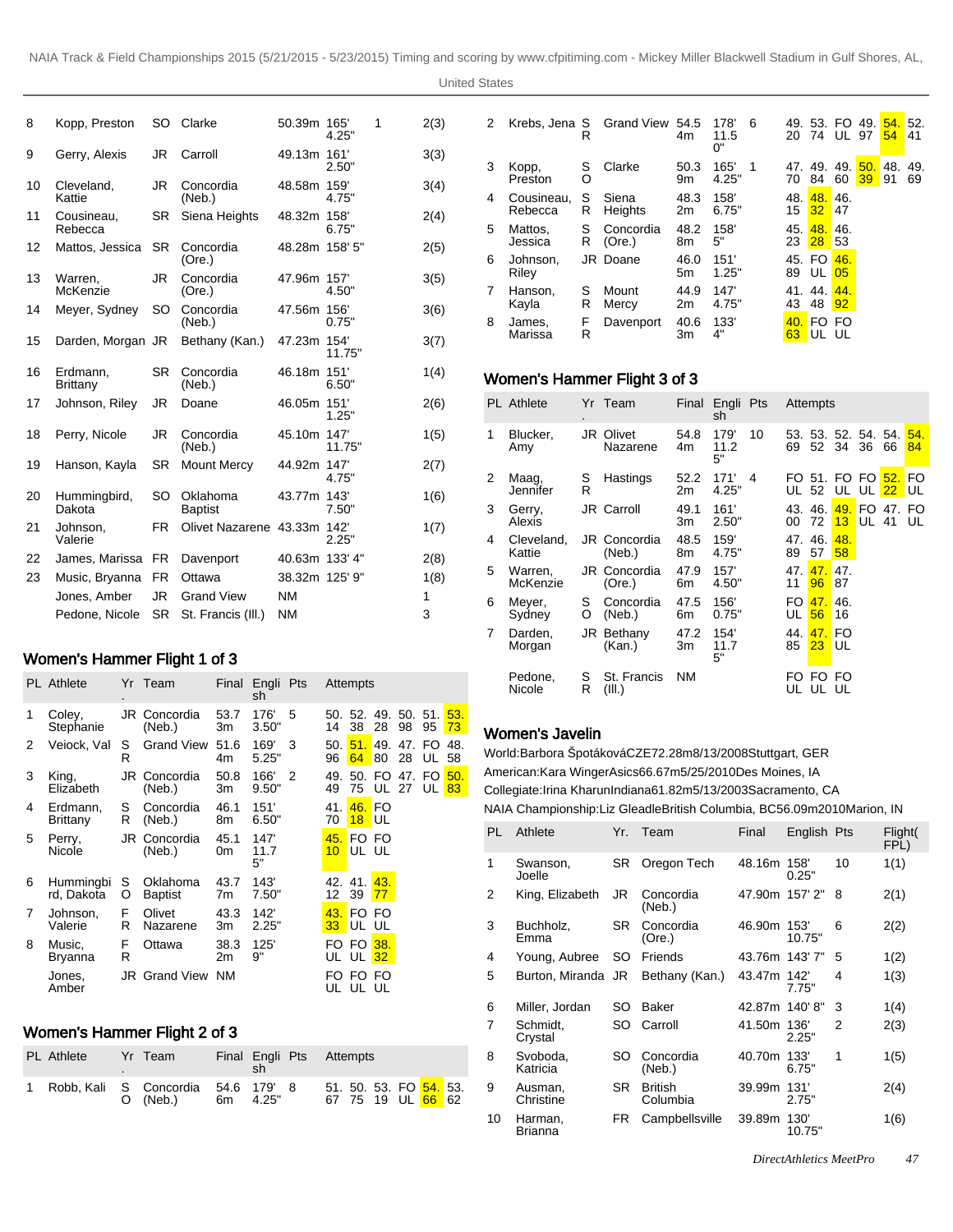| 11 | Blank, Karissa                 | SR I      | Doane                   | 39.78m         | 130'<br>6.50" | 2(5)  |
|----|--------------------------------|-----------|-------------------------|----------------|---------------|-------|
| 12 | Ellsworth.<br>Shelby           | <b>SR</b> | Westminster<br>(Utah)   | 39.07m         | 128'<br>2.50" | 2(6)  |
| 13 | Krebs, Jena                    | SR.       | <b>Grand View</b>       | 38.32m 125' 9" |               | 1(7)  |
| 14 | Baray-Forgit,<br><b>Stevie</b> | <b>SR</b> | Loyola-New<br>Orleans   | 38.04m 124     | 10"           | 2(7)  |
| 15 | Gerry, Alexis                  | JR        | Carroll                 | 37.93m         | 124'<br>5.50" | 1(8)  |
| 16 | Corbett, Amber                 | JR        | Concordia<br>(Ore.)     | 37.57m         | 123'<br>3.50" | 2(8)  |
| 17 | Herbst, Paitton                | FR.       | Dickinson St.           | 37.49m         | 123'<br>0.25" | 2(9)  |
| 18 | Ettleman, Karen SR             |           | Northwestern<br>(lowa)  | 34.74m 114' 0" |               | 1(9)  |
| 19 | Statton, Taylor                | JR        | <b>Great Falls</b>      | 34.21m 112' 3" |               | 1(10) |
| 20 | Gray, Jaime                    | FR.       | <b>SCAD</b><br>Savannah | 33.16m 108'    | 9.75"         | 2(10) |

# Women's Javelin Flight 1 of 2

|    | <b>PL</b> Athlete    |        | Yr Team                 | Final      | Engli<br>sh        | Pts |           | Attempts      |           |              |                |           |
|----|----------------------|--------|-------------------------|------------|--------------------|-----|-----------|---------------|-----------|--------------|----------------|-----------|
| 1  | Swanson,<br>Joelle   | S<br>R | Oregon<br>Tech          | 48.1<br>6m | 158'<br>0.25"      | 10  | 43.<br>60 | 46.<br>03     | 44.<br>95 | 48.<br>16    | 47.<br>15      | FO<br>UL  |
| 2  | Young,<br>Aubree     | S<br>O | Friends                 | 43.7<br>6m | 143'<br>7"         | 5   | 38.<br>31 | 43.<br>76     | 41.<br>90 | 42. FO<br>46 | UL 38          | 39.       |
| 3  | Burton,<br>Miranda   |        | JR Bethany<br>(Kan.)    | 43.4<br>7m | 142'<br>7.75"      | 4   | 10        | 36. 39.<br>37 | 43.<br>47 | 41.<br>03    | 41.<br>59      | 42.<br>69 |
| 4  | Miller,<br>Jordan    | S<br>O | Baker                   | 42.8<br>7m | 140'<br>8"         | 3   | 42.<br>87 | FO.<br>UL     | FO.<br>UL | FO.          | FO FO<br>UL UL | UL        |
| 5  | Svoboda,<br>Katricia | S<br>O | Concordia<br>(Neb.)     | 40.7<br>0m | 133'<br>6.75"      | 1   | 37.<br>30 | 36.<br>87     | 40.<br>70 | 37.<br>32    | 39.<br>24      | 40.<br>30 |
| 6  | Harman,<br>Brianna   | F<br>R | Campbellsv<br>ille      | 39.8<br>9m | 130'<br>10.7<br>5" |     | 34.<br>04 | 39.<br>89     | 38.<br>15 |              |                |           |
| 7  | Krebs, Jena S        | R      | <b>Grand View</b>       | 38.3<br>2m | 125'<br>9"         |     | 31.<br>62 | 37.<br>80     | 38.<br>32 |              |                |           |
| 8  | Gerry,<br>Alexis     |        | JR Carroll              | 37.9<br>3m | 124'<br>5.50"      |     | 32.<br>79 | 37.<br>93     | 37.<br>14 |              |                |           |
| 9  | Ettleman,<br>Karen   | S<br>R | Northweste<br>rn (lowa) | 34.7<br>4m | 114'<br>0"         |     | 33.<br>83 | FO.<br>UL     | 34.<br>74 |              |                |           |
| 10 | Statton,<br>Taylor   |        | JR Great Falls          | 34.2<br>1m | 112'<br>3"         |     | 33.<br>03 | 34.<br>21     | 34.<br>05 |              |                |           |

# Women's Javelin Flight 2 of 2

|   | <b>PL</b> Athlete                  |        | Yr Team                    | Final      | Engli Pts<br>sh    |   |           | Attempts               |               |              |                        |           |
|---|------------------------------------|--------|----------------------------|------------|--------------------|---|-----------|------------------------|---------------|--------------|------------------------|-----------|
| 1 | King,<br>Elizabeth                 |        | JR Concordia<br>(Neb.)     | 47.9<br>0m | 157'<br>2"         | 8 | 45.<br>33 | 47.<br>90              | 52            | 98           | 43. 44. 46.<br>24      | 46.<br>17 |
| 2 | Buchholz,<br>Emma                  | S<br>R | Concordia<br>(Ore.)        | 46.9<br>0m | 153'<br>10.7<br>5" | 6 | 40.<br>00 | 22                     | 42. 45.<br>98 | 46.<br>85    | 46.<br>90 <sub>°</sub> | 46.<br>43 |
| 3 | Schmidt,<br>Crystal                | S<br>O | Carroll                    | 41.5<br>0m | 136'<br>2.25"      | 2 | 36        | 33. 36.<br>65          | 50            | 41. FO<br>UL | 39. FO<br>73           | UL        |
| 4 | Ausman.<br>Christine               | S<br>R | <b>British</b><br>Columbia | 39.9<br>9m | 131'<br>2.75"      |   | 33.<br>63 | 34.<br>96              | 39.<br>99     | 39.<br>21    | FO FO<br>UL UL         |           |
| 5 | Blank.<br>Karissa                  | S<br>R | Doane                      | 39.7<br>8m | 130'<br>6.50"      |   | 39.<br>78 | 36. 38.<br>50          | 59            |              |                        |           |
| 6 | Ellsworth.<br>Shelby               | S<br>R | Westminste<br>r (Utah)     | 39.0<br>7m | 128'<br>2.50"      |   | 39.<br>07 | 37.37.<br>16           | 66            |              |                        |           |
| 7 | Baray-<br>Forgit,<br><b>Stevie</b> | S<br>R | Loyola-New<br>Orleans      | 38.0<br>4m | 124'<br>10"        |   | 38.<br>04 | FO 32.<br><b>UL 45</b> |               |              |                        |           |

| 8 | Corbett,<br>Amber  | JR Concordia<br>(Ore.) | 37.5                   | 123'<br>7m 3.50" |     | 37.36.37.<br>$57$ 45 03 |    |
|---|--------------------|------------------------|------------------------|------------------|-----|-------------------------|----|
|   | Herbst,<br>Paitton | F Dickinson<br>R St.   | 37.4<br>9m             | 123'<br>0.25"    |     | 37. 33. 36.<br>49 04 39 |    |
|   | 10 Gray,<br>Jaime  | SCAD<br>R Savannah     | 33.1<br>6 <sub>m</sub> | 108'<br>9.75"    | 56. | 29. 32. 33.<br>61       | 16 |

### Women's Outdoor Heptathlon

World: Jackie Joyner-Kersee USA 7291 8/24/1988 Seoul, KOR American: Jackie Joyner-Kersee World Class AC 7291 8/24/1988 Seoul, KOR Collegiate: Diane Guthrie-Gresham George Mason 6527 5/3/1995 Knoxville, TN NAIA Championship: Kim Vanderhoek Simon Fraser, BC 5626 1992Abbotsford, BC, Canada

|   | PL Athlete                                                         | Pts  | 100m<br>H                          | HJ                    | SP                                                                | 200 <sub>m</sub> LJ                       |                                                        | JT                                                | 800m                 |
|---|--------------------------------------------------------------------|------|------------------------------------|-----------------------|-------------------------------------------------------------------|-------------------------------------------|--------------------------------------------------------|---------------------------------------------------|----------------------|
| 1 | Ettleman,<br>Karen<br>Northwestern<br>(lowa)<br>Team Points:<br>10 | 5478 | 14.35<br>$w: -1.5$ 5<br>(929)      | 4.25"<br>(771)        | 1.63m 11.26 24.62<br>m<br>36'<br>11.50" (922)<br>(612)            | $w + 1$ .<br>7                            | 5.98m 42.62<br>w:3<br>(843)                            | m<br>139'<br>10.25"<br>(718)                      | 2:30.7<br>9<br>(683) |
| 2 | Murray,<br><b>Brittany</b><br>Cornerstone<br>Team Points:<br>8     | 5201 | 15.04<br>$w - 1.7$<br>(836)        | 5'<br>5.25"<br>(806)  | 1.66m 12.73<br>$m_{\tilde{L}}$<br>41'<br>9.25"<br>(709)           | 25.68<br>w:+1.<br>$\overline{7}$<br>(825) | 5.75m 38.34<br>w:0.6<br>(774)                          | m<br>125'<br>9.75"<br>(635)                       | 2:36.2<br>6<br>(616) |
| 3 | Blank.<br>Karissa<br>Doane<br>Team Points:<br>6                    | 4931 | 15.25<br>w:-1.5<br>(809)           | 5'<br>5.25"<br>(806)  | 1.66m 10.95<br>$m_{\tilde{a}}$<br>35'<br>$11.25$ " (733)<br>(592) | 26.75<br>w:+1.<br>$7^{\circ}$             | w: 1.1<br>(674)                                        | 5.41m 36.84<br>m<br>120'<br>10.75" (710)<br>(607) | 2:28.6<br>7          |
| 4 | Gokie, Kylie 4868<br>Doane<br>Team Points:<br>5                    |      | 16.21<br>w:-1.6<br>(689)           | 4'<br>10.25"<br>(599) | 1.48m 10.43<br>m<br>34'<br>2.75"<br>(558)                         | 25.15<br>$w + 0.$<br>6<br>(873)           | 5.45m 40.21<br>w:0.7<br>(686)                          | m<br>131'<br>11.25" (792)<br>(671)                | 2:22.3<br>1          |
| 5 | DeVries, Erin 4849<br>Doane<br>Team Points:<br>4                   |      | 15.53<br>$W - 1.2$ 5<br>(773)      | 1.75"<br>(701)        | 1.57m 11.86<br>m<br>38'<br>11"<br>(652)                           | 26.44<br>w.+1.<br>7<br>(759)              | 17'<br>4.25"<br>(640)                                  | 5.29m 39.19 2:31.6<br>m<br>128'<br>7.25"<br>(652) | 8<br>(672)           |
| 6 | Collier, Becky 4814<br>Westmont<br>Team Points:<br>3               |      | 15.71<br>$w: -1.5$ 5' 10"<br>(750) | (953)                 | 31'3"<br>(498)                                                    | w:+0.<br>6.<br>(729)                      | 1.78m 9.52m 26.80 5.26m 30.64<br>17'<br>3.25"<br>(631) | m<br>100'<br>6.50"<br>(489)                       | 2:24.4<br>8<br>(764) |
| 7 | Fye, Breanna 4621<br>Doane<br>Team Points:<br>2                    |      | 15.92<br>$w$ :-1.6 5'3"<br>(724)   | (736)                 | 1.60m 11.64 26.21<br>m<br>38'<br>2.25"<br>(637)                   | w:+0.<br>6 —<br>(779)                     | 5.38m 27.91<br>w:0.9<br>(665)                          | m<br>91'7''<br>(437)                              | 2:34.0<br>4<br>(643) |
|   |                                                                    |      |                                    |                       |                                                                   |                                           |                                                        |                                                   |                      |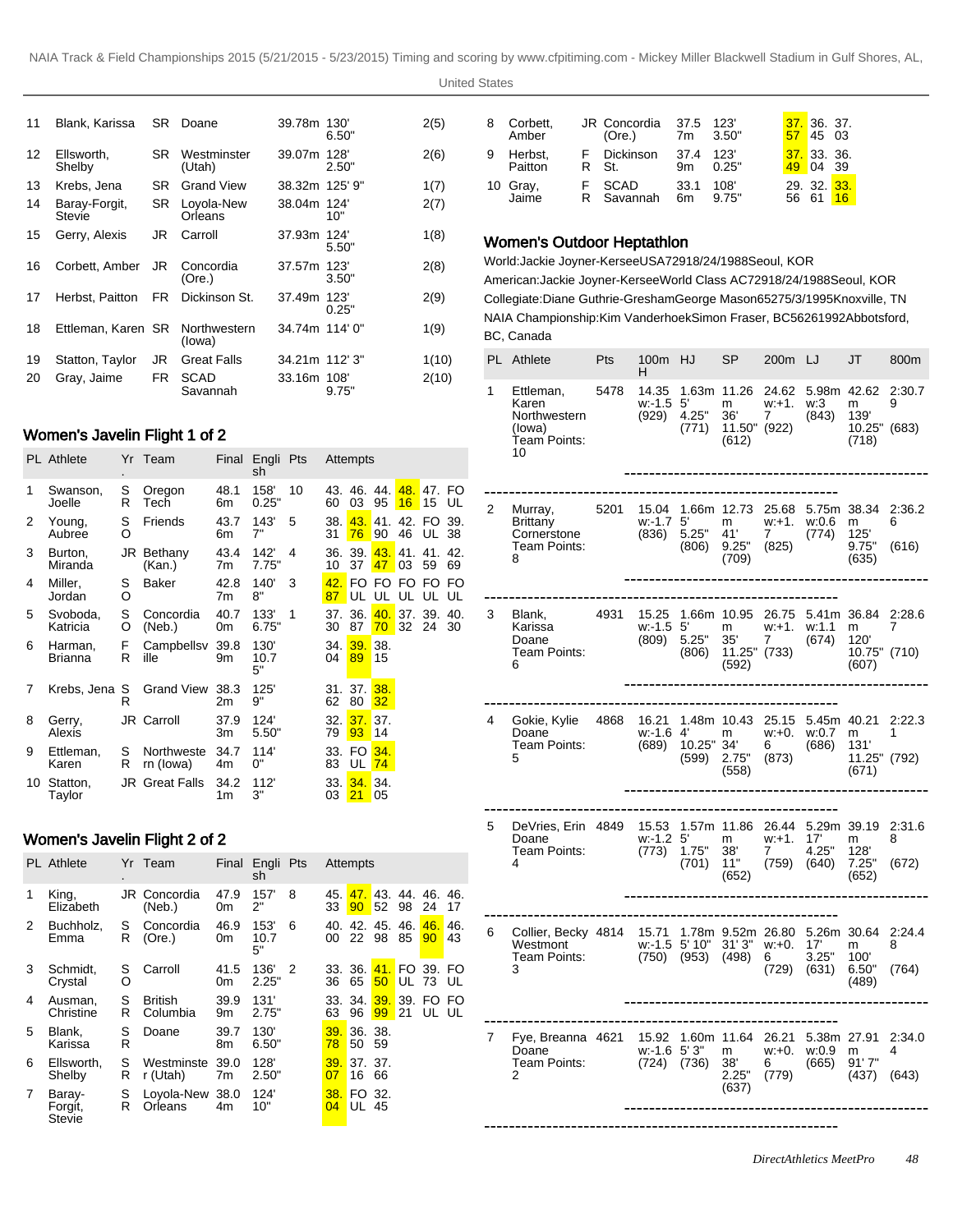| 8  | Evans, Janaa 4505<br>Langston<br>Team Points:<br>1 |      | 16.05<br>w: 1.7<br>(708)      | 4'<br>11.50" 36' 2"<br>(632)            | m<br>(596)                                 | w:+1.<br>7<br>(739)                  | w:1.3<br>(663)                                         | 5.37m 31.85<br>m<br>104'<br>6.25"<br>(512) | 2:33.0<br>7<br>(655) |
|----|----------------------------------------------------|------|-------------------------------|-----------------------------------------|--------------------------------------------|--------------------------------------|--------------------------------------------------------|--------------------------------------------|----------------------|
| 9  | Keck, Kaitlyn 4494<br>Friends                      |      | 15.18<br>$W: -1.6$ 5<br>(818) | 0.50"<br>(666)                          | 1.54m 9.10m 26.39<br>29'<br>(471)          | w:+0.<br>10.25" 6<br>(763)           | 5.19m 25.84<br>w:2.4<br>(612)                          | m<br>84'<br>9.50"<br>(398)                 | 2:24.2<br>8<br>(766) |
|    | 10 Richmond,<br>Jennah<br>William<br>Jessup        | 4458 | 16.35<br>$w - 1.24$<br>(672)  | 6.75"<br>(502)                          | m<br>35'<br>0.50"<br>(574)                 | w:+0.<br>6 —<br>(821)                | 1.39m 10.68 25.73 4.62m 36.55 2:19.5<br>w:0.3<br>(459) | m<br>119'<br>11.25" (829)<br>(601)         | 7                    |
| 11 | Nichols, Myra 4354<br>Clarke                       |      | 15.01<br>$w - 1.2$            | $5'$ $\cdots$<br>$(840)$ 0.50"<br>(666) | $10.25"$ 7                                 | 31' w:+1.<br>$(510)$ $(795)$ $(498)$ | 1.54m 9.71m 26.03 4.77m 21.55 2:27.3<br>15'<br>7.75"   | m<br>70'<br>8.75"<br>(318)                 | 1<br>(727)           |
|    | 12 Holding,<br>Kristan<br>Westmont                 | 4325 | 15.55<br>w: 1.7 5'3"<br>(770) | (736)                                   | 1.60m 9.81m 26.83<br>32'<br>2.25"<br>(517) | w:+1.<br>7<br>$(726)$ $(631)$        | 5.26m 30.27<br>17'<br>3.25"                            | m<br>99' 4"<br>(482)                       | 2:50.0<br>1<br>(463) |
| 13 | Robinson, 4275<br>Kim.<br>Oklahoma<br>Baptist      |      | 16.25<br>$w: -1.5$ 4<br>(684) | 4.25"<br>(439)                          | 1.33m 12.36<br>m<br>40'<br>6.75"<br>(685)  | 26.27<br>w:+0.<br>6 —<br>(774)       | 5.39m 26.51<br>w:1.1<br>(668)                          | m<br>87'0"<br>(411)                        | 2.36.4<br>7<br>(614) |
| 14 | Pfaff, Holly 4267<br>Concordia<br>(Ore.)           |      | 15.55<br>$w - 1.24$<br>(770)  | 6.75"<br>(502)                          | 31'<br>3.75"<br>(499)                      | w:+1.<br>7<br>(683)                  | 1.39m 9.54m 27.35 5.12m 29.26<br>16'<br>9.75"<br>(592) | m<br>96'<br>0.25"<br>(463)                 | 2:24.8<br>8<br>(758) |
| 15 | Large, Halsie 4064<br>Bethany<br>(Kan.)            |      | 16.84<br>w:-1.7<br>(615)      | 4'<br>10.25" 4.75"<br>(599)             | 1.48m 9.26m 26.42<br>30'<br>(481)          | w:+0.<br>6<br>(761)                  | 4.54m 28.88<br>w:1<br>(438)                            | m<br>94'<br>9.25"<br>(455)                 | 2:28.2<br>8<br>(715) |
| 16 | Stevens,<br>Abigail<br>Northwestern<br>(lowa)      | 3805 | 16.50<br>w:-1.6 4'<br>(654)   | 6.75"<br>(502)                          | 1.39m 8.58m 28.33<br>28'<br>1.75"<br>(437) | w:+0.<br>6<br>(605)                  | 4.64m<br>w:0.3<br>(464)                                | 31.25<br>m<br>102'<br>6.50"<br>(500)       | 2:34.0<br>3<br>(643) |

# Women's Outdoor Heptathlon #1 100m Hurdle

World: Yordanka Donkova BUL 12.21 7/20/1988 Stara Zagora, BUL American: Brianna Rollins Clemson 12.26 5/22/2013 Des Moines, IA

| Collegiate: Brianna Rollins Clemson 12.39 5/8/2013 Eugene, OR          |
|------------------------------------------------------------------------|
| NAIA Championship: Crystal Bardge Embry-Riddle FL 13.28 2012Marion, IN |

| PL | Athlete             | Yr.       | Team                       | Final | Pts | Section Note<br>(SPL) |        |
|----|---------------------|-----------|----------------------------|-------|-----|-----------------------|--------|
| 1  | Ettleman, Karen SR  |           | Northwestern<br>(lowa)     | 14.35 | 929 | 2(1)                  |        |
| 2  | Nichols, Myra       | SR.       | Clarke                     | 15.01 | 840 | 1(1)                  |        |
| 3  | Murray, Brittany    | <b>SR</b> | Cornerstone                | 15.04 | 836 | 3(1)                  |        |
| 4  | Keck, Kaitlyn       | JR        | Friends                    | 15.18 | 818 | 4(1)                  |        |
| 5  | Blank, Karissa      | <b>SR</b> | Doane                      | 15.25 | 809 | 2(2)                  |        |
| 6  | DeVries, Erin       | SR        | Doane                      | 15.53 | 773 | 1(2)                  |        |
| 7  | Pfaff, Holly        | SR        | Concordia<br>(Ore.)        | 15.55 | 770 | 1(3)                  | 15.541 |
| 8  | Holding, Kristan    | JR        | Westmont                   | 15.55 | 770 | 3(2)                  | 15.545 |
| 9  | Collier, Becky      | SO        | Westmont                   | 15.71 | 750 | 2(3)                  |        |
| 10 | Fye, Breanna        | JR        | Doane                      | 15.92 | 724 | 4(2)                  |        |
| 11 | Evans, Janaa        | SO        | Langston                   | 16.05 | 708 | 3(3)                  |        |
| 12 | Gokie, Kylie        | SO        | Doane                      | 16.21 | 689 | 4(3)                  |        |
| 13 | Robinson, Kim       | SO        | Oklahoma<br><b>Baptist</b> | 16.25 | 684 | 2(4)                  |        |
| 14 | Richmond,<br>Jennah | SO        | William Jessup             | 16.35 | 672 | 1(4)                  |        |
| 15 | Stevens, Abigail JR |           | Northwestern<br>(lowa)     | 16.50 | 654 | 4(4)                  |        |
| 16 | Large, Halsie       | JR        | Bethany (Kan.)             | 16.84 | 615 | 3(4)                  |        |
|    |                     |           |                            |       |     |                       |        |

# Women's Outdoor Heptathlon #1 100m Hurdle Heat 1 of 4

Wind: -1.2

| PL | Athlete             | Yr.  | Team                | Final | <b>Pts</b> | <b>Note</b> |
|----|---------------------|------|---------------------|-------|------------|-------------|
| 1. | Nichols, Myra       | SR I | Clarke              | 15.01 | 840        |             |
| 2  | DeVries, Erin       | SR.  | Doane               | 15.53 | 773        |             |
| 3  | Pfaff, Holly        |      | SR Concordia (Ore.) | 15.55 | 770        | 15.541      |
| 4  | Richmond,<br>Jennah | SO.  | William Jessup      | 16.35 | 672        |             |

# Women's Outdoor Heptathlon #1 100m Hurdle Heat 2 of 4 Wind: -1.5

| PL | Athlete         | Yr. | Team                    | Final | Pts |
|----|-----------------|-----|-------------------------|-------|-----|
| 1  | Ettleman, Karen | SR. | Northwestern (lowa)     | 14.35 | 929 |
| 2  | Blank, Karissa  | SR. | Doane                   | 15.25 | 809 |
| 3  | Collier, Becky  | SO. | Westmont                | 15.71 | 750 |
| 4  | Robinson, Kim   | SO. | <b>Oklahoma Baptist</b> | 16.25 | 684 |
|    |                 |     |                         |       |     |

#### Women's Outdoor Heptathlon #1 100m Hurdle Heat 3 of 4

# Wind: -1.7

| PL        | Athlete                      | Yr. 7 | Team              | Final | <b>Pts</b> | <b>Note</b> |
|-----------|------------------------------|-------|-------------------|-------|------------|-------------|
| $1 \quad$ | Murray, Brittany             |       | SR Cornerstone    | 15.04 | 836        |             |
| 2         | Holding, Kristan JR Westmont |       |                   | 15.55 | 770        | 15.545      |
| 3         | Evans, Janaa                 |       | SO Langston       | 16.05 | 708        |             |
| 4         | Large, Halsie                |       | JR Bethany (Kan.) | 16.84 | 615        |             |

Women's Outdoor Heptathlon #1 100m Hurdle Heat 4 of 4 Wind: -1.6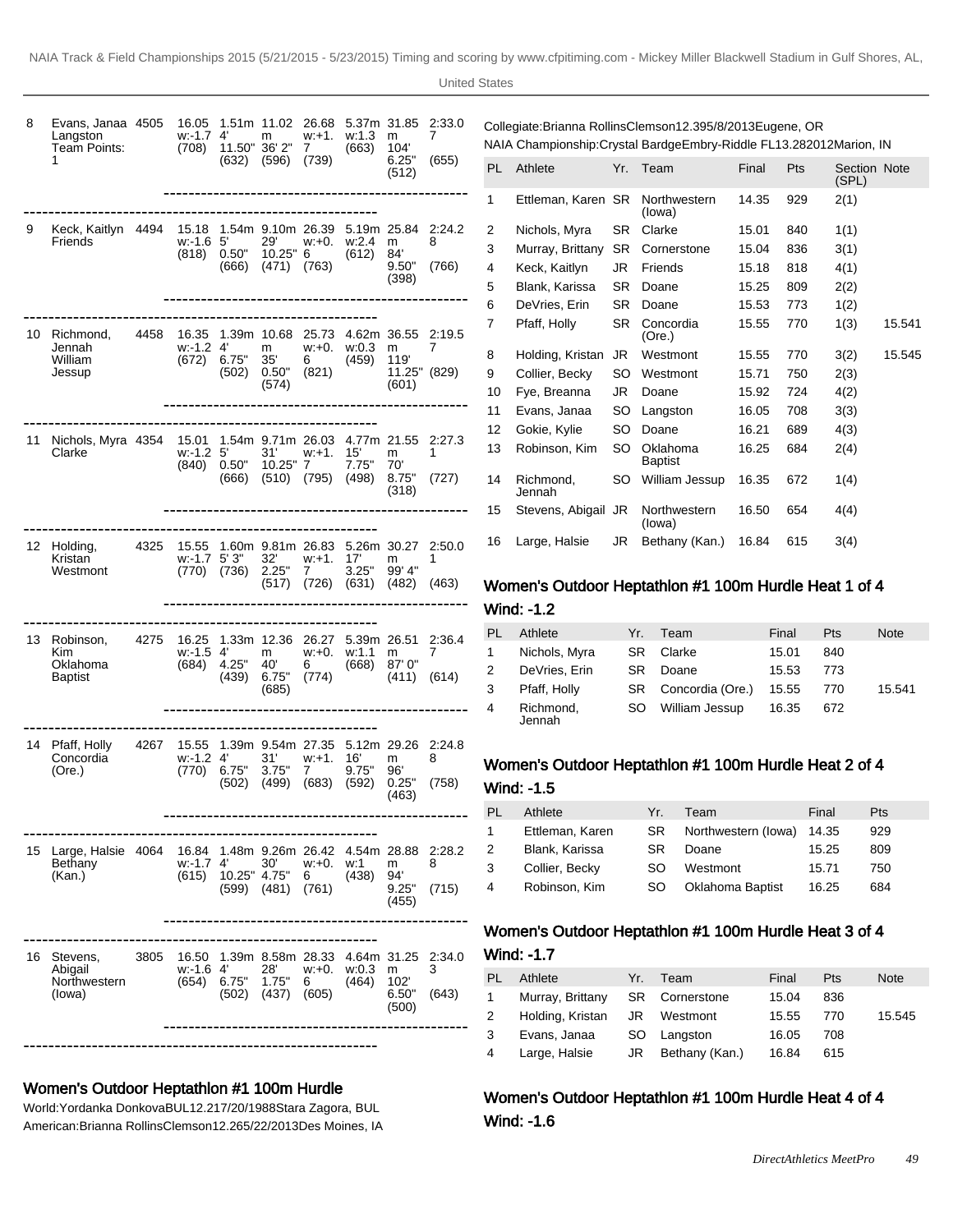United States

| S<br>Athlete<br>Yr.<br>Team<br>Pts<br>Clarke<br>$5^{\circ}$<br>666<br>PL<br>Final<br>8<br>Nichols,<br>1.54<br>1.<br>1.<br>1.<br>R<br>3<br>0.50<br>3<br>3<br>Myra<br>m<br>4                                                                                                                                        | $\sqrt{5}$<br>4<br>4<br>5<br>$5^{\circ}$                                   |
|-------------------------------------------------------------------------------------------------------------------------------------------------------------------------------------------------------------------------------------------------------------------------------------------------------------------|----------------------------------------------------------------------------|
|                                                                                                                                                                                                                                                                                                                   |                                                                            |
| $\frac{3}{6}$<br>Keck, Kaitlyn<br><b>JR</b><br>Friends<br>15.18<br>818<br>1<br>3<br>$\overline{0}$<br>9<br>2                                                                                                                                                                                                      | 5<br>8<br>$\overline{4}$<br>$\overline{7}$<br>1                            |
| Fye, Breanna<br><b>JR</b><br>Doane<br>15.92<br>724<br>2<br>P<br>P<br>P<br>$\circ$<br>$\circ$                                                                                                                                                                                                                      | $\circ$<br>X<br>$\circ$<br>X<br>X                                          |
| 689<br>Gokie, Kylie<br><b>SO</b><br>Doane<br>16.21<br>3<br>654<br>JR<br>16.50<br>4                                                                                                                                                                                                                                | X<br>O<br>X<br>$\times$<br>O                                               |
| Stevens, Abigail<br>Northwestern (lowa)<br>8<br>1.54 <sub>5</sub><br>666<br>Friends<br>Keck,<br>J<br>$\overline{1}$ .<br>1.<br>1.<br>$\overline{1}$ .<br>R<br>0.50<br>3<br>3<br>Kaitlyn<br>3<br>3<br>m<br>4                                                                                                       | $\vert$ 1.<br>5<br>5<br>4<br>4<br>5                                        |
| $\overline{0}$<br>3<br>6<br>9<br>$\overline{2}$<br>Women's Outdoor Heptathlon #2 High Jump                                                                                                                                                                                                                        | 5<br>8<br>$\overline{4}$<br>$\overline{7}$<br>1                            |
| P<br>P<br>P<br>Р<br>▫<br>World: Stefka Kostadinova BUL 2.09m 7/30/1987 Rome, ITA                                                                                                                                                                                                                                  | $\circ$<br>X<br>0 <sub>o</sub><br>X<br>O<br>Χ                              |
| American: Chaunte Lowe Nike 2.05m 5/26/2010 Des Moines, IA                                                                                                                                                                                                                                                        | X                                                                          |
| Evans,<br>S<br>Langston 1.51 4<br>632 1.<br>1<br>Collegiate: Brigetta Barrett Arizona 1.99m 4/11/2013 Los Angeles. CA<br>O<br>11.5<br>3<br>3<br>3<br>4<br>0<br>Janaa<br>m                                                                                                                                         | $\overline{\phantom{1}}$ 1.<br>1.1<br>1.<br>4<br>4<br>$5\phantom{.0}$<br>5 |
| $\frac{3}{0}$<br>NAIA Championship: Latrese Johnson Azusa Pacific, CA 1.89m 1991Stephenville,<br>3<br>6<br>9<br>2<br>0"                                                                                                                                                                                           | 5<br>8<br>$\overline{4}$                                                   |
| ТX<br>X O O<br>P<br>P<br>X                                                                                                                                                                                                                                                                                        | X X<br>X                                                                   |
| O<br>$\circ$<br>Athlete<br>Yr Team<br>Jumping Record<br>P<br>Fina Engl Pts<br>ish                                                                                                                                                                                                                                 | $\times$<br>$\circ$<br>O<br>X                                              |
| S<br>1.48<br>$4^{\prime}$<br>599<br>Gokie,<br>Doane<br>1.<br>1<br>1.<br>1.<br>1.<br>S<br>Westmont 1.78 5'<br>Collier,<br>953<br>1.<br>1111111<br>$\mathbf{1}$<br>3<br>O<br>10.2<br>3<br>$\frac{3}{6}$<br>Kylie<br>3<br>m<br>4<br>O<br>10"<br>Becky<br>m                                                           | 1.1.<br>$\overline{4}$<br>$\overline{\phantom{0}}$<br>4                    |
| 3<br>5"<br>$\overline{0}$<br>9<br>2<br>333344455566667778                                                                                                                                                                                                                                                         | 8<br>5<br>$\vert$ 1                                                        |
| P<br>P<br>P<br>0 <sub>o</sub><br>0369258147036925 <mark>8</mark> 1<br>0000000000P0X0XXX                                                                                                                                                                                                                           | $\circ$<br>$\circ$<br>X<br>X                                               |
| oxox<br>X.                                                                                                                                                                                                                                                                                                        | Х                                                                          |
| O<br>1.48<br>4'<br>599<br>o x<br>Bethany<br>1.<br>1<br>Large,<br>J<br>1.<br>1.<br>10.2<br>3<br>$\mathbf{1}$<br>Halsie<br>R<br>3<br>3<br>3<br>(Kan.)<br>m<br>4<br>S<br>Cornersto 1.66 5'<br>806<br>1 1 1 1 1 1 1 1 1 1<br>2<br>Murray.                                                                             | 1.11<br>$\vert$ 1.<br>5<br>$\overline{4}$<br>4                             |
| 5"<br>3<br>$\mathbf 0$<br>6<br>9<br>2<br>R ne<br>5.25<br>Brittany<br>m                                                                                                                                                                                                                                            | 5<br>8<br>$\vert$ 1                                                        |
| P<br>P<br>P<br>X<br>$\mathsf{X}$<br>3 3 3 4 4 4 5<br>$\overline{5}$<br>6<br>66<br>3<br>$5\overline{)}$<br>$6 \mid$<br>369258<br>O<br>X<br>7 0 3 6 9<br>$\mathbf{0}$<br>14                                                                                                                                         | $\circ$<br>X X<br>$\boldsymbol{\mathsf{X}}$<br>$\circ$                     |
| O<br><b>PPPPPPPPOPOOXX</b>                                                                                                                                                                                                                                                                                        | X                                                                          |
| Pfaff,<br>oх<br>Concordi<br>$1.39$ 4<br>502<br>1<br>S<br>$\overline{1}$ .<br>1.<br>1.11<br>l 1.<br>3<br>3<br>X<br>3<br>6.75<br>3<br>3<br>$R$ a (Ore.)<br>4<br>Holly<br>m                                                                                                                                          |                                                                            |
| $\mathbf{0}$<br>3<br>6<br>9<br>$\overline{2}$<br>S<br>Doane<br>$1.66$ 5<br>806<br>Blank,<br>2<br>$\mathbf{1}$                                                                                                                                                                                                     |                                                                            |
| R<br>P<br>P<br>P<br>$\circ$<br>5.25<br>Х<br>Karissa<br>m<br>X<br>3<br>5<br>5<br>3<br>5<br>6<br>6<br>3<br>3<br>4<br>4<br>4<br>6                                                                                                                                                                                    |                                                                            |
| 92581470<br>6<br>369<br>х<br>$\overline{0}$<br>3                                                                                                                                                                                                                                                                  |                                                                            |
| PPPOOOOOXOXX<br>502<br>$\ddot{\textbf{v}}$<br>P P<br>Stevens,<br>Northwest 1.39<br>4'<br>1.1.<br>1.1.<br>1<br>1.<br>3<br>$\bullet$<br>X X<br>3 Abigail<br>O<br>6.75<br>R ern (lowa) m<br>$\overline{4}$                                                                                                           | 4                                                                          |
| $\frac{3}{3}$<br>$\frac{3}{6}$<br><u> 9</u><br>оx<br>$\overline{0}$<br> 2                                                                                                                                                                                                                                         | $\overline{5}$                                                             |
| $\mathsf{P}$<br>O P<br>P<br>$\circ$<br>Ettleman, S<br>Northwest 1.63 5'<br>771<br>11<br>$1 \; 1$<br>4<br>R ern (lowa) m<br>4.25<br>Karen                                                                                                                                                                          | X<br>Х                                                                     |
| 55666<br>3<br>$\mathbf{3}$<br>3 4 4 4<br>5<br>3<br>3 6 9 2 5 8 1 4 7 0 <mark>3</mark> 6                                                                                                                                                                                                                           | X                                                                          |
| $\overline{0}$<br>William<br>1.39<br>502<br>1. 1. 1. <mark>1.</mark><br>Richmond S<br>4'<br>1<br>∏.<br>${\bf P} {\bf P} {\bf P} {\bf P} {\bf P} {\bf P} {\bf O} {\bf P} {\bf O} {\bf O} {\bf O} {\bf O} {\bf X}$<br>6.75<br>3<br>3 <sup>°</sup><br>3<br>3<br>3<br>, Jennah<br>O<br>Jessup<br>m<br>$\vert 4 \vert$ |                                                                            |
| 3<br>6<br>9<br>$\overline{0}$<br> 2 <br>Х                                                                                                                                                                                                                                                                         |                                                                            |
| Х<br>X O X X<br>P<br>1.60 5'3" 736 1 1 1 1 1 1 1 1 1 1 1 1 1<br>Doane<br>O<br>XX<br>Fye                                                                                                                                                                                                                           |                                                                            |
| O X<br>$\mathsf{R}$<br>Breanna<br>m                                                                                                                                                                                                                                                                               |                                                                            |
| 3<br>3<br>$5\,6$<br>3<br>3<br>$\sqrt{6}$<br>$\overline{5}$<br>5<br>4<br>-4<br>Robinson, S Oklahom 1.33 4'<br>439<br>1.1<br><u>1.</u> 1.<br>9<br>$\overline{2}$<br>5 8<br>6<br>7 0 3<br>3<br>-1<br>4                                                                                                               |                                                                            |
| 6<br>3<br>$\vert 3 \vert$<br>Kim<br>O a Baptist m<br>4.25<br>$\mathbf{3}$<br>$0$ 3 6<br>PPP000000X<br>P P                                                                                                                                                                                                         |                                                                            |
| х<br>P<br>$\circ$<br>$\times$<br>Х                                                                                                                                                                                                                                                                                |                                                                            |
| X<br>X<br>Westmont 1.60 5'3" 736<br>Holding,<br>J<br>5                                                                                                                                                                                                                                                            |                                                                            |
| R<br>Kristan<br>m<br>566<br>3<br>3<br>3<br>3<br>5<br>$5\overline{a}$<br>4                                                                                                                                                                                                                                         |                                                                            |
| 5<br>$\overline{4}$<br>703<br>9<br>$\overline{2}$<br>8<br>$\overline{1}$<br>3<br>6<br>0<br>Women's Outdoor Heptathlon #3 Shot Put                                                                                                                                                                                 |                                                                            |
| PPPPOOXOXX<br>P<br>World: Natalya Lisovskaya URS 22.63m 5/7/1987 Moscow, RUS<br>O<br>O X                                                                                                                                                                                                                          |                                                                            |
| Х<br>American: Michelle Carter Nike 20.24m 5/22/2013 Des Moines, IA                                                                                                                                                                                                                                               |                                                                            |
| S<br>DeVries,<br>Doane<br>1.57 <sub>5</sub><br>701<br>1.11.<br>7<br>$\mathbf{1}$ .<br>Collegiate: Meg Ritchie Arizona 18.99m 4/7/1983<br>1.                                                                                                                                                                       |                                                                            |
| R<br>1.75<br>56<br>Erin<br>3<br>3<br>3<br>5<br>$\sqrt{5}$<br>m<br>3<br>4<br>4<br>NAIA Championship: Vivian Chukwuemeka Azusa Pacific, CA 18.17m 2002Olathe,<br>$5\phantom{.0}$<br>8<br>3<br>2<br>70<br>$\mathbf 0$<br>6<br>$\mathbf{1}$<br>$\overline{4}$<br>-9                                                   |                                                                            |
| KS<br>P<br>OPO<br>P<br>P<br>P<br>P<br>$\begin{array}{c}\nX & X & X \\ X & O & X\n\end{array}$                                                                                                                                                                                                                     |                                                                            |
| PL Athlete<br>Yr Team<br>Final Engli Pts<br>Attempts<br>O<br>X<br>sh                                                                                                                                                                                                                                              |                                                                            |

1 Murray, Brittany

2 Robinson, Kim

S R

S O Cornerston

12.7

41'

| Oklahoma 12.3 40' 685 11.10. <mark>12.</mark><br>Baptist<br>6m 6.75"<br>59 99 36 | e | 3m 9.25" |  | 11 76 <mark>73</mark> |  |
|----------------------------------------------------------------------------------|---|----------|--|-----------------------|--|
|                                                                                  |   |          |  |                       |  |

709 12.

12.

11.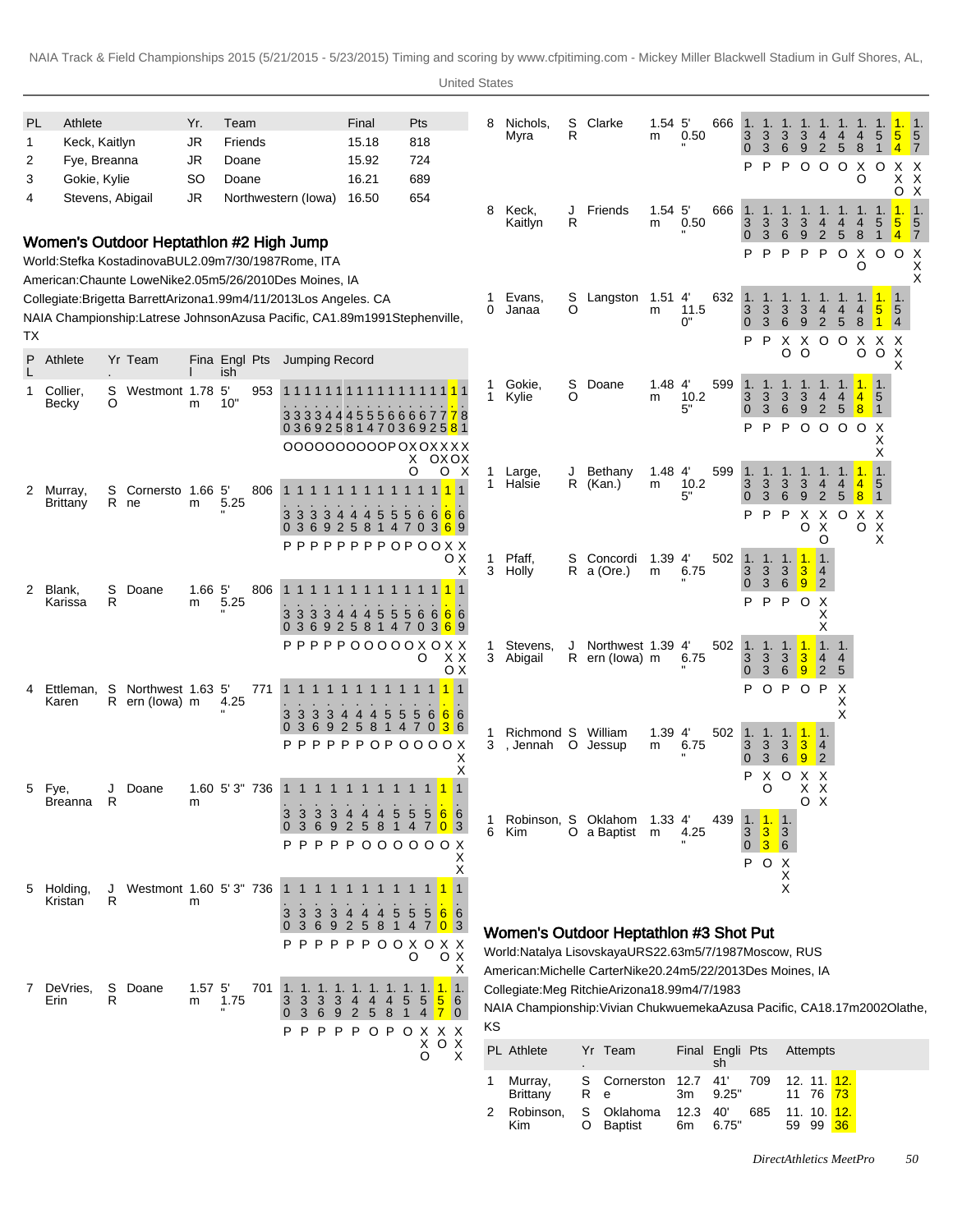| 3  | DeVries,<br>Erin    | S<br>R | Doane                             | 11.8<br>6m             | 38'<br>11"        | 652 | 11.<br>86 | 11.<br>45             | FO<br>UL              |
|----|---------------------|--------|-----------------------------------|------------------------|-------------------|-----|-----------|-----------------------|-----------------------|
| 4  | Fye,<br>Breanna     | JR     | Doane                             | 11.6<br>4m             | 38'<br>2.25"      | 637 | 11.<br>05 | 11.<br>09             | 11.<br>64             |
| 5  | Ettleman,<br>Karen  | S<br>R | Northweste<br>rn (lowa)           | 11.2<br>6m             | 36'<br>11.5<br>0" | 612 | 11.<br>20 | 11.<br>26             | 10.<br>35             |
| 6  | Evans,<br>Janaa     | S<br>O | Langston                          | 11.0<br>2m             | 36'<br>2"         | 596 | 10.<br>89 | 9.4<br>9              | 11.<br>0 <sup>2</sup> |
| 7  | Blank,<br>Karissa   | S<br>R | Doane                             | 10.9<br>5 <sub>m</sub> | 35'<br>11.2<br>5" | 592 | 10.<br>18 | 10.<br>11             | 10.<br>95             |
| 8  | Richmond,<br>Jennah | S<br>O | William<br>Jessup                 | 10.6<br>8m             | 35'<br>0.50"      | 574 | 10.<br>68 | 10.<br>30             | 10.<br>49             |
| 9  | Gokie, Kylie        | S<br>O | Doane                             | 10.4<br>3m             | 34'<br>2.75"      | 558 | FO<br>UL  | 10.<br>43             | FO<br>UL              |
| 10 | Holding,<br>Kristan |        | JR Westmont                       | 9.81<br>m              | 32'<br>2.25"      | 517 | 9.0<br>9  | 9.5<br>8              | 9.8<br>1              |
| 11 | Nichols.<br>Myra    | S<br>R | Clarke                            | 9.71<br>m              | 31'<br>10.2<br>5" | 510 | 9.7<br>1  | 9.4<br>8              | 9.4<br>1              |
| 12 | Pfaff, Holly        | S<br>R | Concordia<br>(Ore.)               | 9.54<br>m              | 31'<br>3.75"      | 499 | 9.5<br>4  | 9.0<br>1              | 9.1<br>2              |
| 13 | Collier.<br>Becky   | S<br>Ó | Westmont                          | 9.52<br>m              | 31'<br>3"         | 498 | 9.1<br>4  | 9.3<br>7              | 9.5<br>$\overline{2}$ |
| 14 | Large,<br>Halsie    |        | JR Bethany<br>(Kan.)              | 9.26<br>m              | 30'<br>4.75"      | 481 | 9.0<br>8  | 9.1<br>3              | 9.2<br>6              |
| 15 | Keck.<br>Kaitlyn    |        | <b>JR</b> Friends                 | 9.10<br>m              | 29'<br>10.2<br>5" | 471 | FO<br>UL  | 9.1<br>0              | F <sub>O</sub><br>UL  |
| 16 | Stevens,<br>Abigail |        | <b>JR Northweste</b><br>rn (lowa) | 8.58<br>m              | 28'<br>1.75"      | 437 | FO<br>UL  | 7.8<br>$\overline{7}$ | 8.5<br>8              |

### Women's Outdoor Heptathlon #4 200 Meters

World: Florence Griffith-Joyner USA 21.34 8/29/1988 Seoul, KOR American: Florence Griffith Joyner World Class AC 21.34 8/29/1988 Seoul, KOR Collegiate: Dawn Sowell LSU 22.04 5/2/1989 Provo, UT

NAIA Championship: Sevethedn Fynes Southern- New Orleans 23.10

| PL | Athlete             | Yr.       | Team                   | Final | Pts | Section(<br>SPL) |
|----|---------------------|-----------|------------------------|-------|-----|------------------|
| 1  | Ettleman, Karen     | SR.       | Northwestern<br>(lowa) | 24.62 | 922 | 1(1)             |
| 2  | Gokie, Kylie        | SO        | Doane                  | 25.15 | 873 | 2(1)             |
| 3  | Murray, Brittany    | <b>SR</b> | Cornerstone            | 25.68 | 825 | 1(2)             |
| 4  | Richmond,<br>Jennah | SO        | William Jessup         | 25.73 | 821 | 2(2)             |
| 5  | Nichols, Myra       | <b>SR</b> | Clarke                 | 26.03 | 795 | 1(3)             |
| 6  | Fye, Breanna        | JR        | Doane                  | 26.21 | 779 | 2(3)             |
| 7  | Robinson, Kim       | SO        | Oklahoma Baptist       | 26.27 | 774 | 2(4)             |
| 8  | Keck, Kaitlyn       | JR        | Friends                | 26.39 | 763 | 2(5)             |
| 9  | Large, Halsie       | JR        | Bethany (Kan.)         | 26.42 | 761 | 2(6)             |
| 10 | DeVries, Erin       | SR.       | Doane                  | 26.44 | 759 | 1(4)             |
| 11 | Evans, Janaa        | SO        | Langston               | 26.68 | 739 | 1(5)             |
| 12 | Blank, Karissa      | SR.       | Doane                  | 26.75 | 733 | 1(6)             |
| 13 | Collier, Becky      | SO        | Westmont               | 26.80 | 729 | 2(7)             |
| 14 | Holding, Kristan    | JR        | Westmont               | 26.83 | 726 | 1(7)             |
| 15 | Pfaff, Holly        | SR        | Concordia (Ore.)       | 27.35 | 683 | 1(8)             |
| 16 | Stevens, Abigail    | JR        | Northwestern<br>(lowa) | 28.33 | 605 | 2(8)             |

# Women's Outdoor Heptathlon #4 200 Meters Heat 1 of 2

| Wind: +1.7 |  |  |  |  |  |  |  |
|------------|--|--|--|--|--|--|--|
|------------|--|--|--|--|--|--|--|

| PL | Athlete          | Yr.       | Team                | Final | <b>Pts</b> |
|----|------------------|-----------|---------------------|-------|------------|
| 1  | Ettleman, Karen  | SR        | Northwestern (lowa) | 24.62 | 922        |
| 2  | Murray, Brittany | <b>SR</b> | Cornerstone         | 25.68 | 825        |
| 3  | Nichols, Myra    | <b>SR</b> | Clarke              | 26.03 | 795        |
| 4  | DeVries, Erin    | <b>SR</b> | Doane               | 26.44 | 759        |
| 5  | Evans, Janaa     | SO        | Langston            | 26.68 | 739        |
| 6  | Blank, Karissa   | <b>SR</b> | Doane               | 26.75 | 733        |
| 7  | Holding, Kristan | JR        | Westmont            | 26.83 | 726        |
| 8  | Pfaff, Holly     | SR        | Concordia (Ore.)    | 27.35 | 683        |

#### Women's Outdoor Heptathlon #4 200 Meters Heat 2 of 2

| Wind: +0.6 |  |
|------------|--|
|------------|--|

| PL             | Athlete          | Yr. | Team                | Final | <b>Pts</b> |
|----------------|------------------|-----|---------------------|-------|------------|
| 1              | Gokie, Kylie     | SO  | Doane               | 25.15 | 873        |
| 2              | Richmond, Jennah | SO  | William Jessup      | 25.73 | 821        |
| 3              | Fye, Breanna     | JR  | Doane               | 26.21 | 779        |
| $\overline{4}$ | Robinson, Kim    | SO  | Oklahoma Baptist    | 26.27 | 774        |
| 5              | Keck, Kaitlyn    | JR  | Friends             | 26.39 | 763        |
| 6              | Large, Halsie    | JR  | Bethany (Kan.)      | 26.42 | 761        |
| $\overline{7}$ | Collier, Becky   | SO  | Westmont            | 26.80 | 729        |
| 8              | Stevens, Abigail | JR  | Northwestern (lowa) | 28.33 | 605        |

#### Women's Outdoor Heptathlon #5 Long Jump

World: Galina Chistyakova URS 7.52m 5/11/1988 St. Petersburg, RUS American: Jackie Joyner-Kersee Honda 7.49m 4/22/1994 New York, NY Collegiate: Jackie Joyner-Kersee UCLA 6.99m 4/4/1985 Westwood, CA NAIA Championship: Ruky Abdulai Simon Fraser 6.70m 2007Fresno, CA

| Ρ<br>L | Athlete                    | ٠             | Yr Team                    | Final Win     | d   | ish                         | Engl Pts |              | Attempts             |              |
|--------|----------------------------|---------------|----------------------------|---------------|-----|-----------------------------|----------|--------------|----------------------|--------------|
| 1      | Ettleman,<br>Karen         | S<br>R        | Northwest<br>ern (lowa)    | 5.98<br>m     | 3   | 19'<br>7.50<br>Ħ            | 843      | 5.<br>43     | 5.<br>66             | 5.<br>98     |
|        |                            |               |                            |               |     |                             |          | w:<br>0.4    | w:<br>1.5            | w:<br>3      |
| 2      | Murray,<br><b>Brittany</b> | S<br>R        | Cornersto<br>ne            | 5.75<br>m     | 0.6 | 18'<br>10.5<br>0"           | 774      | F<br>O<br>UL | 5.<br>75             | F<br>O<br>UL |
|        |                            |               |                            |               |     |                             |          | w:<br>0      | W:<br>0.6            | w:<br>0      |
| 3      | Gokie,<br>Kylie            | S<br>$\Omega$ | Doane                      | 5.45<br>m     | 0.7 | 17'<br>10.7<br>5"           | 686      | 5.<br>45     | 5.<br>36             | 4.<br>83     |
|        |                            |               |                            |               |     |                             |          | w:           | W:<br>$0.7 \ 0.5$    | w:<br>2.3    |
| 4      | Blank,<br>Karissa          | S<br>R        | Doane                      | 5.41<br>m     | 1.1 | 17'<br>9"                   | 674      | 5.<br>27     | 5.<br>26             | 5.<br>41     |
|        |                            |               |                            |               |     |                             |          | w:<br>2.8    | W:<br>1.7            | w:<br>1.1    |
| 5      | Robinson,<br>Kim           | S<br>O        | Oklahoma<br><b>Baptist</b> | 5.39 1.1<br>m |     | 17'<br>8.25                 | 668      | 5.<br>23     | 5.<br>39             | 4.<br>87     |
|        |                            |               |                            |               |     |                             |          | w:<br>1.9    | w:<br>1.1            | w:<br>0.6    |
| 6      | Fye,<br><b>Breanna</b>     | J<br>R        | Doane                      | 5.38 0.9<br>m |     | 17'<br>8"                   | 665      | 5.<br>07     | 5.<br>30             | 5.<br>38     |
|        |                            |               |                            |               |     |                             |          | w:<br>1      | W:<br>$\overline{2}$ | w:<br>0.9    |
| 7      | Evans,<br>Janaa            | S<br>$\Omega$ | Langston                   | 5.37<br>m     | 1.3 | 17'<br>7.50<br>$\mathbf{u}$ | 663      | 4.<br>63     | 5.<br>37             | 4.<br>61     |
|        |                            |               |                            |               |     |                             |          | w:           | w:<br>2.3 1.3 1.2    | w:           |